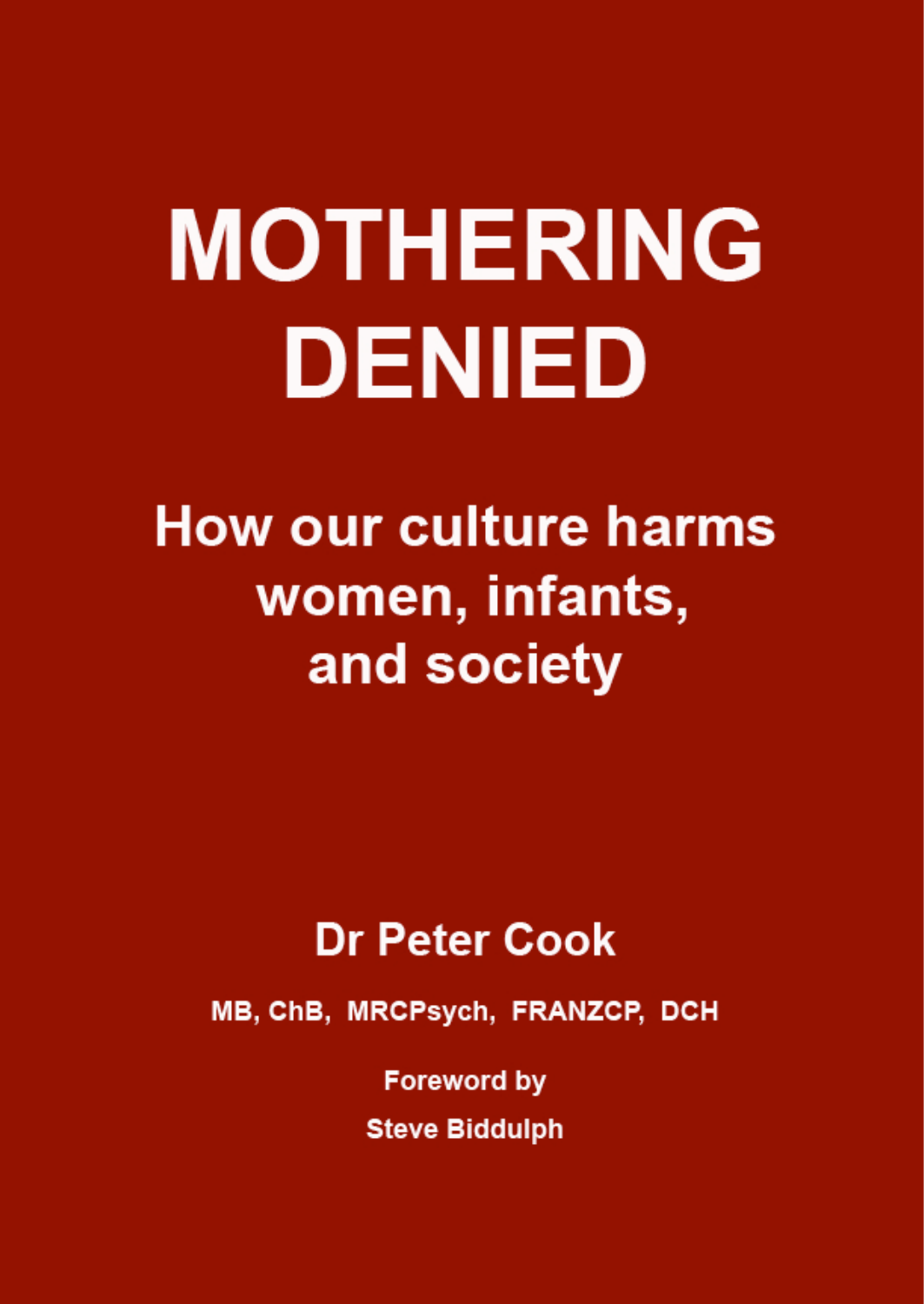**Back of cover (for two-sided printing)**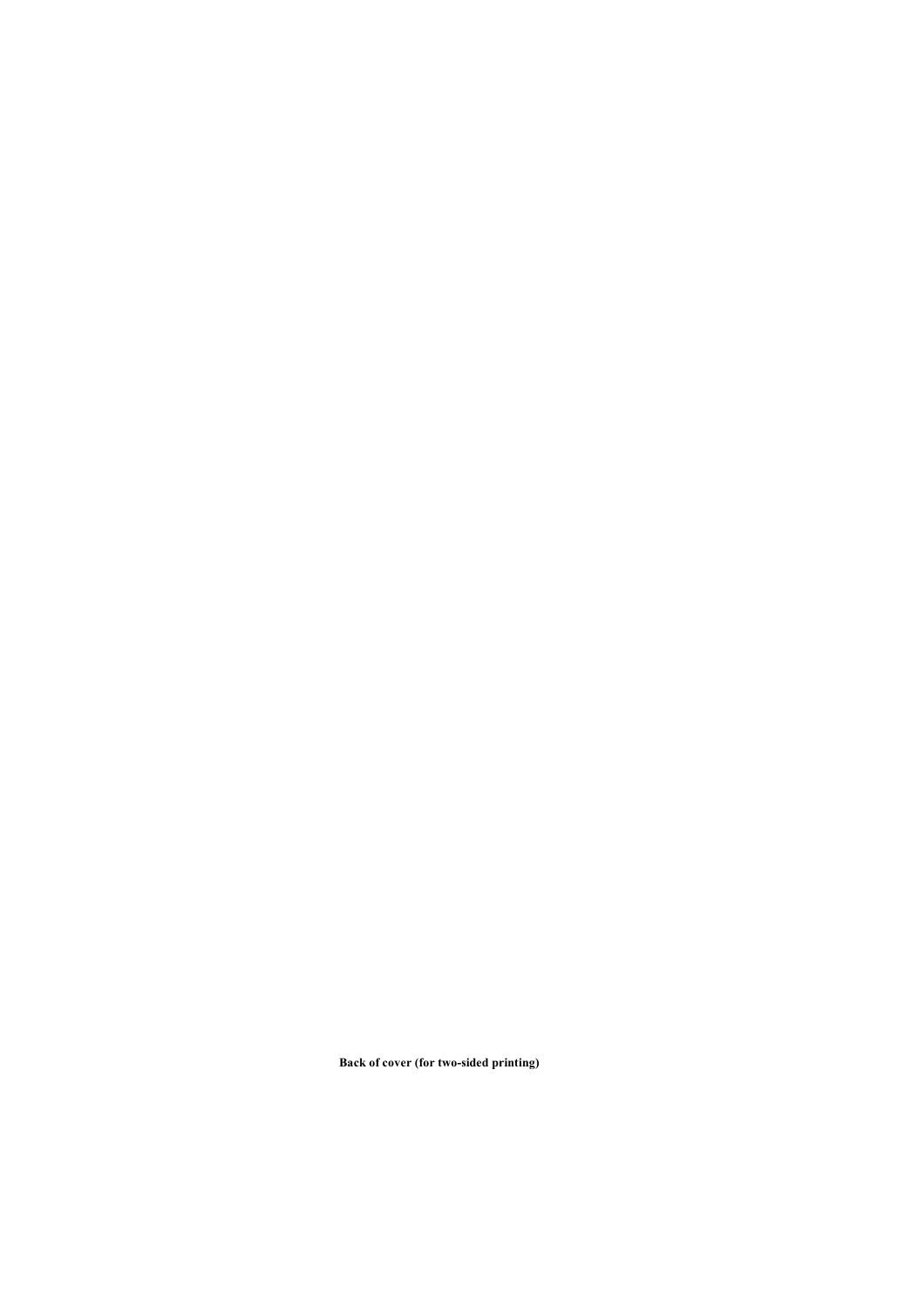# **MOTHERING DENIED**

## **How our culture harms women, infants, and society**

## **Dr Peter Cook**

**MB, ChB, MRCPsych, FRANZCP, DCH** 

**Foreword by Steve Biddulph**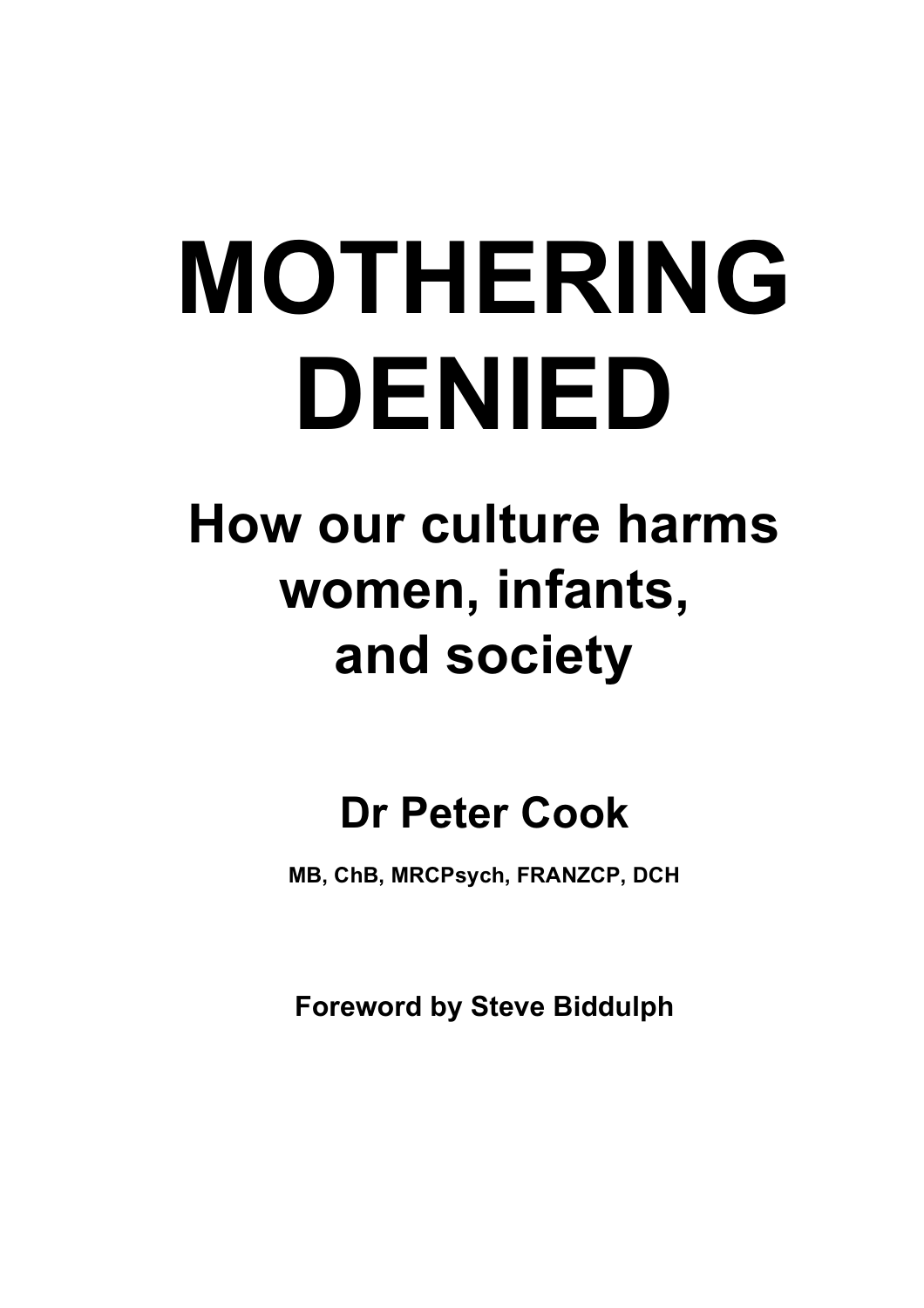First published in 2008 by Peter S. Cook 62 Greycliffe Street, (Sydney), Australia, 2096 www.members.optusnet.com.au/pcook62

**Copyright © 2008, Peter S. Cook. All rights reserved.**  Last updated December 5, 2008

#### **ISBN 978-0-646-50366-0**

#### **Distribution Permission Statement**

- 1.  $\Box$  This book may be updated, as on the website of the copyright owner or his heirs, currently www.members.optusnet.com.au/pcook62. The text may be reproduced, forwarded, and/or distributed in electronic form in full, or in part, and multiple copies may be made for educational or other purposes, provided that the author's copyright is reproduced, with the date of the version being used.
- 2.  $\Box$  The book may be not be published in printed form, or in any edited form, whether for profit or otherwise, without the prior written consent of the author or his heirs.

Cartoon: *Thoughts of a baby lying in a child care centre,* © 1995 by Michael Leunig, used with permission*.* (p. vi)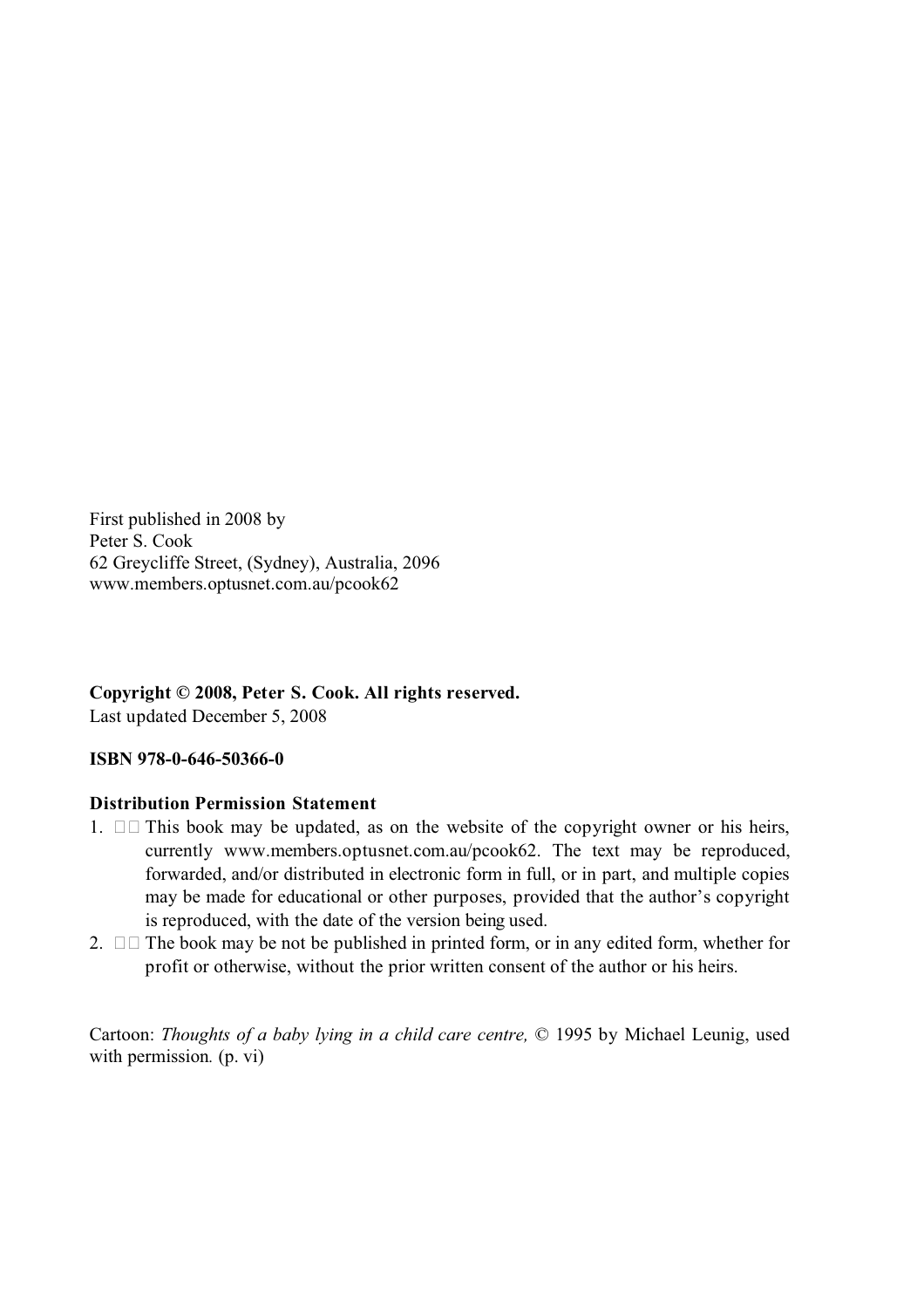What Peter Cook has to say in this most thoughtful volume will not prove widely popular and certainly not politically correct. But that is not to say that he is mistaken or even misguided.

Unlike many, Peter Cook acknowledges, even heralds, evidence that underscores the fact that for many infants and women life does not provide what they want—and perhaps even what nature planned for them. Not all will agree with Peter Cook's analysis, but that is not a reason to ignore it. Open minds will most certainly be enriched. As for closed minds….

> Professor Jay Belsky Director, Institute for the Study of Children, Families and Social Issues Birkbeck University of London

At the beginning of this new millennium, Peter Cook presents much evidence that there is a natural, 'best fit' pattern of human mothering. He also asks his readers to consider some ways in which significant departures from this pattern can harm infants, women, and society, and contribute to emotional, behavioural, and health problems.

An increase in conduct disorders and aggression in young people, and changes in societal behaviour, have been the shared experience of many professionals dealing with such problems.

A mother has a relationship with her child which no one else can share. At birth the total growth of the child's body and brain has been the result of environment supplied by the mother. The rapid growth of the brain and body of the infant, and the acquisition of communication skills, are also largely the result of the intimate interactions of mother and child.

Fathers play an increasingly significant part in the infant's life, with the expanding ability of the child to communicate and learn through new experiences, usually mediated through play with the father and other family members in a safe and supportive environment.

I urge everyone with a social conscience to heed Peter Cook's sage words about early childhood. Failure to do so can only result in further damage to the young and the fabric of our society.

> Forrester Cockburn Emeritus Professor of Child Health University of Glasgow, Scotland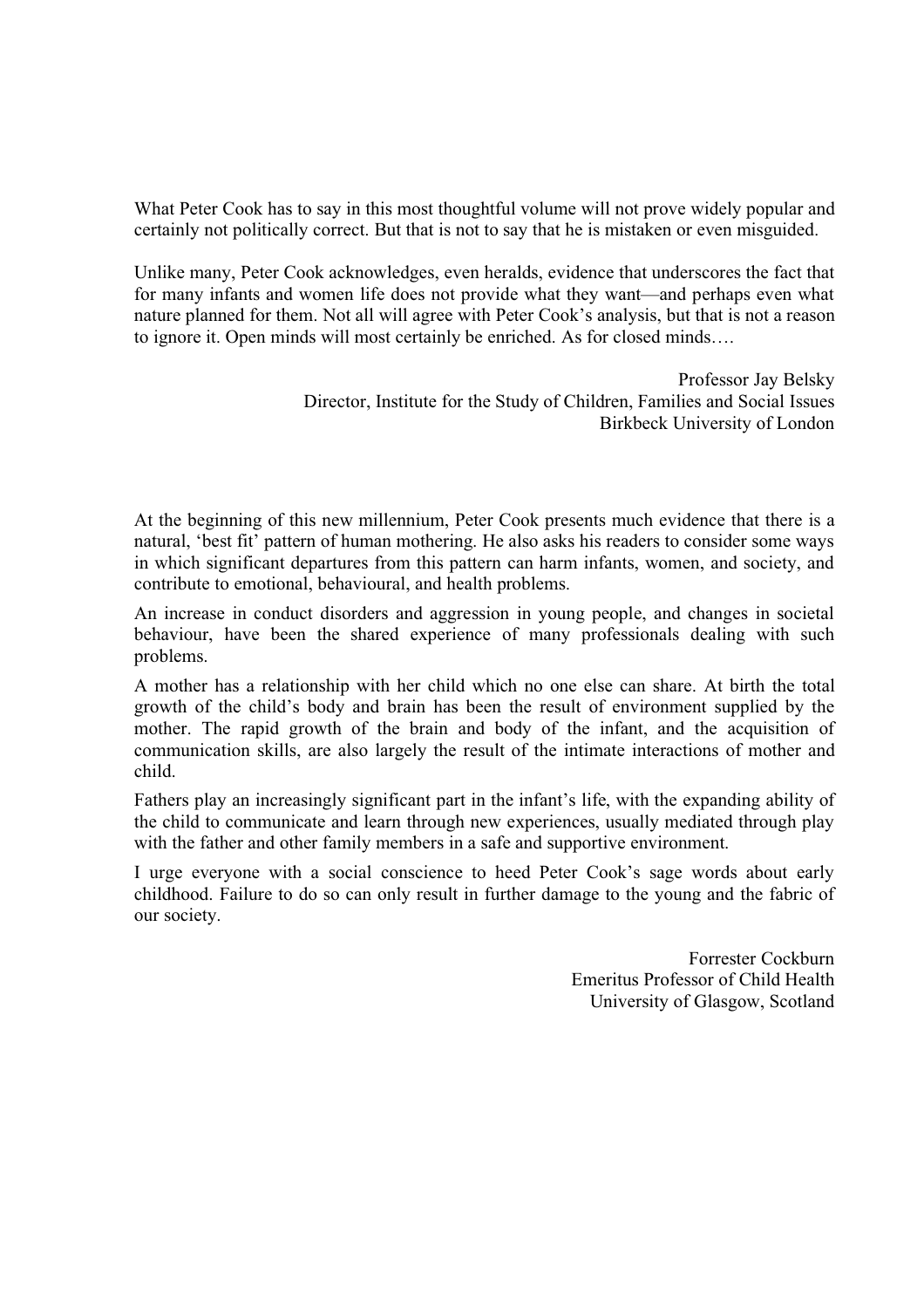Peter Cook is a doctor who has specialised in psychiatry and has been working in the field of child and family mental health for decades. In this book he has created something of great value. He summarises much research, making it accessible to those who wish to know more, as he draws on over half a century of thinking and learning about human infants and their mothers and fathers.

I'd like to say read and enjoy, but it's more a case of read and weep. Or better still, read this body of work to find confirmation and a spur to put love back at the top of the list for building a human race that is still here in a century's time; because if we don't learn to love our babies, our earth, and each other, very fast, we will disappear. It has already begun, and there isn't a moment to lose.

> Steve Biddulph Psychologist, and author of *Raising Babies*

The pervasive triumph of consumerism will be damaging us for generations to come. We now have a world where many new mothers and fathers see no choice but to work, even for a minimum wage, while their baby is cared for by someone else—anyone else.

The movement for women's liberation, rightly aggrieved by unfair patriarchy, and seeking emancipation and equality with men, chose to deny the fundamental importance of mothering, equating it with fathering, parenting or 'caregiving'.

When will the logic and evidence marshalled by Peter Cook in this book have its influence on the world of new babies? Not until all of us opt for a way of life beyond the envy and greed of consumerism, and revalue the many things that matter most for human wellbeing.

As I said in 1996 of his *Early Child Care: Infants and Nations at Risk*, "This small book should be dropped like leaflets all over the country to get past the ubiquitous network of the now-entrenched daycare propagandists, to reach the parents who have never heard the whole story."

> Elliott Barker MD Forensic psychiatrist, editor of *Empathic Parenting* Founder, Canadian Society for the Prevention of Cruelty to Children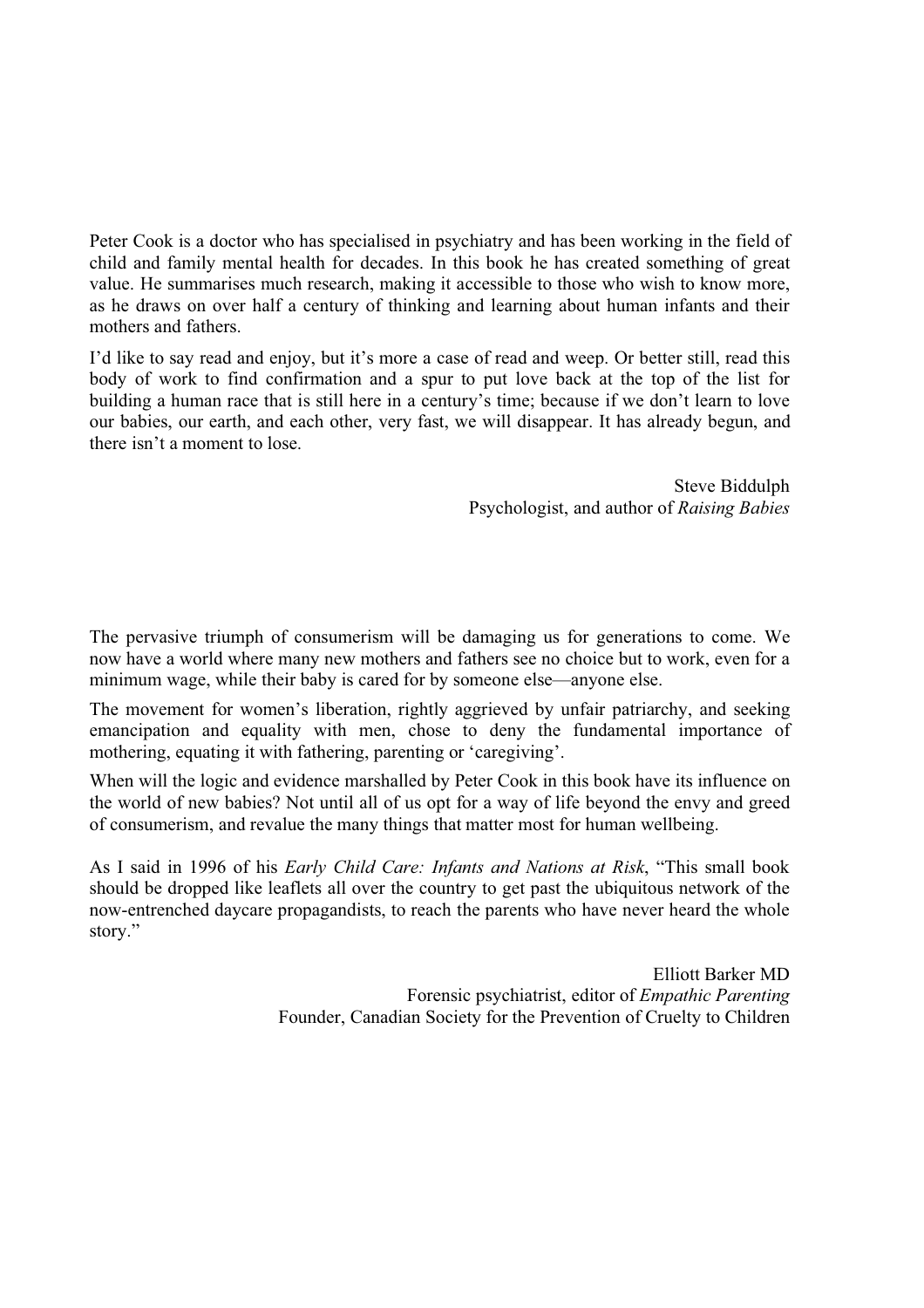#### **About the Author**

Peter S. Cook was born in Japan, spending his early years there and in the UK before going to live in New Zealand. Having qualified in medicine at Otago University, Dunedin, in 1950, he studied adult and child psychiatry in London, mostly at the Maudsley Hospital and the University of London Institute of Psychiatry from 1952 to 1956. He gained the Diploma of Psychological Medicine in 1955 and the Diploma of Child Health in 1956. He is a member of the Royal College of Psychiatrists in the UK and a Fellow of the Royal Australian and New Zealand College of Psychiatrists.

He practiced adult and child psychiatry in Christchurch, New Zealand, from 1957 until 1964, and then worked in Sydney, Australia, at the Royal Alexandra Hospital for Children, becoming Director of the Department of Psychiatry.

In 1974 he became a senior consultant in child psychiatry with the New South Wales Department of Health at the Queenscliff Health Centre in Sydney, and was adviser on child mental health to the Regional Director of the Northern Metropolitan Health Region. From 1982 he was in private practice until his retirement.

His many publications have been mainly concerned with primary prevention in child and family mental health, and also with conservation, environmental sustainability, and related issues.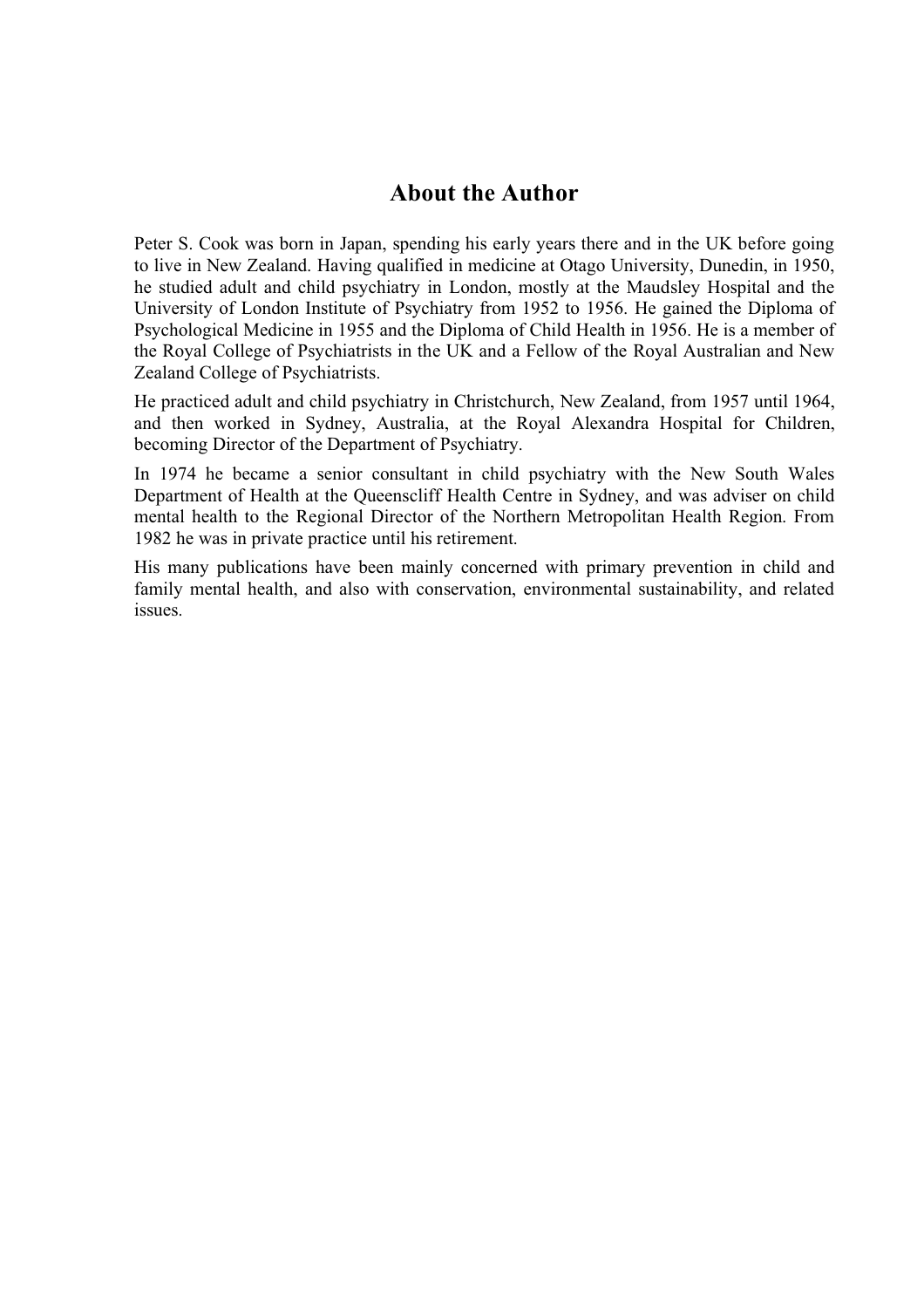#### **Creativity, Women, and Parenting**

*For most of the past century, concepts of intelligence have been dominated by the attributes that psychologists identify and measure in tests. However, this view ignores the very different and crucial qualities involved in emotional intelligence and creativity. These are important in parenting and can be actively developed by the parenting experience.* 

*The dormant creativity of many adults is awakened through imaginative interaction with their children. Many characteristics typical of creative people are readily evoked in parenting—for example, humour, playfulness, curiosity, flexibility, high intrinsic motivation, sensitivity, spontaneity, tolerance of incongruity, and experiencing deep emotion. Life with young children provides continuous opportunities for identifying problems and solving them creatively. Since young children are often unable to indicate their purposes or problems clearly, the parent's challenge is to clarify the problems experienced by the child and negotiate solutions.* 

*The value of love and dedication in parenting is universally recognised. If we also placed a high value on the emotional intelligence and creativity involved in sensitive parenting, the social status accorded this role would rise. The insight and skills required for managing emotions and relationships are increasingly valued in the workplace. Men and women who use their interpersonal skills in the public arena are applauded. Yet those who use such skills*  in the private world of parenting are so lacking in status that they may wonder how to *explain this period of their lives in their CVs.*

*Parenting is currently in a state of flux where, more than ever before, each individual chooses whether to become a parent, and then what sort of parent to become. It is a special opportunity for personal development wherein you can become a creative artist, choreographing your own dance in partnership with your child.* 

Jenny Cullen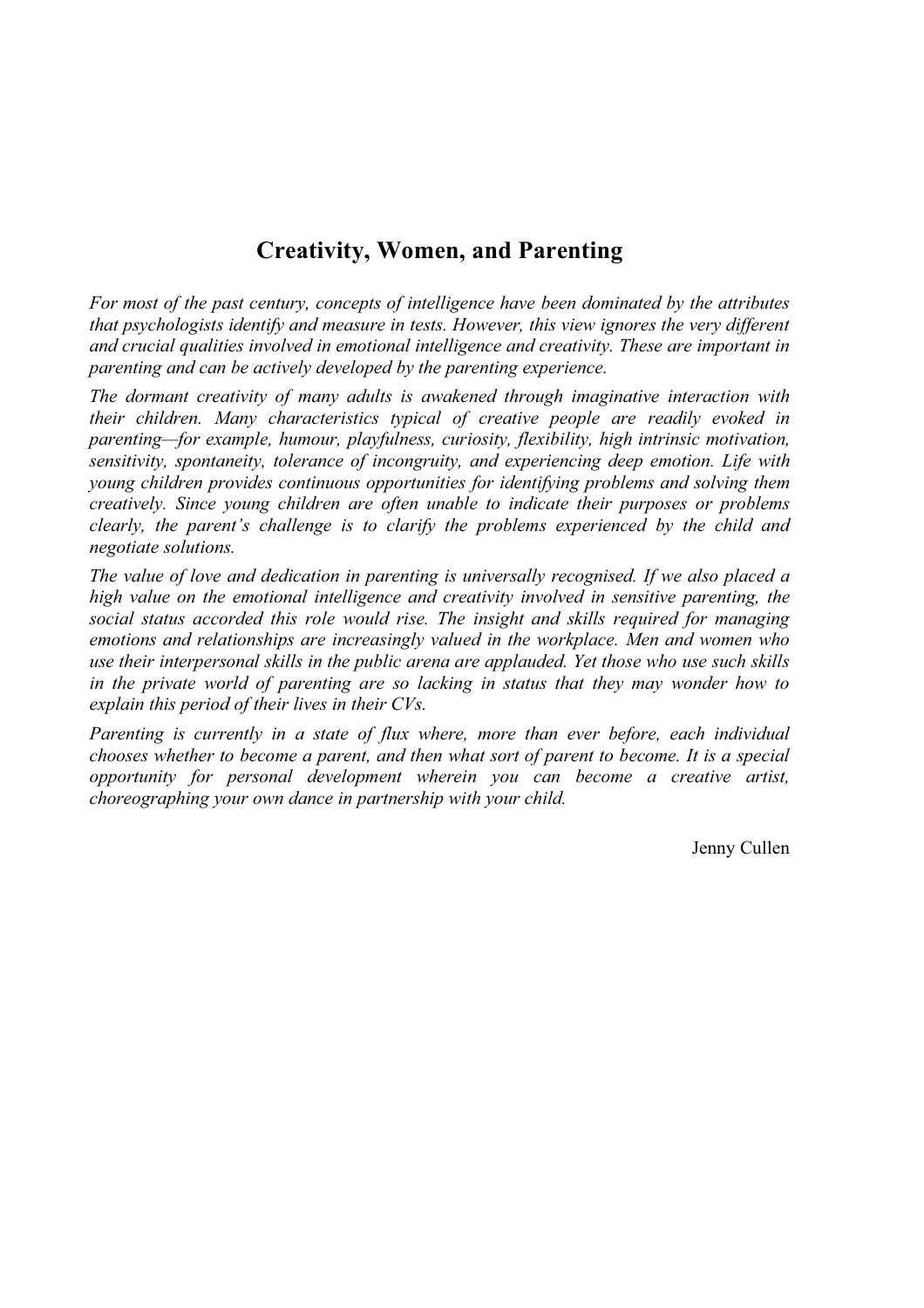#### **Foreword**

Every era in human history has naturally assumed itself to be the most modern, progressive, and advanced. There is no deeper myth in our history than the myth of progress, the idea that things get better. It may well be our most dearly-held illusion.

Just recently, with the growth of technologies that can look inside the living brain, and videocameras that can watch the tiny movements and gestures of mothers and infants, we have realized that in our basic assumptions of Western industrial life, we were terribly wrong about something very important. We thought that minding babies was a casual, inconsequential thing that could be left to underpaid teenagers, or done in bulk with one person to five babies or ten toddlers, without any problem.

It now appears that mother-baby interaction, in the first year especially, is the very foundation of human emotions and intelligence. In the most essential terms, love grows the brain. The capacities for what make us most human—empathy, co-operation, intimacy, the fine timing and sensitivity that makes a human being charismatic, loving, and self-assured are passed from mother to baby, especially if that mother is herself possessed of these qualities, and supported and cared for, so that she can bring herself to enjoy and focus on the task.

Just as we were wrong, in our industrial culture, about almost everything related to sustainable and happy living on this earth, we were wrong about childhood. It is entirely possible that in our civilisation we have been getting worse, as parents, for many hundreds of years. Of course these are dramatic, sweeping overstatements. But the trends are there.

Peter Cook is a doctor who has specialised in psychiatry and has been working in the field of child and family mental health for decades. In this book he has created something of great value. He summarises much research, making it accessible to those who wish to know more, as he draws on over half a century of thinking and learning about human infants and their mothers and fathers.

I'd like to say read and enjoy, but it's more a case of read and weep. Or better still, read this body of work to find confirmation and a spur to put love back at the top of the list for building a human race that is still here in a century's time; because if we don't learn to love our babies, our earth, and each other, very fast, we will disappear. It has already begun, and there isn't a moment to lose.

> Steve Biddulph Psychologist and author, *Raising Babies*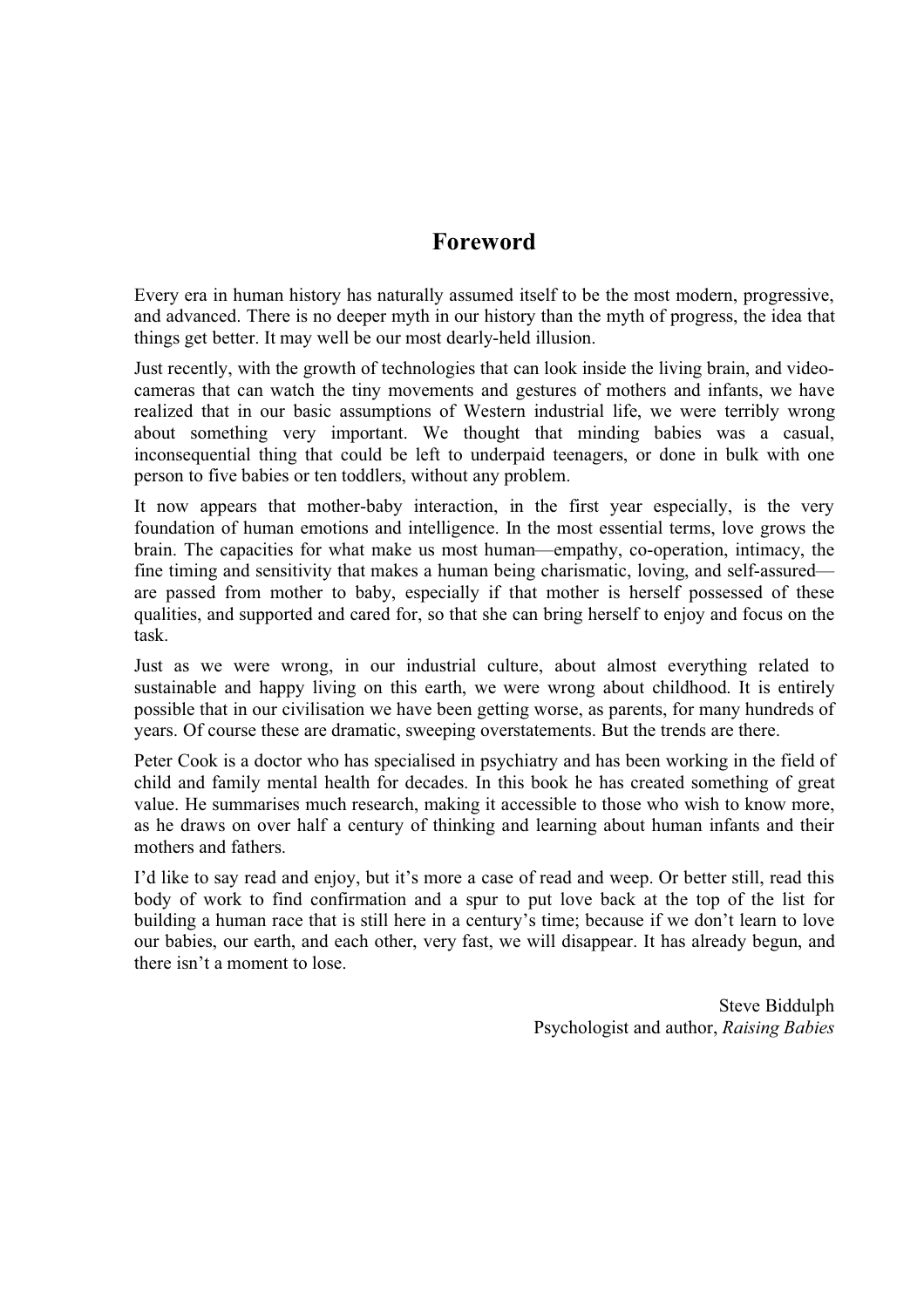© 1995 by Michael Leunig. Used with permission.

#### **Interview:** *Late Night Live***: Dec 5, 2007, Australian Broadcasting Corporation**

**Philip Adams:** I'm talking to Australia's most remarkable cartoonist, Michael Leunig.… The most hated cartoon of yours was the one that had a baby speculating on its absent mother. Could you remind the listener of this incredible attack on feminism and political correctness?

**Michael Leunig:** Without having it here in front of me, it was my way of kind of illuminating this emerging disaster I thought was happening in the culture of maternity and early childhood emergence and development. I thought 'There's a disaster shaping up here, and it's the abandonment of babies, essentially, and the abandonment of mothering,' and so I made this little tale of the baby and its imagined thoughts, as mother puts it in the crèche and goes off to pursue her career—it was a female baby, you see. So I was picking up—it's a very elaborate idea and a cartoon can't handle such a complex question. And lo and behold, there wouldn't be too many early child development psychologists and people who have studied this who would disagree with it. They would say 'Y-yes; the mother leaves, and something starts to change.' And a lot of this came from my concern for the work of the great Donald Winnicott—the very wonderful British psychoanalyst of the 50s and the 40s, the man who did the great work—he was England's answer to Freud and Jung and everyone else—so many women know the truth of this anyway.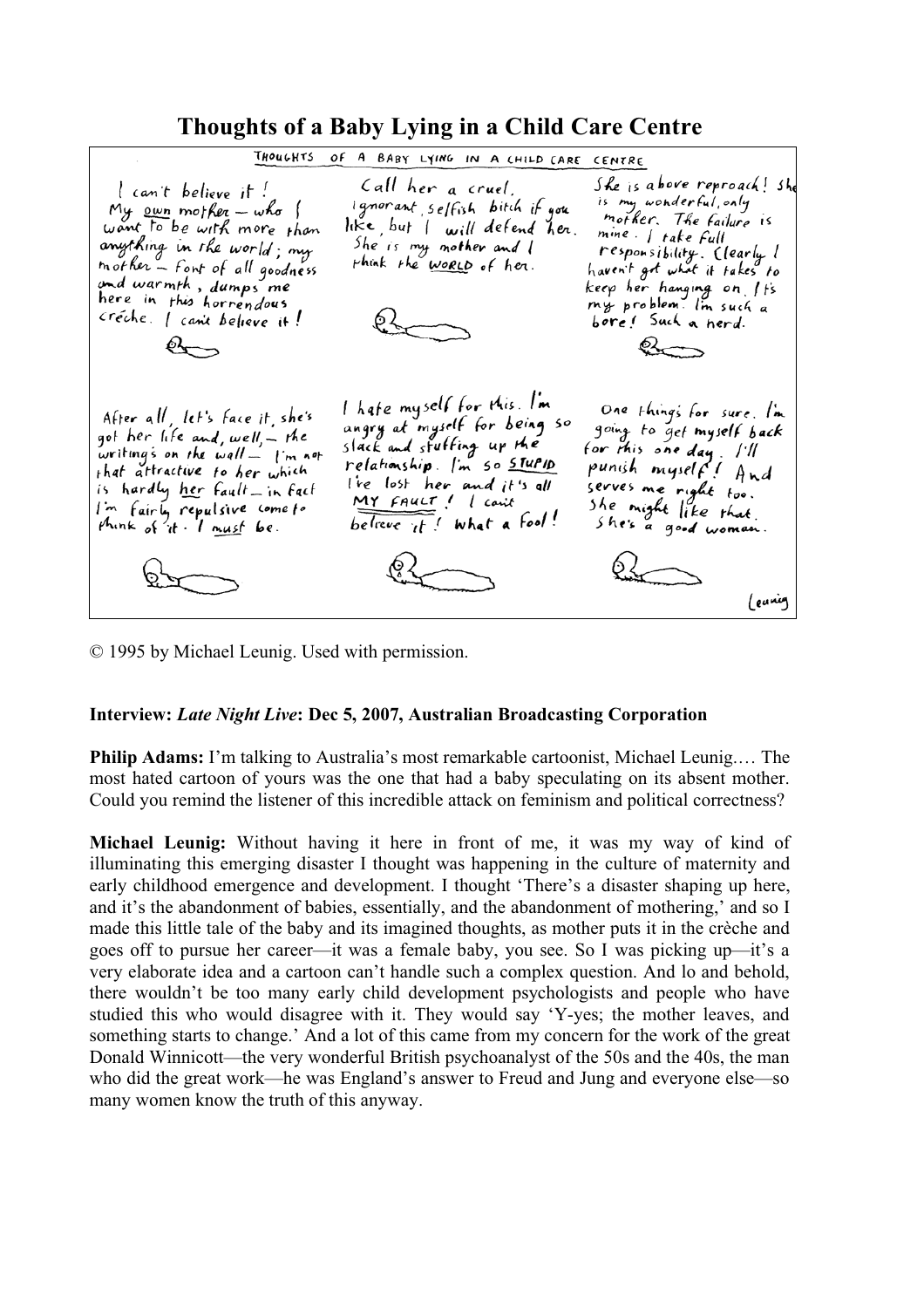#### **Table of Contents**

| PART ONE: FIVE LINES OF EVIDENCE FOR NATURAL, 'BEST-FIT' MOTHERING 9                   |  |
|----------------------------------------------------------------------------------------|--|
|                                                                                        |  |
| Some facts that may be deduced by considering our direct maternal ancestors  10        |  |
|                                                                                        |  |
|                                                                                        |  |
|                                                                                        |  |
|                                                                                        |  |
|                                                                                        |  |
|                                                                                        |  |
|                                                                                        |  |
|                                                                                        |  |
|                                                                                        |  |
|                                                                                        |  |
|                                                                                        |  |
|                                                                                        |  |
|                                                                                        |  |
| Attachment, separation, and the work of John Bowlby and James Robertson  22            |  |
|                                                                                        |  |
|                                                                                        |  |
|                                                                                        |  |
|                                                                                        |  |
|                                                                                        |  |
|                                                                                        |  |
| Behavioral and brain studies during mothering in humans and other mammals 32           |  |
|                                                                                        |  |
|                                                                                        |  |
|                                                                                        |  |
|                                                                                        |  |
|                                                                                        |  |
|                                                                                        |  |
|                                                                                        |  |
|                                                                                        |  |
| Raised cortisol levels due to stress during childcare are still abnormal at age 15  38 |  |
|                                                                                        |  |
|                                                                                        |  |
|                                                                                        |  |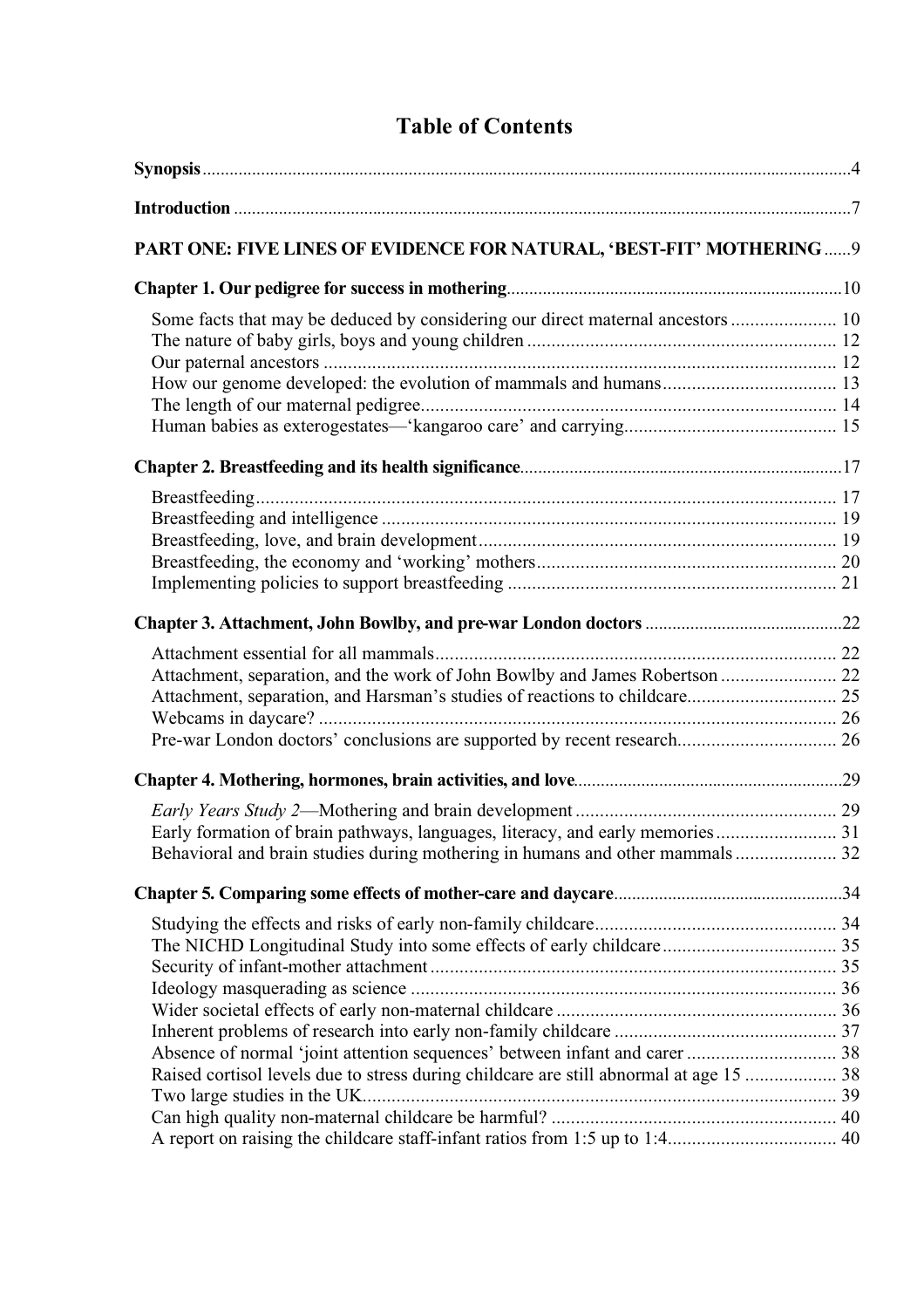| PART TWO: WHEN THE ENVIRONMENT DOES NOT MATCH EARLY NEEDS 42                           |  |
|----------------------------------------------------------------------------------------|--|
|                                                                                        |  |
|                                                                                        |  |
|                                                                                        |  |
|                                                                                        |  |
|                                                                                        |  |
|                                                                                        |  |
|                                                                                        |  |
|                                                                                        |  |
| Males, aggression, power, psychopaths, slavery, materialism and war 48                 |  |
|                                                                                        |  |
|                                                                                        |  |
|                                                                                        |  |
|                                                                                        |  |
|                                                                                        |  |
|                                                                                        |  |
|                                                                                        |  |
|                                                                                        |  |
|                                                                                        |  |
|                                                                                        |  |
|                                                                                        |  |
|                                                                                        |  |
|                                                                                        |  |
| How the 'blank slate' theory of the child, and behaviorism, influenced childrearing 66 |  |
|                                                                                        |  |
|                                                                                        |  |
|                                                                                        |  |
|                                                                                        |  |
|                                                                                        |  |
|                                                                                        |  |
|                                                                                        |  |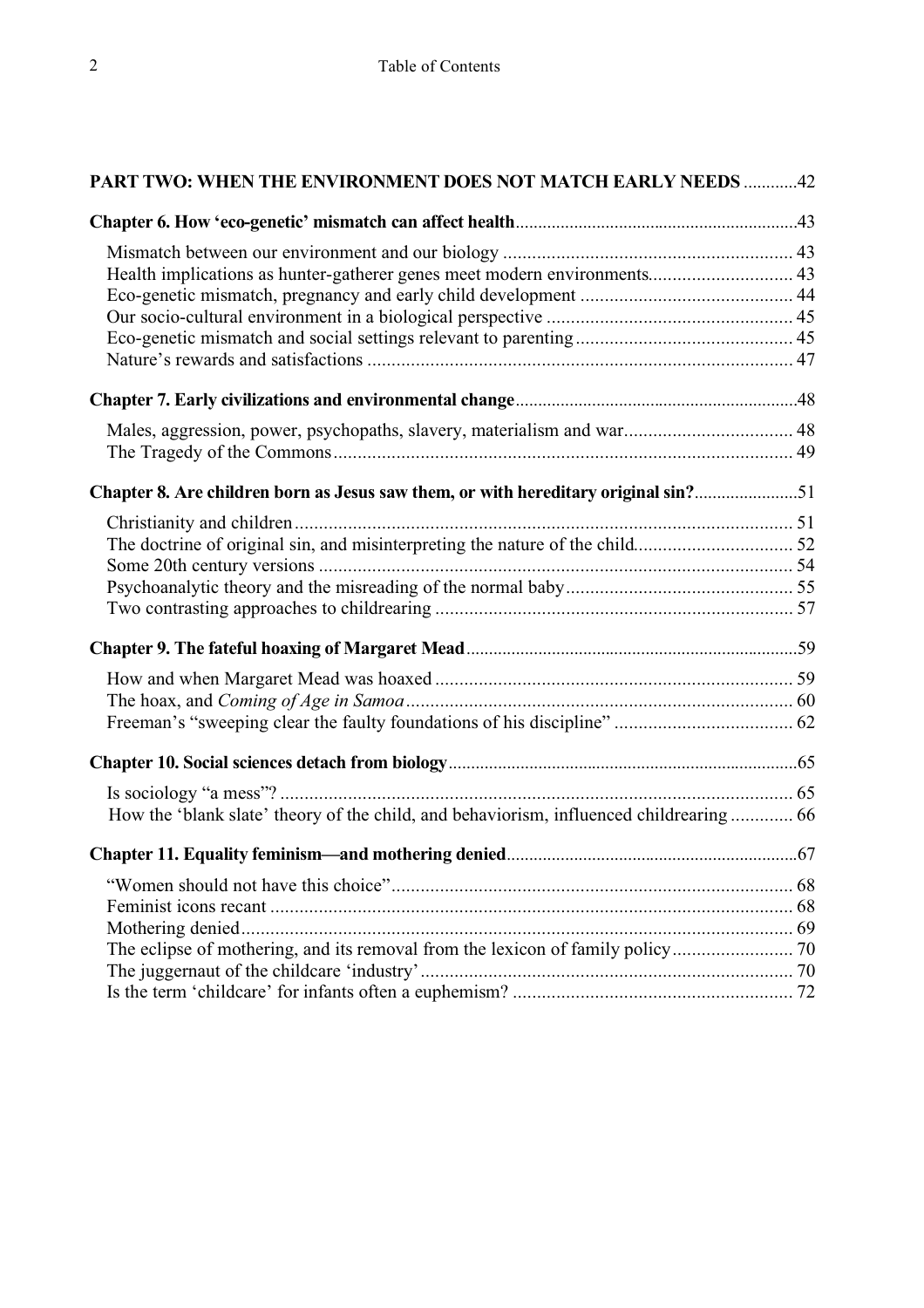| Part 2: How and when departures from natural patterns can involve risks  86        |  |
|------------------------------------------------------------------------------------|--|
|                                                                                    |  |
|                                                                                    |  |
|                                                                                    |  |
|                                                                                    |  |
| Note 3. Infants' distress and developmental delay in quality Swedish childcare  91 |  |
|                                                                                    |  |
|                                                                                    |  |
|                                                                                    |  |
|                                                                                    |  |
| Note 8. Why daycare centers cannot offer "high quality" daycare for infants 98     |  |
|                                                                                    |  |
|                                                                                    |  |
|                                                                                    |  |
|                                                                                    |  |
|                                                                                    |  |
|                                                                                    |  |
|                                                                                    |  |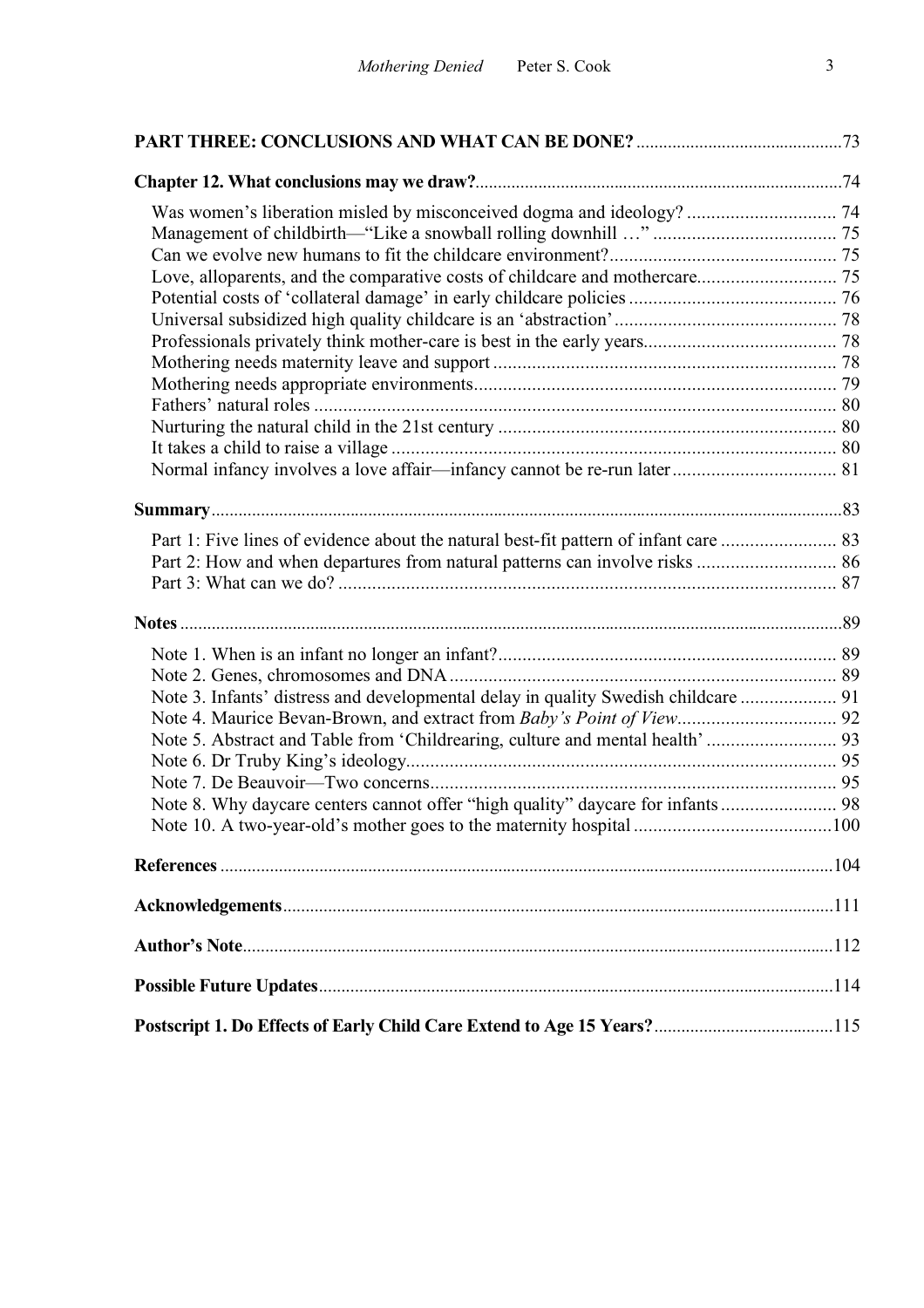#### **Synopsis**

Although the American Psychological Association has long declared that the word 'mothering' should generally be avoided, the facts of life remain unchanged. It seems that there is a natural, biologically-based, best-fit pattern of human mothering that includes breastfeeding, carrying, secure attachment, mutual rewards, enjoyment, and empathy—that is, a mother's sensitivity to her baby's feelings and her appropriate response. Mutual playfulness and joy help to sustain healthy development if the environment is supportive and meets basic human needs. Five different lines of evidence now complement each other to support this proposition.

#### **I. Five lines of evidence about human mothering**

1) The facts about each person's line of direct maternal ancestors lead to some basic deductions about our human genomic inheritance and its relationship to mothering, infancy, human nature, and health. The word 'infant' is here used in its original meaning of a child in the preverbal stage of life.

2) Human breast milk has many unique short-term and long-term values for the health of human babies; no other milk is so well matched to the needs of human infants. Mutually satisfying breastfeeding brings many benefits for both mother and child, and it helps to achieve the normal level of health.

3) Secure attachment between a mother and her infant has been essential for the breastfeeding and survival of all mammals—including humans during most of their life on earth.

4) In enjoying and caring for their babies, human mothers show a number of basic behavior patterns that correspond to those that have been studied in other mammals, and human mothering depends on the same neuro-hormonal reward systems that are seen in these animals. Live brain-imaging techniques show that during mothering the same brain centers are active, deep in the 'mammalian brains' of each of both humans and other mammals.

5) In comparison with the long-term development and wellbeing of children reared mostly by their mothers during infancy, there is increasing evidence that the placement of infants in non-family daycare during their early years involves risks to their healthy emotional and behavioral development. The more hours spent in childcare, the greater the risk of adverse effects. These include increased aggressiveness, disobedience, and abnormal blood levels of the stress hormone cortisol. In vulnerable infants, rearing in non-family childcare disrupts many processes that depend on normal mothering. The quality of family life is the most significant influence on a child's development, and non-family childcare is only preferable if the alternative would be worse.

#### **II. Adverse health effects arise through 'eco-genetic mismatch'**

The basic needs of infants arise from their biology, and this in turn is based on their human genes. If the conditions of the environment or ecology do not adequately meet the genetically-based needs of the infant, the resulting mismatch may be termed an 'eco-genetic mismatch.' Disturbed development can arise when departures from the natural patterns of mothering involve such mismatch to the extent that it disrupts important biological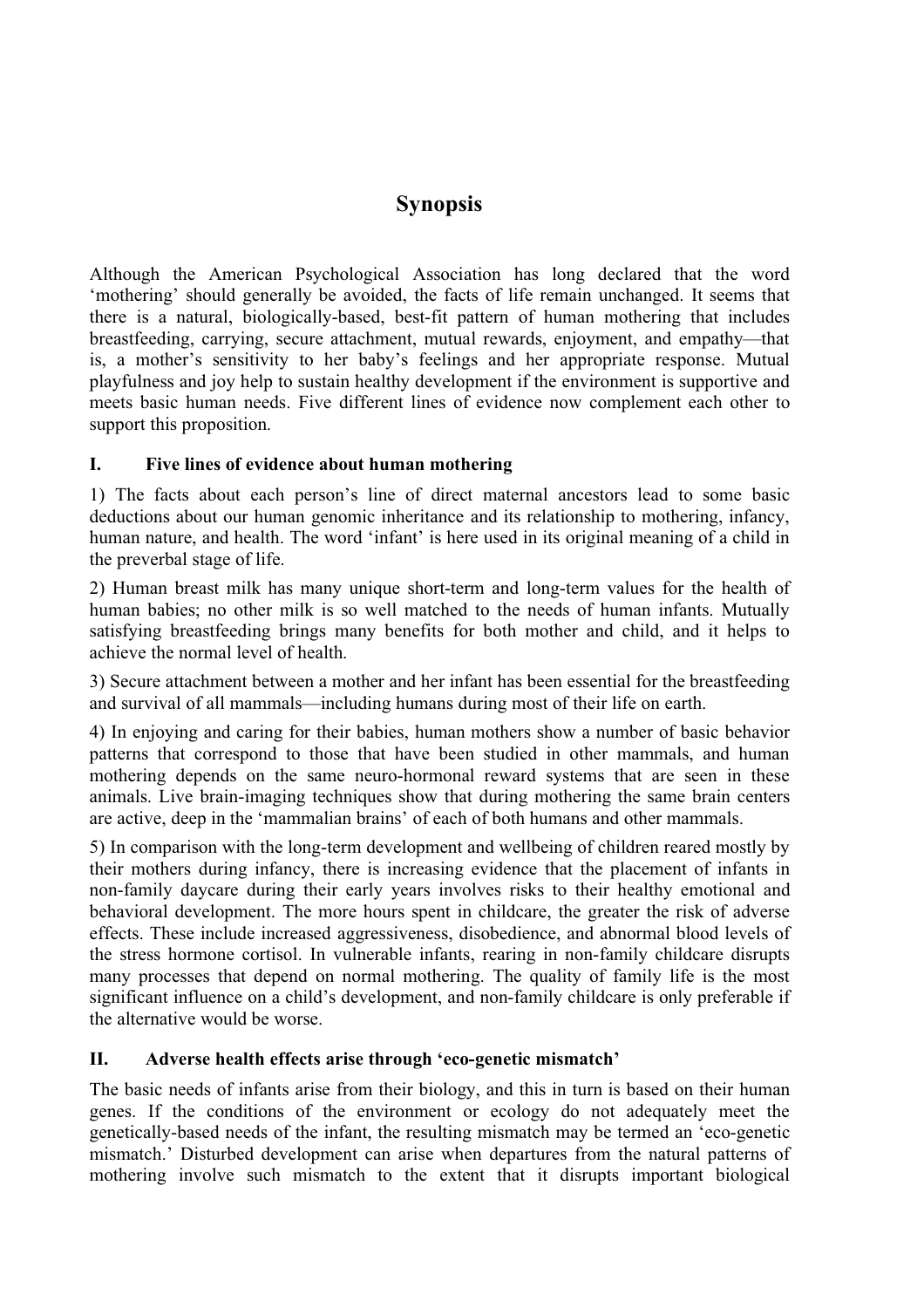mechanisms. Some of these mechanisms are sensitive and vulnerable, and many of the adverse effects of non-family childcare can be better understood when seen as arising from this kind of mismatch.

Eco-genetic mismatches can lead to risks at any stage in life, but can be especially harmful to healthy development and behavior when occurring during pregnancy, childbirth, and early childhood. They can stem from teachings or ideologies that are misconceived, and from changes in society that neglect human needs. Two examples are considered.

1) Though contrary to all the recorded sayings and actions of Jesus relating to children, the doctrine of original sin, with its strongly negative ideas about the basic nature of the infant, eventually became authorized teaching in Western Christianity from 529 AD. It viewed the child's nature as inherently sinful, with great risk of awful and eternal consequences. Similar ideas have permeated much religious and secular advice about childrearing up to and including the present, and they also appear to have shaped psychoanalytic theory. Sometimes they have been sadly counter-productive, leading to disturbed parent-child relationships, psychological and behavioral maladjustment, and child abuse. Moreover, as this cultural process undermined many of the natural rewards of mothering and fathering, it—together with other societal changes—prepared the way for another, compounding, set of problems.

2) The much-needed movement to 'liberate' women might have fought for a maternal feminism that included equal rights for women. However, 'equality feminism' focused on equality with men, legally and in the workplace. It denied that there was any special value in early mothering, and this was (and often still is) regarded as being no different from fathering. 'Mothering' and 'fathering' were replaced by words with a different meaning— 'parenting' and 'care-giver'—and it has become politically correct to require the use of these words.

In their agenda for the advancement of women, equality feminists relied on cultural determinism—an ideology that denied the influence of biology in most aspects of human nature and behavior. Unfortunately, cultural determinism was itself fundamentally misconceived, because it depended on anthropological information that was untrue and arose from a hoax.

Instead of seeking support for mothers who had become separated from their extended families by societal changes, equality feminists engineered social policies that pressured women back into the 'workforce,' mostly against their real wishes, and as if rearing infants only involves 'work' when you are not the mother. Ignoring research evidence about the risks and possible ill-effects that are involved, some childcare advocates still talk as if infants even from a few weeks of age—can be safely reared in institutional daycare centers. A powerful and costly childcare 'industry' has developed with vested interests in daycare and 'early learning,' frequently with large public subsidies.

#### **III. What can we do?**

While there has been an explosion of interest in 'early education,' it remains very important to distinguish the needs of children approaching school age from those of infants, whose primary needs revolve around good early mothering. Since support of mothering cannot so readily become an academic or government activity, or a profit-making industry, it has received much less attention. These needs are best met by a healthy mother and, hopefully, an empathic father, within a supportive environment.

There is much we might do. We could aim to bring our society—that we *can* change—into better harmony with our biological 'givens' that we *cannot* change and would therefore do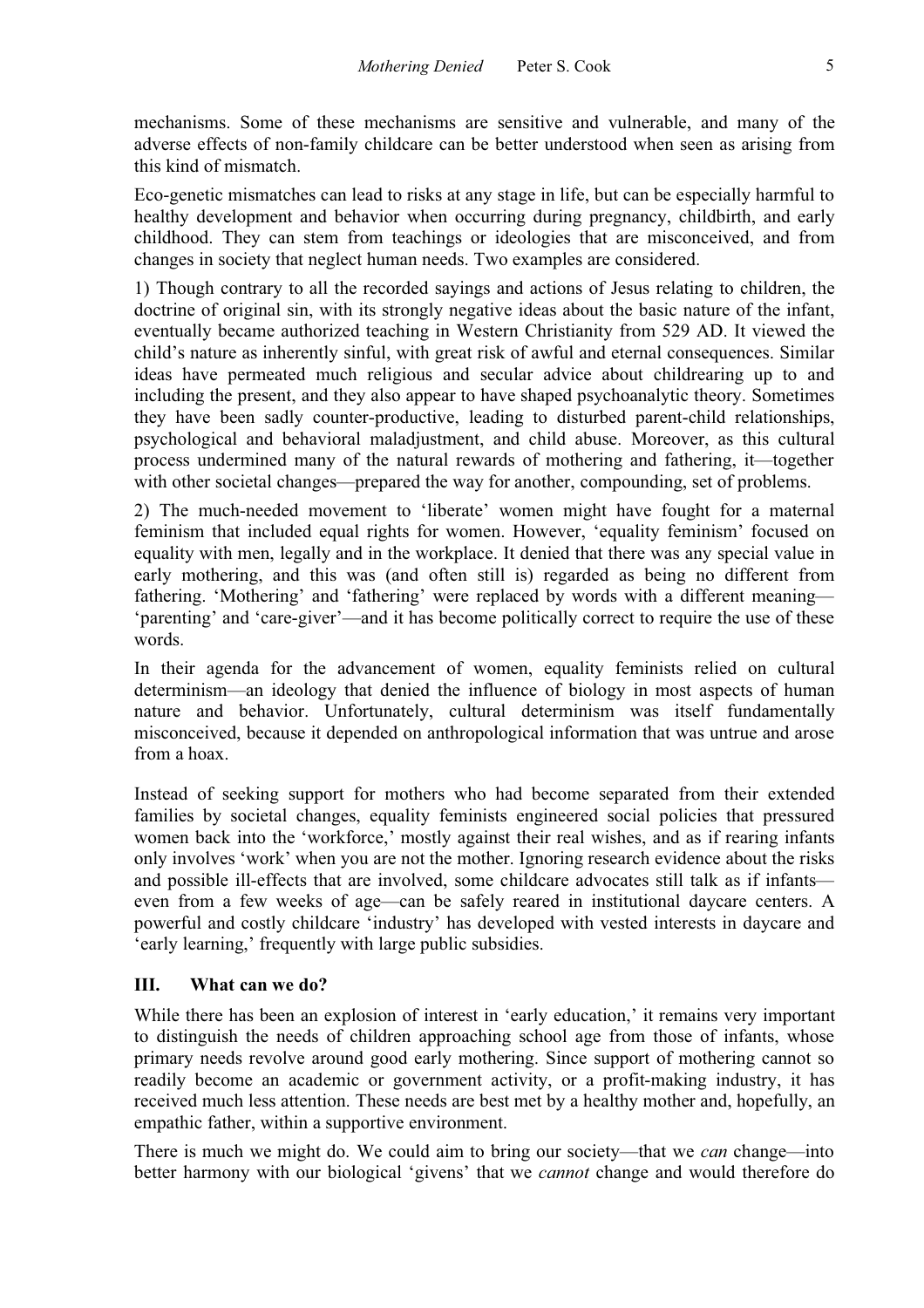well to accept. This involves allowing maternity leave for up to three years, and supporting healthy mothering, breastfeeding and attachment. The natural patterns of mothering work best if help is available through an extended family and/or social group in a suitable environment. There are models we could follow that include other family-friendly provisions for mothers and fathers, and these are likely to have long-term benefits, even for 'the economy.'

It is necessary to work with Nature and not against her if we are to promote health and wellbeing in young children, their mothers, and society. A normal mother-child relationship is a love affair that needs the right conditions to flourish. Infancy cannot be re-run later.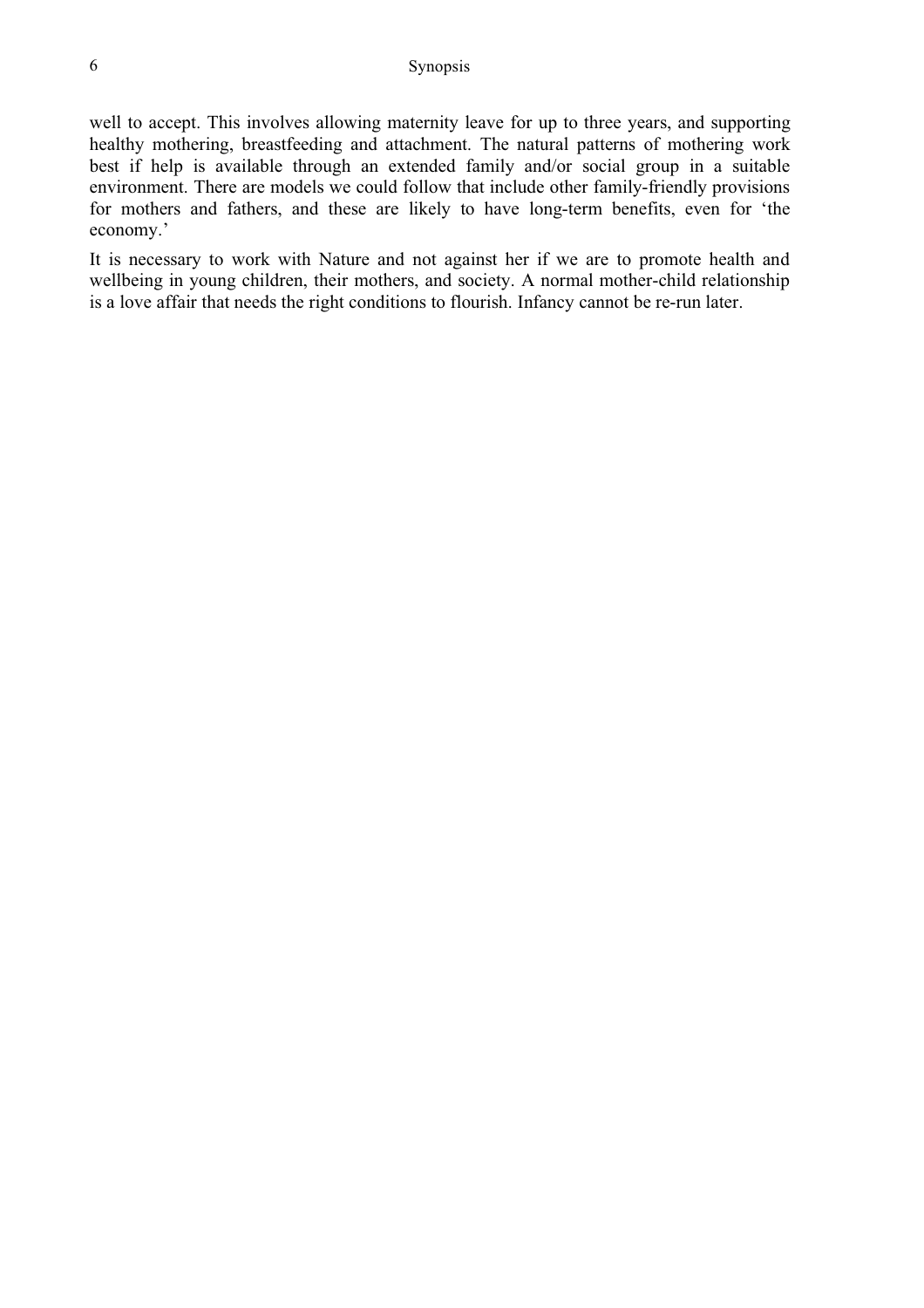#### **Introduction**

This book is partly a sequel to, and an update of, my book *Early Child Care—Infants and Nations at Risk*, published in 1996. As updated in 1997, it remained in print for ten years. Since then the early child care situation has worsened in some ways, but there has also been an explosion of new research, activity, and concern. This book brings together an outline of how increasing bodies of evidence converge from different disciplines to support its main thesis about the long-term importance of healthy mothering and infancy. It also describes how our culture became seriously deviant in some ways that have adversely affected early infant nurture. Finally it offers suggestions as to what we might do about it.

Since 1900 there have been vast increases in knowledge about our biology, our health and how we relate to other living creatures on the earth. Yet, in the West at least, the management of crucial stages of development in babies and young children is still greatly influenced by notions and social policies deriving from ill-informed ideas of the past, rather than from evidence-based understanding of healthy development and how to offer the best chance of raising emotionally healthy children and families.

The debate about early non-parental childcare and whether we should promote it, usually involves quoting studies of its various effects.<sup>1</sup> Yet, although millions of dollars have been spent on rigorous research, disputes continue about what the findings mean and whether ideological bias is influencing the studies and their interpretation. Moreover, early institutional childcare is likely to have effects that we cannot yet measure validly or at all (Cook, 1996: 58–73).

Throughout this book the word 'infancy' is used in its original sense, meaning 'without speech.' This does not cover just the first 12 months after birth but the whole pre-verbal period of childhood—until a child can understand speech and also communicate her point of view in words.<sup>2</sup> The term 'infant' comes from the Latin word *infans*, meaning 'without speech.' In the 1968 *International Encyclopedia of Social Sciences*, infancy is defined as the preverbal period of a child's life. On this developmental criterion, infancy may last for two and a half to three years (Rheingold, 1968; Room, 1999; Cook, 1996: 74–5; also see Note 1).

There is rapid expansion in the evidence about some of the material presented here, but there is little reason to expect that our broad understanding of the history of our species and the basic patterns of mothering by humans and other mammals will be invalidated by new information.

The book is in three parts, as outlined below. Before the main text there is a synopsis, and after the main text there is a fairly full summary that follows the same sequence as the main text, but without the references.

 $\overline{a}$ 

<sup>&</sup>lt;sup>1</sup> The words 'daycare,' 'childcare,' 'child-care' and 'child care' are all in current use to refer to the non-family, center-based care of young children. It seems important to keep the two separated words 'child care' to cover their broader, literal meaning—the care of children in general. Thus 'child care' may include care by mother, father, a relative, family day care, or the institutional daycare of young children, after-school care, or indeed the whole subject of the care and welfare of children. The word 'daycare' can be used to include the care of persons of various ages in various contexts. In this book the word 'childcare' has usually been used, but where 'childcare' or 'child care' appear in quotations this spelling has been retained.

 $2^2$  The pronouns, he and she, his and hers etc., are used throughout to represent both sexes, except where the context makes it clear that the reference is either to a boy or a girl.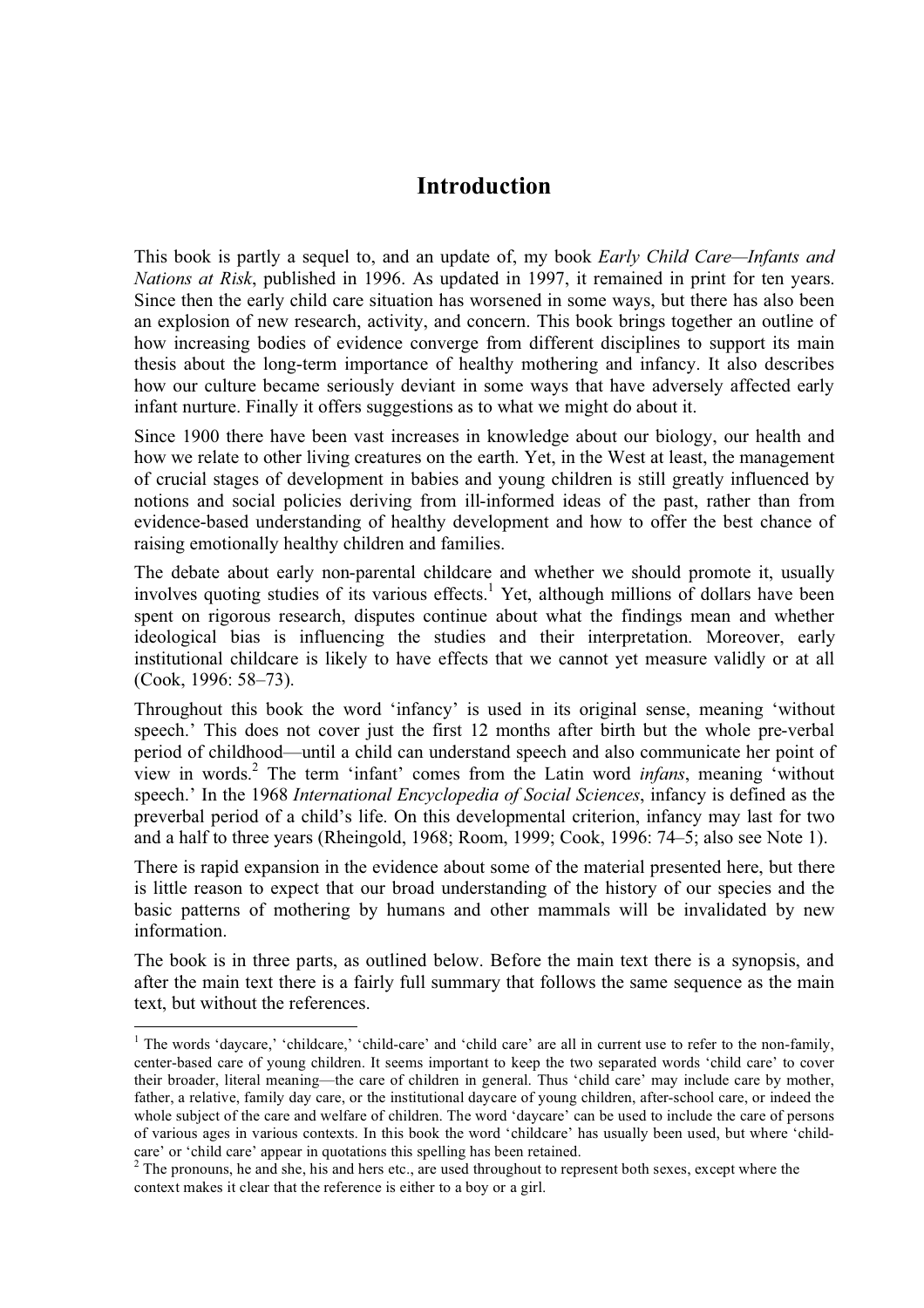Part 1 consists of five chapters outlining the evidence from five different directions that complement each other to support the same biologically-based understanding of healthy mothering and the management of infancy. This is an example of 'triangulation' where greater validity is achieved when five, rather than just three, streams of evidence, come from different directions to each support the same conclusion.<sup>3</sup>

Part 2 considers how mismatch between the environment on the one hand, and geneticallyderived biology on the other, can lead to failure to meet genetically-based needs. The term 'eco-genetic mismatch' is proposed for this kind of disturbance, and it is suggested that this is a valid way of understanding some health and relationship problems that arise in human mothering, infancy and child development.

Part 3 offers some suggestions about what we could do to increase health and wellbeing for mothers, families and society.

1

<sup>&</sup>lt;sup>3</sup> Triangulation to find a point derived from three measurements has long been used in surveying and mapmaking. Accuracy is confirmed if additional readings lead to the same point. The term is now widely used in other disciplines. The *Oxford Dictionary of Sociology* says: "Triangulation is an approach to data analysis that synthesizes data from multiple sources. Triangulation seeks to quickly examine existing data to strengthen interpretations and improve policy and programs based on the available evidence." Also "The use of at least three, but preferably multiple studies, theoretical perspectives, investigators, and data-sets for research on one issue or theme." www.enotes.com/oxsoc-encyclopedia/triangulation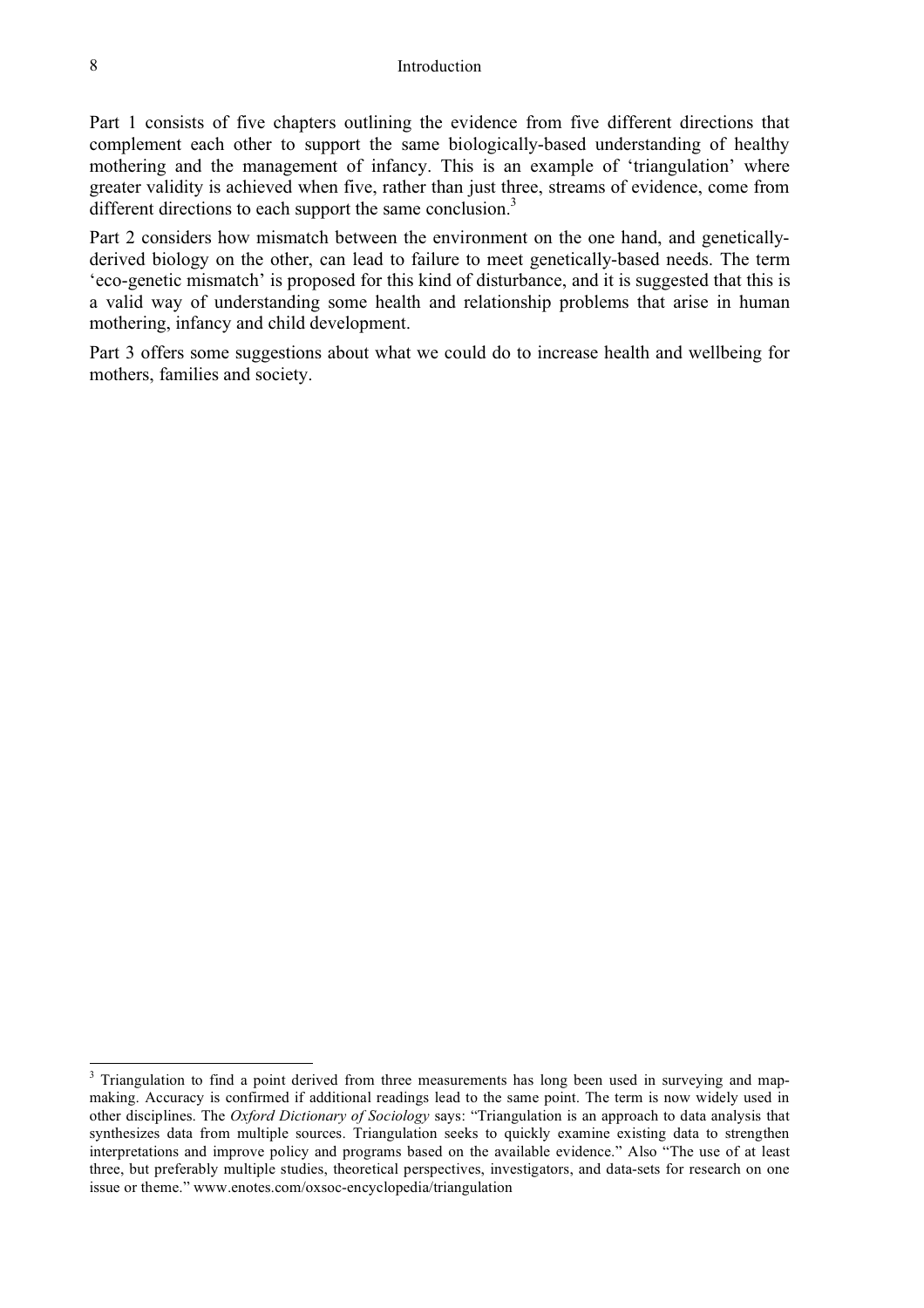#### **PART ONE:**

### **FIVE LINES OF EVIDENCE FOR NATURAL, 'BEST-FIT' MOTHERING**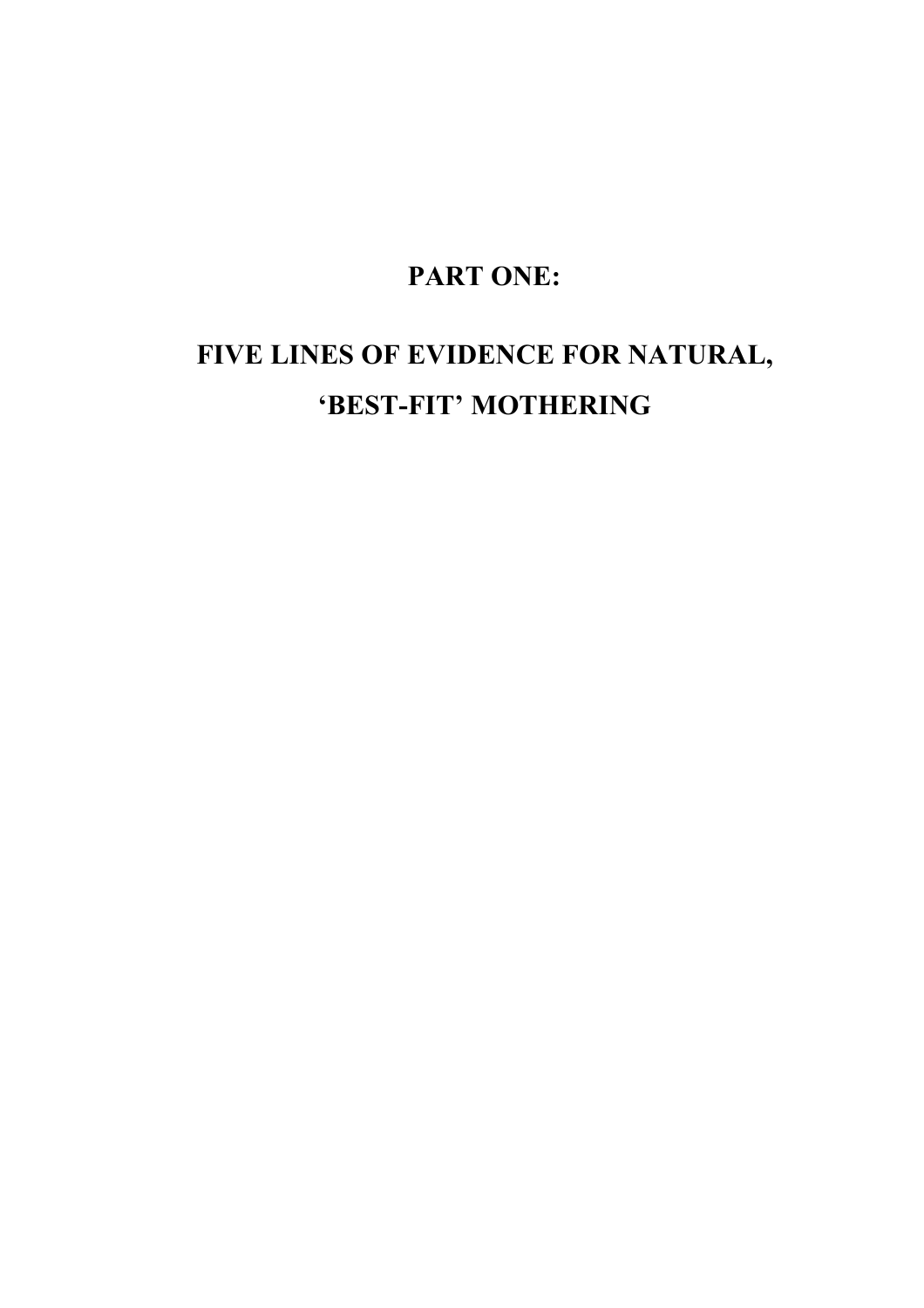#### **Chapter 1. Our pedigree for success in mothering**

All the world loves a baby, so it is said. We as a society do not act that way. A newborn baby is a re-affirmation of the miracle of the creation of life. Most infants are near perfect at birth and possess enormous potentialities for bringing deep joy to themselves and others.

—Joint Commission on the Mental Health of Children, 1969

The new evidence is a celebration of what good "mothering" has done for centuries. Parents have always known that babies and young children need good nutrition, stimulation, love and responsive care. What is fascinating about the new understanding of brain development is what it tells us about how good nurturing creates the foundation of brain development and what this foundation means for later stages of life.

—*The Early Years Study*, 1999

We must learn to work with Nature, not against it.

—Ian McHarg

It used to be generally acknowledged that infants in the early years need good mothering, but today, the words 'parenting' or 'caregiving' are used instead—and anyone can be a 'caregiver.<sup>4</sup> Yet there is a mass of evidence affirming the nature and lifelong benefits of good early mothering. Fathers, relatives, and others who love the child can give valuable nurture during infancy, but there is no successful long-term precedent for raising infants in 'daycare' or 'childcare' institutions for most of their waking hours, without being cared for by anyone who will have an enduring relationship with them.

Although the American Psychological Association (e.g., 1995; 2005) has long declared that the word 'mothering' should generally be avoided, the facts of life remain unchanged. It seems that there is a natural, biologically-based, best-fit pattern of human mothering that includes breastfeeding, carrying, secure attachment, mutual rewards, enjoyment, and empathy—that is, a mother's sensitivity to her baby's feelings and her appropriate response. Mutual playfulness and joy help to sustain healthy development if the environment is supportive and meets basic human needs.

Five different lines of evidence complement each other to support this proposition; the first is outlined in this chapter.

#### **Some facts that may be deduced by considering our direct maternal ancestors**

The genes of many plants and animals in use today have been selected by humans to bring out some characteristic that they valued, but this does not amount to a pedigree. For an animal to have a pedigree means that its ancestors have been selected by humans over a number of generations because they possessed some desired quality, and there is a record to prove it. For a thoroughbred racehorse to have a pedigree means that there are papers to show that its ancestors were winners over a number of generations—the more, the better.

 4 See Chapter 11: The eclipse of 'mothering.'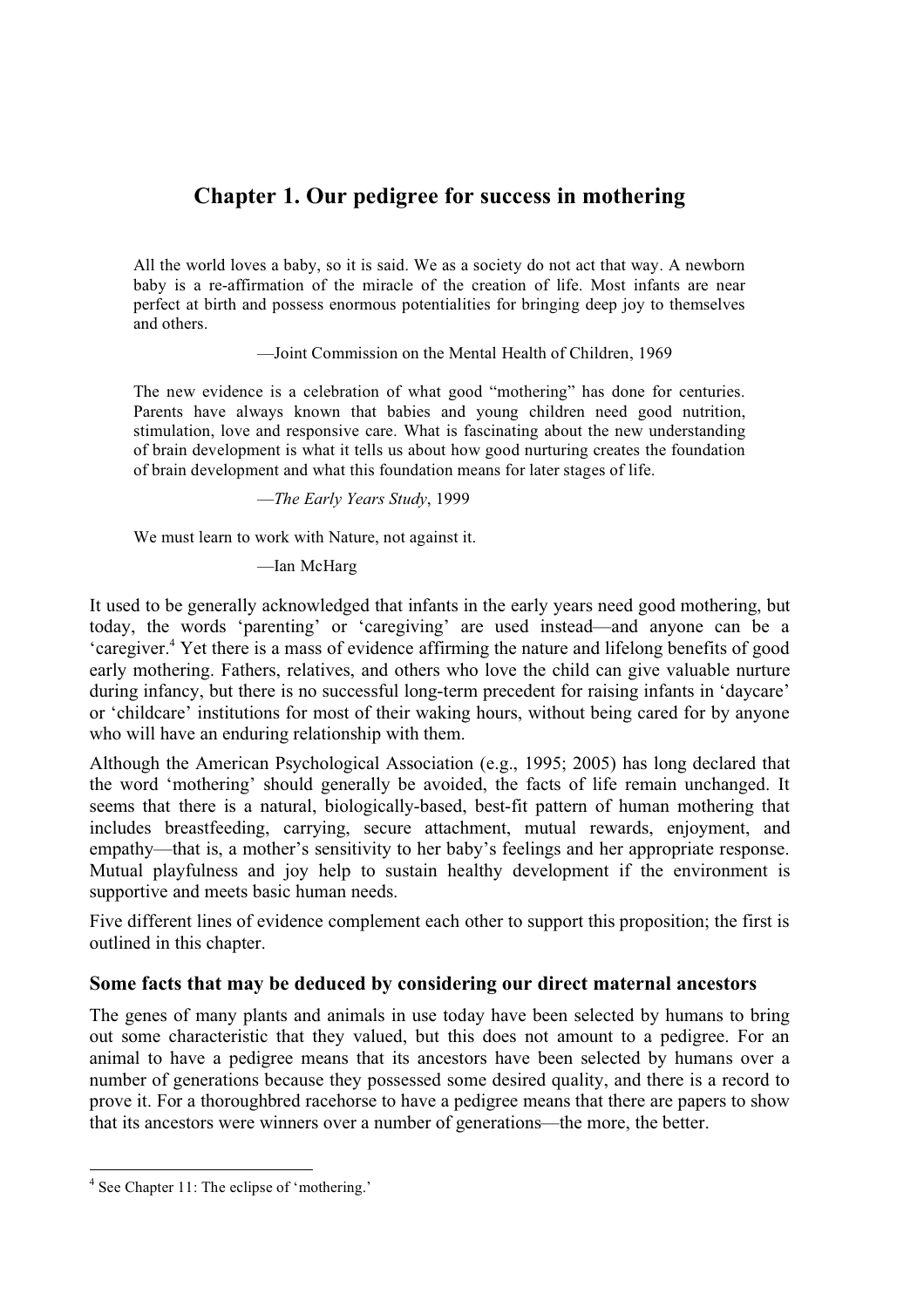Our own pedigrees are different and they were not selected in this way. Most generations were not recorded, but each of us actually has a long, direct maternal pedigree and a paternal one as well. Each woman in this pedigree was successful in the biological sense that she passed on her genes to the next generation. If we think about what must have happened in the lives of each of these women, we can deduce some basic and almost self-evident facts about mothering, infancy, health and some aspects of human nature.

Many people who lived in the past have no direct descendants alive today. Yet each person now alive had a mother who also had a mother, and so on, back through many generations. Each of these women was selected by Nature (and good luck) to win her place in our respective maternal pedigrees. She did this by giving birth to, and in most cases rearing, a healthy baby girl who grew up to do likewise.

If you imagine walking back in time past a line of your own direct maternal ancestors, you may picture each one of them as a woman, or as a little girl, or as a baby. If you imagine four of them in each meter  $(= 39.4$  inches) and allow 25 years for each generation, then in one meter you would see your maternal ancestors over a period of 100 years. In twenty meters (22 yards) you could see all your maternal ancestors for the past 80 generations—back to the time of Jesus, 2000 years ago. $5$ 

Even if a woman died after childbirth, each woman was 'successful' in the biological sense of having passed on her genes to the next generation. To the extent that genes influence mothering, it follows that each woman in our respective lines of direct maternal ancestors had a pedigree for being well-equipped in her genes and biology to be a mother.<sup>6</sup> By this process through many generations, there was selection for those women whose genes best enabled them to survive successfully in the environmental conditions in which they lived.

Often the going must have been hard. If a baby or a little girl lost her mother, she needed to be appealing enough for her mother's sister or some other woman in the group to want to adopt and breastfeed her—otherwise she would have died. Their success was determined by their having the genes that were needed for good health in the environment of their time, and they also needed to be lucky. Good genes couldn't always protect them. These genes prescribed their biology and that of their infants so as to enable them to be as well-equipped as possible to thrive in the conditions of their environment in that time and place.

The pedigrees of the men in our lines of paternal ancestors are considered only briefly here. They were selected simply for success in fathering a male infant who grew up to do likewise. For each of them, biological success was probably more likely if they supported the mother of their child, but this was not a prerequisite.

The genes that all humans have in common—the human genome—are a blueprint that comes with an implicit 'instruction manual,' because success does not come automatically. The healthy working together of all these genes, in the biochemistry and biology that they help to create and organize, depends on having a facilitating environment, both materially and socially.

 $\overline{a}$ 

<sup>&</sup>lt;sup>5</sup> James Ussher (1581-1656), who was a Bishop of Armagh in Ireland, and a man of vast learning, calculated that the world and its creatures were all created in 4004 BC. This date was long accepted with little question, although it does not appear in the text of the Bible. Right into the 20th century it was sometimes printed above Genesis Chapter 1 in the King James Authorized Version of the Bible. Some people still believe this date, but even within this time frame, the line of direct maternal ancestors would stretch back 60 meters—past 240 generations of women, each of whom won her place as a direct maternal ancestor by her success in a process of natural selection, without necessarily involving any evolutionary theory.

<sup>&</sup>lt;sup>6</sup> Nevertheless, in the absence of modern obstetrical care, a number of births can have serious, and sometimes fatal, complications.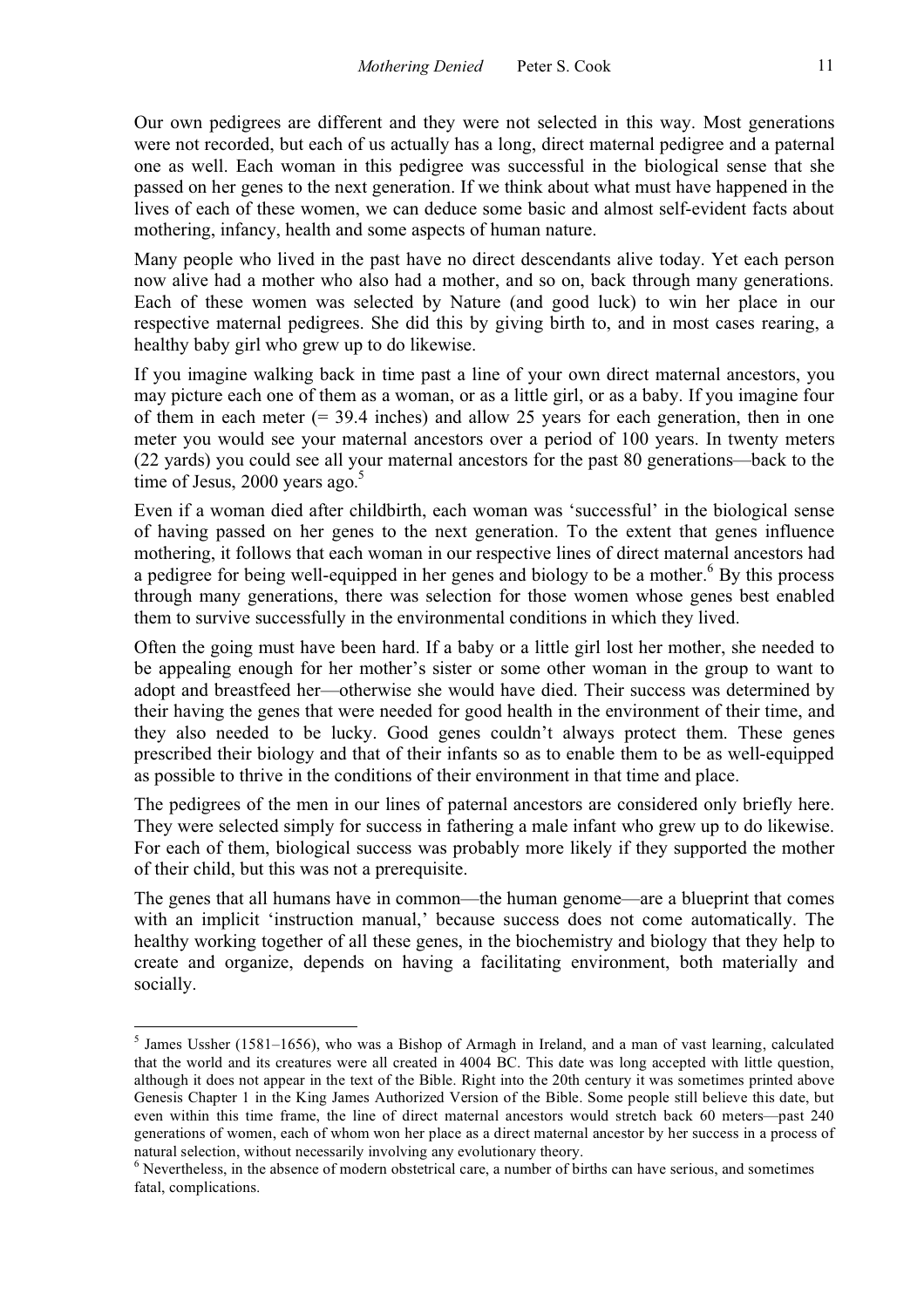For humans, the environmental necessities include fresh air, drinkable water, exercise, food matched to human needs, and shelter, all within a livable climate. Our ancestors also needed the social support and protection of others, because the long dependency of young humans meant that it was not sustainable for mothers and infants to survive on their own, as some mammals—for example, bears—can do.

Returning to the implicit 'instruction manual,' we accept that any complicated mechanism must have inputs and usage that match its design specifications if it is to give long and reliable service. Even a tough, well-engineered Mercedes limousine will become sick if you ignore its instruction manual and design specifications, give it the wrong oil and fuel, and then use it like a tractor. If many people did this, it would not be a sensible solution to call on the government to provide more special Mercedes garages, and train more specialist mechanics to work in them. Yet our societies often do something like this with human health problems.

#### **The nature of baby girls, boys and young children**

Our pedigrees also give important clues about the basic nature of babies and little girls. Although each woman was selected for her success in being a mother, she first had to succeed as a baby and then as a little girl. To do this she must, at each stage, have given enough rewards and pleasure to her mother—and perhaps to her father as well—for it to have been worth their while making all the sacrifices involved in rearing her. She must have done this through her appearance, her behavior, and her generally appealing and rewarding qualities.

From birth, each infant had to give her mother powerful emotional rewards; otherwise why, over all those eons of time, would each mother without fail have done all that mothering? Nobody *made* them do it. Acceptance at birth and during infancy was not guaranteed. In some human groups a variety of factors—such as lack of appeal, too many other offspring, or a scarcity of resources—led to decisions as to which babies were worth the big investment needed to rear them. Eliminating unwanted babies sometimes occurs today, and it probably goes back long before human records. It is known to occur in many other species that regulate the number of their offspring according to the supply of resources likely to be available to sustain them (Hrdy, 1999).

So each little girl was selected for having genes from her ancestors that best enabled her to gain the love and nurture of her mother *and* the support of the social group in which she lived. The same logic applies to little boys.

There is therefore a biological basis to argue that while human babies are, like all living creatures, born with primary drives for self-preservation that must necessarily be 'selfish,' *they have also been selected for being rewarding, appealing, and innately social*. In other words, they are well-made for social living. This is contrary to the assumptions underlying much writing about the need to 'socialize' the child, and it has far-reaching implications for more healthy ways of rearing infants and cooperative young people. Clearly, the impulses arising from these two primary drives must sometimes be in conflict with each other; an essential part of parenting is to help the toddler resolve these two conflicting urges so as to achieve a socially acceptable outcome in the long run, if not always immediately (Cook,  $2005a$ ).<sup>7</sup>

#### **Our paternal ancestors**

 $\overline{a}$ 

<sup>&</sup>lt;sup>7</sup> Cf. "The longer a creature stays young, the more perfect it is when it's finished" (Anon).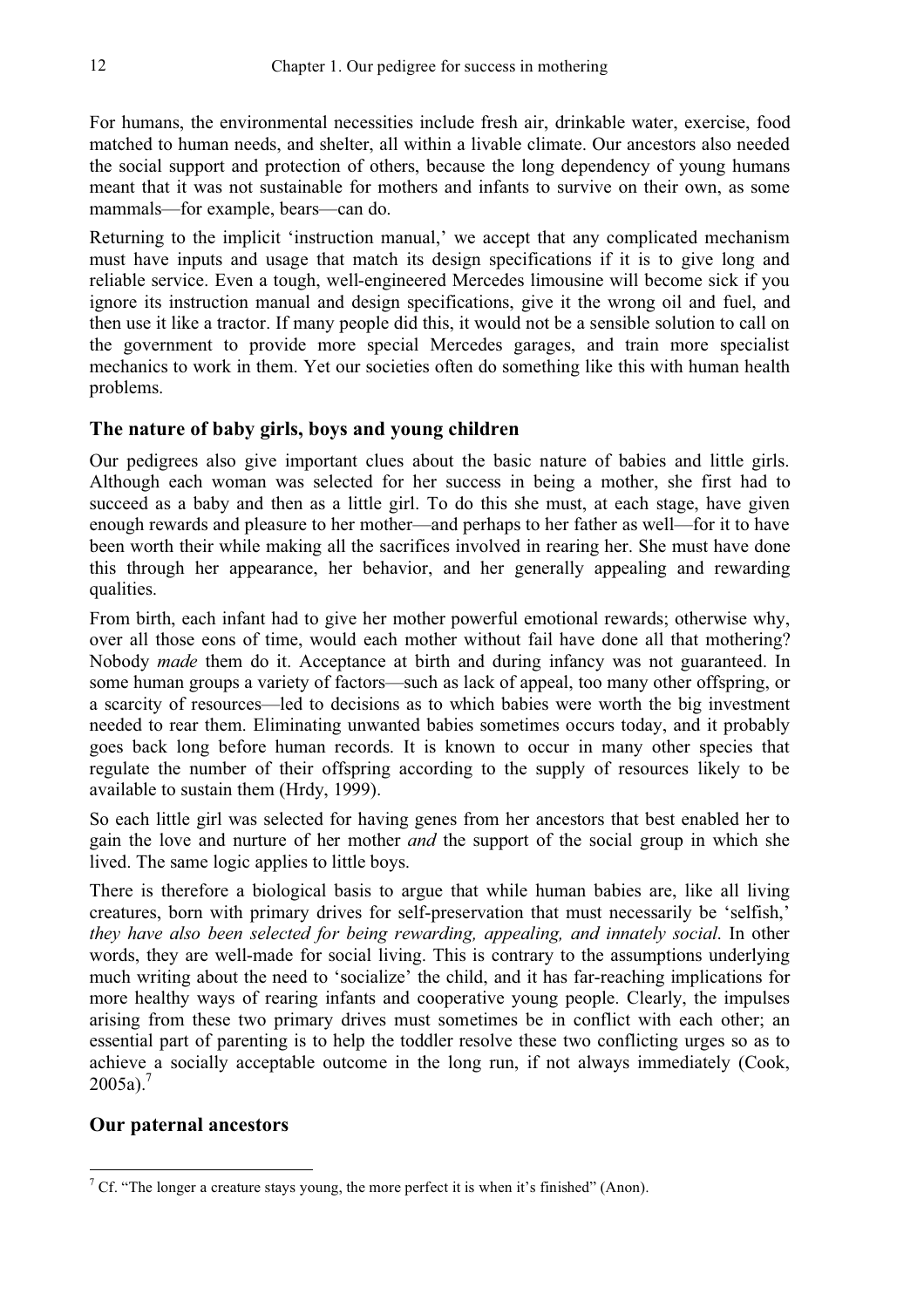We each have a corresponding pedigree of direct paternal ancestors, and each one of them was successful in competing with other males to father at least one baby boy. This must have happened because that line of males survived through to the present time, as each of them passed on to his son a copy of his unique Y chromosome. Your father's Y chromosome had been passed on by each father in your direct line of paternal ancestors, and from generation to generation these Y chromosomes were copied without change, except very rarely when a mutation occurred.

However, there was no biological advantage in a man being a mighty hunter unless at least one of his own babies, and preferably also the baby's mother, survived. A precondition for the continuation of his line of Y chromosomes was that he had a baby son who had enough mothering, protection and support.<sup>8</sup> So the children of those fathers whose biology encouraged them to respond to their baby's cues and help the mothers rear them would have had an advantage in being selected to pass on their genes to the next generation.

Fathers do not have such powerful parenting help from hormonal influences as those that prepare a woman during her pregnancy, childbirth and breastfeeding, to receive pleasurable rewards and good feelings from mothering. However, caring for infants can lead to some of the same hormonal responses in men and these help to increase their satisfactions in nurturing an infant (Hrdy, 1999).

The genes of a father who remained healthy and able to support the mother of his child were more likely to be carried on by his descendants because the loss of a father decreased the chances of his child's survival—especially if the mother took another mate, as is still the case today.

Whereas a woman knows that a child is her own, a man sometimes cannot be as certain that he is indeed the father of her child. In Nature, the female's interests lie in securing the sperm of the best male she can attract (mate selection), and in seeking quality rather than quantity. A male's interests lie in increasing his chances of having as many successful sons and daughters as possible (Tooley, 2002).

#### **How our genome developed: the evolution of mammals and humans**

In 1859, Charles Darwin concluded *The Origin of Species* with this paragraph:

 $\overline{a}$ 

It is interesting to contemplate an entangled bank, clothed with many plants of many kinds, with birds singing on the bushes, with various insects flitting about, and with worms crawling through the damp earth, and to reflect that these elaborately constructed forms, so different from each other, and dependent on each other in so complex a manner, have all been produced by laws acting around us. These laws, taken in the largest sense, being Growth with Reproduction; Inheritance which is almost implied by reproduction; Variability from the indirect and direct action of the external conditions of life, and from use and disuse; a Ratio of Increase so high as to lead to a Struggle for Life, and as a consequence to Natural Selection, entailing Divergence of Character and the Extinction of less-improved forms. Thus, from the war of nature, from famine and death, the most exalted object which we are capable of conceiving, namely, the production of the higher animals, directly follows. There is grandeur in this view of life, with its several powers, having been originally breathed into a few forms or into one; and that, whilst this planet has gone cycling on according to the fixed law of gravity, from so

<sup>&</sup>lt;sup>8</sup> In the direct line of fathers, each passed on his Y chromosome to a son, while each mother passed to her daughter the DNA in her mitochondria—energy structures that are inside the cell but not in the nucleus. As a result, Y chromosomes can be traced back down the male line, and mitochondrial DNA can be traced back down the female line. In each case these are unchanged unless altered by a mutation, and this occurs very rarely (See Note 2).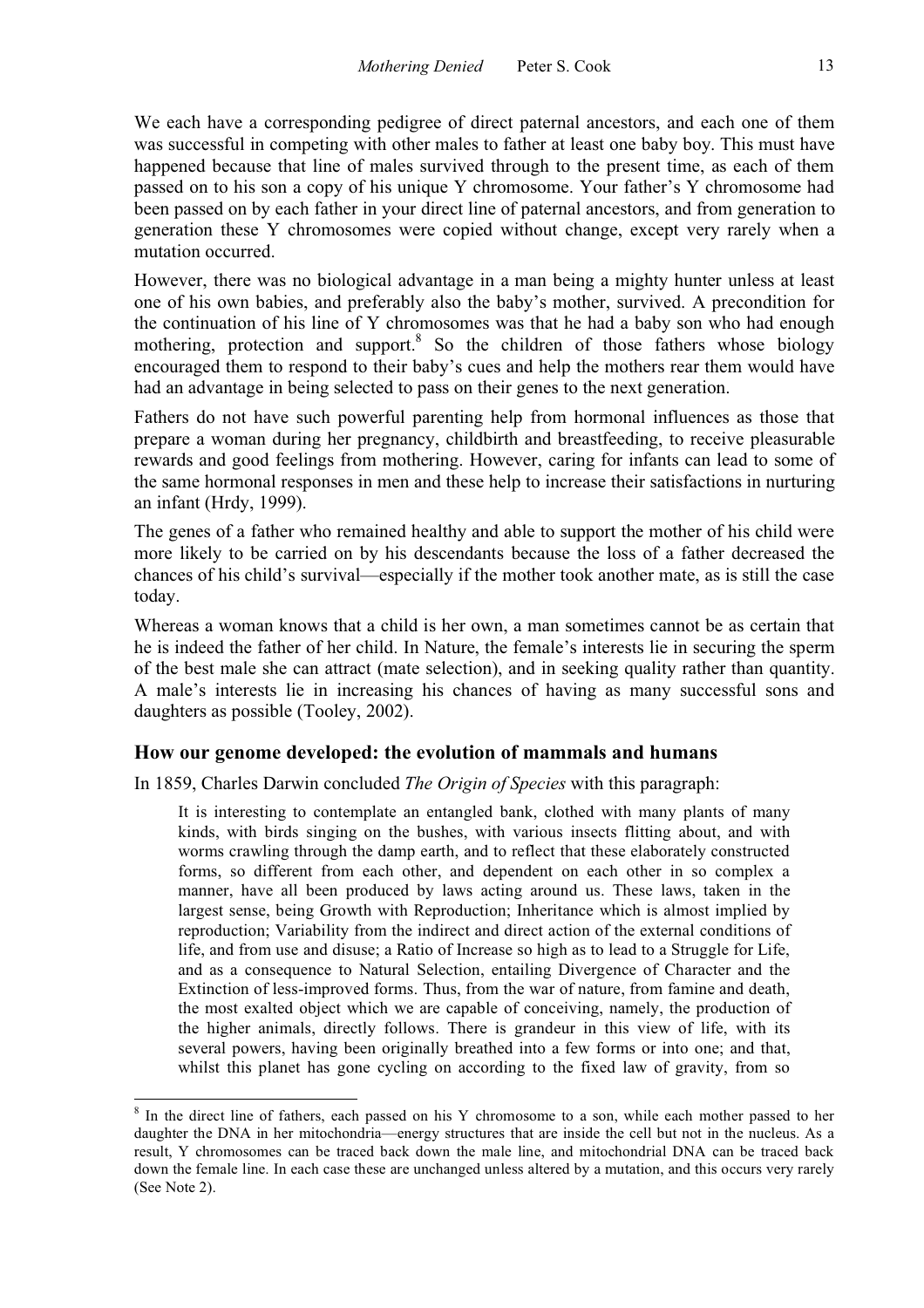simple a beginning endless forms most beautiful and most wonderful have been, and are being, evolved.

As outlined above, the biological givens that we inherit through our genes are the outcome of a long process of natural selection for being well-made to survive in the environment of the time. This is not to overlook the fact that Nature makes 'mistakes,' since no such genetic copying is 100% accurate and abnormal mutations can arise from various causes.

Exceptions to being genetically well-made are now surviving because some who would have failed to reproduce in earlier times are now being rescued by scientific medicine, including those who would otherwise perish in childbirth. But we cannot remake our genome and the biological mechanisms that it prescribes. So how was this genome refined, and under what conditions does it work well to give us good health?

#### **The length of our maternal pedigree**

Science provides abundant evidence that our maternal pedigree of baby girls who became successful mothers is of very ancient origin. Returning to the image of walking back in time past the line of your direct maternal ancestors (with four in each meter), then in 100 meters (110 yards) you would have seen each of your direct maternal ancestors over the last 10,000 years.

Most people at that time—and many since then—lived as hunter-gatherers, and before about 11,000 years ago they all did. In *The Seven Daughters of Eve*, Bryan Sykes (2001) tells how we know that most European women are descended from one of seven female ancestors; they lived at different times in what we now call The Middle East. The earliest of these women lived about 45,000 years ago.

We last shared a common ancestor with chimpanzees about 6 million years ago, after which our ancestral lines diverged.<sup>9</sup> Estimates vary on these figures, but the principles remain. To review your maternal ancestors back to this time, you would need to travel about 60 kilometers (37 miles) past a single, unbroken line of females, each of them being one of your direct maternal ancestors.

With rare exceptions, they would all have carried, played, worked, and slept with their infants, often skin-to-skin, and breastfed them frequently over as long a period of time as was mutually desired. Such feeding generally continued for long after the first year—often to age three or four, supplemented with other foods after teeth appeared. Such patterns of frequent suckling, day and night, tend to space siblings several years apart by delaying the return of ovulation.

Each pair was a nursing couple who would mostly have enjoyed each other's company within an extended family or social group, many of whom shared in the care of the infants. Most of our maternal ancestors did this under conditions that were in many ways less favorable by our standards than those widely available today; and yet, while many lines of inheritance dropped out, ours all succeeded.

It is awesome to realize that, as this planet was making its last six million cycles around the sun, there was always at least one of your direct, more or less human, maternal ancestors on earth being alive and successful. Such a continuum must command our respect. There was

<sup>&</sup>lt;sup>9</sup> This raises the intriguing picture that our ancestral female at this 'fork' in the lineage must have been one of two sisters, who had a small, perhaps, but momentous genetic difference. Our maternal ancestor had a mutation that led to her descendants becoming the line that led to humans, while her sister may have been 'the mother of all chimpanzees.' Their mother was ancestor to both!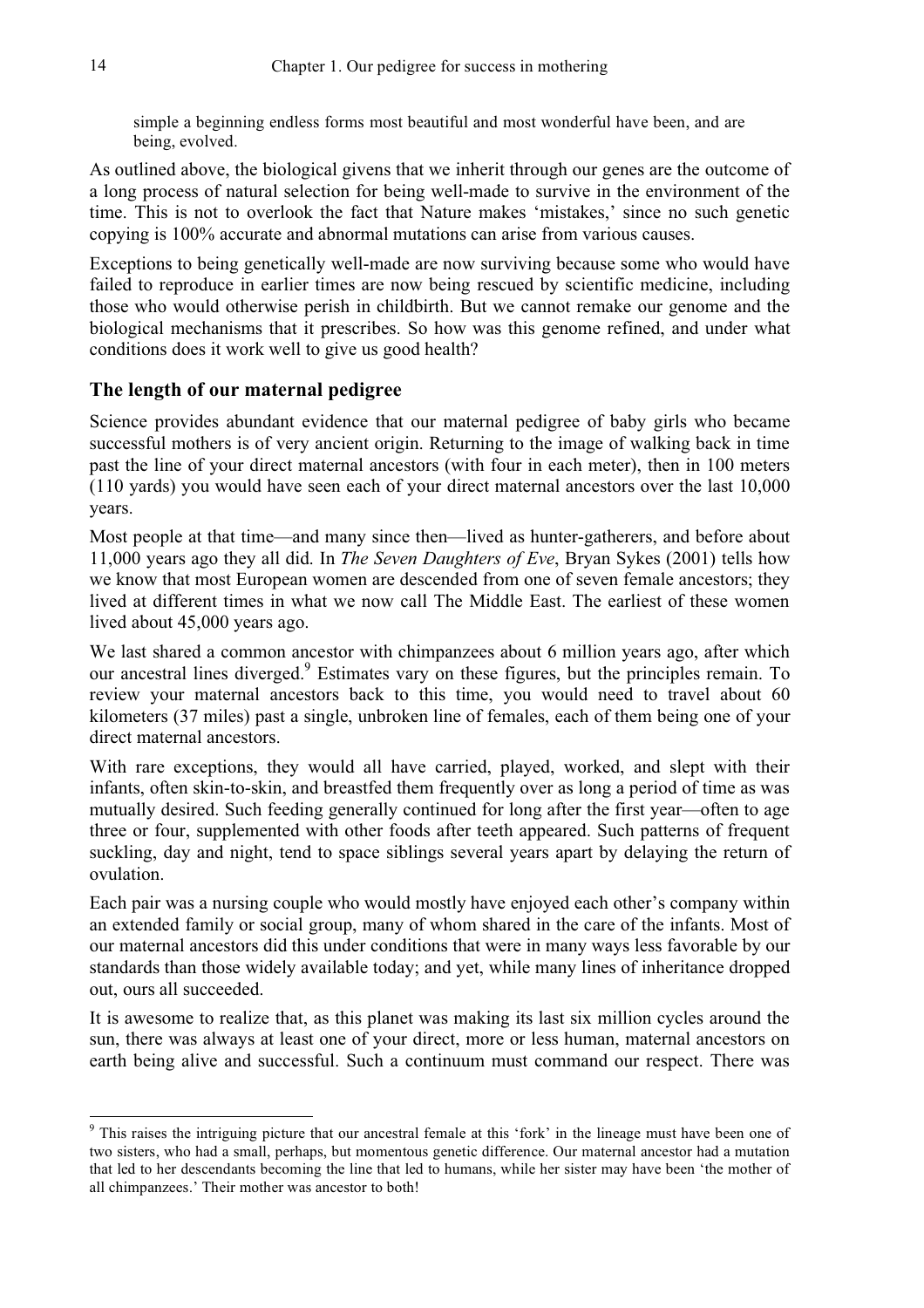also a successful direct paternal ancestor somewhere, but the selection pressures for men were different.

Complex life on earth had been evolving for well over 500 million years when the extinction of the dinosaurs 65 million years ago left a major ecological niche. Much of this was taken up by animals that were warm-blooded, and built to a plan that had been developing on earth for many millions of years. The mothers fed their babies with milk, and most of them developed breasts or *mammae*—so we call them mammals. Over time, some of them adapted to living in trees, and they developed grasping thumbs to live more safely in the branches, and binocular vision to judge distances more reliably. These animals—the primates—include lemurs, monkeys, and apes. The apes include us and also chimpanzees, who are our nearest evolutionary relatives. Their main DNA is about 98.5% the same as ours. The remaining genetic material was called 'junk DNA' because it was thought to have no active function, but in 2007, it was reported there are many differences between humans and chimpanzees in their 'junk DNA,' and this called for a major re-think as to whether this junk DNA may have a more important role than previously thought (Note 2).

In this 'ascent' toward modern humans, there was a progressive development and expansion of the cerebral cortex—the outer part of the brain—but the more central anatomical and physiological features of the brain continued with relatively little change. These include the deep structures concerned with mothering—the 'maternal brain.' Nature is economical, and since the maternal brain had been tested and refined over millions of years and was working very successfully, it needed little modification to meet the needs of humans also. This is why we can learn much about our own patterns of health and disease from research with rats, mice and monkeys.

#### **Human babies as exterogestates—'kangaroo care' and carrying**

Kangaroos and other marsupial mammals, instead of having a placenta, have a kind of exterior gestation, so they may be called 'exterogestates.' After birth, the tiny baby wriggles into its mother's pouch, latches onto a nipple and stays there until he is big enough to come out and explore the world. Then, if there is any sign of danger, a young marsupial can jump back into his mother's pouch until he has become too big. Attachment bonds still keep him near his mother, and if she is neglectful he is less likely to survive.

Of all the mammals that have a placenta, human babies are born at the most immature stage of development. After the nine months following conception, their brains continue to grow rapidly. If they stayed in the uterus any longer, there would be major problems for both mother and baby. To deliver a baby with a larger head, a woman would need a larger pelvis, but this would create other problems, such as making it harder for her to run. So Nature settled on the best available compromise.

Human babies are in some ways like exterogestates, since they are born more helpless than the babies of any other *placental* mammal. To survive in hunter-gatherer societies, as well as in more recent times, they each needed a mother who had a reliable attachment to her baby, and as he matured her baby became strongly attached to her. A baby chimpanzee could cling to his mother's coat or walk soon after birth, but human babies needed to be carried for much of the time during this long 'in-arms' stage of development; this may be seen as one of their 'expectations' and it has been described as 'kangaroo care' (Liedloff, 1975; Adderly and Gordon, 1999). When infants could toddle or walk, survival still required that they stayed near their mothers until they could manage safely when she was not nearby.

A woman carrying a growing baby could not survive alone. To have the best chance of survival she needed the protection and support of her extended family and/or social group.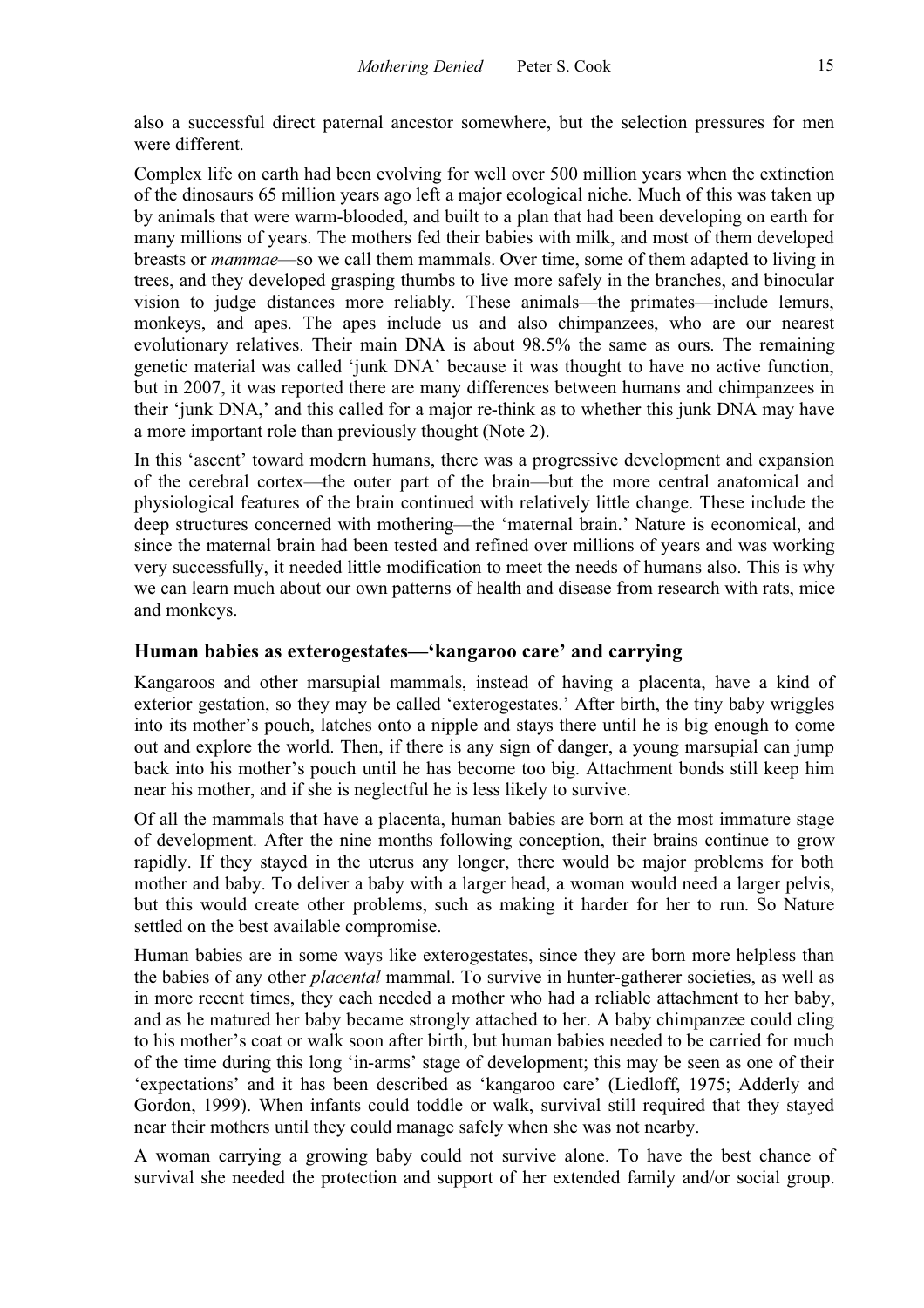This suggests that *the prolonged dependency of humans during infancy and childhood determined the type of social structure that gave them the best chance of surviving*. So humans must have been selected for surviving well within the competition of a generally cooperating social group. As seen above, having an interested father increased a child's chances of survival—as is still the case today.

Many human groups lived as hunter-gatherers until well into the 20th century. Despite great geographical differences, their infants all had similar experiences if they were living in a tropical or semi-tropical environment. Their mothers carried and slept with them, breastfeeding them frequently, and joining in the work and play of their social group. These babies were in physical contact with someone for much of each day and night (Werner, 1972).

Before the revolutionary scientific advances of Western, evidence-based medicine in the 20th century, both children and adults perished easily, so they were familiar with tragedy and early death. Since the ancestral line of everyone alive today consists only of survivors, we may conclude that humans have been selected to have babies and little children who normally give pleasure, love and sometimes joy (all of which they receive in return) because their survival depended on it. They also needed good health, but they could not achieve all this success and good health unless their environmental conditions were sufficiently well-matched to their genetically-based needs.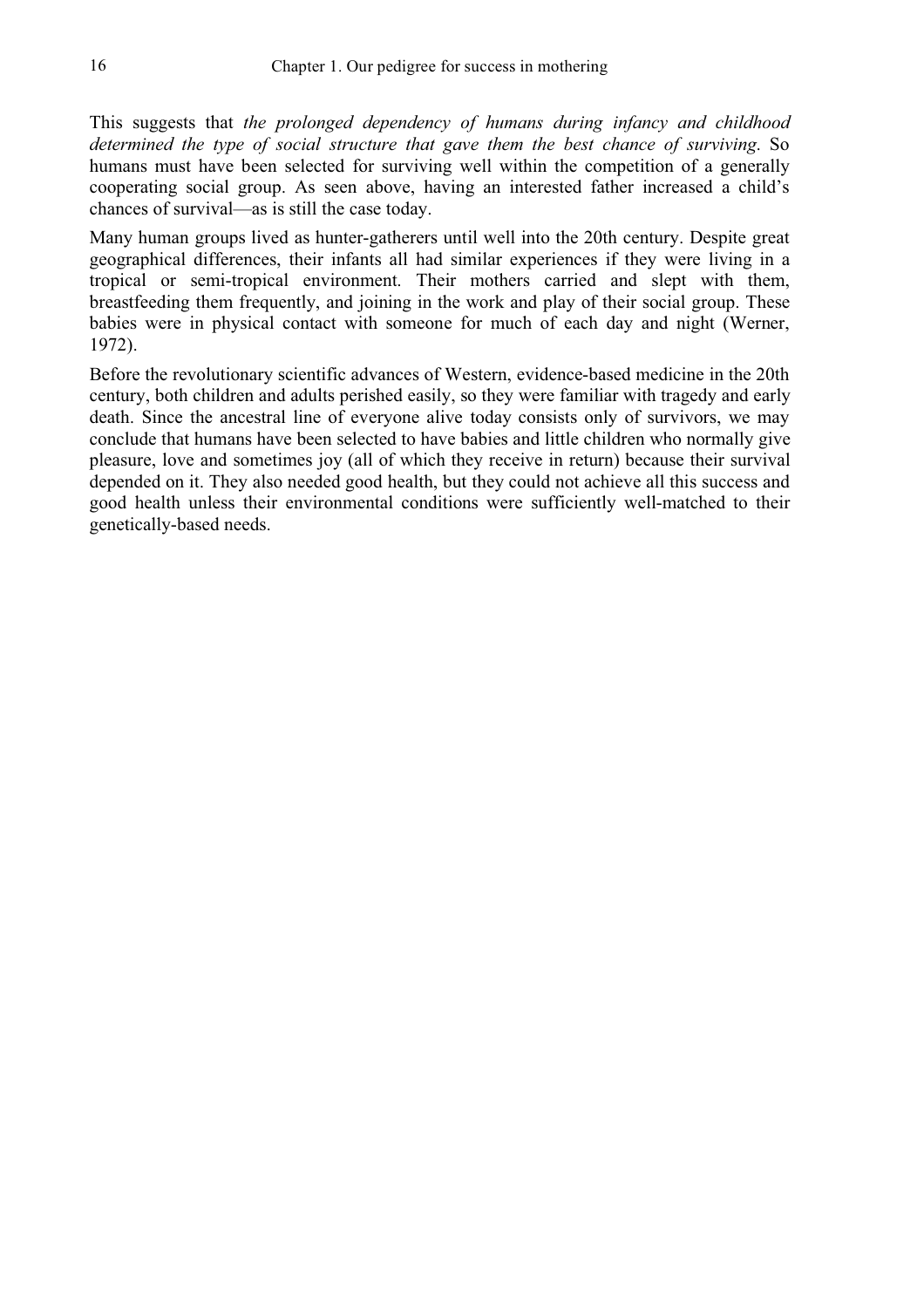#### **Chapter 2. Breastfeeding and its health significance**

Human milk is uniquely superior for infant feeding and is species-specific.… Exclusive breastfeeding is the reference or normative model against which all alternative feeding methods must be measured.

—American Academy of Pediatrics, 2005

#### **Breastfeeding**

1

The three broad groups of animals that suckle their young are all called mammals.<sup>10</sup> The largest group have a placenta that nourishes the baby inside the uterus, so that by the time of its birth it has developed to a much greater level of maturity than occurs in the mammals that feed their babies in pouches—such as kangaroos and koalas.

Breastfeeding has been fundamental for the survival of all placental mammals, and the composition of their breast milk reflects their infant-care style. Some of them (for example, foxes) cache or hide their young while the mother goes away to hunt for food, so they must feed their young at longer intervals; they have evolved breast milk that is quite different in composition from that of mammals that carry their young and suckle them more frequently. The composition of human breast milk places us at the extreme end of those who carry their young and suckle them often (Blurton Jones, 1972). In primates, the larger the brain, the earlier the stage of development at which the birth has to occur, so the larger the brain, the more immature and helpless the baby is at birth. Humans have the largest brains—and hence the most helpless babies. Therefore other powerful methods are required to ensure survival.

A human baby who might cry could never be safely hidden in a nest or hollow while his mother went away in search of food. Suckling is not just for milk; it also has a comforting function that is sometimes called 'non-nutritional' sucking, and it helps to silence a baby. A pacifier or 'dummy' is an artificial substitute, as are other cuddly objects that sometimes become very important to infants.

Frequent breastfeeding over several years delayed the conception of the mother's next baby. This reduced the demands on her and allowed her infant a longer period of undivided attention, giving the child a better chance of survival. Because each human baby needs such a large investment of maternal care and resources, the *quality* of the offspring was much more important than their *quantity* in the human struggle for survival. This natural spacing of children several years apart could increase a mother's wellbeing in many ways. For example, it made her life easier if she had only one infant needing to be cared for and carried at any one time.

During eons of natural selection, the composition of human breast milk became exquisitely matched to the changing needs of babies as they developed. Yet a mother's milk may still upset her baby if she eats exotic foods with chemistry outside the 'expectations' of her baby's 'design specifications.' Some of the mass of evidence showing that breastfeeding has farreaching importance for good health in childhood, and throughout life, is summarized in four authoritative reports outlined below.

 $10$  The three kinds of mammals are: i) the monotremes, represented today only by the platypus and echidna, which lay eggs, and after birth, their tiny young are suckled in a pouch; ii) the marsupials, such as koalas, kangaroos, and many others, already described, and iii) the placental mammals.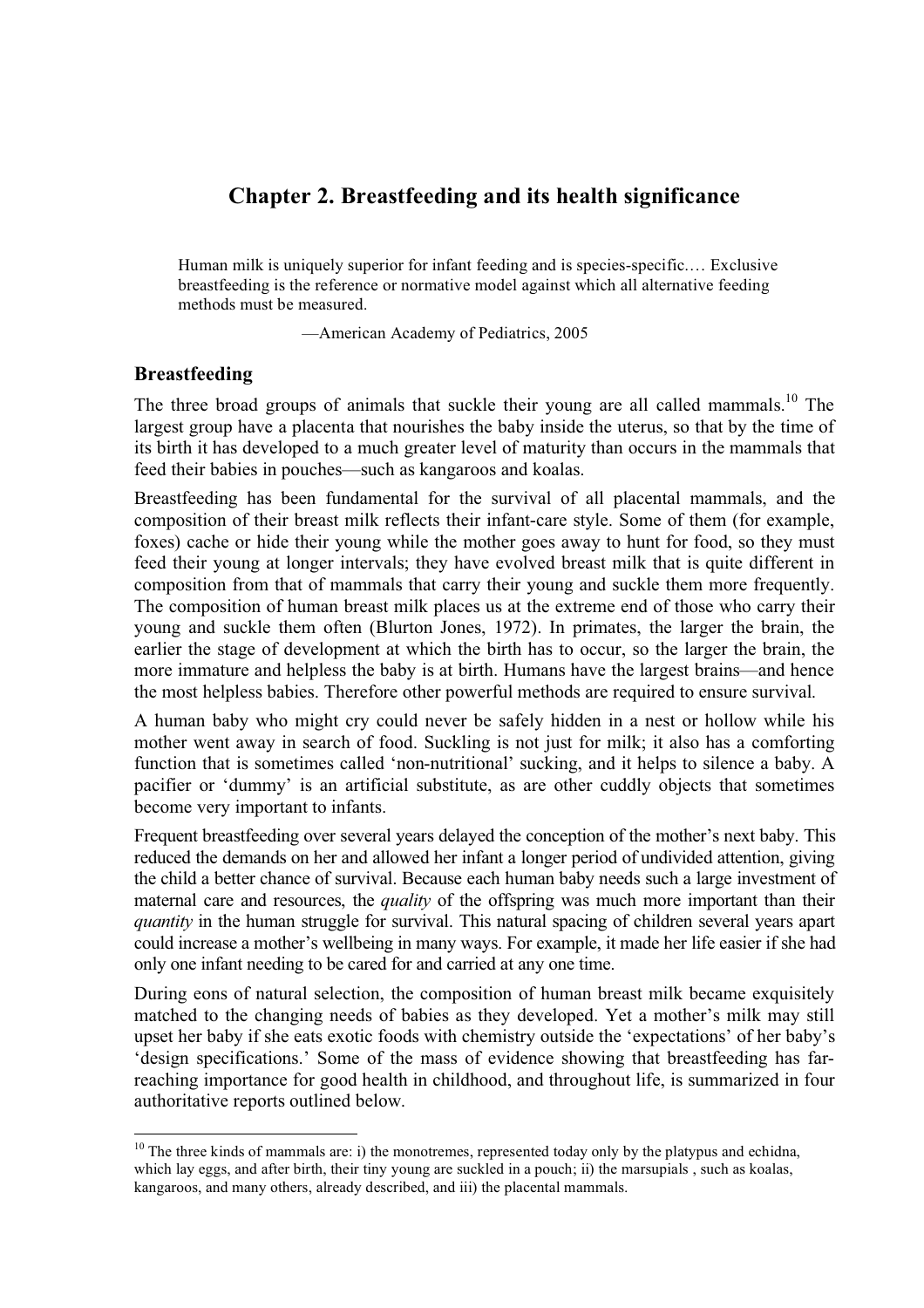#### **The many benefits of breastfeeding**

Three major reports about breastfeeding were outlined in *Equal opportunity for babies: breastfeeding as a strategic priority* (Cook, 2005b). These reports advocated breastfeeding for 12 to 24 months, and then for as long as mutually desired by both mother and child, with suitable complementary feeding after about 6 months of age. They say that such breastfeeding improves a child's prospects for physical, intellectual, and emotional health in childhood and throughout life. It also promotes bonding between a mother and her child, laying a foundation for a lifetime of wellbeing. Breast milk varies so that it contains a correct balance of nutrients, enzymes, and antibodies to suit different ages and stages.

The WHO and UNICEF published their *Declaration on the Protection, Promotion and Support of Breastfeeding* in 1990*.* They urged that:

All governments should develop national breastfeeding policies and set appropriate national targets … creating an appropriate environment of awareness and support so that women can breastfeed in this manner.

In 2003, The National Health and Medical Research Council of Australia, in their *Dietary Guidelines*, said:

The total value of breastfeeding to the community makes it one of the most effective prevention measures available and well worth the support of the entire community.

In 2005, the American Academy of Pediatrics (AAP) updated its policy statement, *Breastfeeding and the Use of Human Milk*. It could hardly be more emphatic, citing a large body of evidence in support of the benefits of breastfeeding for child and maternal health:

Human milk is uniquely superior for infant feeding and is species-specific; all substitute feeding preparations differ markedly from it, making human milk uniquely superior for infant feeding. Exclusive breastfeeding is the reference or normative model against which all alternative feeding methods must be measured with regard to growth, health, development, and all other short- and long-term outcomes. In addition, human milk-fed premature infants receive significant benefits with respect to host protection and improved developmental outcomes compared with formula-fed premature infants.

The policy statement also described health benefits for the mother. Breastfeeding increases her level of the hormone oxytocin after delivery, resulting in less bleeding and more rapid recovery of the uterus; it also reduces the risk of ovarian and breast cancers later on. The cessation of menstruation during breastfeeding prevents blood loss and gives a mother better recalcification of her bones, reducing her risk of fractures later in life.

In 2007, the content and recommendations of these three reports were endorsed and extended in the Report to the Australian Parliament: *The Best Start: Report on the inquiry into the health benefits of breastfeeding*. It concluded:

These benefits are diverse, relating to the psychological, nutritional and cognitive aspects of infant development as well as maternal wellbeing … [they] are immediate and also persist until later in life…. Breast milk is also an environmentally friendly product.… There is solid evidence for the protective effect against … gastrointestinal illnesses and middle ear infections.… The longer a baby is breastfed, the greater the protective effect against infections.

It also said that breastfeeding may help to reduce some childhood leukemias, urinary tract infections, celiac disease, sudden infant death syndrome, type 1 diabetes and obesity in children and adults. The Report reiterates that breastfeeding protects against a range of chronic illnesses that can develop in adulthood. These include type 2 diabetes, heart disease, atherosclerosis and high blood pressure. It adds, "… these long-term health benefits can also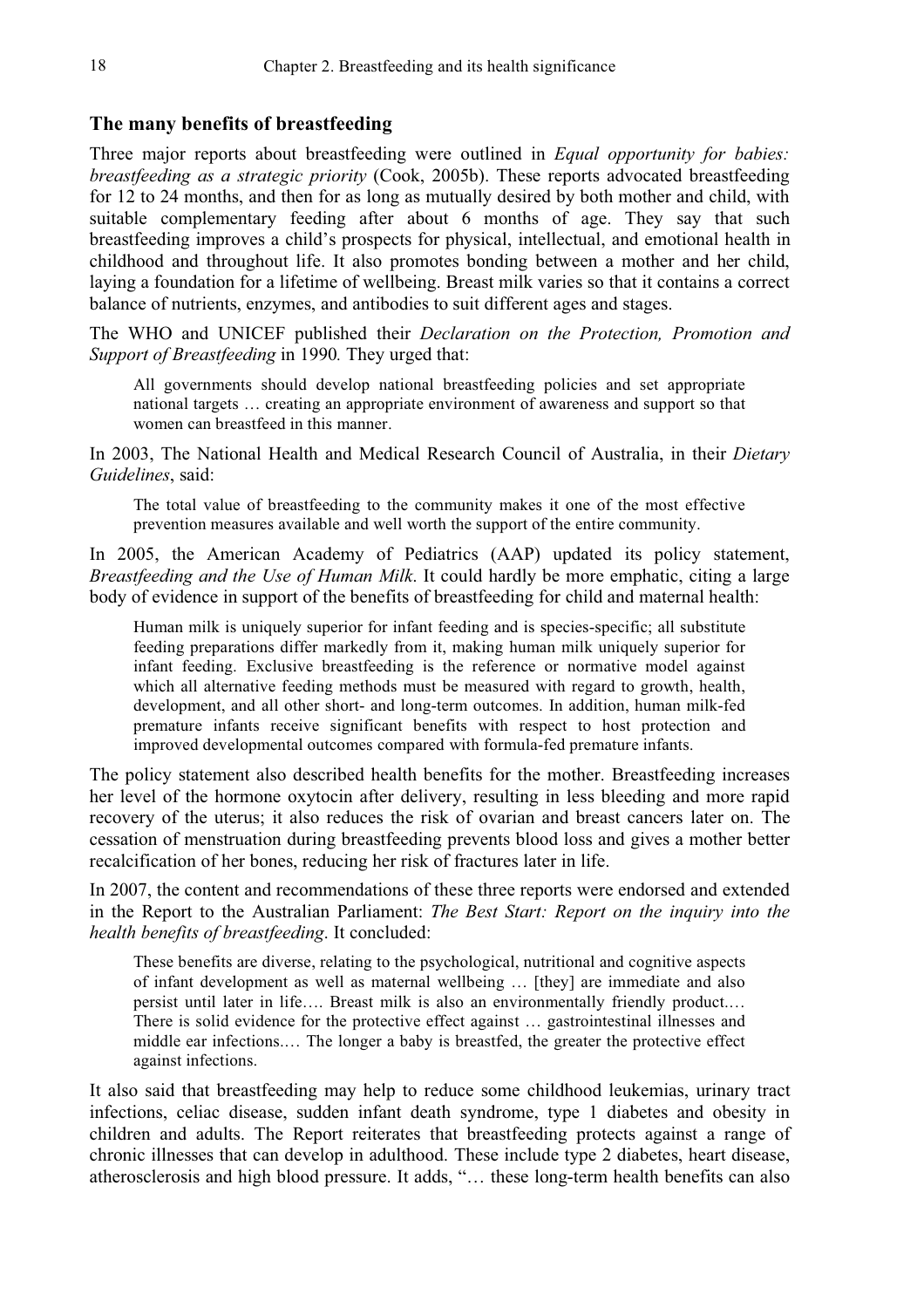have more pronounced effects at the population level, with broader implications for economically sustainable health care." (House of Representatives Standing Committee on Health and Ageing, 2007: 37–38). Unfortunately, it logically follows that formula feeding increases the risks of all these disorders.

Again, evidence of health benefits for the mother is cited. The 2007 Report said that breastfeeding promotes recovery from childbirth and delays the return of menstruation and fertility. The extent of the maternal recovery process and suppressed fertility depends on the duration, intensity and frequency of breastfeeding. Emotional benefits are also described:

The emotional closeness generated by breastfeeding benefits both the mother and the baby. It is a pleasurable and positive skin-to-skin interaction. The hormones oxytocin and prolactin are stimulated, reducing maternal stress and fostering emotional bonding.

#### **Breastfeeding and intelligence**

Evidence that breastfeeding causes an increase in intelligence was reported in 2008. Kramer and colleagues, studied children born at 31 maternity hospitals across Belarus between 1996 and 1997. They randomly assigned half of the hospitals to adopt a breastfeeding promotion program, while the rest acted as a control group and continued to offer their usual post-natal advice. Of 13,889 children and their mothers, about half had attended clinics promoting breastfeeding, and 43% of these women fed their babies only on breast milk until the age of three months, compared with 6.4% of women at the control clinics. At the age of six and a half, children who had been exclusively breastfed scored an average of 7.5 points higher in verbal intelligence tests and 5.9 points higher in overall IQ tests. Teachers also rated the breastfed children higher at reading, writing and solving mathematical problems.

The controlled, randomized design of the study enabled the researchers to measure the effect of breastfeeding on the children's cognitive development without the results being biased by differences in such variables as the mother's intelligence or her way of interacting with her baby. The study design provided more powerful evidence that there is indeed a *causal* relationship between breastfeeding and higher intelligence (Kramer, 2008).

#### **Breastfeeding, love, and brain development**

These reports, like the Canadian report *Early Years Study 2*, and the research by Swain and co-workers (outlined in Chapter 4), all say that breastfeeding is a powerful aid in establishing a strong loving attachment bond between a mother and her baby. Much more is happening than just filling a baby with the best food. Nature has packaged many benefits into one essential activity and relationship. When breastfeeding does not go well, excellent relationships can still flourish, but either way, feeding her baby allows a woman to stay still and relax.

Breastfeeding is not simply a matter of supplying better milk. In 1999, the *Reversing the Real Brain Drain: The Early Years Study* described the importance of sensory experiences during breastfeeding, with its opportunities for skin-to-skin contact. When a baby is being breastfed, cuddled and rocked in his mother's arms as she smiles and coos at him, his brain is busily receiving signals through sensations of warmth, touch, taste, sight and smell (McCain and Mustard, 1999).

There are also uniquely valuable moments of playfulness and mutual enjoyment. Some mothers have been surprised to find that they have unexpectedly 'fallen in love' with their babies. This is another way of describing what the London pediatrician/psychoanalyst Donald Winnicott termed "primary maternal preoccupation." The quality of this early nurturing has long-term effects. In the first three years, when the trillions of connecting pathways between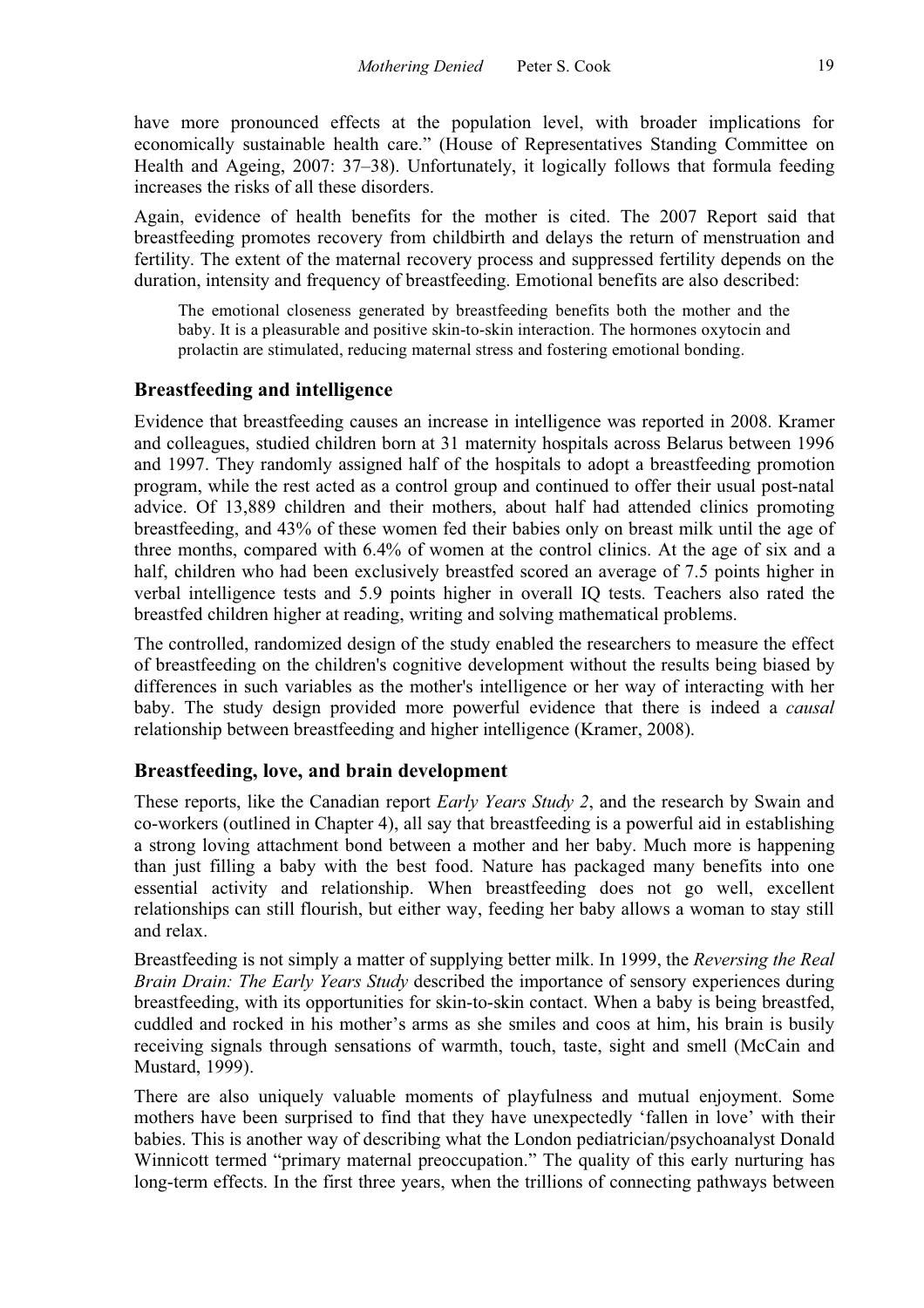the brain's billions of cell are being formed (or 'wired'), an infant's experiences during breastfeeding help to develop structures and functions of the brain in ways that enhance the child's sense of security and social relationships. This *sets the base* for many lifelong patterns, such as those of learning, behavior and emotion. Breastfeeding also benefits the child's endocrine and immune systems, by tempering the responses to stress, and so reducing the risks of disease throughout life.

#### **Breastfeeding, the economy and 'working' mothers**

In the 2007 Australian report, *The Best Start*, the House Standing Committee on Ageing and Health accepted evidence showing some far-reaching *economic* benefits of breastfeeding (Smith, 2004). Julie Smith, PhD, pointed out that it would be more accurate to say that these so-called 'benefits' are really the biologically *normal* level of health, and the effects of formula feeding are departures from this norm, with short-term and long-term health *risks* for infants and mothers. This is another way of putting the 2007 AAP Policy Statement's judgment that "Exclusive breastfeeding is the reference or normative model against which all alternative feeding methods must be measured with regard to growth, health, development, and all other short- and long-term outcomes."

Some companies have found that a number of benefits can follow when suitable arrangements are made for mothers to bring their babies to work and breastfeed them if they wish. But it is difficult for a mother to breastfeed and care for her infant while she is employed in most of the paid jobs available to her. The facts and recommendations outlined above do not fit in easily with a mother's early return to 'the workforce,' and they are studiously ignored in most discussions about the pros and cons of early childcare—perhaps because the case is unanswerable.

An Australian study of new mothers found that returning to work on a part-time or casual basis presents almost as much of a barrier to breastfeeding as working full-time. In a study of almost 3700 mothers and their babies, at six months after giving birth 56 per cent of the women who were not working were breastfeeding. This figure dropped to 44 per cent for women who returned to work part-time, and 39 per cent for women working full-time (Cooklin et al., 2008).

In some Western societies, for the sake of 'the economy,' women are urged or pressured into taking paid work outside the home in ways that prevent them from breastfeeding and mothering their own infants. Economists seem to ignore the value of all the benefits that flow from the breastfeeding and healthy mothering of infants. They continue to make the costly error of regarding such mothering as of no *economic* value to the community.

As a small example: money spent on expenses associated with feeding modified cow's milk are seen as adding to the economy, while a woman who feeds her infant with her own breast milk and nurtures her family is seen as adding nothing to the Gross *Domestic* (!) Product. Although economists regard the GDP so highly, it is a seriously defective measure of a nation's wellbeing. For example, if most of the things we buy were designed to fail or fall apart twice as quickly, and then had to be thrown away, it would boost a country's economy, its GDP, and its pollution; but not the happiness and wellbeing of its people or their environment. Some would benefit (temporarily) but the rest would have to run faster and faster just to stay in the same place (Cook and Coombs, 1975; Cook, 1995).

There is ample evidence that implementing breastfeeding policies as recommended in these four reports is the simplest and most far-reaching step that any government in a developed country can take to improve the health of its people. The steps needed to achieve this are detailed in the reports.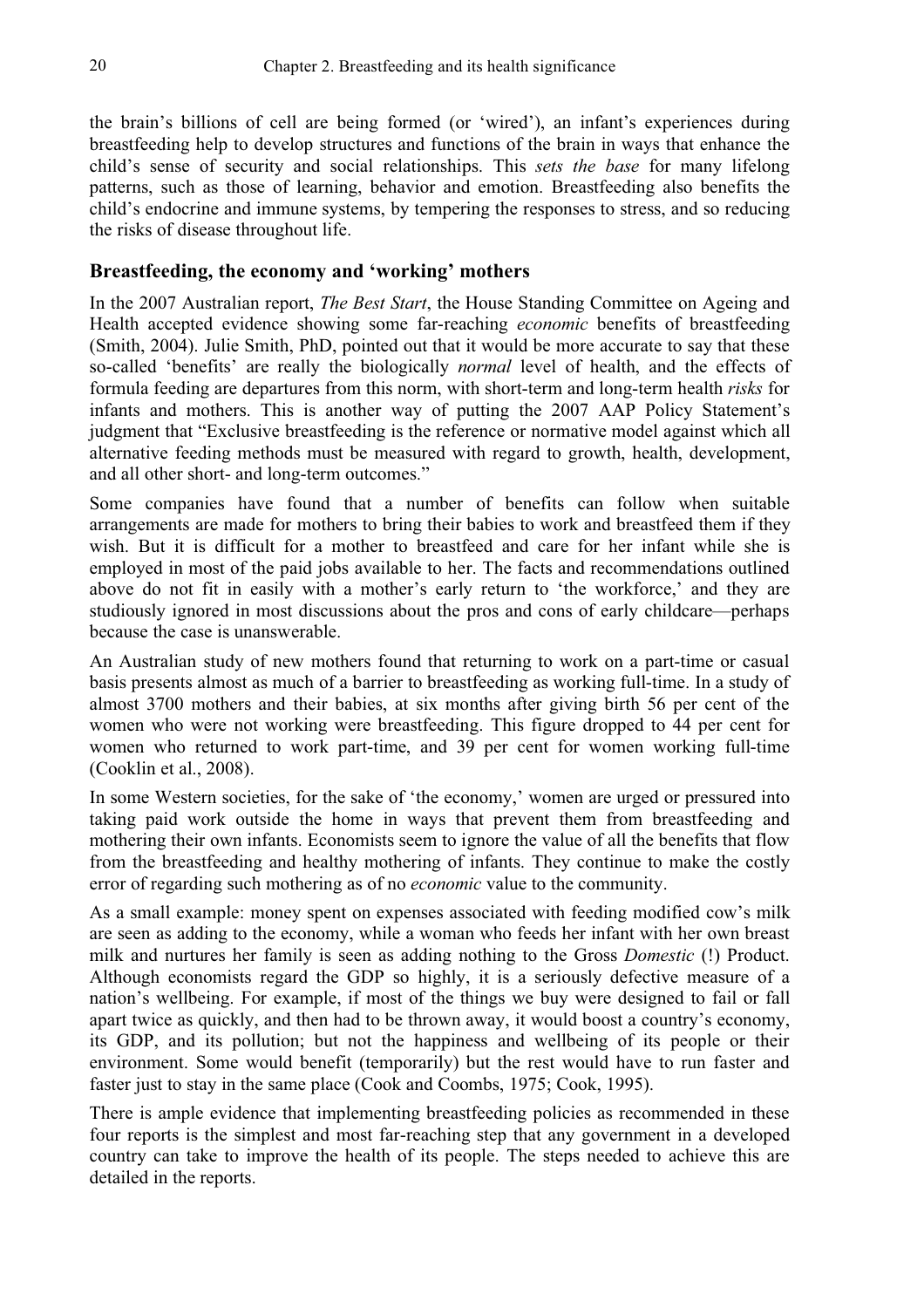If a mother cannot breastfeed, then it is best if she can obtain another woman's milk to feed her baby. But if not, she can still hold and cuddle her infant, offering warm skin-to-skin contact and attention during feeding.<sup>11</sup> An advantage of bottle-feeding is that it allows a father to feed his baby, offering the opportunity to foster a closer relationship between him and his baby, and allow the mother more freedom. This would be even better if the bottle contained the mother's milk.

#### **Implementing policies to support breastfeeding**

The extensive use of bottle-feeding in Norway concerned Dr Gro H. Brundtland, who had trained as a physician and then specialized in public health. She entered politics in 1965, and, as Minister of Health in Norway, and then as Prime Minister for a total of ten years, she introduced measures that enabled mothers to raise breastfeeding levels toward world best practice. When, as an alternative to childcare, mothers were offered real choice, with the option of long maternity leave and appropriate supports, most of them preferred to continue at home, breastfeeding their babies for much of the first year rather than placing them in childcare and returning to paid work. Dr Brundtland saw this as the simplest and most strategic step she could take to bring many benefits to her country with just this one change in national policy. She went on to become Director-General of the World Health Organization.

Implementing such policies means ensuring that all women who wish to mother and nurture their babies, and breastfeed them, have the opportunity and support they need to do so.

1

 $11$  When a baby is suckling from the breast in skin-to-skin contact, it is interesting to watch his hands as they explore and fondle the breast or any skin in that area. This may also happen with bottle-feeding, if the baby is held close to the skin. Corresponding movements may be seen in other mammals, as when kittens 'paw' the mother's breast to stimulate it as they feed.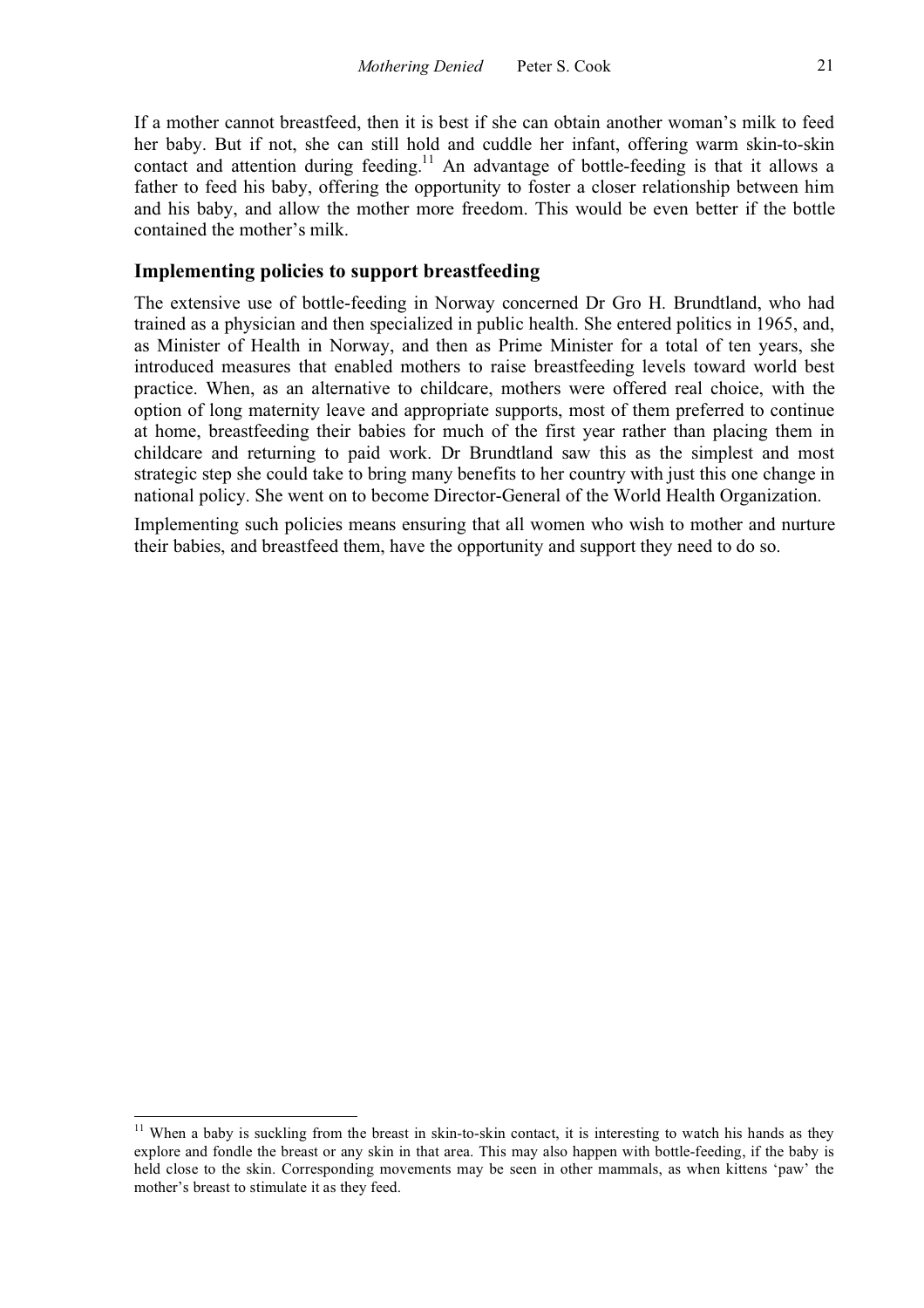#### **Chapter 3. Attachment, John Bowlby, and pre-war London doctors**

Intimate attachments to other human beings are the hub around which a person's life revolves, not only when he is an infant or a toddler or a schoolchild but throughout his adolescence and his years of maturity as well, and on into old age. From these intimate attachments a person draws his strength and enjoyment of life and, through what he contributes, he gives strength and enjoyment to others. These are matters about which current science and traditional wisdom are at one. We may therefore hope that, despite all its deficiencies, our present knowledge may be sound enough to guide us in our efforts to help those already beset by difficulty and above all to prevent others becoming so.

—John Bowlby, 1981: 442. The concluding words of his trilogy *Attachment and Loss*

#### **Attachment essential for all mammals**

Throughout the long history of mammals, it is self-evident that breastfeeding has depended entirely on the successful working of mechanisms for keeping a mother and her young near to each other. In humans, the attachment of a mother to her infant, and later of the infant to the mother, was essential for continued breastfeeding and for the young to be protected and taught the skills needed to survive. Infants without such bonds of attachment would soon have perished.

Genes specify the mechanisms for this attachment through biochemical, hormonal, and neurological processes that create rewards, such as feelings of mutual attraction, satisfaction, joy, delight and love. The appeal of babies can work across species; the young of many animals appeal to humans, and sometimes to mothers of other species, as when a young animal is adopted and reared by a quite different mother. Many pets bought for their appeal when young become less appealing as they grow older.

Genes probably 'communicate' with us through promptings like maternal intuition, which must be much more ancient than language or culture. For example, film and video recording techniques have revealed the amazingly sensitive 'attunement' that occurs in normal motherbaby relationships. Their facial responses to each other can occur in fractions of a second, helping to harmonize the interactions of mother and baby from the earliest days. While the primary attachment is normally with mother, important secondary attachments occur if suitable people are available and dependable.

Since the separation of an infant mammal from its mother can be life-threatening, it sets off acute distress responses that take priority until the mother and her infant are reunited. For example, removing a tiny kitten from a litter can trigger a penetrating squealing, so that the mother is galvanized into action, leaving her other kittens huddled together while she retrieves her baby.

#### **Attachment, separation, and the work of John Bowlby and James Robertson**

The importance of attachment and separation in the development of humans and other mammals was established in the work of John Bowlby and James Robertson. Born in 1907, Bowlby gained experience in institutions for emotionally-disturbed children, became a doctor, and trained as a psychiatrist and a psychoanalyst. Like the pre-war London doctors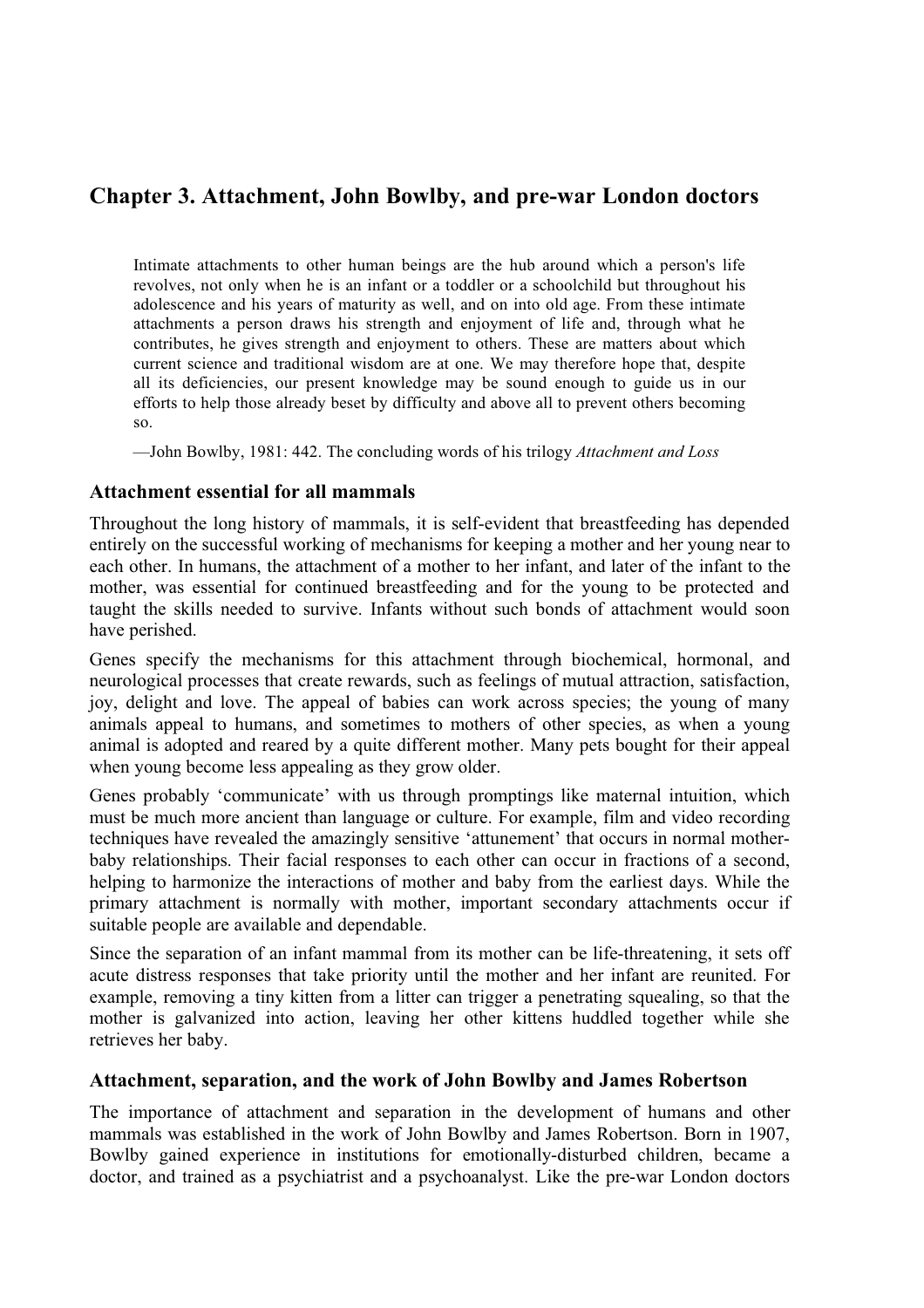described below, he came to think that some of the serious disorders of the emotional life that he encountered in young people might be based in real feelings about real early-life events, and not just in infantile fantasies, as orthodox psychoanalysts insisted. To seek evidence as to whether serious emotional disturbance could be related to early environmental traumas, he decided to study young people who had a clear history of complete separation from their parents during infancy. These were events that could be documented and perhaps related to disorders that his young patients presented.

In 1940 Bowlby published *The influence of early environment in the development of neurosis and neurotic character*, followed by *Forty-four juvenile thieves, their characters and home lives* (1944)*.* After leaving army service, he became Head of the Department for Children and Parents at the Tavistock Clinic in London in 1946. During World War II many young children were separated from their families and some showed much emotional turmoil, so the World Health Organization invited him to review all the evidence about the effects of separation experiences in early childhood. His resulting monograph *Maternal Care and Mental Health* was published by the World Health Organization in 1951, and it became a major milestone. It is more widely known as *Child Care and the Growth of Love*—the title of the abridged edition published later.

Bowlby began to explore how emerging new studies in animal behavior and evolutionary biology might shed light on his findings. The fruits of this quest led to his three-volume work about attachment and the effects of separation. *Attachment and Loss. Vol.1: Attachment*  appeared in 1969, and it was followed by *Attachment and Loss. Vol. 2: Separation: Anxiety and Anger* in 1973. The final volume, *Attachment and Loss. Vol 3: Loss: Sadness and Depression,* was published in 1980. Much subsequent research has confirmed the farreaching significance of early attachment and separation experiences.

A normal toddler explores the world from the 'secure base' of his mother, returning periodically to make sure that she is still there. If she is not there, he normally becomes anxious and preoccupied with searching for her. Secondary attachments—usually to father or related people—can provide additional security, but, unless good substitute mothering is available, prolonged separation of an infant from his mother can be a very stressful experience and may cause lasting psychological damage. This can occur even if all physical needs seem to have been met.

Robert Karen (1994), in his book *Becoming Attached: Unfolding the Mystery of the Infant-Mother Bond and Its Impact on Later Life*, records the remarkable story of how the understanding of attachment and separation developed. Some of that story is summarized here.

Another early milestone, also in 1951, was when James Robertson, who had been working with Bowlby, made a short, silent, black and white film called *A Two-Year-Old Goes to Hospital*. Using a hand-held camera, and shooting at pre-determined intervals or on specified occasions, he portrayed a (randomly selected) little girl, Laura, aged 2 years and 5 months, as she was admitted to a London hospital for routine removal of her tonsils. This was a common operation in those days, and her mother saw her into her cot and stayed for a while; but eventually she kissed her goodbye. Laura was initially composed, but as she realized that her mother had left her there, the film poignantly showed how she developed acute and continuing distress. Visiting in those days was normally once a week, but at Robertson's special request the parents were allowed to visit every other day so that the child's reactions could be observed. When they visited, Laura pleaded to be taken home, but as her protests and pleadings were useless, they were gradually followed by despair. She became listless, unsmiling, and her traumatized emotional state was heart-rendingly clear, as she turned away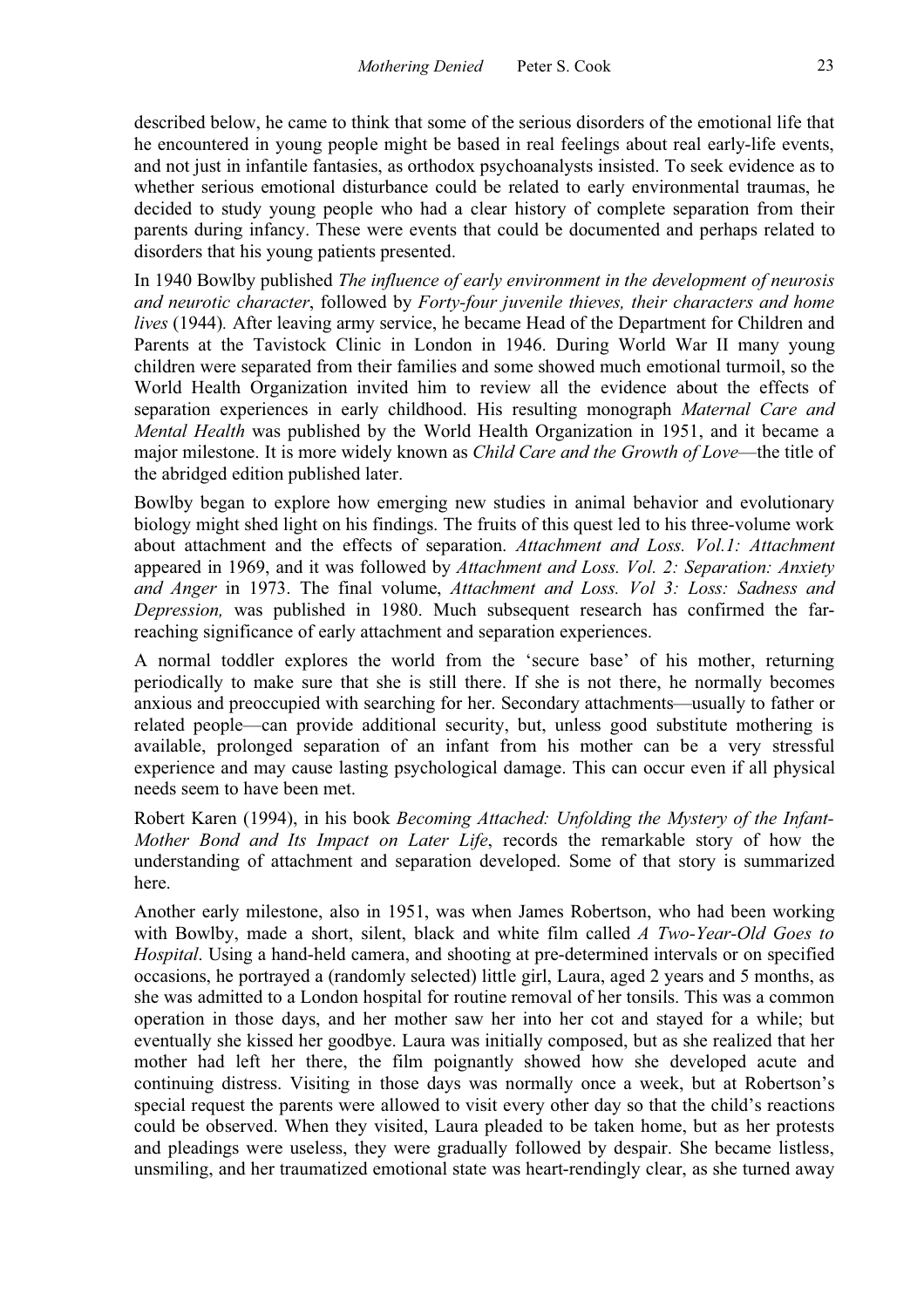from her mother on the occasions when she did visit the child during her eight days in hospital.

On return home, after some turmoil Laura went through a period of anxiety and irritability, sleeping poorly, sometimes soiling herself, throwing tantrums and clinging to her mother. Five months later she had to stay with her grandmother for five weeks while her mother was in hospital. When her mother returned, she was greeted with a blank stare. A month later, Laura walked in on Robertson's screening of the film for her parents. She burst into tears and cried to her mother, "Where was you all that time?" (Karen, 1994: 79–80).

Karen describes the reactions of doctors and nurses at professional screenings of this film. There was angry, and even furious, denial, with much abuse of Robertson and accusations that he had selected the moments of stress—something that he had carefully avoided doing. Eventually their eyes began to see what they had so long denied, and many wept. An elderly nurse told Bowlby, "This film brings back to me the first child I ever nursed in hospital. This child was a little boy. He grieved for his mother and it simply broke my heart. After that I never saw grief again until I saw this film."12 *A Two-Year-Old Goes to Hospital* helped to initiate a revolution in the care of children in hospitals in the UK, and eventually the reforms became worldwide.

In the mid-1960s, James Robertson and his wife Joyce made a series of films called *Young Children in Brief Separation*. The first four films showed the reactions of four happy, healthy children in the second year who were cared for by Joyce Robertson in her home after they had already become accustomed to her, and their mothers were then hospitalized. They were much less disturbed through having one stable mother-substitute; but the Robertsons concluded that "no matter how good the relationship, separation from the mother remains a hazard for the young child because of the discontinuity of the relationship" (Robertson, J. and Robertson, J., 1973, cited from Karen, 1994).

In 1969 the Robertsons released the film *John*. This showed how, despite being in a caring but large residential nursery, John aged 17 months deteriorated very seriously during a period of just nine days while his mother was having a baby. His efforts to establish a relationship with any nurses were dashed, as four different nurses cared for him, but they often had to attend to more clamorous children. By the fourth day he began refusing food, and by the time his mother came to take him home on the ninth day, he was a drastically changed child. He suffered emotional damage that was difficult to heal afterwards despite much psychotherapy.

Bowlby and Robertson described three phases in an infant's response to such separations. First came 'protest'; this was followed by 'despair,' and finally came 'detachment.' By this stage the infant appeared superficially settled, but a pattern of seeming not to care had also developed, and the child would turn away when approached by her mother. Other infants and little children also showed much emotional disturbance after returning home, and there are reasons to think that the residues of such painful separations can last for a long time.

In the passage cited below, Bowlby vividly describes the typical reactions of a child between the ages of about twelve months and three years, when removed from his mother-figure to whom he is attached, and left full-time with strangers in a strange place: "His initial response … is one of protest and of urgent effort to recover his lost mother. He will often cry loudly, shake his cot, throw himself about, and look eagerly toward any sight or sound which might prove to be his missing mother. This may with ups and downs continue for as long as a week or more. Throughout it, the child seems buoyed up in his efforts by the hope and expectation

1

 $12$  Karen (1994) references this as cited from Tanner and Inhelder, 1971 p.223, but adds, "this is obviously not a direct quote, but Bowlby's memory of what she said."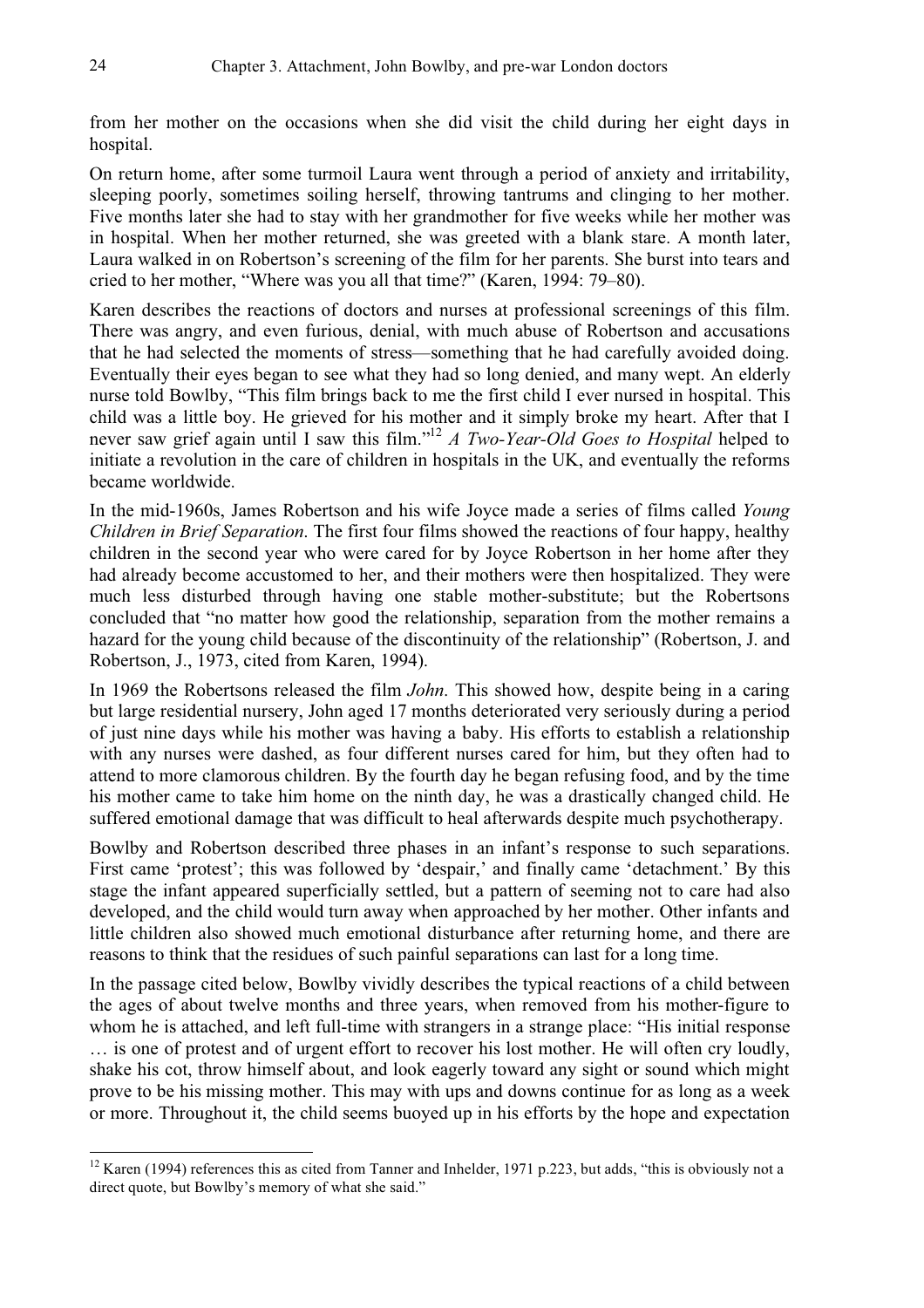that his mother will return. Sooner or later, however, despair sets in. The longing for mother does not diminish, but the hope of its being realised fades. Ultimately the restless noisy demands cease; he becomes apathetic and withdrawn, a despair broken only perhaps by an intermittent and monotonous wail. He is in a state of unutterable misery.… A child's persistent longing for his mother is often suffused with intense, generalised hostility" (Bowlby, 1981: 9, 13).

Karen's book not only presents a detailed account of the development of attachment theory, but also the research and more recent perspectives that developed from Bowlby's studies. Mary Ainsworth developed a method of assessing the quality of an infant's attachment to her mother at around fifteen months of age. Called *The Strange Situation Test*¸ it was established as a valid and reliable instrument by the first studies of the Early Child Care Research Network (ECCRN) that was set up by the US National Institute for Child Health and Development (NICHD).<sup>13</sup>

Another easily preventable occasion of traumatic mother-infant separation used to occur quite frequently when a mother went to a maternity hospital to have another baby. She might stay there for up to 14 days 'rest,' but her two-year-old child was not be allowed to visit her during this time. In *A two-year-old's mother goes to the maternity hospital*, three clinical accounts were presented and discussed. An account of this situation by the mother's sister is appended in Note 10. It appears that much of what had been seen as inevitable 'sibling rivalry' was a reaction initiated and fuelled by the preceding emotional upset when a twoyear-old child was separated from his mother for up to 14 days. When she returned home *with another baby in her arms*, he was supposed to be pleased! As there was no scientific justification for preventing these young siblings from visiting their own mothers while they were in maternity hospitals, this custom was soon changed to allow infants and young children to visit their mothers in maternity hospitals (Cook, 1962; Cook, 1977; also see Note 10).

#### **Attachment, separation, and Harsman's studies of reactions to childcare**

Though Bowlby's work and the Robertsons' films led to world-wide reforms in the care of children in hospitals and other institutions, many childcare advocates argued that these findings had no relevance to the briefer but repeated separations of institutional long-day childcare—especially if it was of 'high quality.' Realistic criteria for high quality in childcare were seldom specified, and much research has shown that claim to be untrue.

In 1994, Ingrid Harsman reported her observations of two matched groups of babies who, during their early months, were all cared for at home by their mothers and breastfed. She then described their progress as one group went into high quality Swedish daycare, while the other group of babies remained with their mothers. The two groups were matched and controlled, and the effects on attachment, relationships and behavior in both groups were recorded in writing, but *not* on film. Unfortunately the study had to finish after five months, but the results showed grounds for serious concern about the future of some of the childcare babies. Disturbing reactions were seen following admission to daycare at ages varying from 6 to 12 months, and fifty-two per cent "showed a negative change in mood during the initial period and they were assessed as *sad and depressed* in the daycare setting." Two or three of these infants "reacted in line with the classical phases of 'protest and despair.'" Overall, their developmental scores fell behind those of the infants who remained at home. The full Report

<sup>1</sup>  $13$  This network and its first study are outlined in Cook, 1996, and a postscript in the 1997 reprint summarized results up to three years. Some more recent NICHD ECCRN findings are in Chapter 5.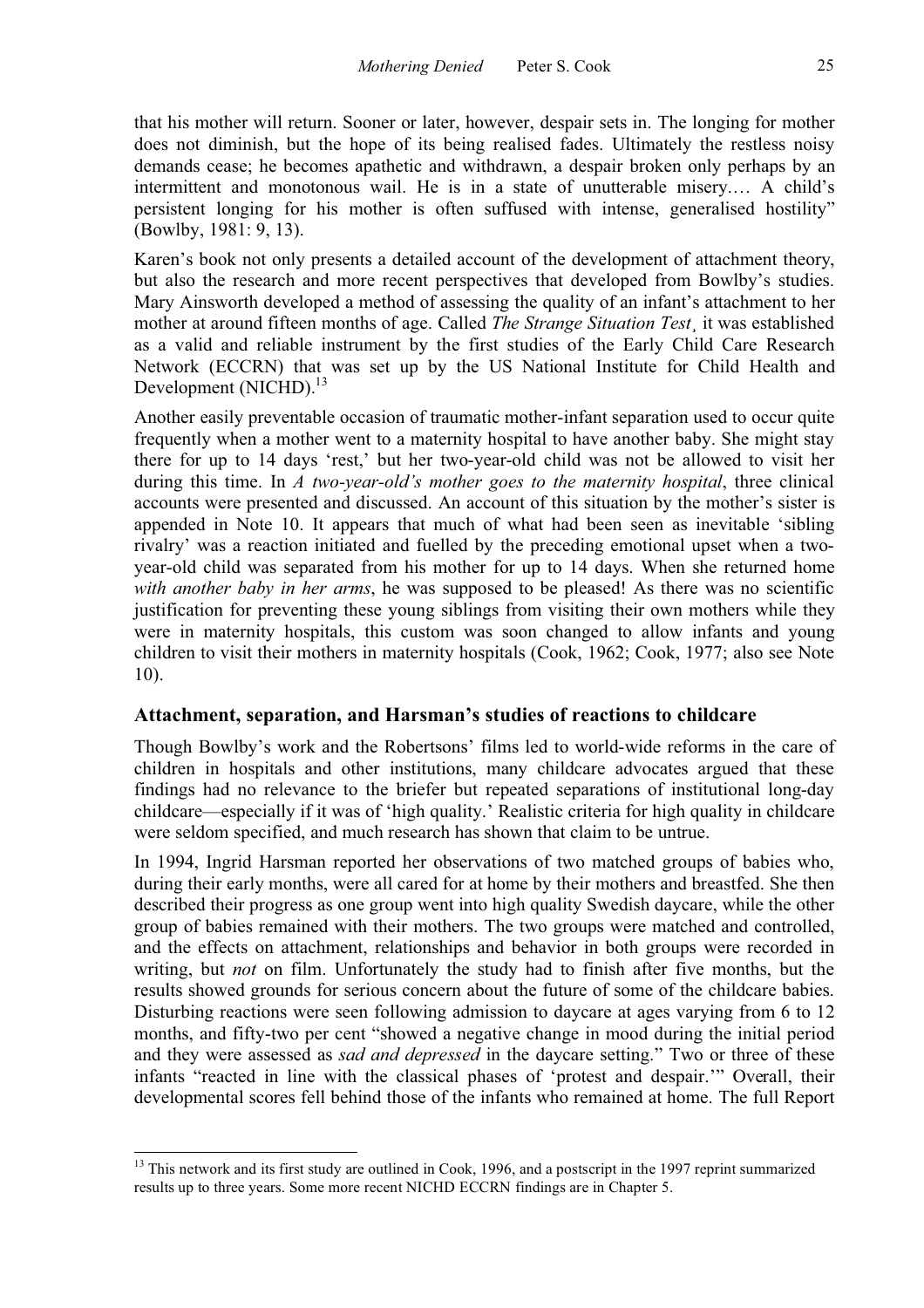is in Swedish, but a summary of the study and its findings, in English, is in *Early Child Care* (Cook, 1996: 102–106; also see Note 3).

#### **Webcams in daycare?**

James Robertson's film, *A Two-Year-Old Goes to Hospital,* opened people's eyes to the emotional reactions of a child during such an experience, and it initiated reform in the care of children in hospital. But a 'James Robertson' of childcare, who produces a film such as *A Two-Year-Old Goes to Childcare,* has yet to appear. He or she is urgently needed, as there appears to be no available film showing how infants, aged from (say) 4 months up to 24 months, react in the days, weeks, and months after placement in institutional childcare.

Today, with webcams, and cameras in mobile phones, it is easy for people to be observed almost anywhere. But this facility is not generally available to parents who leave their babies and young children in childcare. Nevertheless, there *is* a daycare center where a webcam provides this transparent service to offer you peace of mind—you can watch your loved one with new friends, and enjoy the games they are playing, while you are at work. It can be seen how socialization reduces separation anxiety and nervous behavior; it also helps to maintain the highest quality and standards within the center, making it a fun and safe environment for all to enjoy. Protected by a personal password, this webcam view is available on the Internet at any time. However, this access is strictly for clients of Dogs @ Play Daycare, where all this and more can be learned about "Sydney City's most trusted and established Dog Daycare Centre." (www.dogsplay.com.au/daycare.html)

Perhaps modern technology offers a way of achieving a revolutionary advance in the quality of early childcare for young humans. In the interests of high quality assurance and parental peace of mind, the providers of daycare should be (and hereby *are*) challenged to make a comparable service available, particularly for parents of infants up to two years of age. This could help to bring baby's point of view and feelings into public consideration, as Robertson's film did for children in hospital in 1951. It could also lead to mothers being equally supported, whether they choose daycare or to nurture their babies at home and breastfeed them if they wish.

#### **Pre-war London doctors' conclusions are supported by recent research**

The child must *feel* loved.

—Bevan-Brown, 1950

Much of the general theme of this material was understood and published before and after World War II by a number of medical doctors who were associated with the Tavistock Clinic in London. While accepting the importance of Freud's findings, they dissented from some basic aspects of his theory, in that they adopted a more biological, eclectic approach that emphasized the importance of healthy early nurture for future mental health.

These medical pioneers in psychological healing included J. A. Hadfield, who published from the 1920s into the 1960s. His *Psychology and Morals: An Analysis of Character* was published in 1923, while his *Psychology and Mental Health* appeared in 1950, and *Childhood and Adolescence* in 1962. "The mother: agent or object?" by Drs Ian and Jane Suttie appeared in 1932 in the *British Journal of Medical Psychology,* leading up to Ian Suttie's major critique of Freudian theory in *The Origins of Love and Hate*, published in 1935, around the time of his premature death.

In his preface to *The Origins of Love and Hate*, Hadfield wrote: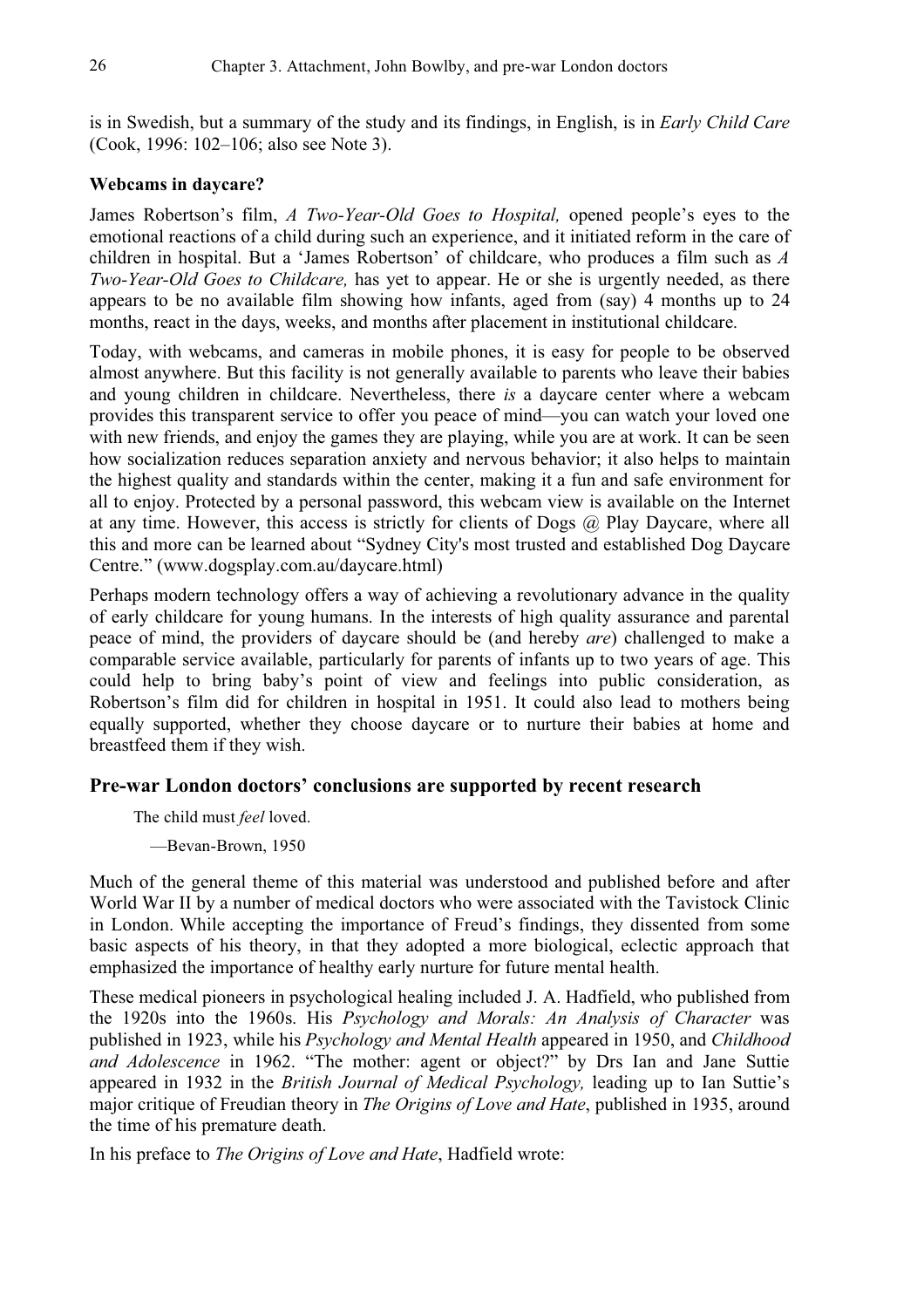The starting point of his [Suttie's] conception of human life and development is the 'need for companionship,' a fact that can be objectively observed in the behaviour manifestations of early childhood and in animals. Upon this need Dr Suttie founds his conception of love, and his insistence upon this factor, as against the Freudian theory of sex, is fundamental to his system.… His [Suttie's] view differs from Freud's in that it assumes only the one primal factor, love, and makes anger and hate the frustrationreactions of love.

Hadfield added, "Most of the disorders in early childhood, in our opinion, originate in a lack of security and love, rather than in incestuous desires; …"

Dr Joyce Partridge was also in this group, and her little book *Baby's Point of View* was published in 1937 by Oxford University Press; it is a gem that has long been out of print (Note 4). Other publications followed, but in 1939 in *Clinical Studies in Psychopathology* H.V. Dicks wrote, "The leaderless eclectics in London have perhaps felt unnecessarily diffident about publishing systematisations of their views in the face of the homogeneous bodies of psychoanalysts and of other 'schools' all marching in step; …" (Dicks, 1939; Dicks, 1947: 14).

Dr C.M. Bevan-Brown, who was associated with these colleagues in London for many years, returned to New Zealand in 1940. He published *The Sources of Love and Fear* in 1950, and emphasized the basic importance of a mutually satisfying early mother-infant love relationship, often centered in experiences during breastfeeding. He would ask, "how, when, and why did this person become ill?" Other issues relating to primary prevention in mental health, such as natural childbirth as pioneered by the obstetrician Dr Grantly Dick Read (1942), were also covered in *The Sources of Love and Fear*. 14

In 1950, Hadfield wrote:

1

In our experience *the basic cause of the psychoneuroses is the feeling of deprivation of love, the repressed craving for love.*… But love is not merely sexual; love is protective as well as sexual, and *the need for protective love and security is of far greater importance in the development of the psychoneuroses* than the sexual.… It is a strange thing that the higher we go in evolution the more helpless is the offspring. We should have expected it to be the other way; that the higher the stage of evolution, the more capable the child would be to protect and defend itself. But in fact the human child is far more helpless than the newborn lizard or fly. But there is a biological reason for this. Insects and reptiles have no childhood; they are born with a ready-made mechanism for meeting the ordinary contingencies of life, fixed reflexes in full working order. But because of this, there is no elasticity in their nature and little variability in their actions, so that if any change in circumstances occurs, they cannot cope with it, and die, as we say, like flies. The human infant, with his helpless childhood, is far less capable of fending for himself than the insect; he is born with fewer fixed responses, and is therefore not immediately capable of coping with the difficulties of life. Not only so, but he has a much longer childhood. He therefore requires to be protected, or else in his helplessness he becomes a prey to untold enemies and is in danger of immediate extinction.

Hadfield goes on to explain that this also brings far more potential for learning from experience, as compared with that of creatures born when they are more nearly mature. He cites Briffault, an anthropologist, as saying, "The attachment of the young to the mother consists in a sense of dependence which gives rise to panic and fear when that protection is

<sup>&</sup>lt;sup>14</sup> *The Sources of Love and Fear* was published in three countries, and second-hand copies may generally be found through www.abebooks.com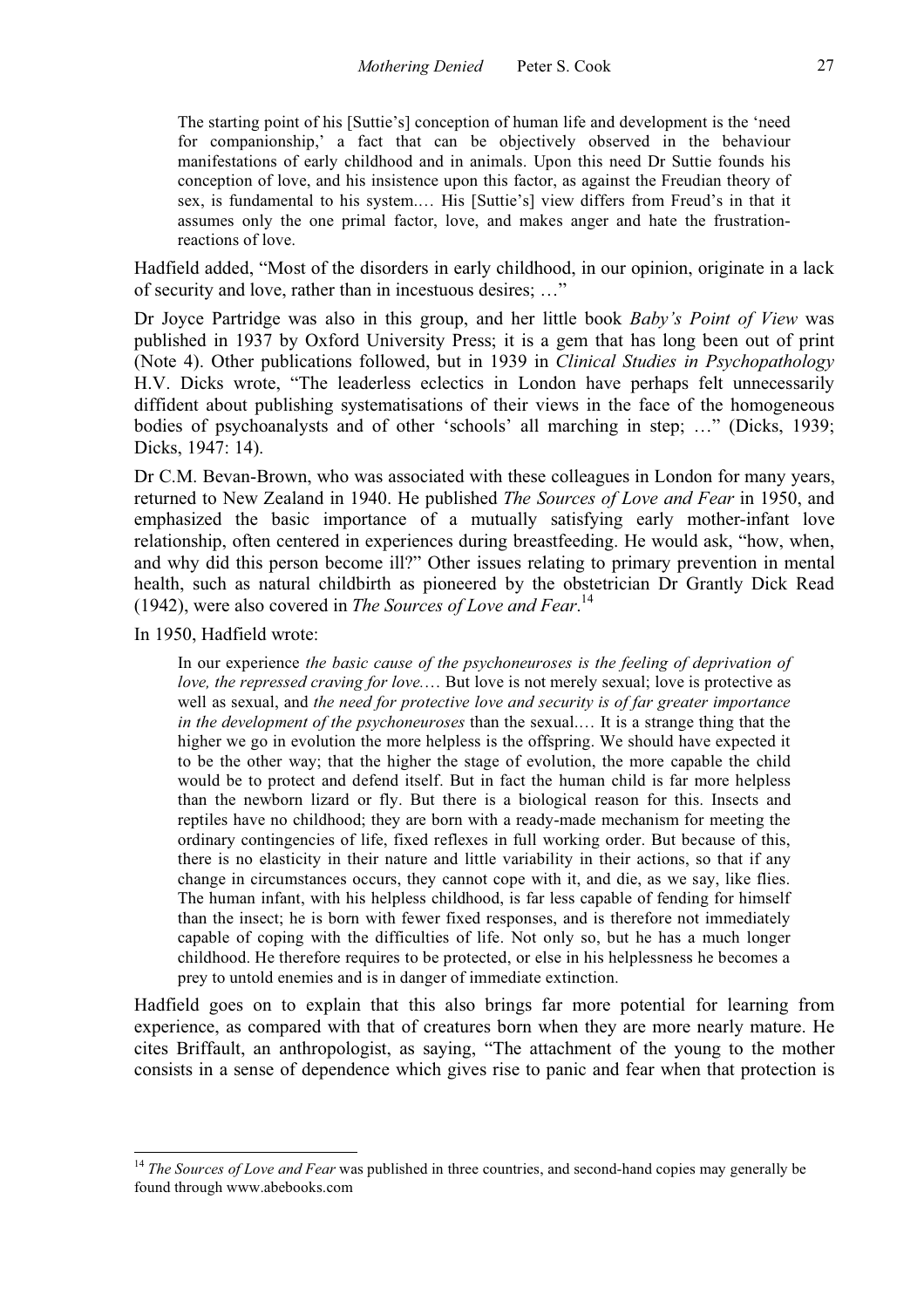withdrawn, and to a dread of solitude."<sup>15</sup> This was well before Bowlby published his works on attachment and separation (Hadfield, 1950: 120–122, original italicization).

As described in the next chapter, much recent research also supports conclusions published years earlier by Bevan-Brown, in 1950, when he wrote:

"… a child's mother is, or should be, the first person in the world with whom he associates. She represents the first personal relationship, the first social relationship, the first sensuous relationship, the first love relationship … this relationship being the first, sets the pattern of all subsequent relationships. (Note 4).

1

<sup>&</sup>lt;sup>15</sup> Hadfield does not give the reference, but R.S. Briffault (1876–1948) was a British medical anthropologist, who wrote *The Mothers* (1927), in which he sought to show that all simply-structured cultures are basically matriarchal.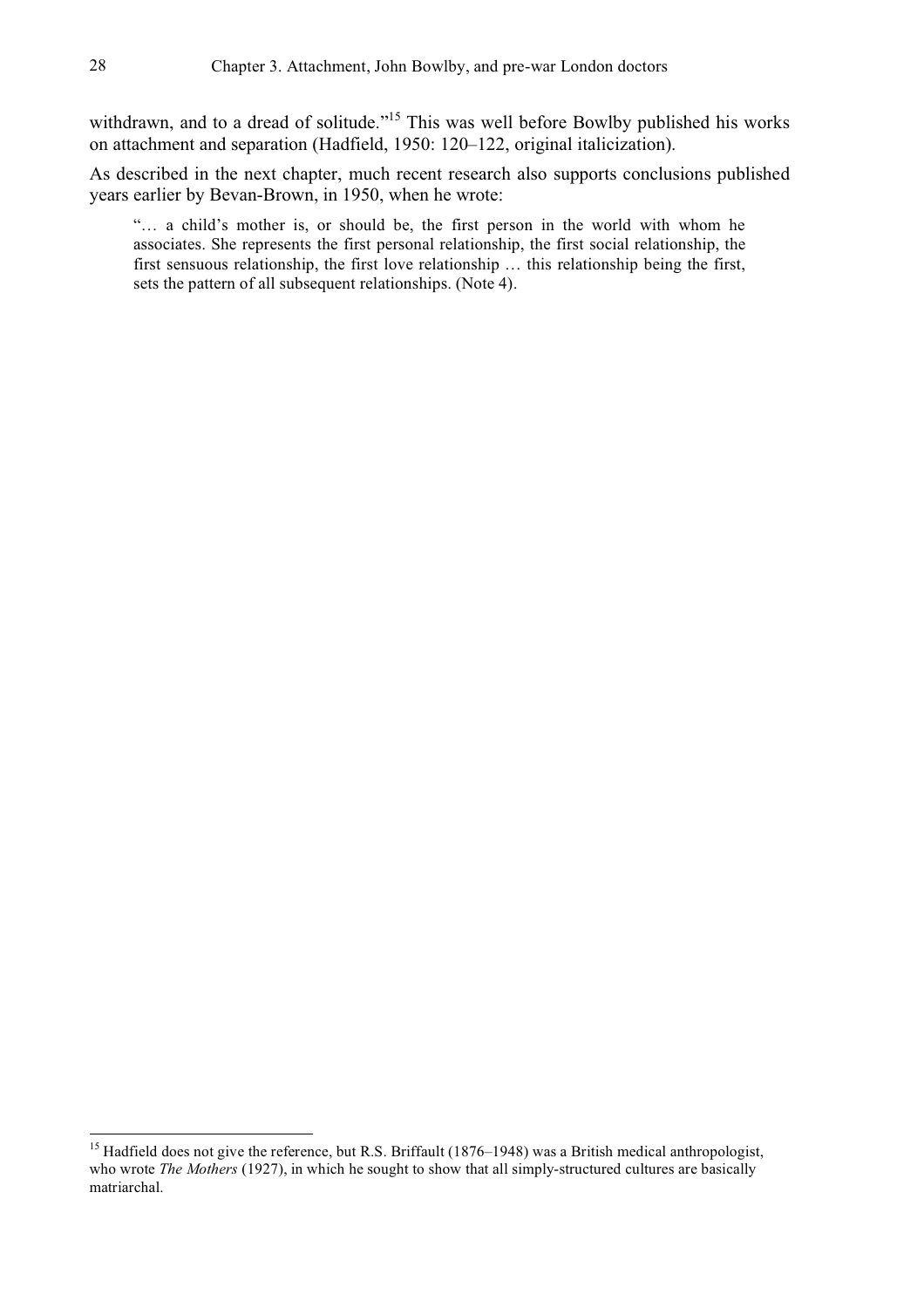# **Chapter 4. Mothering, hormones, brain activities, and love**

Pregnancy and motherhood change the structure of the female mammal's brain, making mothers attentive to their young and better at caring for them.

—Kinsley and Lambert, 2006

Parenting behavior critically shapes human infants' current and future behavior.… An integrated understanding of the brain basis of early parenting has profound implications for mental health.

—Swain et al., 2007

#### *Early Years Study 2***—Mothering and brain development**

Early in 2007, the Canadian Report, *Early Years Study 2: Putting Science into Action*, by Margaret McCain, Fraser Mustard, and Stuart Shanker, summarized extensive new evidence about the importance of early experiences for the full development of the *structure* of a baby's brain, and also for its *functions*, and its lifelong *settings* for coping with life.

It was a sequel to their 1999 Report—*Reversing the Real Brain Drain: The Early Years Study*. This 1999 Report had had an "electrical effect on the scientists working in the area of early child development." By 2007, it needed to be updated to take account of scientific advances in developmental neuroscience during the previous eight years. It also reported on the progress made in Canada to implement the recommendations of the 1999 Report.

*Early Years Study 2* adopted an evolutionary approach to the infant and the lifelong importance for optimal brain development of natural mothering and fathering within a conducive social milieu. In essence, it advocates working with nature. The Study describes the vital importance of caregivers offering support to nurturing mothers, as they touch, hold, breastfeed, carry and enjoy their infants. It also documents the heavy price our societies pay—and will pay for generations—if we keep on failing to meet these needs. Reciprocal and mutual experiences in the relationship between infants and their mothers or mother-figures are not optional luxuries; they are essential for full brain development, because they build "pathways for learning and health.… Experiences in early life activate gene expression and result in the formation of critical pathways and processes. Billions of neurons in the brain must be stimulated to form sensing pathways that influence a person's learning, behavior, and biological processes that affect physical and mental health."

The Study outlines the relevant areas of the brain in these words:

Neurons are the basic building blocks of the brain. Based on genes and experience, neurons are connected to form networks. Networks that are underdeveloped are pruned. Each stage of the brain's development rests on another. The brain includes the cerebrum, brain stem, limbic system, and the cerebral cortex. The limbic system includes several structures that are central to a wide array of body functions, including the thalamus, hypothalamus, hippocampus, and amygdala. The cerebral cortex is divided into the frontal lobe (which includes the prefrontal lobe), parietal lobe, temporal lobe, and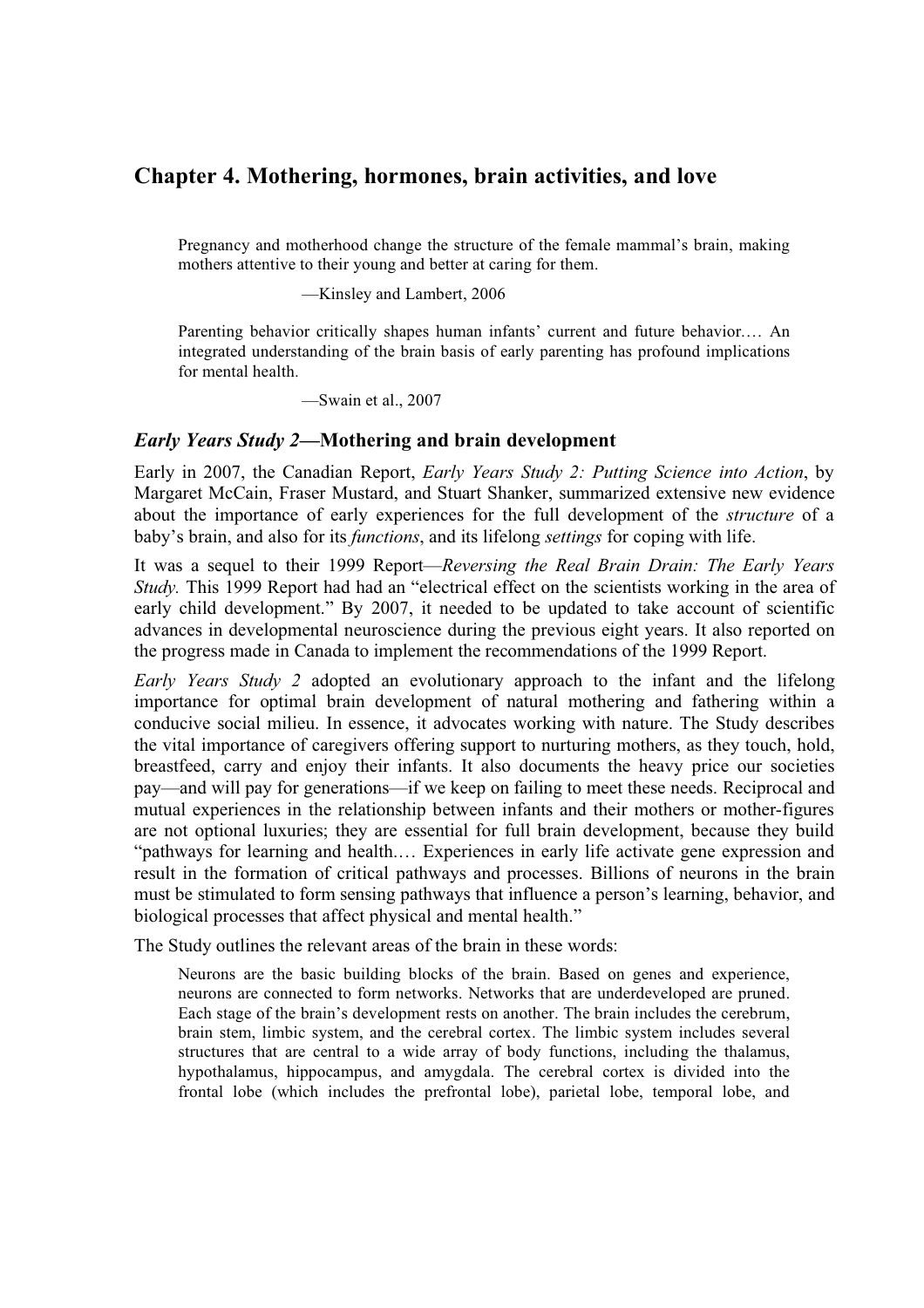occipital lobe. The cortex in the human brain is significantly larger than the cortex found in other mammals, including monkeys and chimpanzees  $(p.18)$ .<sup>16</sup>

For some areas of the brain there are critical periods during infancy. If healthy stimulation is not given at this time, then deficits occur in the development of the corresponding regions of the cerebral cortex. In the 'pathways' for vision, such deficits cannot be corrected later. In the hearing pathway there seems to be a similar critical period. Pathways for general coping are influenced by early sensory stimulation, including touch. Incoming sensory stimuli activate nerve cells deep in the thalamus of the brain—a reception center where incoming messages are processed so that alerting responses can be interpreted and integrated with other neural pathways.

Some signals go to nerve cells in the cortex—the outer and most recently expanded layer of the brain—to bring the message to conscious awareness. Other signals go to the amygdala—a deep brain center that acts as a kind of sorting station. Through these centers, the capacity to cope and deal with daily life, its challenges, potential threats and new situations, is controlled by a set of interrelated neural pathways and hormonal systems, that are 'set' early in life.

The best known is the fight-flight-or-freeze response that operates immediately, primarily through the autonomic nervous system. The adrenal glands release into the bloodstream a shot of adrenaline (norepinephrine), and this rapidly increases the rate of the heart and respiration and also enhances the senses.

There is another pathway which acts more slowly. It is made up of the limbic system in the brain—the hypothalamus, the pituitary gland, and the adrenal glands; the authors refer to it as "the LHPA pathway." When aroused by incoming stimuli, nerve impulses trigger the hypothalamus to get the pituitary gland to send a hormonal signal to the adrenal gland to release another hormone—cortisol. This has a powerful impact on many bodily and brain functions to help them cope with emergencies and stressful situations.

Experiences early in life, particularly the quality of nurturing and sensory stimulation during infancy, establish lifetime *set-points* for coping with stress throughout life. Excessive or prolonged stress leads to wear and tear on tissues and organs, and can result in chronic physical and mental disease.

*Early Years Study 2* summarized evidence that:

Humans, like all other mammals, are born with a number of mechanisms to promote mother-baby attachment. New-borns are perceptually attuned to the human face, voice, touch, taste, and even movements, with a marked preference shown to the mother, or primary caregiver. Infants have reflexive behaviours that automatically evoke caregiver responses, the most important of which are crying, smiling, gazing, cooing, and imitation.

Caregivers exhibit a number of behaviours that suggest humans are pre-adapted to nurture our infants. Mothers can hear their infant crying in very noisy environments, reliably distinguish between their own infant's smell and that of other infants, and they

 $\overline{a}$ 

<sup>&</sup>lt;sup>16</sup> These brain areas, present in all mammals (but not reptiles) include the 'the mammalian brain'. Diagrams and an account of their functions may also be seen in: Kingsley, C.H. and Lambert, K.G. (2006). The Maternal Brain. *Scientific American*, Jan 2006: 58-65. The rather forbidding anatomical names of these structures, being international, are derived from Greek and Latin. Thus, from Greek: *neuron*—nerve; *thalamus*—a chamber or receptacle; *amygdala*—amygdale, almond; *hypo*—under or below; *epi*—on, near, above, in addition; *nephros* kidney. From Latin: *cortex*—bark or outer layer; *limbus*—border; *renal*—kidney; *pituitosus*—secreting, to separate. For diagrams see figures 1.1 to 1.4 in McCain and Mustard, 2007 action.web.ca/home/crru/rsrcs\_crru\_full.shtml?x=98547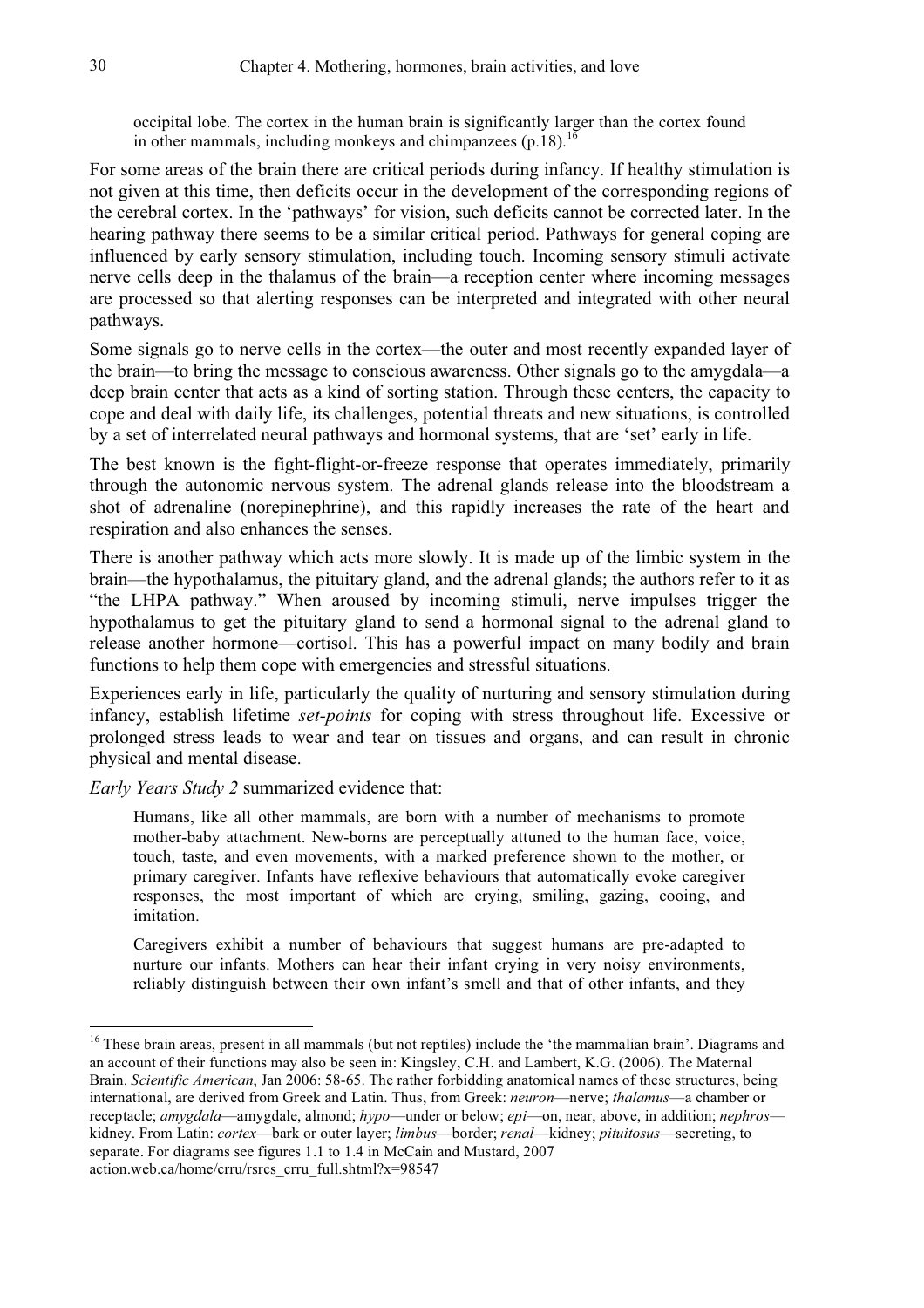unconsciously fine-tune their behaviours in order to help their infant master verbal, social, and cognitive skills.

A new infant, guided by smell, will search for the breast and begin rooting and suckling. This reflexive behaviour, which dramatically reduces infant crying, also triggers a surge of oxytocin in the mother, which is vital for attachment, and a gastro-intestinal hormone that enhances the mother's capacity to cope with the caloric demands of breast-feeding. But perhaps the most striking is the discovery that the newborn's 'search' for the breast enhances her olfactory learning about the environment. This effects the expression of the serotonin receptor genes that will affect adult behaviour and health and has an overall organizing effect on the development of the brain (McCain et al., 2007: 47–49).

#### **Early formation of brain pathways, languages, literacy, and early memories**

Although few people can remember any events from their earliest years, their far-reaching importance can be clearly seen in the way small children can learn two languages and speak them both without a foreign accent—an achievement beyond most people after childhood.

The *Early Years Study 2* says: "early experiences set up the architecture of the LHPA pathway and autonomic nervous system pathways. Lifelong patterns for coping with challenges and new situations become part of the brain's architecture…. There is a sensitive period in early life when the function of the LHPA pathway and related neural circuits in the brain are established. After the sensitive period has passed it is difficult to alter the function of these pathways…. Early experiences have a powerful influence on the neural pathways that underlie humans' capacity to use language, become literate, and understand the complexities of their environments."

The Study cites evidence that "by the time infants are a year old, they are no longer able to discriminate foreign contrasts in the same way that they were able to do at two to three months. Infants exposed to two languages (for example, Japanese and English) in the first seven to eight months of life will have little difficulty mastering the two languages and they will not have an accent.... Individuals who develop an understanding of two languages early in life have denser grey matter in the left hemisphere of the brain than individuals with monolingual backgrounds. They find it easier to learn third and fourth languages later in life. Neurons in the auditory cortex that respond to sound develop a sensitivity to the sounds of different languages in early life that make it easier to differentiate the sounds and develop the neurological pathways necessary for capability with multiple languages. Current research suggests that when a child is exposed to two languages or more from birth, both languages will be processed in the same neural systems, whereas when a child is exposed to a second language at a later point, different neural systems are used. The sound sensing stimuli influence the architecture of the sound section of the cortex, particularly to the sounds that are heard during the first seven months." (These two *Early Years* studies are freely available online.)

It is much easier to see the enduring effects of early experiences on language ability, than to recognize that early *emotional* experiences, too, can have enduring effects. An 'overload' of emotional distress and pain can be too much to bear, and these feelings can be 'repressed' and 'forgotten,' so that they are no longer accessible to conscious recall, but that does not mean they have no continuing influence.

In *The Psychopathology of Everyday Life*, Freud (1901) gave many examples; but even today, such effects are not regularly recognized or taken into account. Post-traumatic stress disorder in adults is now often diagnosed, and yet—because they can only tell us with a cry, often followed by despair and emotional detachment—it is seldom recognized that babies and infants are much less well-equipped to cope with stress and painful emotional experiences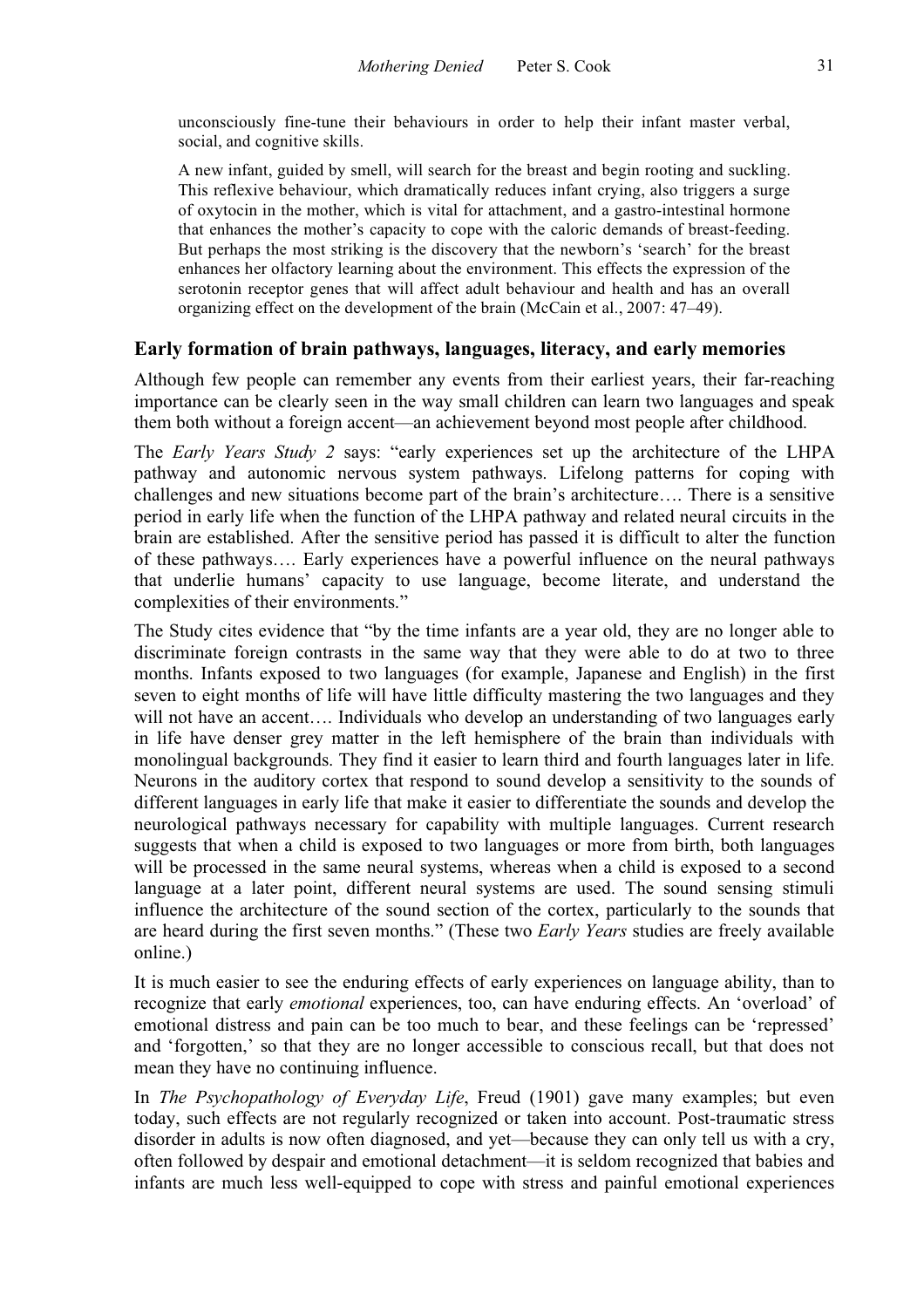than are mature adults. Evidence outlined in Chapter 5, in the section 'Raised cortisol levels due to stress during childcare are still abnormal at age 15,' suggests that there is evidence that, under some circumstances, early institutional childcare can indeed lead to a 'posttraumatic stress disorder.' It is possible that this could have legal consequences, since earlier warnings have not been well-heeded.

The *Early Years* studies have been used to support much activity and expenditure in early child 'education,' but our society is slow to acknowledge the sensitive emotional, as well as cognitive, learning that proceeds rapidly in babies. Traumas at this stage can exert dynamic influences over the later emotional and intellectual life, coloring attitudes, perceptions and behavior in ways that become blended into the personality.

#### **Behavioral and brain studies during mothering in humans and other mammals**

Evidence extending that described in *Early Years Study 2* was presented in a major review, *The brain basis of early parent-infant interactions, psychology, physiology*, *and in vivo functional neuroimaging studies*, by Swain, Lorberbaum and others (2007). It summarized much robust evidence about the psychology, physiology and brain circuits underlying mothering. They described evidence showing how the same neural centers in the brain can be seen to be active during live imaging of the brains in humans and some other mammals when they are mothering their infants. Within a long abstract, the authors say:

Parenting behavior critically shapes human infants' current and future behavior. The parent-infant relationship provides infants with their first social experiences, forming templates of what they can expect from others and how to best meet others' expectations.… Taken together, this research suggests that networks of highly conserved hypothalamic-midbrain-limbic-paralimbic-cortical [i.e., brain] circuits act in concert to support aspects of parent response to infants, including the emotion, attention, motivation, empathy, decision-making and other thinking that are required to navigate the complexities of parenting. Specifically, infant stimuli activate basal forebrain regions, which regulate brain circuits that handle specific nurturing and caregiving responses and activate the brain's more general circuitry for handling emotions, motivation, attention and empathy—all of which are crucial for effective parenting.

In mammals such as rats and mice, just as in humans and other primates, many of the same brain centers work together to regulate mothering behavior. In these mammals, the same neurohormones are important in producing social bonding, and also in the neurobiology of parenting behavior. To support breastfeeding and the rearing of their immature offspring, there are some behaviors that are seen in all mammals.<sup>17</sup> The first of these is "nest building" and maintenance—place preference." More ominously, injuries near the medial pre-optic area in rats are found to "completely abolish all aspects of maternal behaviour." Drugs such as cocaine can disrupt mothering behavior, as they apparently take over, or "hijack" and then alter, the brain's centers that normally reward mothering. Then the infant's appeals can bring forth no mothering response, because the distressed infant can give her mother no additional satisfaction. Such experiences may so disturb an infant's development that *when she grows up, her own capacity for mothering will be impaired. With babies of her own, the harm may be repeated in the next generation*.

 $\overline{a}$ 

<sup>17</sup> Some common behavioral elements of maternal care across mammalian species are: i) nest building and maintenance (place preference); ii) perceptual exploration (identification of nest and/or offspring); iii) retrieval (reciprocal calls); iv) grooming and kissing or licking; v) crouching or preferred nursing position; nursing and lactation and/or feeding; vi) prolonged physical contact/sleeping together; vii) aggressive behavior in response to perceived threats to offspring (Swain et al., 2007).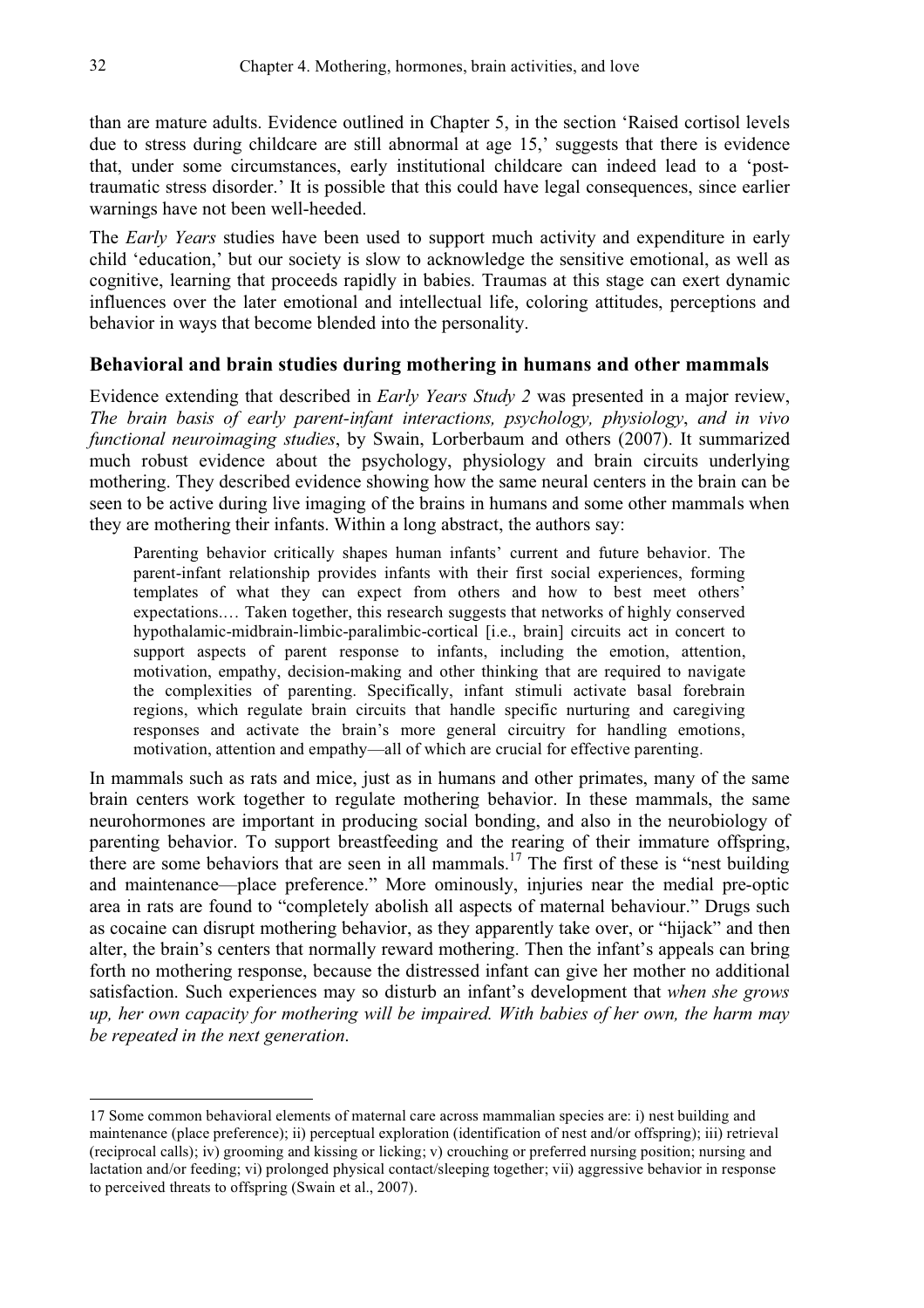Swain and co-workers describe how various psychiatric disorders, such as depression, anxiety and obsessional states may be related to disturbances of early attachment and mothering. They conclude, "We argue that an integrated understanding of the brain-basis of parenting has profound implications for mental health."

In studies of mammals such as rats and monkeys, Professor Craig Kinsley has shown that giving birth and caring for the young result in positive changes in the structure and function of the brain. These mothers perform better on tests of learning and memory, and are less fearful in anxiety-provoking situations when compared with females who have not had babies. They are much more capable at performing a range of tasks, and in rats these benefits continued after the babies were born, up to an age that corresponds to 60 years in a human. However, it has yet to be shown to what extent similar effects occur in human mothers (Galletly, 2008).

As long ago as 1951, John Bowlby, in *Maternal Care and Mental Health*, concluded his chapter on "Causes of family failure in Western communities, with special reference to psychiatric disorders," by saying:

From the foregoing, it is evident that in a society where death-rates are low, the rate of unemployment high, and social welfare schemes inadequate, it is emotional instability and the inability of parents to make effective family relationships which are the outstanding cause of children becoming deprived of a normal home life. This itself is an important conclusion, but it is perhaps even more important to note that the origin of adults being unable to make effective family relationships is not infrequently itself the result of their having been deprived of a normal home life in their own childhood. Thus the investigator is confronted with a self-perpetuating social circle in which children who are deprived of a normal home life grow up into parents unable to provide a normal home life for their children, thus leading to another generation of adults unable to do the same for theirs. Most workers in childcare regard this vicious circle as playing an important part in the total problem. It is a matter which clearly requires much further investigation." (Bowlby, 1951: 82).

Along with other matters, Bowlby is, in effect, writing about a lack of normal empathy. Swain et al., 2007, say "Empathy, defined as appropriate perception, experience and response to another's emotion, is especially relevant to parenting, in which the infant's needs are great, yet most communication is exclusively nonverbal." Empathy is discussed further in Chapter 12.

As seen in the previous chapter, his knowledge of biology and his clinical experience over many years led Bevan-Brown to express much the same view in *The Sources of Love and Fear* in 1950 (Note 4).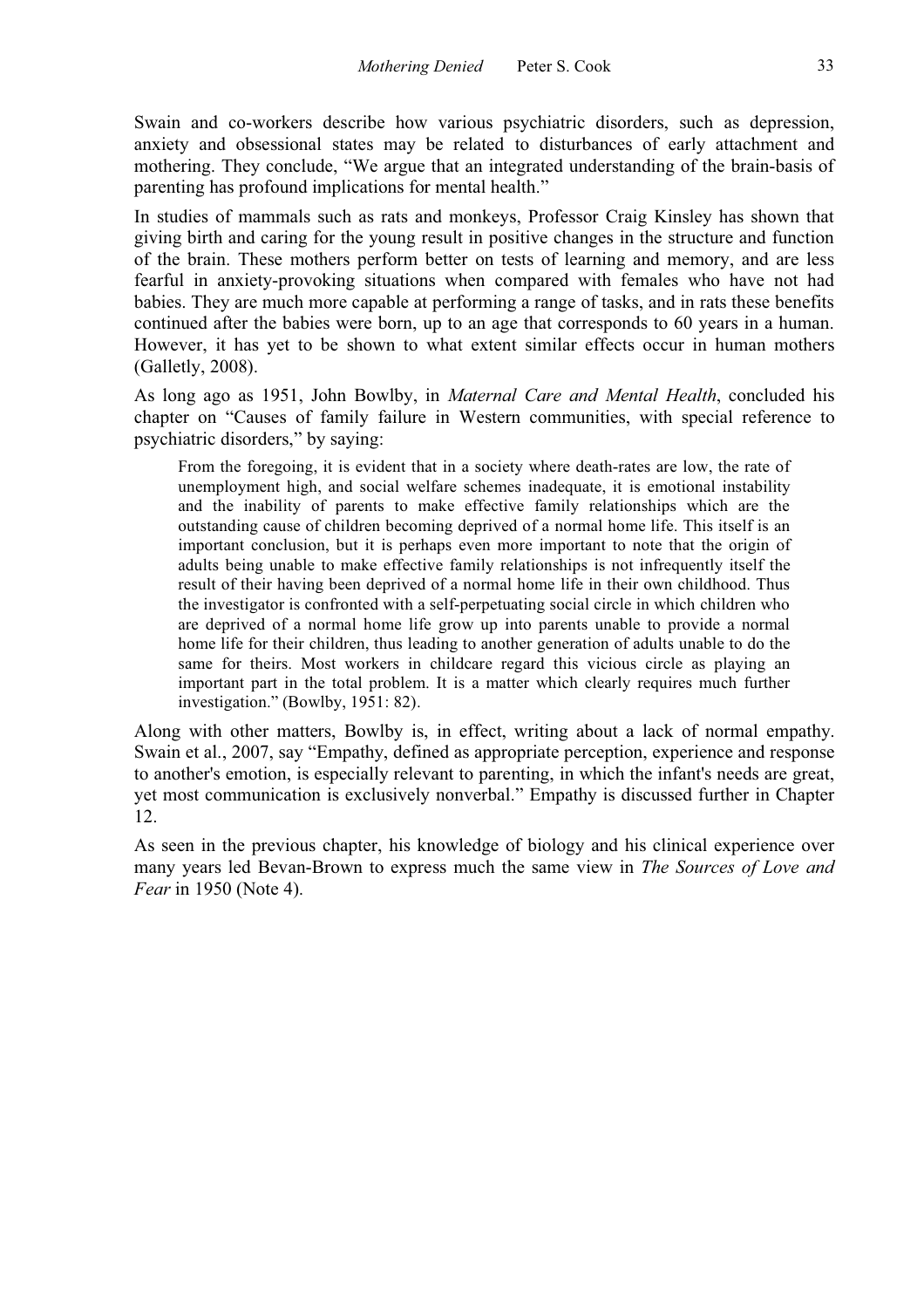# **Chapter 5. Comparing some effects of mother-care and daycare**

I thought 'There's a disaster shaping up here, and it's the abandonment of babies, essentially, and the abandonment of mothering,' and so I made this little tale of the baby and its imagined thoughts, as mother puts it in the crèche and goes off to pursue her career—it was a female baby, you see.

> —Michael Leunig, 2007, on his earlier cartoon *Thoughts of a baby lying in a childcare centre*

I sometimes feel like I am in the old Soviet Union where only certain facts are allowed to be facts and only certain news allowed to be news.

—Jay Belsky (cited from Manne, 2005)

When the facts change, I change my opinion. What do you do, sir?

—John Maynard Keynes, when reproached for changing his mind

#### **Studying the effects and risks of early non-family childcare**

In the mid-20th century, there was a lack of hard evidence about the many possible ill-effects of early childcare. But *absence of evidence* was often regarded as *evidence of absence* which is a quite different matter. Early childcare has never actually been shown to be safe.

Obtaining scientifically acceptable evidence about the short- and long-term effects of various forms of early childcare is not a simple matter. An outline of the design and interpretation of research studies may be found in Chapter 3 of *Early Child Care—Infants and Nations at Risk* (Cook, 1996). It cites five general questions that may be kept in mind about any proposition, including the interpretation of a research study. They are: 1. What is actually being said here? 2. Who says so? 3. How do they know? 4. Does it make sense? 5. Is there a catch somewhere? These are derived from *How to Lie with Statistics* (Huff, 1973). A sixth question it is sometimes useful to ask is the one that was made memorable, and used to devastating effect by the Roman lawyer and orator, Cicero. At strategic moments in a classic murder trial he paused, then asked the Senate to consider: *cui bono?*—to whom goes the benefit? Who is gaining here? A variation sometimes used today is 'follow the money.'

In theoretically ideal studies, if the outcomes of care by mothers are to be compared with the outcomes of care by other family members or non-family carers, a number of identical twins would be separated into two groups. More realistically, the two or more groups of infants would be randomly selected, and one 'experimental' group would be exposed to the new environment being studied—for example childcare—while the other group, matched for some key variables, would be a 'control' group, remaining in maternal care with no change of situation, or else given some regime believed to have no relevant effect. It would be 'doubleblind' in the sense that neither the research assessors nor the subjects would know which was the experimental group and which was the control group until the results were finalized. Much of this is impossible in research about the effects of childcare. You cannot randomly decide for a mother, or conceal from her, which form of care her baby will have. Many other questions have to be solved and 'ideal' studies are not possible, so the research becomes more complicated and various methods are used to try to compensate for these problems.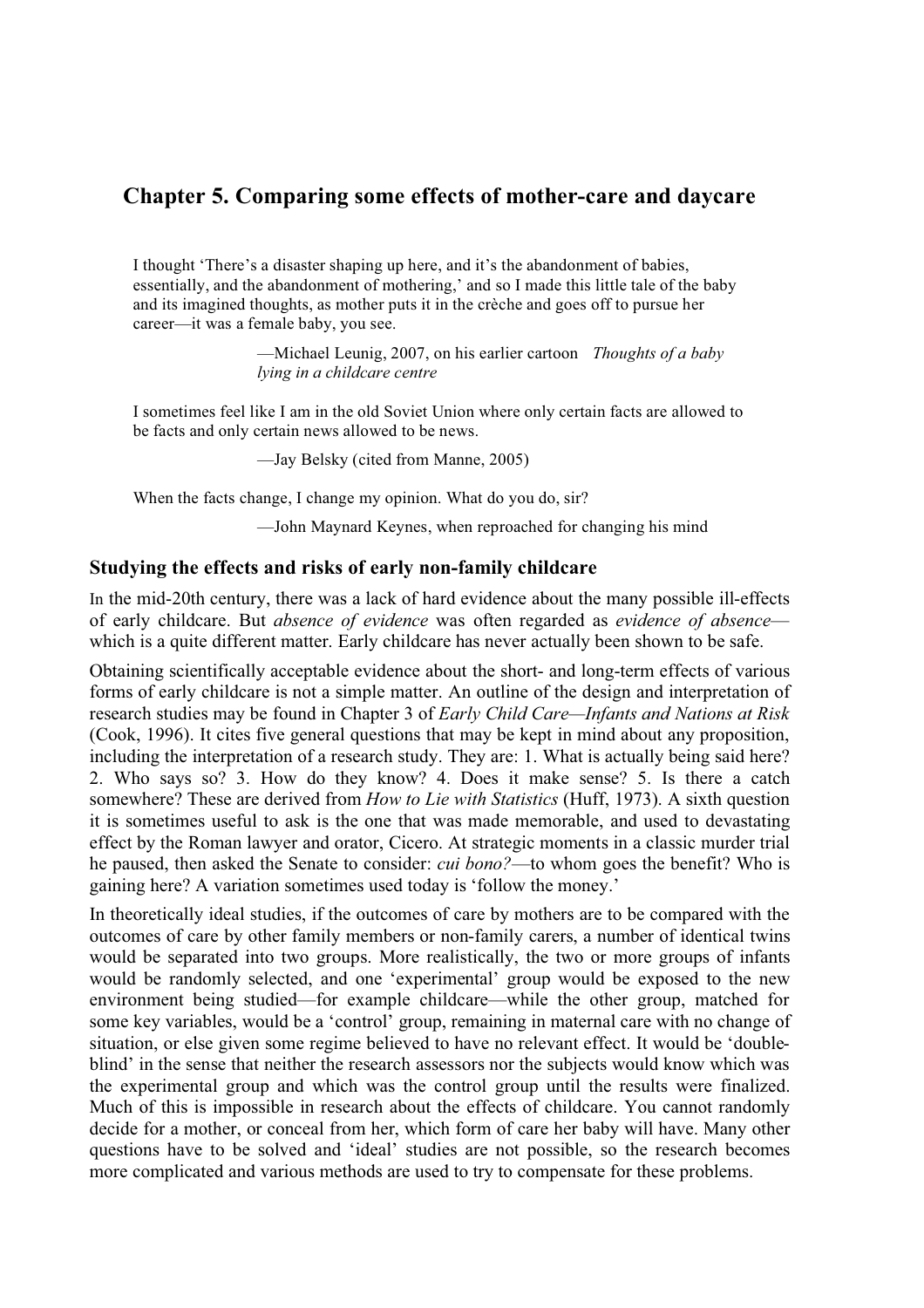Karen (1994) has chronicled in detail the conflicts that were termed the 'daycare wars' as they developed during the 1980s. Early studies of childcare increasingly showed grounds for concern, but this evidence was dismissed by childcare advocates, who highlighted any findings showing benefits, as sometimes occurred when children from disadvantaged backgrounds were placed in the best quality childcare that could be made available. These benefits were often in the cognitive rather than the emotional aspects of the child's development, and cognition is easier to study. Sometimes the results were generalized by childcare advocates, as if they also applied to childcare of lower quality, and/or to children from less disadvantaged homes.

*The fact remains that for children under three years of age, non-family childcare involves a massive experiment in raising infants and young children in daycare centers in the absence of any adults who are related or who have any continuing commitment to them.* It was advocated and implemented with disregard for the implications that Bowlby's work might have for this period of their lives, and when important foundations of the emotional life are being laid (e.g., Nurcombe 1971; Note 9; Cook, 1996: 18; Cook, 1999a). Moreover, this disorganized social experiment is still being carried out in the years when infants are learning more rapidly than at any other time in their lives. The burden of proof that it involved risks or adverse consequences was left for others to demonstrate, and if the results of such research were unwelcome, reasons were found for denying or disregarding them (Note 8).

In 1992 Professor Jay Belsky wrote: "On the basis of this developmental and social ecology of daycare in America, I conclude that we have a nation at risk" (Belsky, 1992: 90). A mass of subsequent evidence has confirmed that conclusion.

#### **The NICHD Longitudinal Study into some effects of early childcare**

To settle a number of these important issues, the National Institute for Child Health and Development (NICHD) in the USA established the Early Child Care Research Network (ECCRN) with more than twenty leading American child development researchers, and they were required to reach agreement on each of their reports before results could be published. Many of those in the Network were women who had written in support of early childcare and in some cases they had depended on it to advance in their professional careers.

In 1991, the Network began a major longitudinal study designed to investigate and follow-up the effects of various types of early care on children's development. Some were cared for by their mothers during the early years, while others were in various types of non-maternal care at various ages and for varying periods of time. From the time the infants were one month old, they and their mothers were studied, and the development and outcomes of the various groups were compared. The method and the successive findings are described in a series of NICHD ECCRN reports, as the children's development has been followed up. Nothing about breastfeeding was recorded in this study. An outline of the study design and two early reports to 1997 were summarized in *Early Child Care* (Cook, 1997).

#### **Security of infant-mother attachment**

Early results showed that when the infant is 15 to 18 months of age, the security or insecurity of his attachment to his mother can be reliably assessed by the Strange Situation test, and also that attachment security is a meaningful variable. Boys having more than 30 hours a week in non-maternal childcare had a significantly increased risk of insecure attachment, *regardless of the quality of the childcare or other factors*.

For those infants whose mothers were rated in the lowest 25% on assessments of their 'sensitivity' in relating to their infants, it was found that, *regardless of the quality of*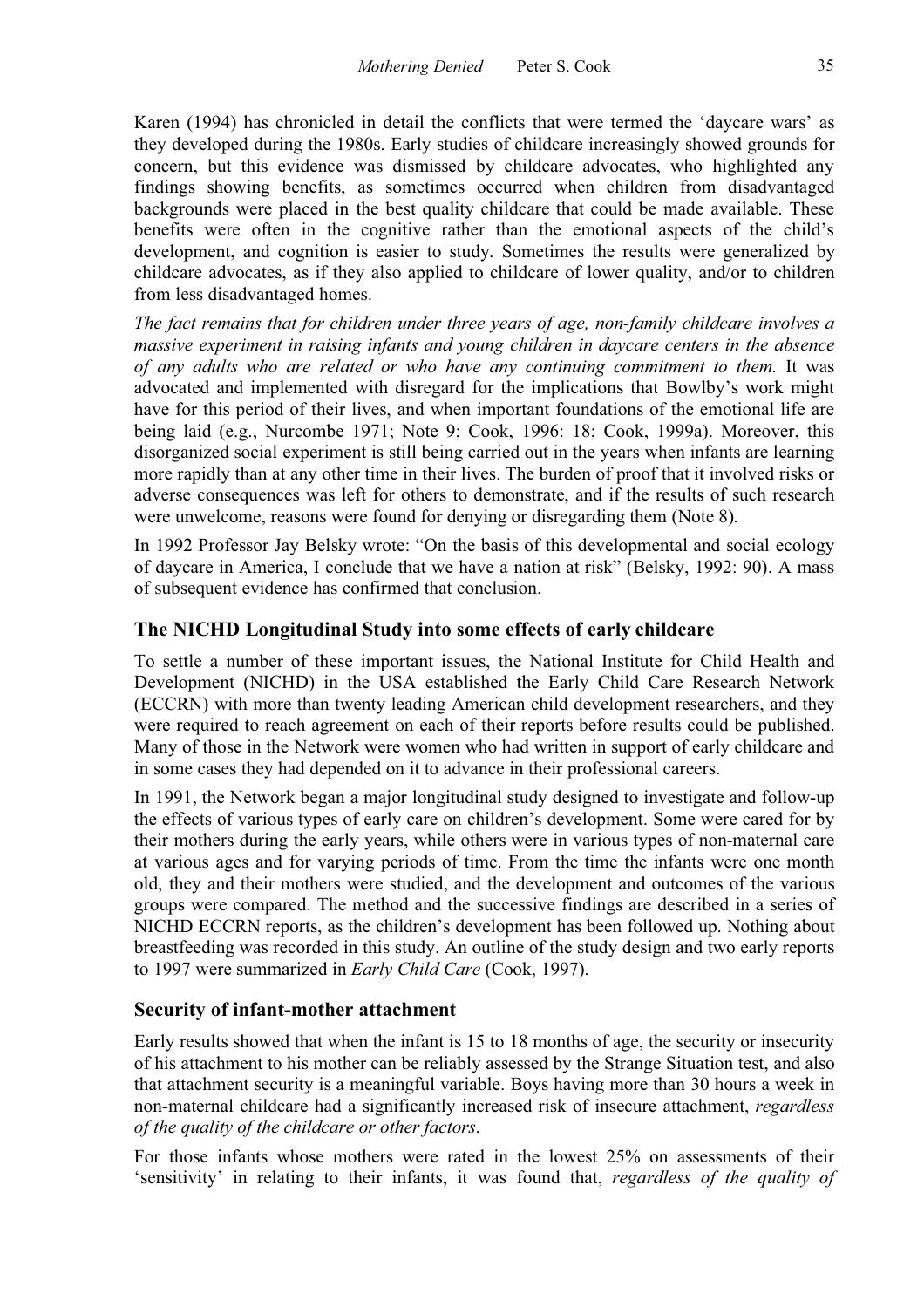*childcare*, the risk of insecure attachment was increased if the infants had more than just ten hours in childcare plus two other risk factors—for example, low-quality care plus more than one change in carer. Also, irrespective of its quality, the more time that a child spent in childcare during the first 36 months, the more insensitive the mother's mothering of her child became. Thus, having her infant in childcare had a negative effect on the sensitivity of her mothering behavior in such time as they did have together.

Since the children will not be that age again, these results are final for this part of the Study. A preview of the possible later significance of attachment security during infancy may be seen in the Minnesota Longitudinal Studies. These followed-up infants whose attachment security was assessed in the 1980's. It was found that, while peer and family experiences each make distinctive contributions to future close relationships, the quality of the early attachment experience has particular importance for the intimacy, trust and other emotional aspects of both teenage and adult relationships, and also for the capacity for successful partnerships in adult life. Children and teenagers with secure attachment histories were found to excel in social and emotional health, leadership skills, morality, social behavior, selfreliance, self-control and resiliency—as appropriate in each stage of development (Breazeale, 2001; Cook, 2004).

#### **Ideology masquerading as science**

In an editorial in *The Wall Street Journal* of July 16, 2003, Belsky—as one of the leading scholars in the NICHD Network—summarized the results of their latest study. He said that, contrary to the expectations (and desires) of many in the field, the most comprehensive investigation into the effects of daycare on child development had now confirmed that the more time children spent in daycare arrangements up to 54 months of age, the more aggression, disobedience and conflict with adults these children showed in kindergarten at that age. These patterns remained, even after the study had controlled for many features of the children's families and the quality and type of daycare that the children had experienced. The study found that spending a lot of time in daycare predicted more truly aggressive and disobedient behavior, not just more assertive or independent behavior, as some had alleged (Belsky, 2003).

Belsky added, "Not that you'd know any of this from reading the NICHD's press release or listening to many of the commentators." He pointed out that the results were not politically popular, since "many have made their careers representing good childcare as a sort of social cure-all.… Because child-care is here to stay, the argument goes, only the improvement of its quality is important. Anyone highlighting disconcerting evidence is simply against childcare." He added, "One must wonder why, after the government invested tens of millions of dollars, so many are bending over backward to minimize the results." He concluded, "Ultimately, it is the tendency of all too many social scientists (and the public) to deny, dismiss or minimize findings they do not like, while embracing, if not playing up, those they do like, that gives social science a bad name—as ideology masquerading as science.… What those who deny, dismiss or minimize the latest findings continually fail to appreciate is that they hold no monopoly on wisdom or caring, nor even necessarily speak in the best interests of many American children and families. They spin developmental science in support of their political views, failing to realize the disservice they do to children and families alike, to say nothing of the scientific enterprise itself."

#### **Wider societal effects of early non-maternal childcare**

In 2001, Belsky suggested that, as more and more children were spending more and more time in non-maternal care arrangements, at younger and younger ages, even small effects,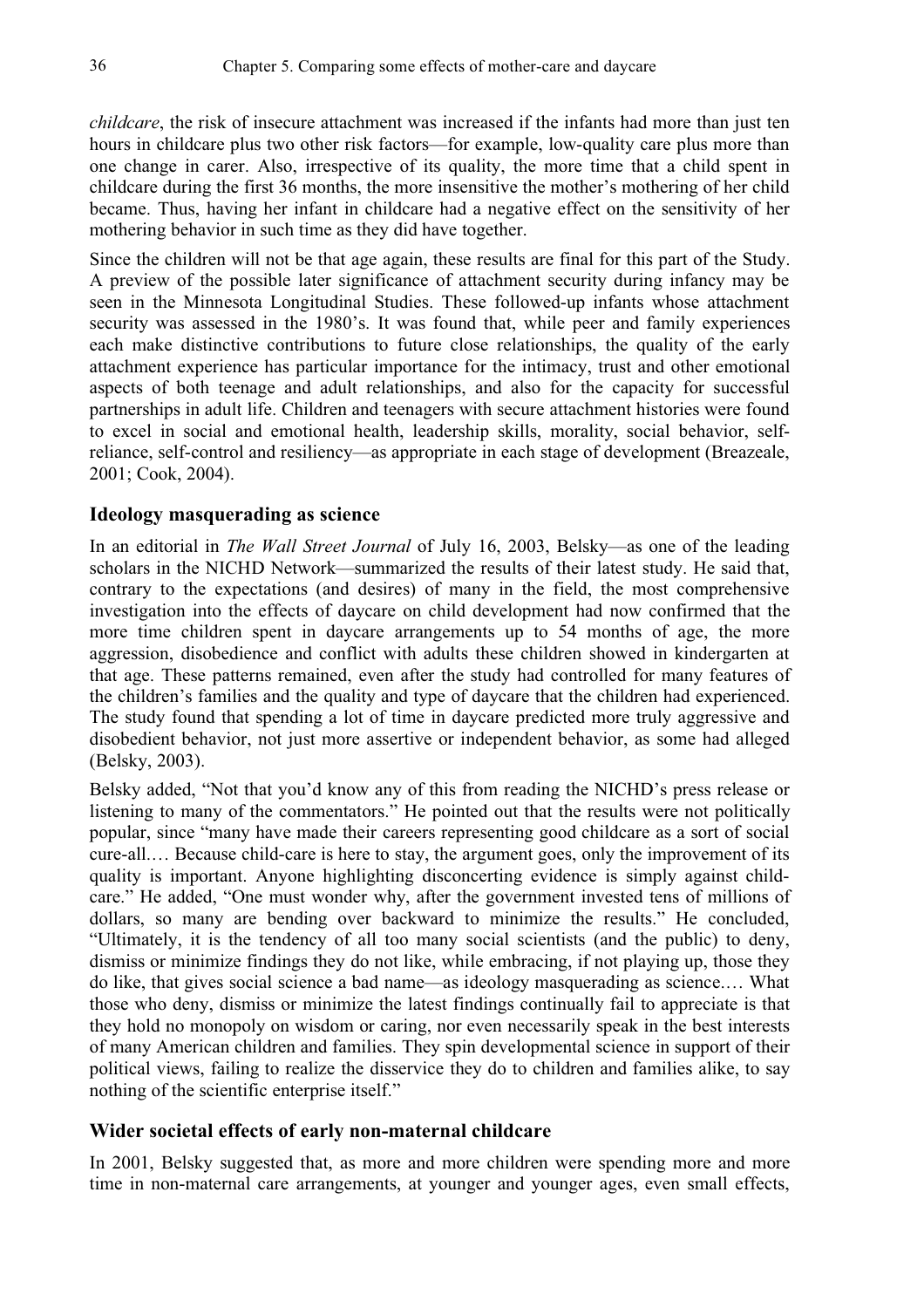when experienced by many children, might have broad-scale implications for how classrooms, communities and even societies operate.

A large study by Dmitrieva, Steinberg, and Belsky (2007) documented such effects in the classroom. The disturbing effects of early non-maternal childcare in some children did indeed adversely influence some of those other kindergarten children who had had limited or no childcare experience. These children too, at ages averaging five to seven years showed more arguing, fighting, getting angry, acting impulsively and disruption of classroom activities when they were in classrooms with peers who had extensive childcare histories. Such behaviors presumably also increased the stresses on the teachers.

Also in 2007, the NICHD Network reported findings to age 12, saying that while "the quality of parenting that children receive is a far stronger and more consistent predictor of achievement and social functioning than children's experiences in early child-care," nevertheless "children who spent more time in center-based settings from birth through school entry have somewhat more problems with aggressive and disobedient behavior through sixth grade than children who spent less time in centers, regardless of the quality of care."

The NICHD Network now endorsed the suggestion that Belsky had made in 2001, that because large numbers of children in America are experiencing extensive and/or low quality childcare prior to school entry "there may, therefore, be collective consequences of small enduring effects of child-care—across classrooms, schools, communities, and society at large" (Belsky, 2001; NICHD ECCRN, 2007).

#### **Inherent problems of research into early non-family childcare**

As noted at the beginning of this chapter, there are many problems in conducting research into the effects of non-family childcare. Many aspects of human personality and emotional development cannot be validly measured, although they are important for long-term emotional health and family relationships, and for their impact on the wider society (Cook, 1996, 58–75).

Some of these research limitations, as well as some overall findings, were summarized in the 2006 NICHD study on the sizes of childcare effects (NICHD ECCRN, 2006). Multiple features of childcare experience were modestly to moderately predictive. The 2006 Report said, "Higher quality child care was significantly related to more advanced cognitive, language, and pre-academic outcomes at every age and better socio-emotional and peer outcomes at some ages. More hours of child care predicted more behavior problems and conflict according to the child care provider. More time in center care was related to both higher cognitive and language scores and more problem and fewer prosocial behaviors according to care providers." They concluded that while the type of childcare was an inconsistent and modest predictor, early childcare quality and quantity were constant and strong predictors of most child outcomes. But they added "… there is a great deal of error in assessment of young children, especially in measures of social and peer outcomes … there is no consensus as to what makes a finding practically important … evaluating effect sizes is not straightforward."

The Network concluded, "… our results support policies that support parents and improve the quality of care by child-care providers and reduce the amount of time children spend in care." It advocated "extended welfare benefits or workplace policies that offer flexible hours and paid parental leave at any time during the child's first five years, not exclusively following the child's birth," and it described "consistent beneficial effects of warm, sensitive, stimulating parenting." (NICHD, 2006). Even if the child is in daycare, it is the parents, for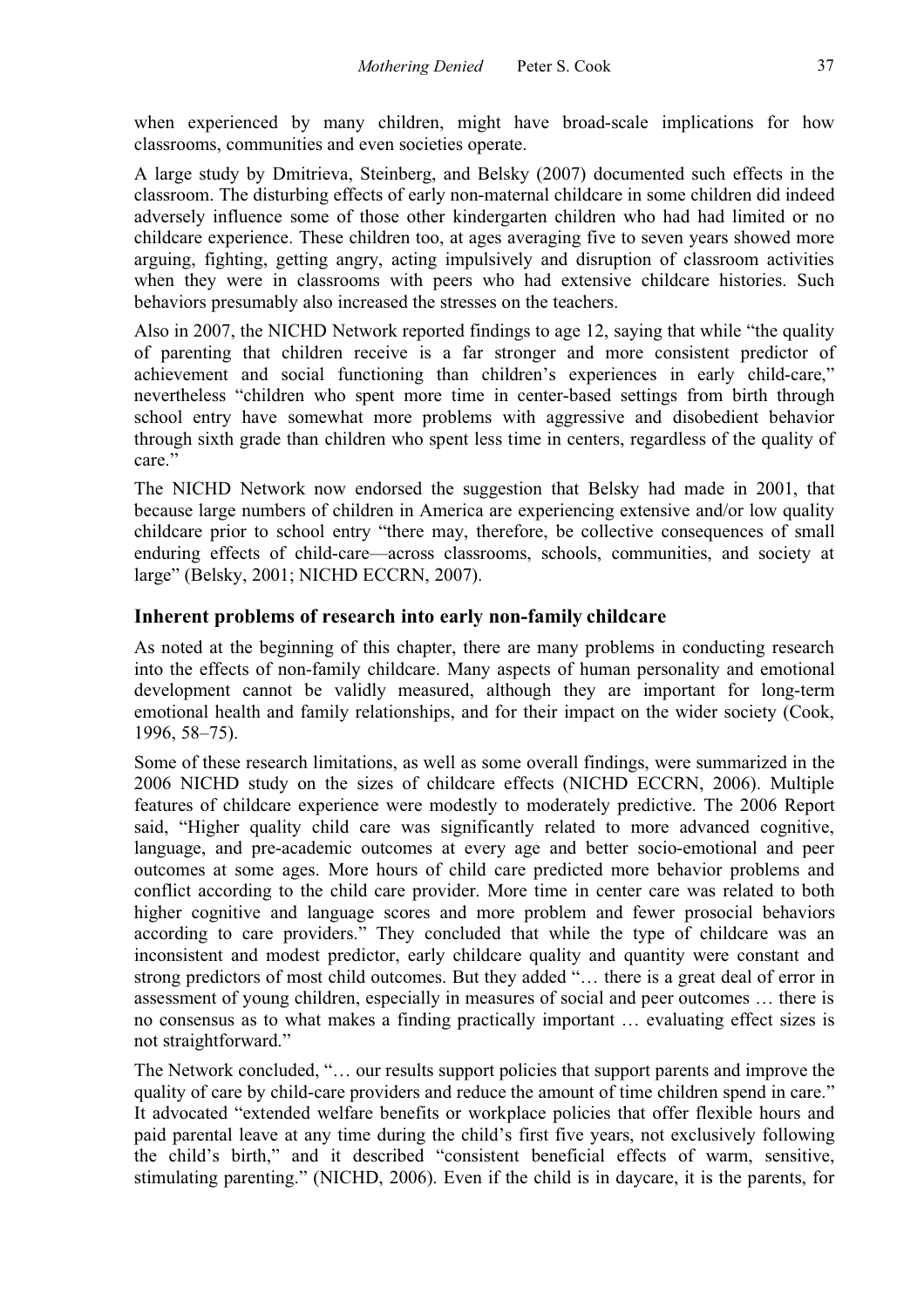good or ill, and the quality and the stability of the relationships that children have with the important adults in their lives that have the most effect on how a child turns out.

#### **Absence of normal 'joint attention sequences' between infant and carer**

Despite the difficulties of interpreting daycare research, there are some objective measures of its effects. In *Motherhood*, Anne Manne (2005) described 'joint attention sequences.' These are moments of engagement, shared interest, with mutual enjoyment, excitement, interaction and communion, as normally occur in healthy, close relationships with babies, especially with their mothers. Three separate investigations in Australian childcare "found that while physical needs were taken care of, there was an almost complete absence of joint attention sequences. In over 30 hours of videotape of caregivers and two infants, taken over eighteen months at two different centres, Berenice Nyland found almost none." Manne adds that Greenspan says of US centers in 2001, "Even in good centres we've seen many an eager, expectant eight-month-old baby give up and stare at the wall as his caregiver stops by his crib briefly but then hurries away to attend to a crying rival" (Nyland, 2003; Greenspan, 2001).

#### **Raised cortisol levels due to stress during childcare are still abnormal at age 15**

The childcare outcomes discussed so far have depended on observations of behavior. But there is now a relevant and objective laboratory test. As summarized in *Early Years Study 2*, part of the response to stress in mammals, including humans, is action by the brain to increase the level of cortisol in the blood so as to strengthen the body's ability to cope with this stress. In nature this would normally be a short-term event, after which the blood cortisol could return to normal levels. The normal pattern for blood cortisol is to be highest in the morning, becoming lower as the day goes on. Cortisol levels can be measured by taking a swab from the saliva in the mouth. When the child is under abnormal stress, the saliva test provides a laboratory result that can measure the effects objectively. Disturbance of normal cortisol levels during infancy can have long-term effects in 'setting' the body's response to stress.

A 2008 study by the NICHD Network cited and accepted much evidence that infants under stress in early childcare can have cortisol levels that do not fall in the afternoon but remain elevated (NICHD ECCRN, 2008). In summarizing this evidence as their starting point, the Network said, "Early caregiving experiences, including those with parents and in child-care, have been shown to play a role in the regulation of the hypothalamic-pituitary-adrenocortical (HPA) axis generally and one of its primary products, the stress-related hormone cortisol, in particular."

The Study reported that over the longer term, early experiences in childcare and with parents predict HPA axis functioning (i.e., stress responses). To test the hypothesis that "early caregiving stressors ultimately result in the down-regulation of basal cortisol levels in later life" the Network examined the cortisol levels of 15-year-old adolescents who had been studied since they were babies. They reported that "individuals who experienced: (a) higher levels of maternal insensitivity and (b) more time in childcare centers in the first three years of life had lower awakening cortisol levels at age 15. Effects were small in magnitude, but nonetheless the effects were: (a) additive in the sense that both higher levels of maternal insensitivity and more experience with center-based care uniquely (but not interactively) predicted lower awakening cortisol levels; (b) not accounted for by later caregiving experiences measured concurrently with awakening cortisol at age 15 or by early demographic variables; and (c) not moderated by sex or by difficult temperament."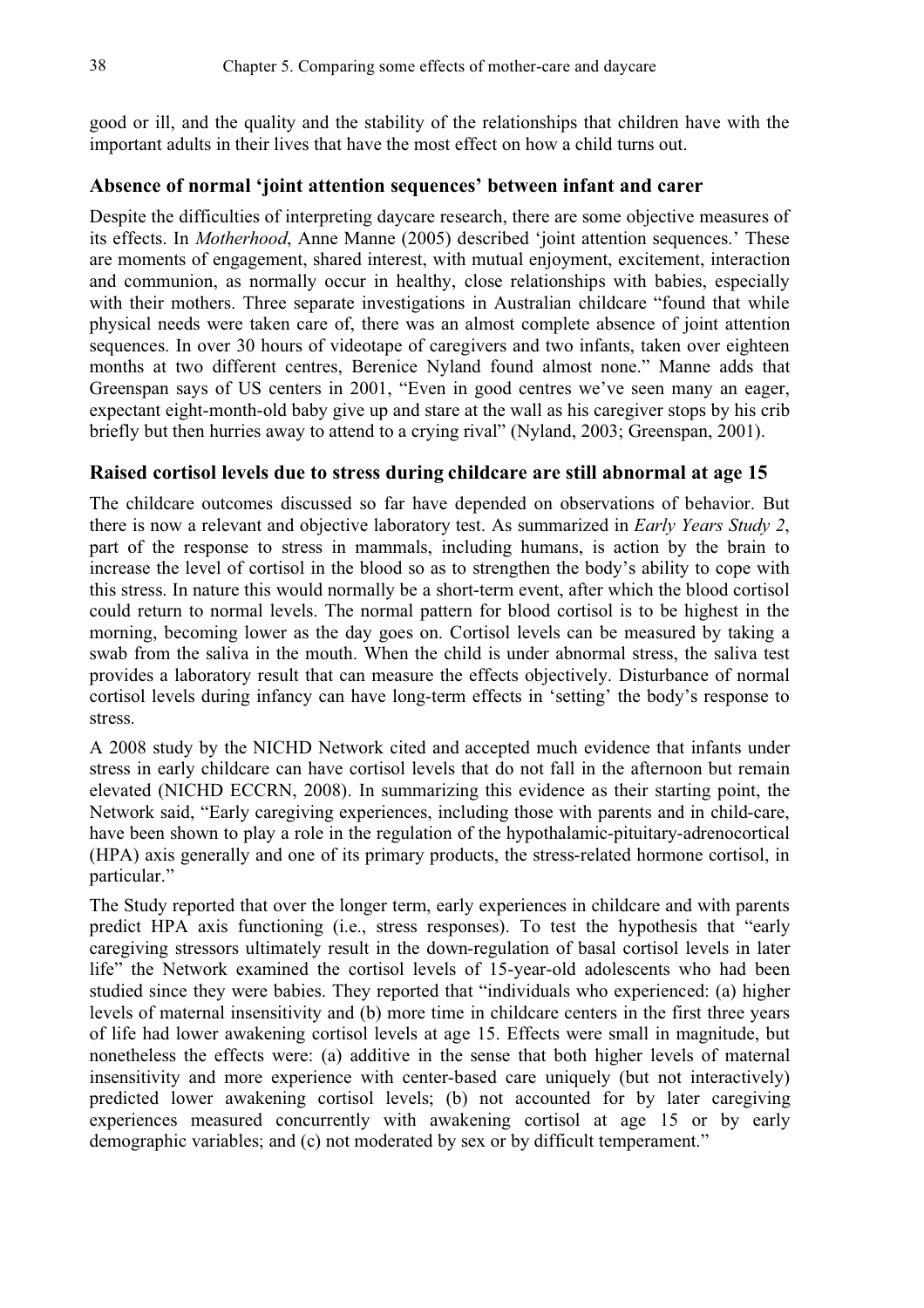In other words, the stresses to which the children were subjected as infants—whether by childcare or by insensitive mothering, and which would have led to their having had *raised* cortisol levels when they were infants—had also adjusted their brain's continuing responses to stress in such a way that, by age 15, the adolescents' blood cortisol levels were abnormally *low* when they woke up in the morning. This is the time when these levels are normally *highest*. 18 In November 2008, the NICHD Study of Early Child Care and Youth Development released another report about the follow-up to age 15 years. This presented evidence that, while some children benefited from early childcare, nevertheless "Higher hours of nonrelative care predicted greater risk taking and impulsivity at age 15" (NICHD SECCYD, 2008. For full Abstract, see Postscript 1).

#### **Such experiences disrupt brain architecture—"we can see it happening"**

In February 2008, Martha Farah, PhD, presented a different study to the American Association for the Advancement of Science. It was reported that children who suffer deprivation in early life due to poor parenting and unstimulating home lives show altered patterns of brain growth by the time they are aged 15. A group of 118 African-American children from low- and middle-income American families were followed from infancy. At age 15, those who had unsatisfactory relationships with their parents were found to be likely to have an enlarged hippocampus*—*a structure deep in the brain that is involved in memory formation.

Dr Farrah gave reasons why the change in brain development might be a consequence of early high blood levels of stress hormones such as cortisol. Differences were also found in the prefrontal cortex, an area that governs working memory, attention, and language skills, and these were all impaired. She said, "Parental behaviour is important because it buffers against the effects of stress. We come into the world not able to dampen the stress response ourselves. If it doesn't get damped for you [by being comforted] you have these circulating stress hormones which are [toxic to the brain]." She added that children who lived in poverty were likely to suffer more adverse consequences of stress, because struggling parents were preoccupied and less able to attend to them." Jack Shonkoff, MD, director of the Center on the Developing Child at Harvard University, said, "This isn't just a hocus-pocus black box. It literally disrupts brain architecture, and we can see it happening" (Robotham, 2008).

#### **Two large studies in the UK**

 $\ddot{ }$ 

Two large research projects in the UK have reported results that add to the cause for concern. The study on the effective provision of preschool education found that, "high levels of group care before the age of three (and particularly before the age of two) were associated with higher levels of anti-social behavior at age three" (Bunting, 2004).

The *Families, Children and Child Care Study—*one of the longest and most detailed studies of childcare in the UK*—*reported in 2005 that young children who are looked after by their

<sup>&</sup>lt;sup>18</sup> As seen in Chapter 4, discussing *The Early Years Study 2*, 'the LHPA pathway,' consists of the brain's limbic system, hypothalamus and pituitary gland, together with the adrenal glands above the kidneys. When aroused by incoming stimuli, nerve impulses trigger the hypothalamus, which causes the pituitary gland to send a signal to the adrenal gland to release the hormone cortisol. This has a powerful effect on many bodily and brain functions to help cope with emergencies and stressful situations. During early childhood, levels of cortisol impact the receptors of the hippocampus and affect the abilities involved in learning, memory, and the regulation of the stress responses. The LHPA pathway is like a thermostat, in that it maintains an appropriate balance of hormones each day. Normally, cortisol levels rise in the morning when one gets up, and return to low levels at the end of the day—provided that it has not been too stressful and the LHPA pathway is functioning normally (Adapted from McCain et al. 2007, 55).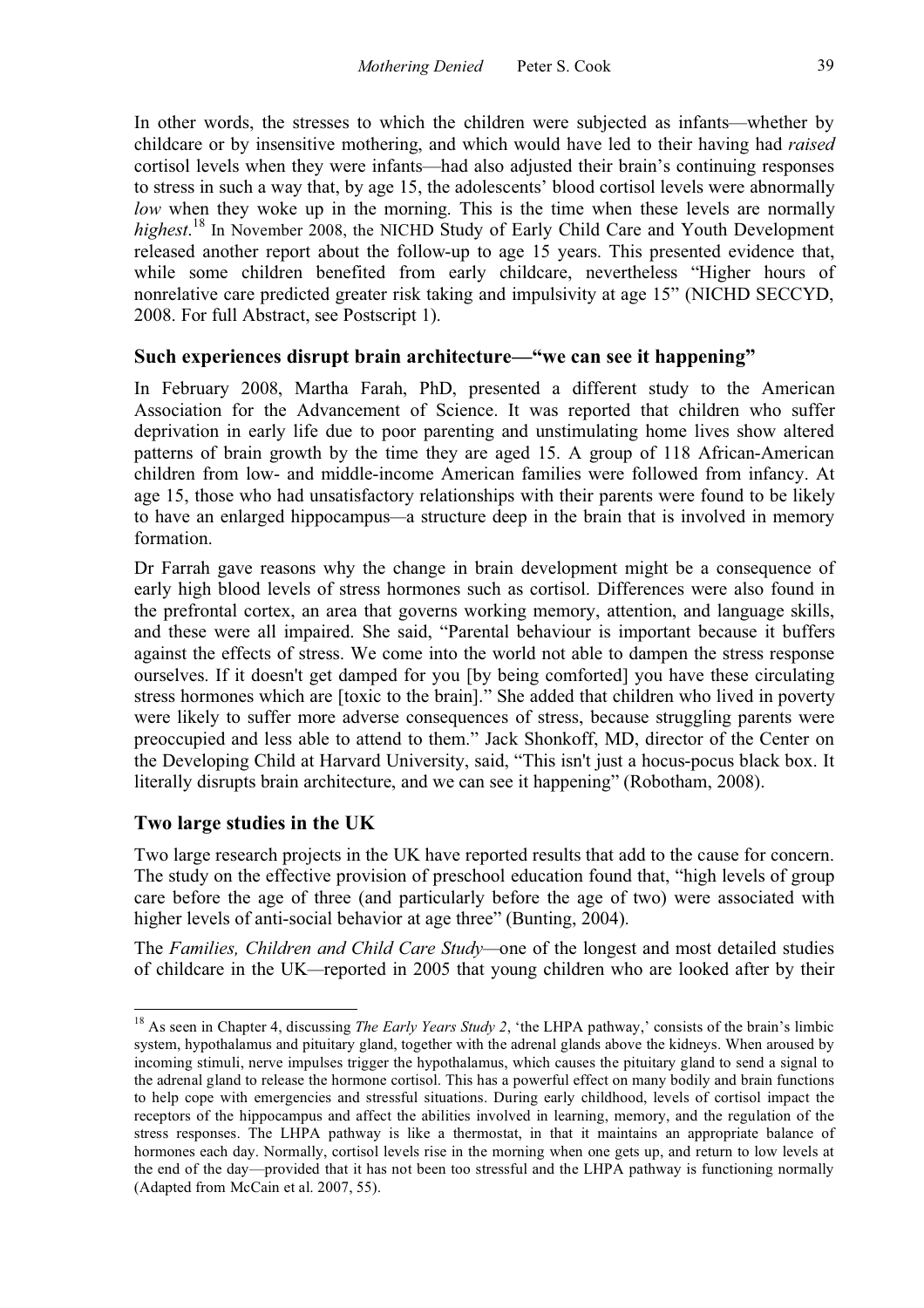mothers do significantly better in developmental tests than those cared for in nurseries or by child-minders or relatives. Mothers were interviewed when their babies were aged three months, and again when they were 10, 18, 36, and 51 months of age.

Penelope Leach, one of the study's authors, said that the social and emotional development of children cared for by someone other than their mother "is definitely less good. Such children tend to show higher levels of aggression or are inclined to become more withdrawn, compliant and sad." However she cautioned that not all babies and toddlers do well at home. Children of mothers suffering depression or having other priorities than motherhood fared better with child-minders and nurseries. Leach warned, "In terms of the happiness and wellbeing of our children, we are at a crossroads. Are we going to achieve the highest quality care from the most appropriate person for the child? Or are we to settle for what government thinks it can afford?" (Roberts, 2005).

#### **Can high quality non-maternal childcare be harmful?**

Despite the earlier findings of the NICHD Network, and those of other studies, childcare advocates have continued to claim there is no evidence of harm from childcare if it is of 'high quality.' This not only denies accumulating evidence to the contrary, but also ignores the overriding fact that much daycare for infants cannot (and never will) meet standards of 'high quality.'

Official assessments are clearly inadequate if, in many places, infant childcare can claim to be of "high quality" when it does not meet even the first two of the generally-agreed and most basic criteria of good quality—an adequate ratio of staff to infants, and not more than one change of carer for each infant during the year.

Regulations in many places allow a staff-infant ratio of one carer for each five infants during their first two years of life. Belsky described a ratio of 1 carer to 5 children under two years of age as being "nobody's idea of quality," but rather "a license to neglect." (Belsky, 1998a; Belsky, 1998b; Lally et al., 1994).

# **A report on raising the childcare staff-infant ratios from 1:5 up to 1:4**

That a staff-infant ratio of 1:5 is a 'license to neglect' was, effectively, endorsed in a 2006 Task Force Report: *1:4: A Report to the Minister for Community Services, New South Wales Government, on the implementation of a 1:4 staff-child ratio for children aged under two years in NSW children's services* (Cross-Sectoral Task Force, 2006). The Task Force reviewed the literature, and after studying the matter for two years said: "*The staff-child ratio is widely regarded as one of the major indicators of quality care and the research universally shows that a one-to-three ratio is desirable for children under three years of age*" (italics inserted). They recommended increasing the staff-infant ratio so as to provide 1 carer for every 4 infants, instead of the present ratio of 1 carer for every 5 infants. A footnote outlining the studies that were consulted says, "These include research by Ronald Lally, a world expert on child-care matters, who calls a 1:5 ratio a 'ratio for neglect' " (Lally et al., 1994).

The Report then listed eleven significant benefits for infants, that their literature review had shown would result from raising staff-child ratios up to 1 carer for every 3 babies, and 1 carer for every 4 toddlers. Clearly, these points logically mean that *the Report has also listed eleven ways in which childcare with a staff-child ratio of 1:5 for infants (as widely occurs at present) represents care that is failing to meet even these basic criteria of quality care.* So how can it be claimed to be of 'high quality'? (Note 8).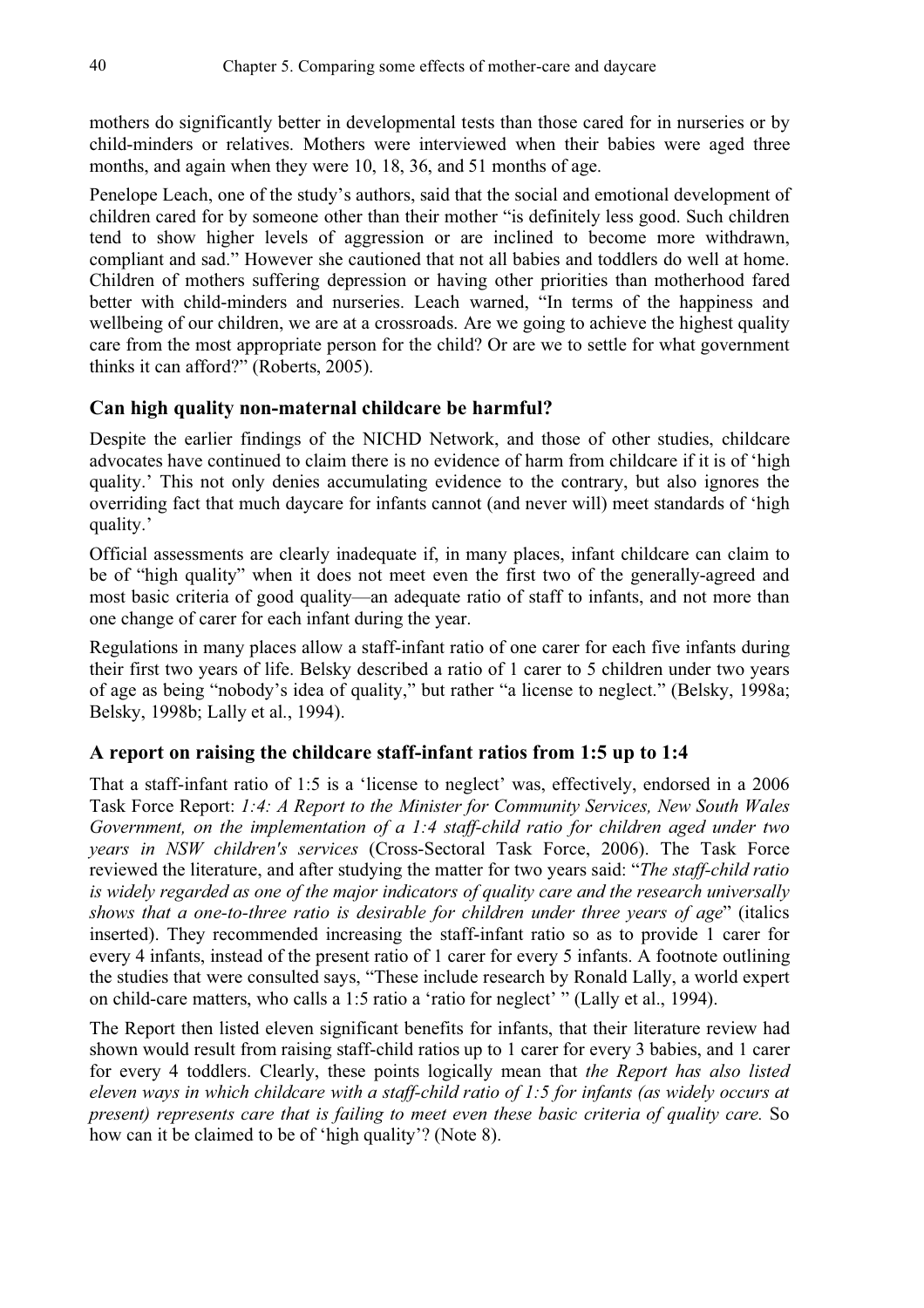The Task Force also showed how raising the staff-child ratio up to 1:4 could be achieved without hardship to providers. However, the New South Wales state government rejected this in favor of a minority report by two committee members who represented the private childcare 'industry.' They argued that staff-infant ratios of 1:4 were "unaffordable" (Cross-Sectoral Task Force, 2006; Horin, 2007).

Shortly afterwards, a major private childcare provider announced sky-rocketing profits. If there are large government subsidies and economies of large scale, childcare can be a very profitable industry. After Australian stock market listing in 2001 by the founder (who was once identified as Australia's 'richest man under 40'), it was reported in 2007 that the "world's biggest child-care company, ABC Learning Centres, has shown the benefits of global expansion by unveiling a 75% increase in profit as the first full year of benefits of its overseas acquisitions started flowing in.… Investors applauded the result.… One of the reasons for optimism within the Australian market was a 13 percent increase in government funding for child-care in 2008 to \$2.1 billion" (Fraser, 2007). As it turned out, a very different scenario unfolded in 2008, following an ill-advised venture to gain control of a major section of the US childcare industry.

While higher quality childcare may sometimes predict higher vocabulary scores, the value of such gains—as against the benefits of more contact with members of the child's family depends on factors in the family and the opportunities available from home care. The riskbenefit may be different where young children are at risk for social reasons such as a poor home environment, and especially when truly good quality daycare is available. Here it may offer intellectual and developmental benefits; but these are a special case that should not be generalized to argue for early childcare as a healthy norm for most young children, even though it is politically fashionable to do so, and even when it is demonstrably lacking in quality.

Most of the Early Child Care Network's research instruments for assessing childcare quality are not suitable for daily use by officials who rate the quality of care offered by childcare providers. Still less can they be used by parents, but a parent may be able to make some assessment of three of the NICHD's basic indicators of quality. These are: i) staff responsiveness, warmth and sensitivity to the infants; ii) the ratio of the number of staff to the numbers of infants; and iii) frequency in changes of staff—that is the staff turnover.

Staff-infant ratios of 1 to 4 and preferably 1 to 3, with no more than one change of carer or center per year, are considered to be preliminary requirements for infant care to be regarded as of 'high quality.' Steve Biddulph presented a popular summary of much evidence in his book *Raising Babies: Should under 3s go to nursery?* He said that, in a nutshell, childcare has been "too much, too young and for too long" (Biddulph, 2005).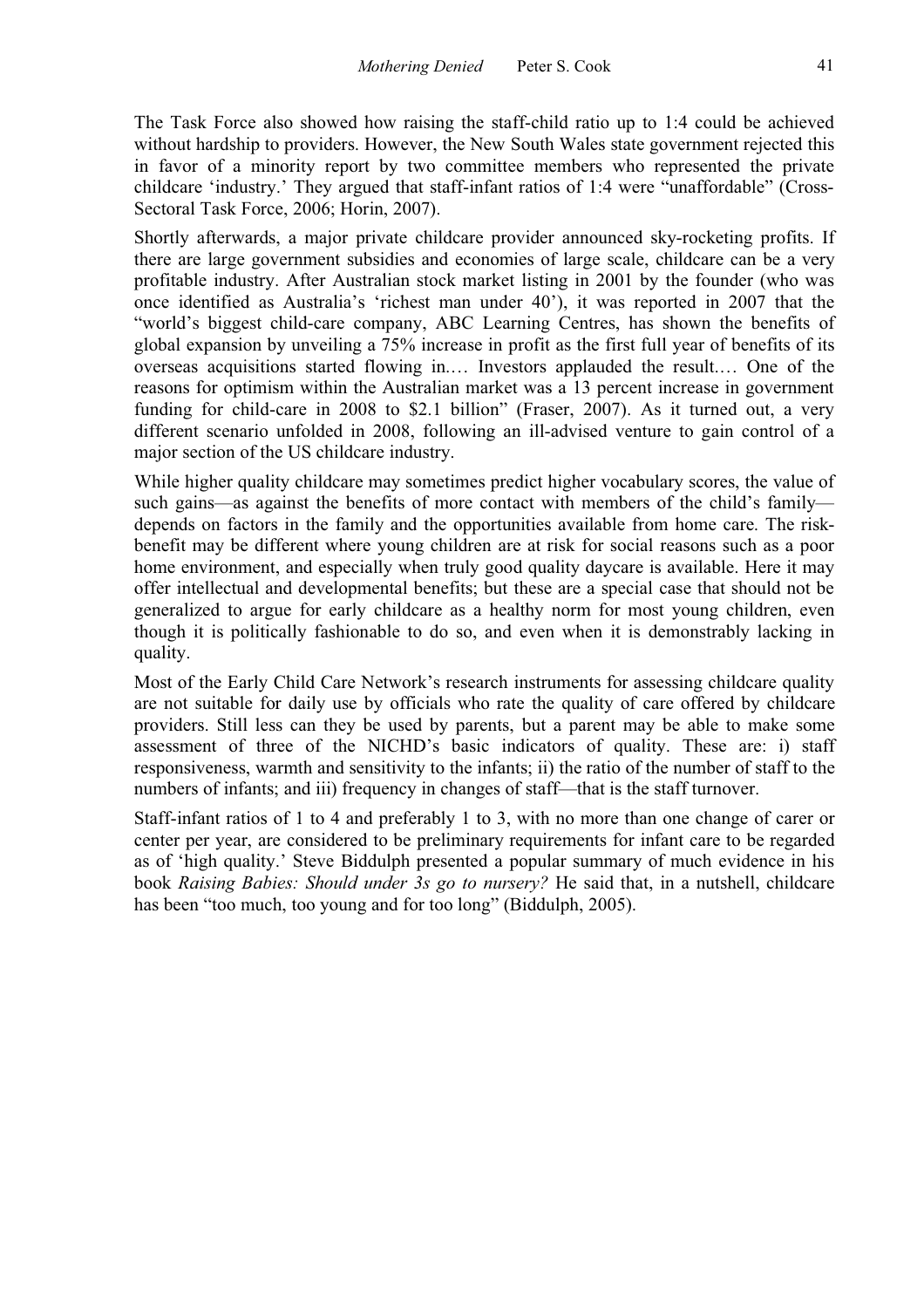# **PART TWO:**

# **WHEN THE ENVIRONMENT DOES NOT MATCH EARLY NEEDS**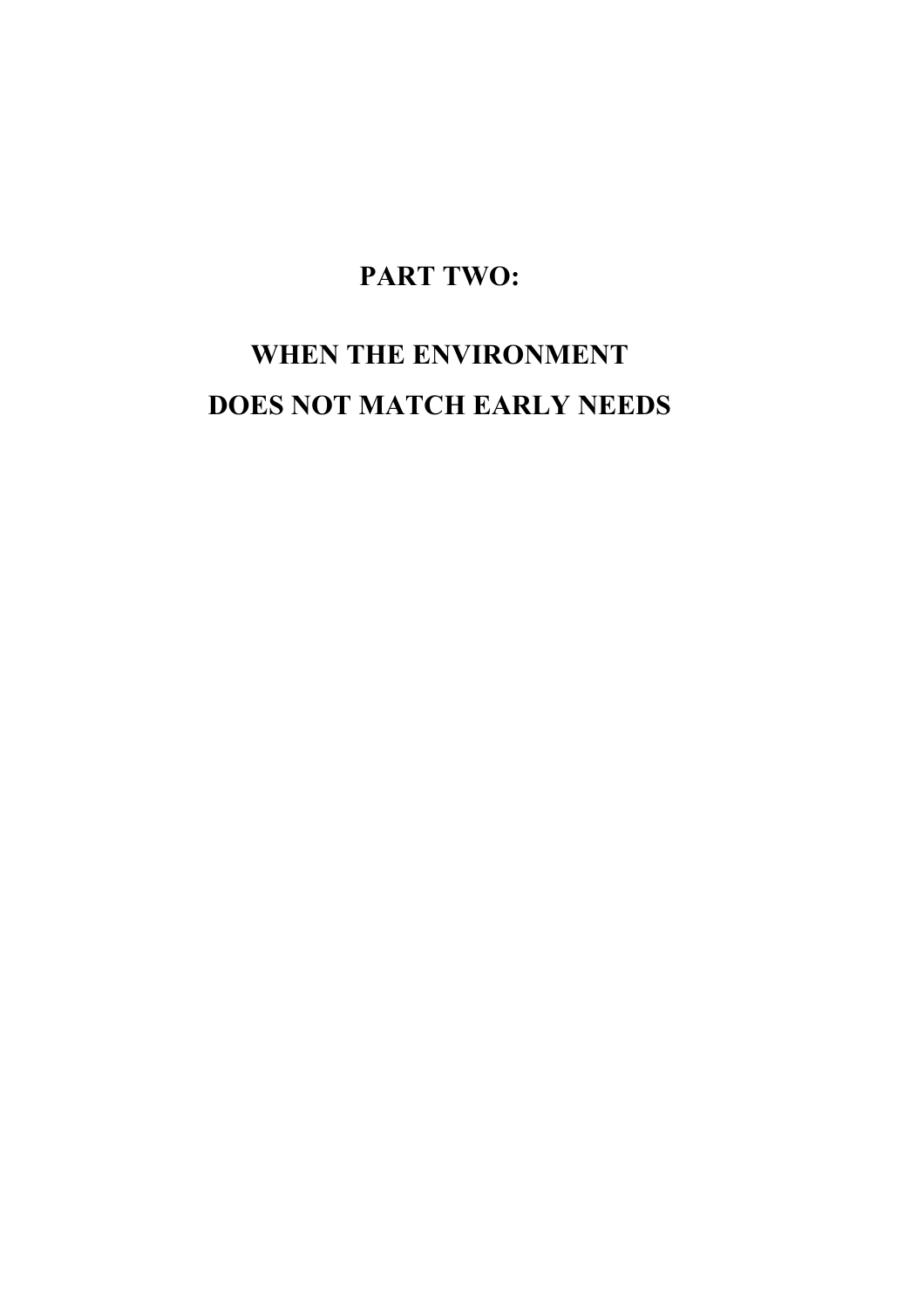# **Chapter 6. How 'eco-genetic' mismatch can affect health**

The world is too much with us; late and soon, Getting and spending we lay waste our powers; Little we see in Nature that is ours; We have given our hearts away, a sordid boon!

—William Wordsworth, 1770–1850

#### **Mismatch between our environment and our biology**

With any disorder there is a better chance of finding an effective remedy if it is based on the correct diagnosis. Some of the problems described in this book can be better understood if they are considered in the following way.

During long periods of natural selection, the genes and biology of living creatures, including humans, become as well-fitted as possible to the environmental conditions that prevail when they are alive, provided that these have been stable for long enough. But if the environmental conditions change so that they fail to adequately meet some essential need, with the result that one or more significant biological mechanisms are disrupted, then the ensuing mismatch between the environment and the genetically-based 'givens' can lead to maladjustment or disorder in health and wellbeing.

In 1972 Stephen Boyden, of the Australian National University, described this as a principle of far-reaching importance for understanding patterns of health and disease in humans, but it has lacked a convenient name (Boyden, 1972; Cook, 1978). Since it essentially involves a mismatch between the ecology and the genetic givens, I propose that it be termed an 'ecogenetic mismatch.'

For humans, eco-genetic mismatch can be especially important when it interferes with normal biological processes during pregnancy, childbirth, or infant care. Such mismatch can also affect many other areas of life, and it can arise from cultural customs or social policies that were misconceived, because their proponents—however well-meaning—had failed to understand some matters that today are established as basic facts of life. Two such ideologies that can have ill-effects on infants, families, health and social wellbeing are discussed later in Part 2, since they are still influential in Western societies.

#### **Health implications as hunter-gatherer genes meet modern environments**

Good health depends on achieving an external and internal environment that—in its essential respects—is a good fit with the biology that derives from our genome. Our body's internal environment is directly affected by what we eat, drink, breathe and do. A lifestyle with an inappropriate diet and no exercise involves an eco-genetic mismatch that underlies much contemporary ill-health. Examples include obesity, cardiovascular disease, diabetes and their related conditions. Human genes did not evolve in ways that allow us and our biology to stay healthy while eating large amounts of sugar, or other refined carbohydrates and saturated fats, while sitting for hours—often in front of an electronic screen.

If the environmental conditions of any living creature change gradually, then those who have some genes that better fit them for the changed environmental conditions will, by natural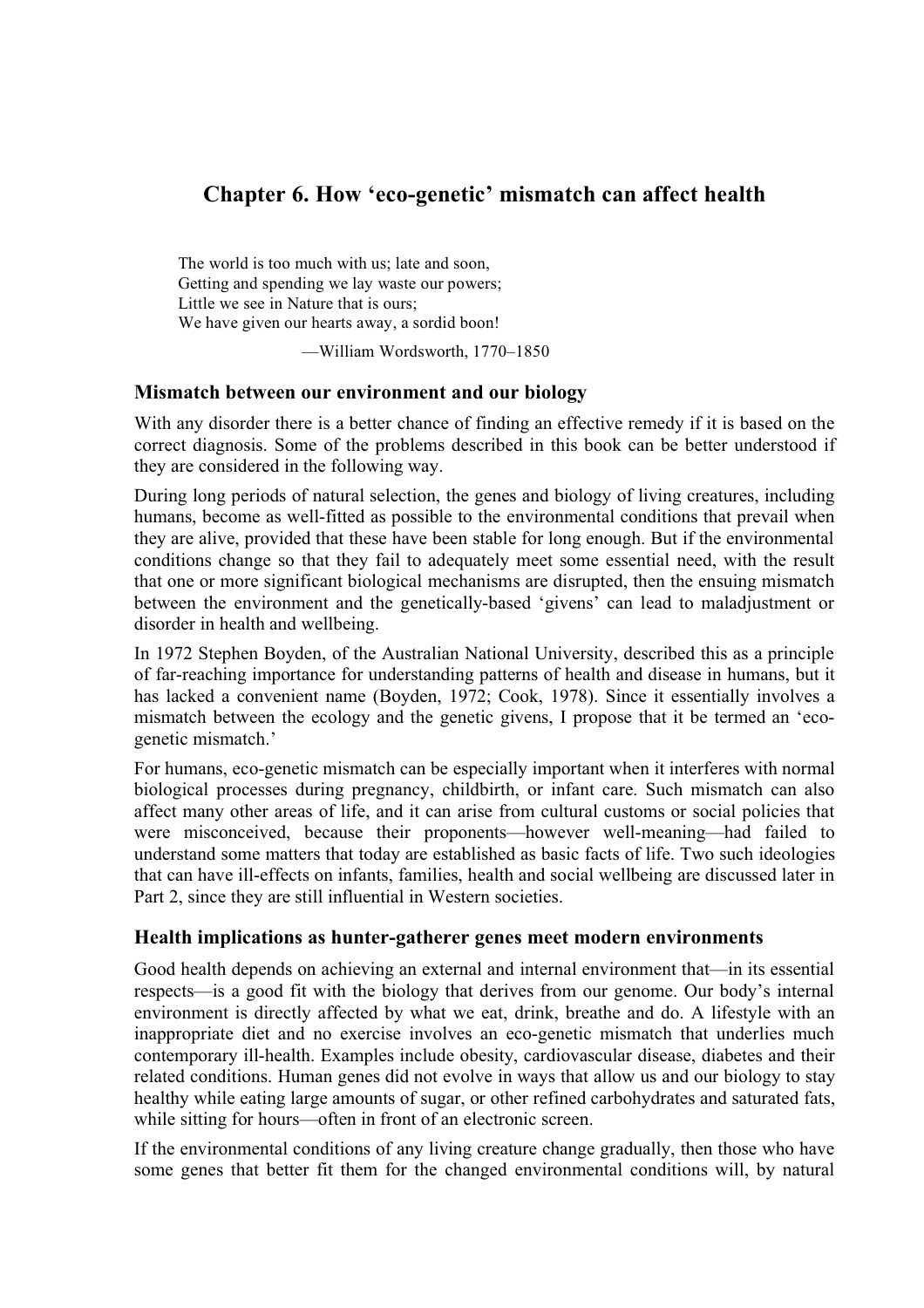selection, be more likely to survive and reproduce, while those less fitted to the new conditions may become unwell or die out.

For example, human skin must get enough ultra-violet light from the sun to form vitamin D—an essential requirement for the body to make healthy bones. Too little vitamin D will lead to deformed bones, as seen in rickets; but too much ultra-violet light can cause skin cancer. Under the strong African sun, those humans with darker skins must have been protected by their melanin pigmentation, as it screened out most of the ultra-violet light while still letting through enough for them to make strong bones, so they were selected for survival.

When humans later migrated to northern Europe, the weaker sunlight favored those who had some genes for paler and less pigmented skin, so these were selected for, while those with dark skins but without such genes were genetically disadvantaged and must have died out.

#### **Eco-genetic mismatch, pregnancy and early child development**

Eco-genetic mismatch may involve risks at any stage in life, but recognizing it in the early years is especially important, both for understanding disorders better and for promoting good health. Effects of eco-genetic mismatch are often seen in child psychiatry and pediatrics (Cook, 1973; 1978; Gluckman and Hanson, 2006).

Because of the rapid development of babies in the uterus and during their early years, it is vital that their environment should sufficiently match their biological needs—as in the supply of essential nutrients, stimulation and all that goes with normal mothering. Breastfeeding and experiences of sensuous satisfaction, mutual love and playful enjoyment all help to lay healthy foundations for life, and especially for the full development of infants' brains.

On the other hand, treating infants in ways that disrupt biological mechanisms can be a major source of eco-genetic mismatch. From conception onwards, deficiencies of many essential trace nutrients—for example, iodine, fluoride or folate—carry risks of lifelong handicaps, while the presence of toxic substances—such as lead, mercury, nicotine, or alcohol—can also be particularly damaging in the early years.

Thalidomide was widely marketed in the late 1950s as a safe remedy for insomnia, but its effects on the developing fetus had not been tested. It was never approved by the authorities for use in the USA, so its citizens were spared many tragedies. Unfortunately, in less wellprotected countries—including Australia and New Zealand—it was released and advertised as safe, even in overdose. It produced various limb deformities in those who were exposed to it at critical times during their early development. In *Silent Spring* Rachael Carson (1962) drew world attention to the damaging effects of many new chemicals that were being released into the environment. A distinguished professor of child development in the USA once raised the question of whether early childcare may be 'another thalidomide.' This can remind us of the neglected fact that *absence of evidence* about ill-effects is not the same as *evidence of absence*.

Boyden described how, in adapting to maladjustments and disorders due to eco-genetic mismatch, humans can resort to measures that are either corrective or symptomatic. Corrective measures aim to reverse or correct the unhealthy conditions, while symptomatic treatments ignore underlying causes, and just aim to relieve the symptoms or immediate causes of the disorder. For example, decay in teeth due to excess sugar can be prevented by appropriate changes in the diet—a corrective remedy—or treated by having a profession skilled in filling dental cavities—a symptomatic remedy. One of the problems with symptomatic remedies is that by just treating the symptoms of a deteriorating environment, the causes of the disorder may be allowed to continue or get worse.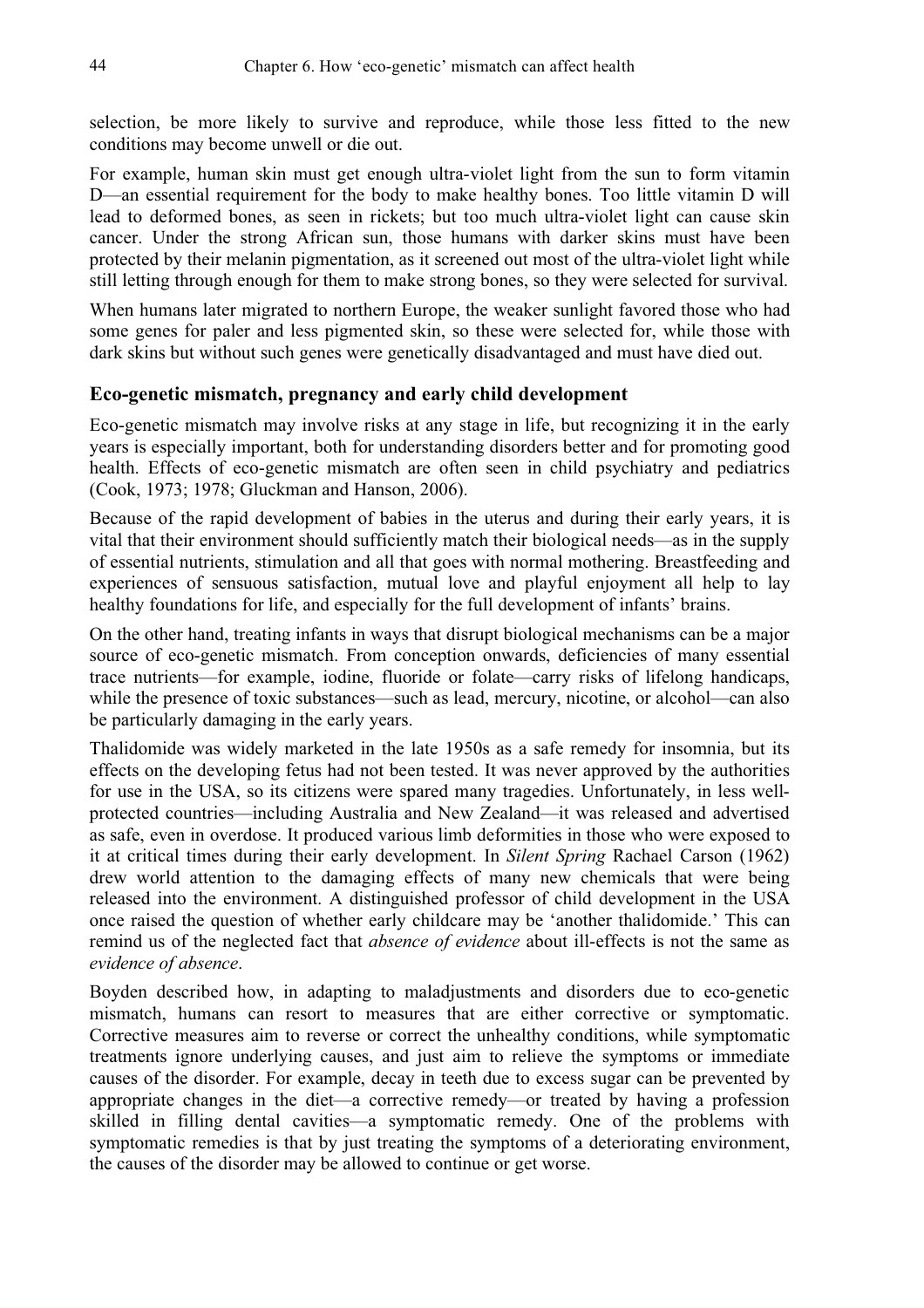Boyden pointed out that doctors and policemen are often agents of antidotal or symptomatic rather than corrective responses to eco-genetic mismatch. Whenever practicable, it is better to explore corrective remedies first. This approach to health is developed in *Childrearing, culture and mental health* (Cook, 1978), and also in *The Stone-Age Health Programme—Diet and Exercise as Nature Intended*, written by anthropologists who had lived with huntergatherers (Eaton, Shostak, and Konner, 1988).

The modern urban environment differs greatly from that to which humans have been genetically adapted. Many advantages of civilization appear obvious, and few would forego them, but an understanding of biological processes suggests how we may evaluate the benefits and the disadvantages of any particular deviation from the evolutionary environment, whether for an infant, child or adult.

#### **Our socio-cultural environment in a biological perspective**

If we review our socio-cultural environment in a biological perspective, then areas of deviation appear that create unnecessary risks of eco-genetic mismatch without bringing much benefit. Such mismatch matters most during the development of babies and children if environmental factors interfere with needs and behavioral tendencies that are deeply rooted in our species *because* they have had important survival functions.

For example, as discussed in Chapter 2, a breastfed baby can suffer very strategic disruptions of his emotional life if his mother disappears for 40 or more hours a week (or even for 10 to 20 hours), as she leaves him in a childcare center—even if it is officially said to be of 'high quality.' In a nursery with other babies, he hears the distress of those who cry while he waits his turn to be bottle-fed by an unrelated carer who doesn't actually love him. Even if he has the chance to become attached to her, she may at any time 'move on' and be replaced by someone else. Such changes frustrate any attempts by the infant to form stable secondary attachments; he may just give up trying to do so.

No such disruptions occur when a baby travels in a car with his mother, who then takes him shopping as she gathers packaged food in a supermarket. While this departs in many ways from the hunter-gatherer situation, *it does not disrupt any important aspects of the infant's biology or the mother-infant relationship* (though it does not here supply the body movements that are involved in being carried).

In any particular case, individual susceptibilities affect the outcome. Some infants are tough and resilient while others are tender and vulnerable. As Bowlby said in 1951, not all children who drink milk containing tuberculosis bacilli will get tuberculosis—but it *is* a risk. At stake here are the foundations of good physical and emotional health of the next generation. It is safest to assume the infant is tender, since prevention is easier, cheaper, and more effective than attempts at cure later on.

#### **Eco-genetic mismatch and social settings relevant to parenting**

The concept of eco-genetic mismatch can help us to understand the needs of families. Western societies, in pursuit of certain beliefs and values, have given insufficient attention to features of the social settings that are relevant to parenting behavior. For many parents and children, the situations in which they live have been transformed, in some ways for the worse, by the industrial revolution, the motorcar, and the development of increasingly large cities, where electronic entertainment often replaces healthier activities. It is important to study what qualities in our environment and social settings can best support healthy and mutually satisfying parent-child relationships (McCain et al., 2007). Inadequacies and lack of availability of resources in the following areas are common: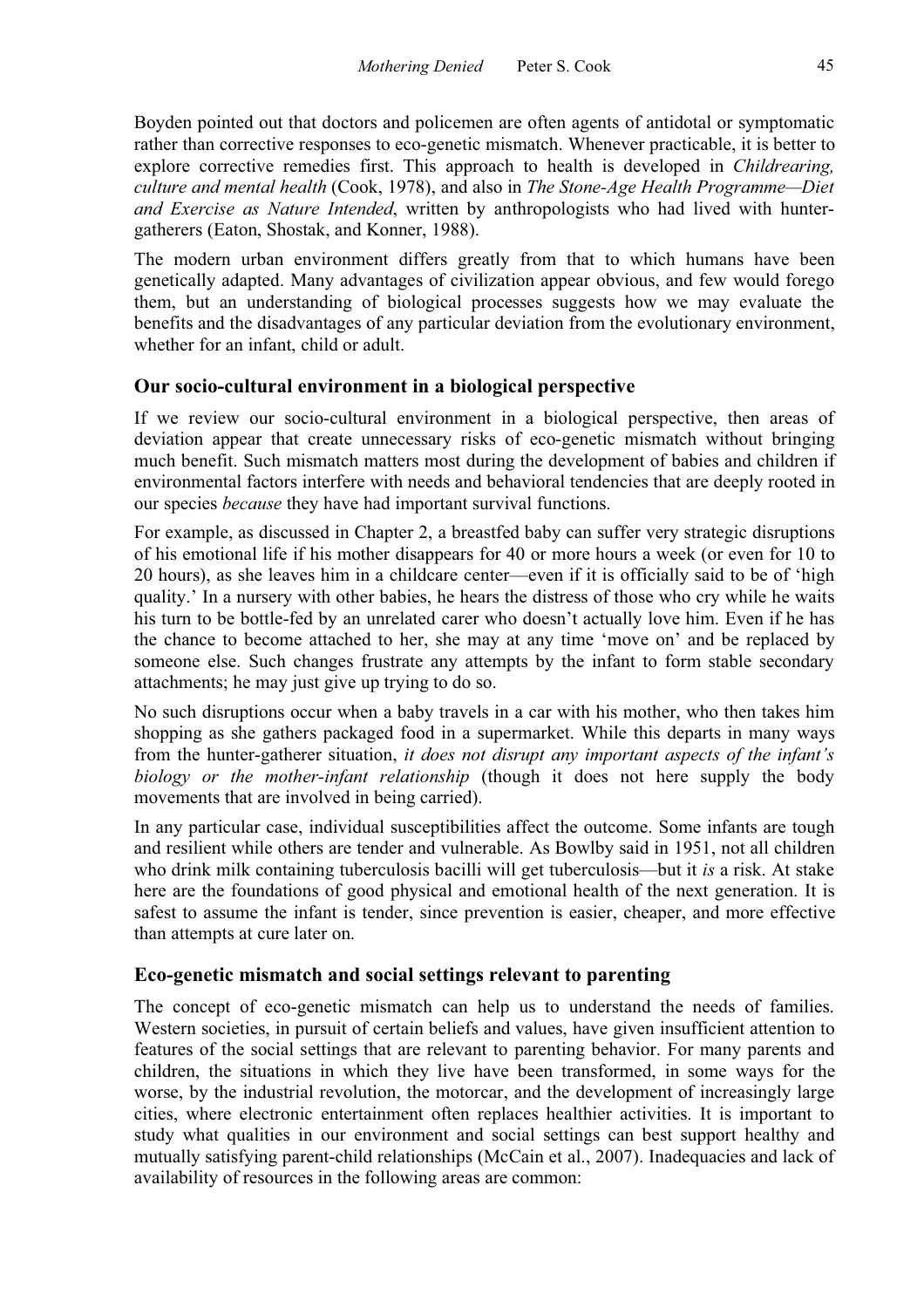- Support and sufficient economic freedom to allow women to mother, breastfeed, and enjoy the rearing of their infants during the early years;
- Companionship and support from an extended family group, friends and neighbors;
- Meaningful and sociable occupations, sometimes around homemaking, and growing and harvesting food, as used to be done by mothers while raising children;
- Availability of other children or young people to assist a mother, and play with her little children;
- Contact with the natural world:
- Outside play areas with trees and natural features; walking and cycle tracks so that older children can travel independently, safe from traffic hazards;
- Fathers, and often mothers, finding work in places and at times that allow enough contact with the family;
- Adequate maternity leave or opportunities for a mother to find work where she may also be available to care for, or at least to breastfeed, her baby during early infancy;
- Economic opportunities for affordable housing;
- Help in the event of misfortune;
- Architectural and administrative conditions that support sensitive aspects of maternal behavior $19$

Affluence may help to improve some of these variables, but this has not generally happened. Winston Churchill pointed out that "We shape our buildings; then they shape us." Many materially poorer and even non-literate societies have made better provision in many of these respects than most so-called affluent societies.

Even into the 20th century, infants' experiences in many societies had much in common with those of their hunter-gatherer ancestors. In 1972, Werner reported that in fifty pre-industrial societies that had been studied by that time, despite great cultural and geographical diversity, all of the infants shared certain common experiences during the first year. These were:

- membership of an extended family system with many caretakers;
- breastfeeding on demand, day and night;
- constant tactile stimulation by the body of a caretaker who carried the infant on her back or side, and slept with him;
- participation in all adult activities, with frequent sensory-motor stimulation;
- lack of set routines for feeding, sleeping and toileting; and lack of restrictive clothing in a tropical or semi-tropical climate.

This perspective leads to conclusions that are completely at variance with the statement: "the idea that mothering is 'both natural and a pleasure' is a 'myth'," as appeared in a book for secondary school students *Children in Australian Families* (Ochiltree, 1990; cited from Duffy, 1995). This view seems to be rooted in the ideology of cultural determinism (see Chapter 10). The question then arises, 'If mothering is not natural, then what—if anything is?'

James Prescott analyzed forty-nine studies of 'primitive' societies, as recorded in a different anthropological database. He showed that those societies in which the infant was not carried and provided with pleasurable body contact showed more violent characteristics in a number of ways (Prescott, 2005; Cook, 1996).

 $\overline{a}$ <sup>19</sup> As an extreme example, a traditional Samoan hut in a natural setting, with no walls but a curtain, could be much more conducive to mothering behavior than a small high-rise flat with no safe outside area for play or meeting others. See also Chapter 12 and Note 11.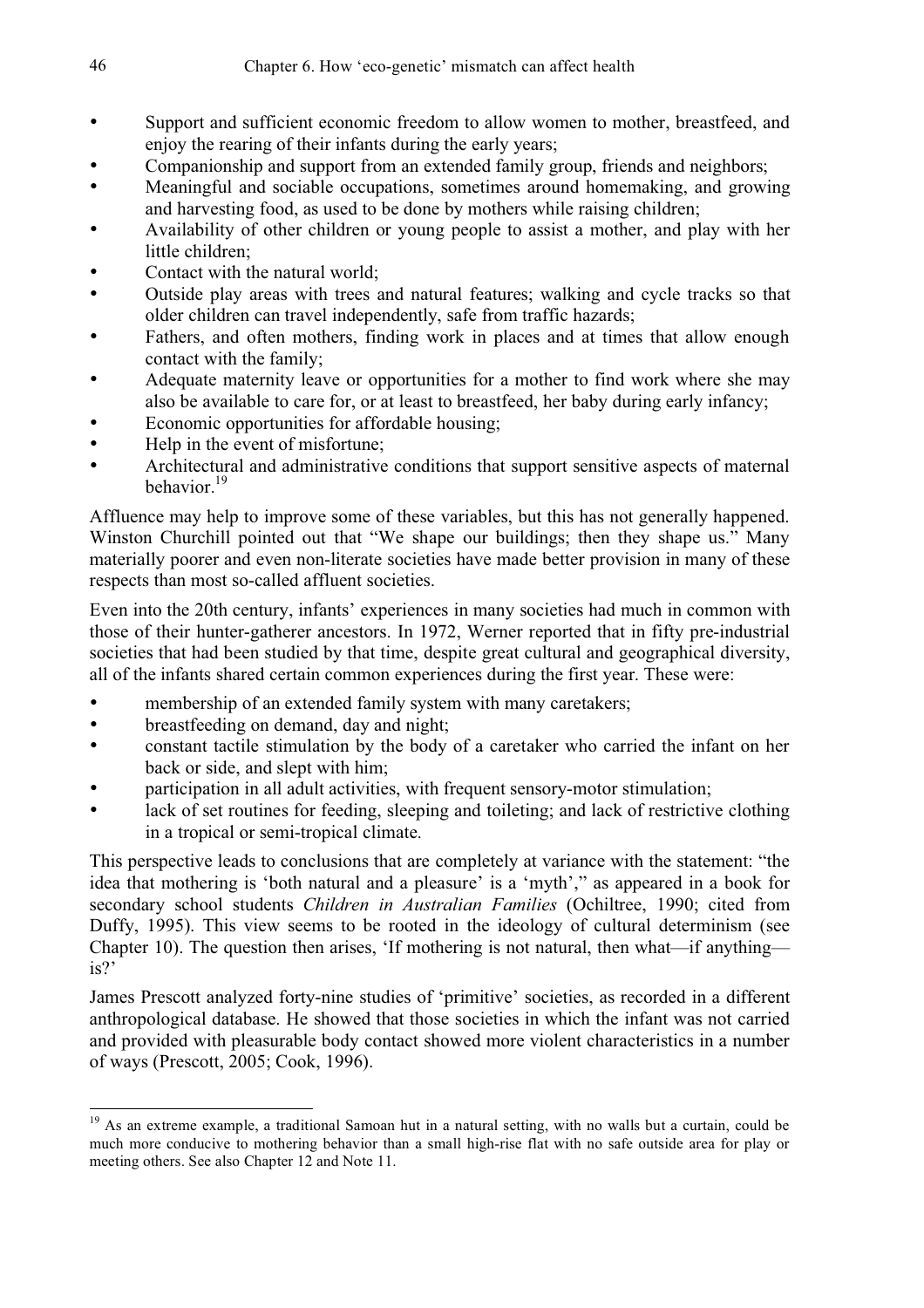#### **Nature's rewards and satisfactions**

From evidence outlined so far it follows that:

- There is arguably no occupation available today for which a woman of child-bearing age is more specifically prepared by her genetic heritage than that of bearing, breastfeeding, nurturing and rearing her own infants, and within a supportive environment there is the potential for much in-built satisfaction and joy in doing so;
- There is also a genetic basis for a father to derive deep satisfactions from parenting his children and providing security for their mother;
- In humans, Nature provides pleasurable feelings associated with behaviors that are essential for the survival of the species. Of these, breastfeeding, nurturing and enjoying the young are, like mating, fundamental;

It further follows that if such satisfactions are lacking, this is a matter for diagnosis and treatment. The cause is likely to be found in the past experience or the present environment of the mother and/or father, rather than in their inherited biology. For example, in New Zealand, a survey in the late 1960s found that 40% of the mothers felt that the burden of having young children outweighed, or only just balanced, any satisfaction or enjoyment they received. This was an affluent society; what had gone wrong? The problem probably lay in both the background of the individual parents and in the childrearing tenets, culture, and social norms of that society (Ritchie and Ritchie, 1970: 43; Olssen, 1981; Cook, 1978). Also in the UK , Penelope Leach wrote, "our society is inimical to children" (Leach, 1994). The next two chapters explore some ideas and related practices that have often undermined the natural rewards of parenting.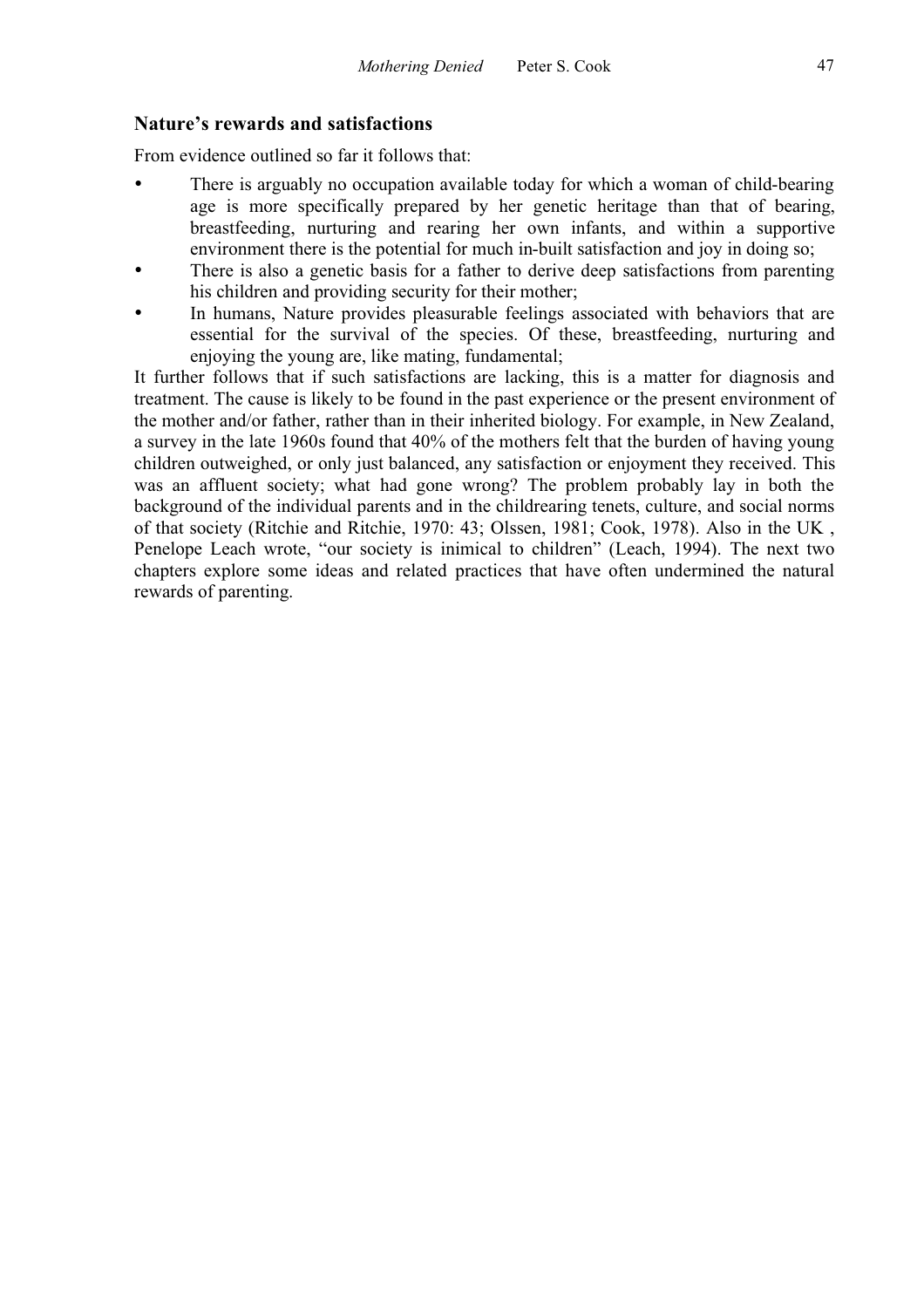# **Chapter 7. Early civilizations and environmental change**

… but man, proud man, dressed in a little brief authority, most ignorant of what he's most assured, his glassy essence like an angry ape, plays such fantastic tricks before high heaven as make the angels weep.

—Shakespeare, *Measure for Measure* II, ii.

By around 200,000 years ago, early humans were becoming *Homo sapiens* much like us. Later, they gradually spread from Africa around the hospitable lands of the earth as they hunted and gathered food. Groups of hunter-gatherers survived well into the 20th century, and theirs was more or less the physical and social environment to which all humans were genetically well-adapted until the agricultural revolution began to make major environmental changes around ten to eleven thousand years ago.

In the fertile valleys of Mesopotamia, Egypt, India, China, and America, humans began to cultivate plants for their seeds. Rice, wheat and the seeds of other plants enabled them to store food. This gave them an advantage in leaner times, but to protect their stores and for defense and shelter, they had to erect walls and buildings and stay in the same place. They became more powerful than the hunter-gatherers, especially after suitable animals were domesticated and used for food. As their numbers increased, and perhaps after exhausting nearby areas of land, they could extend their influence, clearing trees if they wanted more pasture.

#### **Males, aggression, power, psychopaths, slavery, materialism and war**

A note on the potentials for men, especially alpha males, to adopt deviant, non-parenting roles is relevant here. Chimpanzees can hunt and kill, and groups of males, perhaps with females, can organize battles if there is competition for food and territory. But the domestication of animals such as dogs, oxen, and horses, which could help with work or carry warriors, greatly increased the *power* available to men. This, together with their earlier discovery of fire and gradually-improving knowledge of metals, enabled men to use faculties that they had developed through their natural selection pedigree, to exploit their fellowcreatures and control their environments in ways that were beyond the wildest dreams of their hunter-gatherer ancestors.

As early civilizations developed, leaders could manipulate gangs of cooperating, aggressive, and increasingly well-armed men, to plunder, fight, and kill—often gaining more resources and territory than they really needed. Other men, women, and children were enslaved for labor, sex, or other purposes—as continues in some places to this day. In this process, the women often became largely subservient to the dominant men who controlled the levers of power.

The Hebrew Torah and some other books in the Old Testament of the Bible give glimpses of life in those times, as they worshipped a male God who favored them in warfare. We can read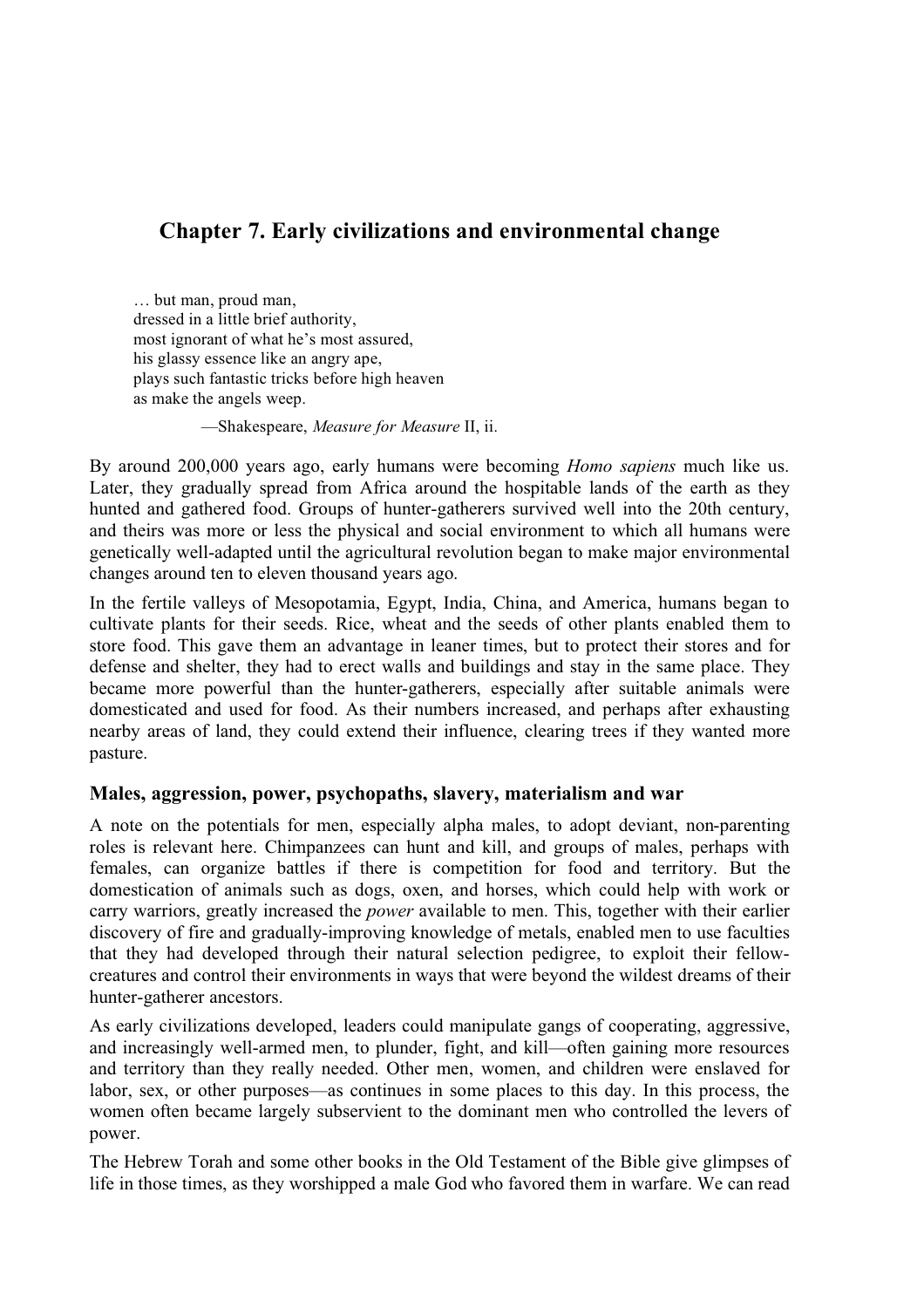of the rules they were developing in their efforts to control human behavior and 'sin,' and also their developing ideas about how and why it all went wrong. To explain the presence of evil, some men came to blame the first woman, Eve, for humanity's 'fallen' condition, and this affected their reactions to women and sexuality. Jesus showed a very different approach to women, but Christianity then developed a male-dominated, patriarchal view, as did Islam a few centuries later.

The story from then on is more familiar. Over time, larger battles became possible, and after three or four millennia of wars, empires, and greedy competition to secure ever more resources, the industrial revolution vastly increased humans' capacity to organize destructiveness and mass killing.

In the 20th and 21st centuries, many emotionally deprived, violently-reared, but charismatic psychopaths have been empowered through some seductive ideology or religion. With persuasive oratory and the latest technology, they can recruit and lead like-minded thugs to garner ever more resources and power, often inflicting their totalitarianism on others, and causing vast suffering and sometimes genocide. There is a global need for the early recognition of such dangerously sociopathic demagogues and their ideologies, with measures to block the elevation of such psychopaths to totalitarian power (Grille, 2005).

Our need for well-nurtured, emotionally healthy adults, especially as leaders, has never been greater (Neill, 1962). Fraser Mustard, in his introductory words in the 2007 *Early Years Study 2* wrote: "The health, wellbeing and competence for all communities in our globalized world will determine if we can build tolerant, stable, equitable, prosperous, sustainable societies.... We now understand how early child and brain development sets trajectories in the health, learning and behavior for life. How we apply this knowledge in our various societies will determine whether we will be successful in the 21st century.… It is now time to put the science into action for our children—and for the survival of our species."

#### **The Tragedy of the Commons**

But how is our species to survive? With the eclipse of the vision of our beautiful planet as a miracle of Nature to be cherished and cared for, our earth has been vastly injured as the world's population has more than trebled in just one lifetime. In 1968, *Science* published an academic address by Garret Hardin—*The Tragedy of the Commons*. It is seldom mentioned now, but it became a classic and formed the basis for much thinking among social and environmental scientists, especially in relation to the over-exploitation of natural and economic resources, pollution of the environment, and over-population.

The 'commons' is a metaphor for any collectively-owned and jointly-managed asset. The tragedy unfolds when single people or groups profit greatly by exploiting this resource, while the loss is shared among so many others that for each of them individually, the loss is so small that it seems negligible.

Hardin illustrated the tragedy with a parable. Imagine a pasture, traditionally known as a common or commons, on which a number of herdsmen can graze their animals. Each grazes as many as he can, and *this is sustainable so long as the number of men and animals is kept below the carrying capacity of the land*, whether by disease, poaching or war. But when these constraints are removed, numbers can increase and the logic of the commons generates tragedy unless steps are taken to prevent it.

For example, if the land can carry one hundred sheep, then ten herdsmen can have ten animals each, and this is sustainable. But then one herdsman decides to add one more animal. One hundred sheep is the sustainable limit, but there are now 101 sheep—too many. By increasing his number of sheep from ten to eleven, this herdsman gains another 10%, while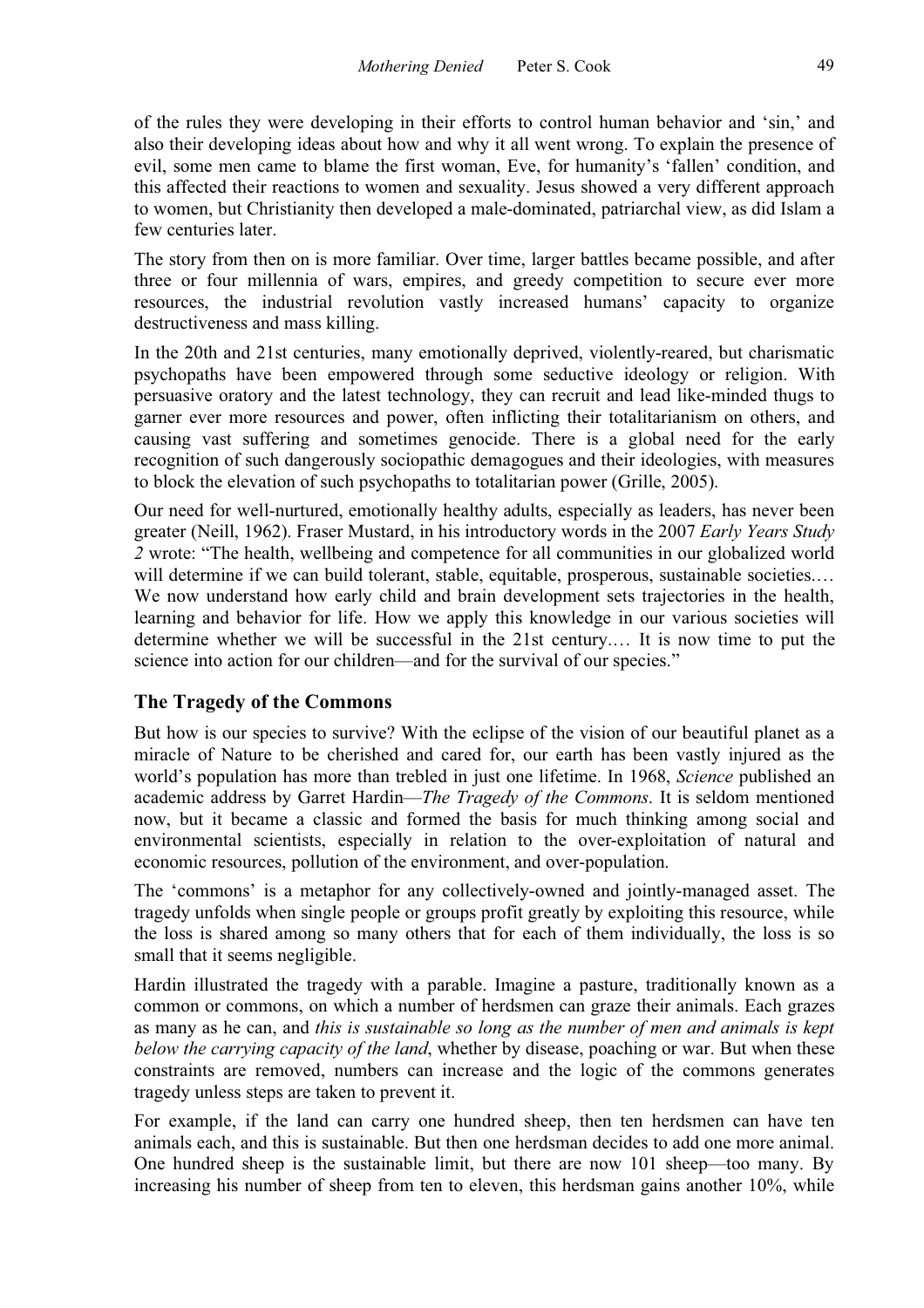the effective loss in feed for each sheep is only about 1%. For each of the other herdsmen this loss of 1% seems so small that they don't object. So *the first herdsman has a much bigger incentive to increase his number of sheep than each of the others has to oppose him*. Being rational, our herdsman decides to add another animal, and so on. The other herdsmen, seeing this, each decide to do likewise. Soon, through free access to the commons, it is overgrazed and ruined.

As Hardin said, "Therein is the tragedy. Each man is locked into a system that compels him to increase his herd without limit—in a world that is limited. Ruin is the destination to which all men rush, each pursuing his own best interest in a society that believes in the freedom of the commons. Freedom in a commons brings ruin to all." Others have noted that initially this may not be exactly what happens; they point out that "Freedom in a commons only brings ruin to the commons," while those who exploit it get rich and move on. The ruin for all comes later, when there is nowhere left in which to 'move on.'

Hardin argued that in a democratic situation, restraint by "mutual coercion, mutually agreed upon" is the best way to prevent the tragedy. In 1968 Hardin foretold how—if it is not recognized and dealt with—the operation of this tragedy of the commons will inevitably lead to over-population and over-exploitation of natural and economic resources, with likely aggressive onslaughts on each other as we compete for finite resources and destroy our biosphere in the process. He discussed how the tragedy must be understood and prevented if we are to survive.

Even today, when many problems affecting the healthy survival of our planet are much more urgent than they were in 1968, our species continues to multiply, promoting unbridled materialism and behaving as if resources are infinite in a world that is finite. The operation of the tragedy of the commons is seldom recognized or acknowledged (Hardin, 1968; 1972; Cook, 2000).

In 1971, the distinguished landscape architect and planner, Ian McHarg, described in a memorable image, a view of what is happening to our earth. He pictured how it would appear to a planetary doctor out in space. Recognizing that there are ever-enlarging areas of unhealthy discoloration, the doctor comes to the conclusion that the earth must have some kind of cancer. In fact, he is looking at the destruction of the biosphere that arises from the human denial of the rules by which life, as we know it, can continue to thrive on this planet. Despite the increasing danger, there remains great enthusiasm for endlessly-growing economies, as if growth were our highest good. This is mindlessly out of touch with the reality of our total dependence on this planet and its ancient and limited natural ecosystems (McHarg,  $1971$ ).<sup>20</sup>

 $\overline{a}$ 

 $20$  A small example of being strikingly out of touch with some major and important realities about our planet was presented in the text beneath a large photograph showing a glowingly happy Iranian woman astronaut, dressed ready for blast-off in the US space shuttle. She said that "space exploration will be an important part of the future of the human race and that everyone should eventually have access to space travel." Cited from *Swinburne: The future by design*. Swinburne 1, March 9, 2008. Melbourne: Swinburne University of Technology. See also *Collapse* by Jared Diamond.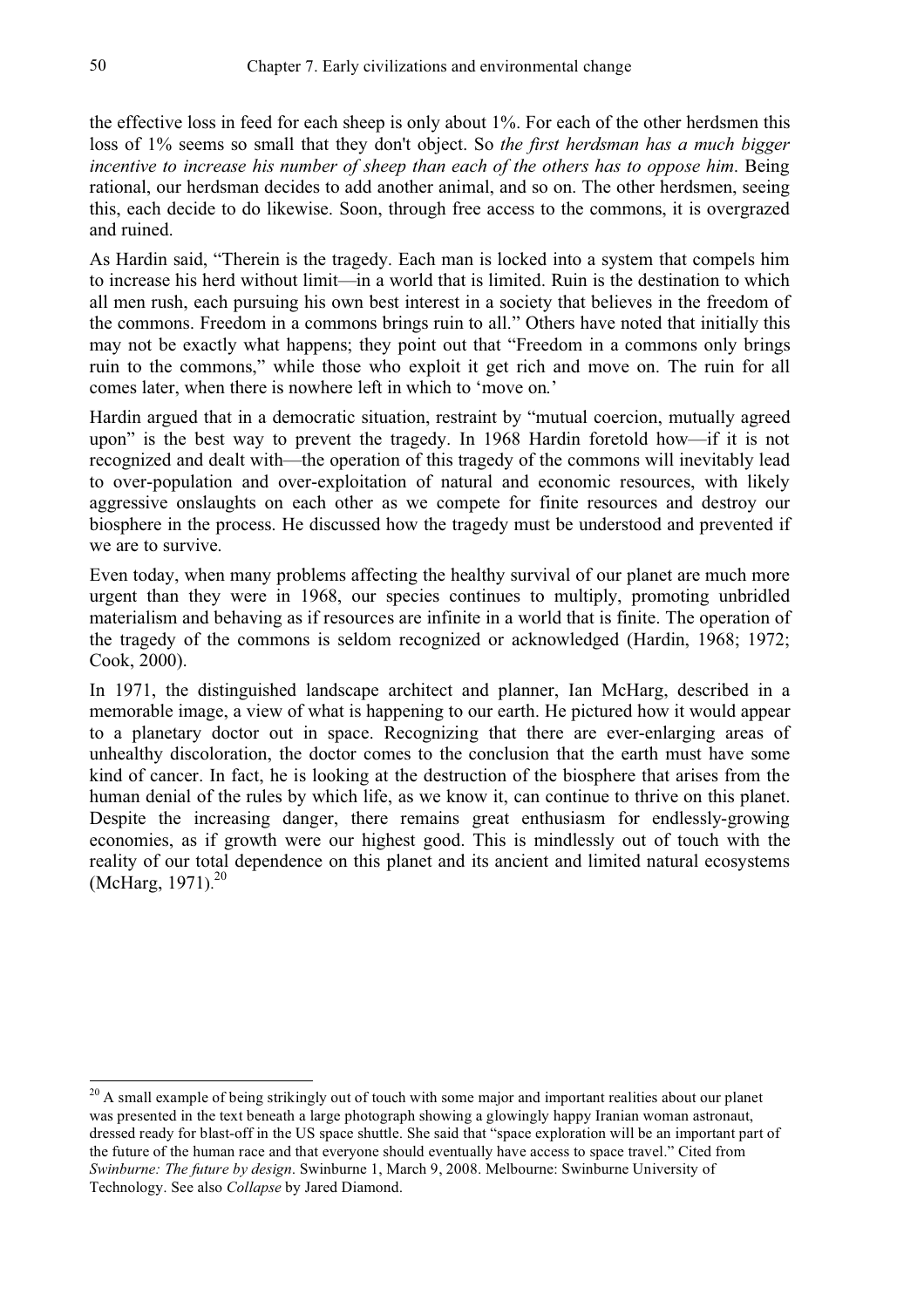# **Chapter 8.**

# **Are children born as Jesus saw them, or with hereditary original sin?**

Suffer (i.e., allow) little children to come unto me, and forbid them not: for of such is the kingdom of God."

—Jesus, Luke 18:16

An infant's 'whole nature is a sort of seed of sin and therefore it cannot but be hateful to God.'

—John Calvin, 1559

In fact, judged by adult social standards the normal baby is a born criminal.

—Edward Glover, 1960

#### **Christianity and children**

During the past 2000 years, Western civilization has been fundamentally influenced by Christianity and the status given to the earlier Hebrew Scriptures as collected in the Old Testament. Referring to childrearing, people still quote 'spare the rod and spoil the child,' although these words do not appear in the Bible. They are based on an old Hebrew proverb: "He that spareth the rod hateth his son: but he that loveth him chasteneth him betimes" (Proverbs 13:24). The word 'spoil' as a verb occurs many times in the Bible, but nearly all are in the Old Testament and it is not used in connection with children.

Some ideas relating to children that have long been taught as Christian are strikingly different from the teachings of Jesus about children, as they have come down to us. The King James Authorised Version of the Bible (1611) says, "And he took a child and set him in the midst of them: and when he had taken him into his arms he said to them, whosoever shall receive one of such children in my name receiveth me." (Mark 9:36–7); and "Suffer (i.e., allow) little children to come unto me, and forbid them not: for of such is the kingdom of God," (Luke 18: 16); "Except ye become converted and become as little children, ye shall not enter into the kingdom of Heaven" (Matthew 18:3); and "It were better for him that a millstone were hanged around his neck, and be cast into the sea, than that he should offend one of these little ones" (Luke 17:2).

In Luke 6:31 Jesus says, "As ye would that men should do to you, do ye also to them likewise," and in Matthew 22:39, "Thou shalt love thy neighbour as thyself." Yet it seems that the ancient Golden Rule commended by Jesus—"Do to others as you would that they should do to you."—was not seen as being applicable to babies and children. There seems no reason to exclude children from this, any more than women, though parents sometimes realize that they haven't thought of their children as 'people.' We could add, "love is very patient, very kind," as in St Paul's letter to the Corinthians (13:4), but there is little more about childrearing in the New Testament. Since they were expecting the return of the Messiah quite soon, some early Christians regarded children as an encumbrance to piety (Bailey, 1959).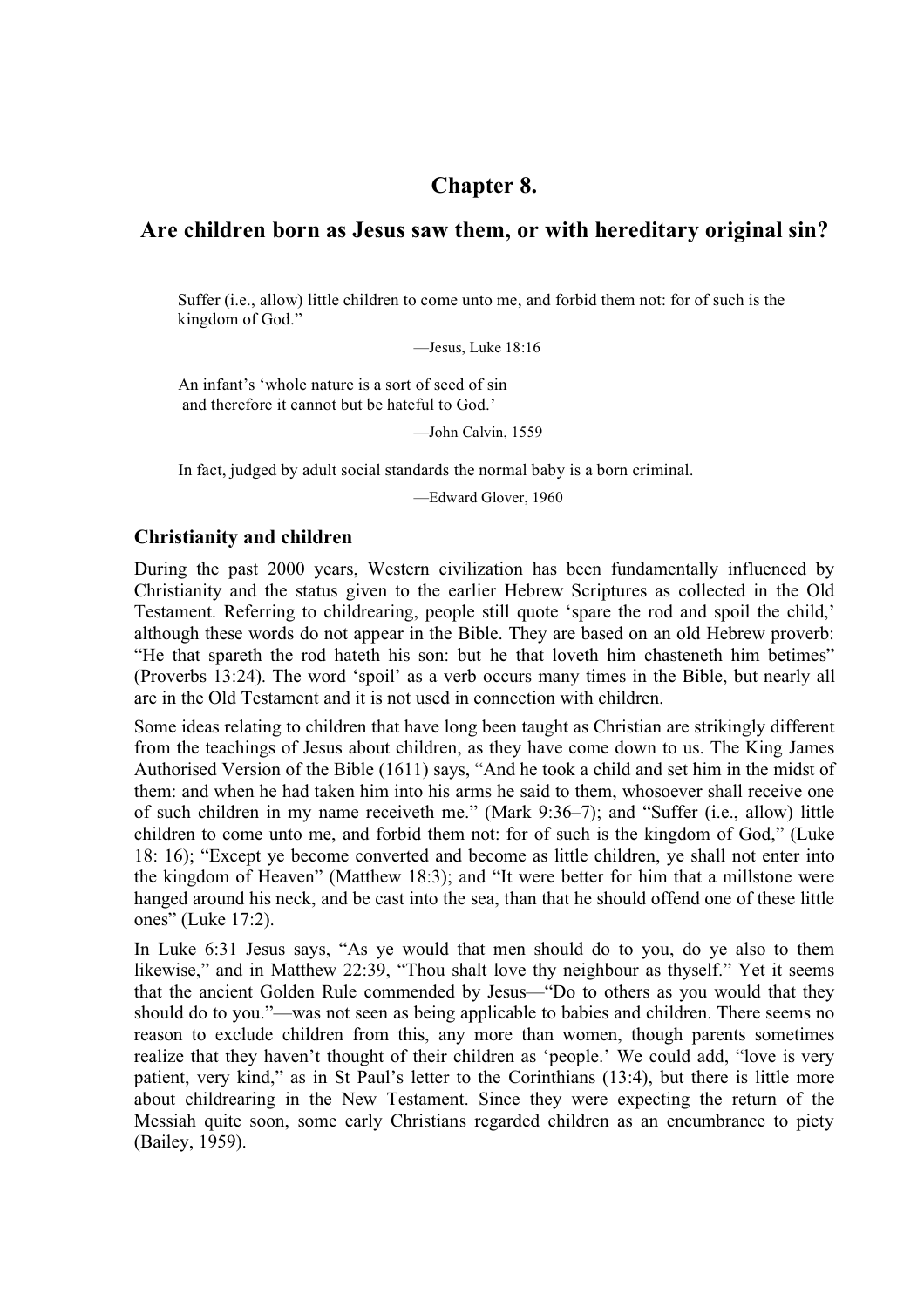Even as he was being arrested to be crucified, Jesus' last words to his disciples, as recorded in all four Gospels, commanded non-violence. Christianity was essentially a non-violent religion until it was adopted as the state religion of the Roman Empire in 392 AD.

Despite the sayings of Jesus about children, the history of violence to them in the name of God is chillingly documented up to 1990 in *Spare the Child: The Religious Roots of Punishment and the Impact of Physical Abuse* (Greven, 1990). Even in 2006, *The Australian* reported that "… a Christian New Zealand group urged parents to smack their naughty children for up to 15 minutes, because 'the Bible recommends it to get rid of the problem of sin in the heart'." On this reading, why not act on Deuteronomy 21:18–21 where it commands the communal stoning to death of a stubborn and rebellious son? If that can be ignored, why should not the beating of children also be disregarded as part of the 'Old Covenant,' and superseded by the gospel of Jesus? But it has not been.

#### **The doctrine of original sin, and misinterpreting the nature of the child**

How did Christians come to such un-Christ-like views about children and their management? Although the doctrine of original sin had a Biblical foundation in the teaching of Saint Paul (Romans 5:12–21), its clear application to the management of babies and childrearing derived from the theology of Saint Augustine (354–430 AD) who was a Bishop of Hippo, in North Africa.

Augustine had come to his Christianity with a Christian mother, a non-Christian de facto wife, a son, and a background in Manichaean dualism—a religion founded in the latter half of the third century by a Persian, Mani. This dualism held that material things, the body and its sensuous pleasures were allied to the forces of darkness and the devil. The spiritual, nonmaterial side of humanity, and the soul were of the realm of light where God reigned.<sup>21</sup>

On his conversion to Christianity, Augustine discarded his wife and son and became a brilliant, charismatic, and influential theologian. After "a curious study of child psychology," he added to the gradually developing idea of original sin the concept of "guilt attaching even to the newborn child by reason of the depravation of its nature" (Lacey, 1962).

Augustine, on his interpretation of Genesis, insisted that humans were born sinful through the original sin of Adam, and he concluded that this was inherited by all Adam's descendants. Man's 'seed' must have been changed forever by Adam's fall from grace, and Eve was the temptress who had brought about this 'fall.' In those days it was thought all the hereditary contribution to a baby came from the father, while the mother was just the incubator for a man's seed.

Perhaps this is why our heritage does not sufficiently appreciate that, apart from the father's single sperm carrying just *half* of the required chromosomes, the production of a baby is *entirely the mother's creation*. She supplies the initial cell (i.e., the ovum or egg, with the other 23 chromosomes), and if her baby is exclusively breastfed for six months, she has made this child entirely from her own body—from her blood, her milk, and her mothering. Producing a well-nurtured two-year-old might well be seen as a supreme creative achievement.

However, Augustine believed (with the Manicheans) that sexual passion, like sensuousness, was of the nature of sin, and had been permanently corrupted by Adam's 'Fall,' so that every baby born since then was conceived in sin. Before Adam's Fall the sexual act would have been as devoid of lust as the passing of urine (Augustine, *De Civitate Dei*). Augustine was

<sup>1</sup> 21 Sensuous *a.* of, relating to or derived from the senses. WH: 17C. Latin *sensus* sense. The word was coined in 1641 by the English poet John Milton to avoid the erotic connotations of *sensual* (Room, 1999).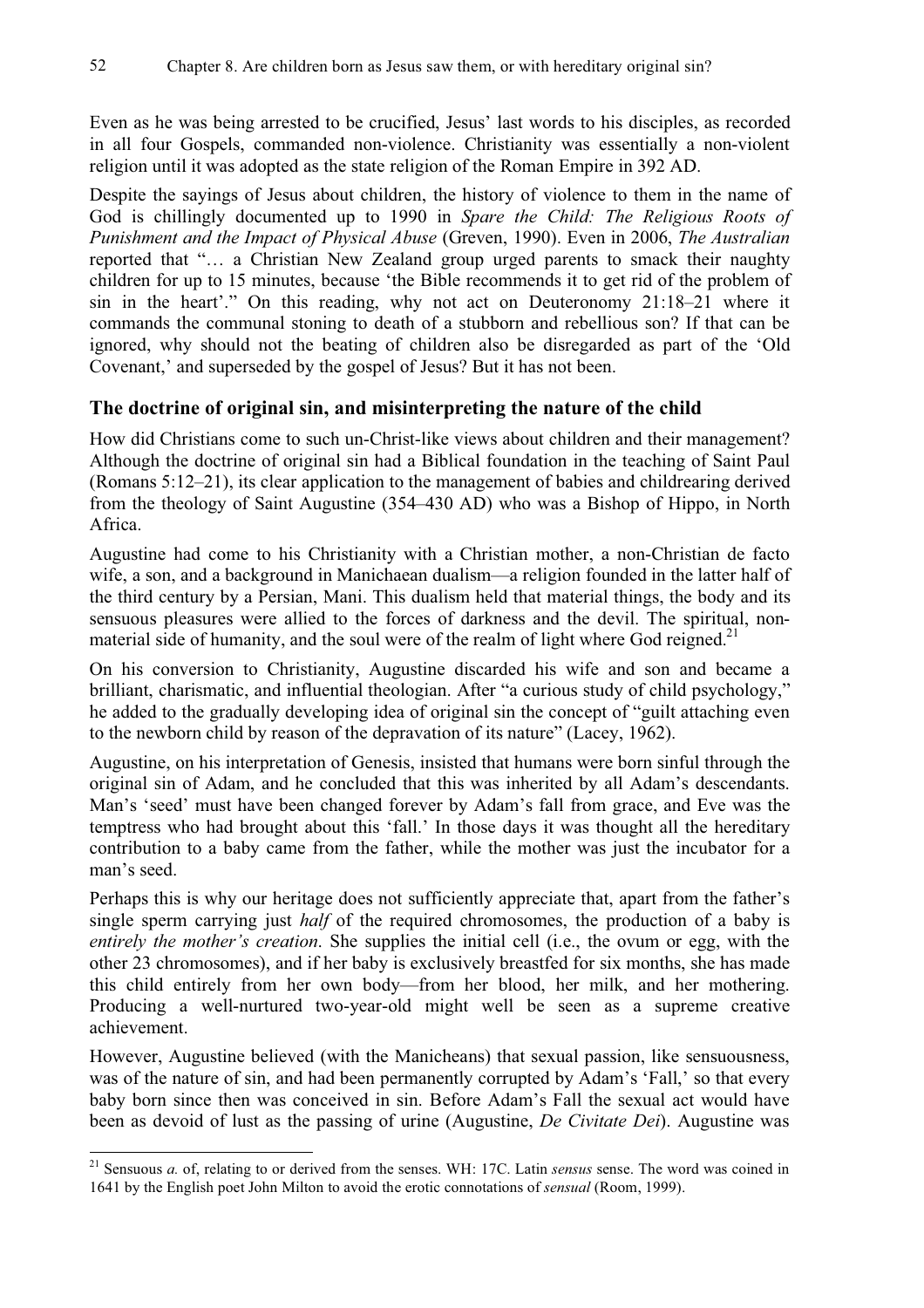tireless in his efforts to ensure that his views prevailed over those of Pelagius, a British monk who went to Rome and more benignly argued that babies were born good, and each could later have his own 'fall.' One of his arguments was that a good God would not have created a world in which nearly all babies were pre-destined to eternal suffering in Hell, even if they died in infancy—as many did.

Augustine's views were incorporated into accepted doctrine in Western Christianity from 529  $AD<sub>1</sub><sup>22</sup>$  and some of his doctrines came across to the Protestant churches through the teachings of Martin Luther (1483–1546) and John Calvin (1509–1564). Amongst many other things, Calvin taught that infants' "whole nature is a sort of seed of sin and therefore it cannot but be hateful to God" (Calvin, 1559).

This teaching appears in various branches of Western Christianity, and by the 16th and 17th centuries Augustine's theology of original sin had been very precisely formulated in English. The final version was incorporated into the Church of England's *Thirty-Nine Articles of Religion* as they still appear in *The Book of Common Prayer* that was given legal authority by the Act of Uniformity (1662). It is still in force. By royal decree these *Thirty-Nine Articles* were to be accepted literally, and for around 350 years Anglican clergy have had to assent, affirm, or subscribe to them. These Articles have not been officially updated because there would now be too many difficulties in getting agreement about what should take their place.

Of particular concern for childrearing is Article IX—*Of Original or Birth Sin*. It reads:

Original Sin standeth not in the following of Adam, (as the Pelagians do vainly talk;) but it is the fault and corruption of the Nature of every man, that naturally is engendered of the offspring of Adam; whereby man is very far gone from original righteousness, and is of his own nature inclined to evil, so that the flesh lusteth always contrary to the spirit; and therefore in every person born into this world, it deserveth God's wrath and damnation. And this infection of nature doth remain, yea in them that are regenerated; whereby the lust of the flesh, called in Greek, *phronema sarkos*, which some do expound the wisdom, some sensuality, some the affection, some the desire, of the flesh, is not subject to the Law of God. And although there is no condemnation for them that believe and are baptized, yet the Apostle doth confess, that concupiscence and lust hath of itself the nature of sin.

This meticulously-worded dogma, though largely forgotten, is not an irrelevant museum piece; it is a powerful and precise declaration about the nature, inclinations, behavior, and possible destinies of human beings from conception to eternity. It has implications for positive action from birth, when humans are most vulnerable, and it was and is vested with the authority of the established religion in one of the world's most influential nations for much of the past 350 years. The ramifications of its ideas continue in various guises long after its source is forgotten.

Note how easily this underwrites "The taboo on tenderness"—the title of a chapter in *The Origins of Love and Hate*, by Ian Suttie (Suttie, 1935). And what of the pleasures of breastfeeding and making love, which both release the hormone oxytocin, leading to feelings of warm sensuous satisfaction? Did the doctrine have anything to do with the psychopathology of Sigmund Freud and his patients, or with his interpretations of the clinical material he used to formulate his psychoanalytic theories, including those about the nature of human nature? Or on the prevailing Victorian view that there was no such thing as a female orgasm? And what were the consequences for childrearing of his teachings about the nature of babies and little children? The doctrine of original sin has tended to permeate ideas about

 $\overline{a}$ 

<sup>&</sup>lt;sup>22</sup> The Second Council of Orange, 529 AD.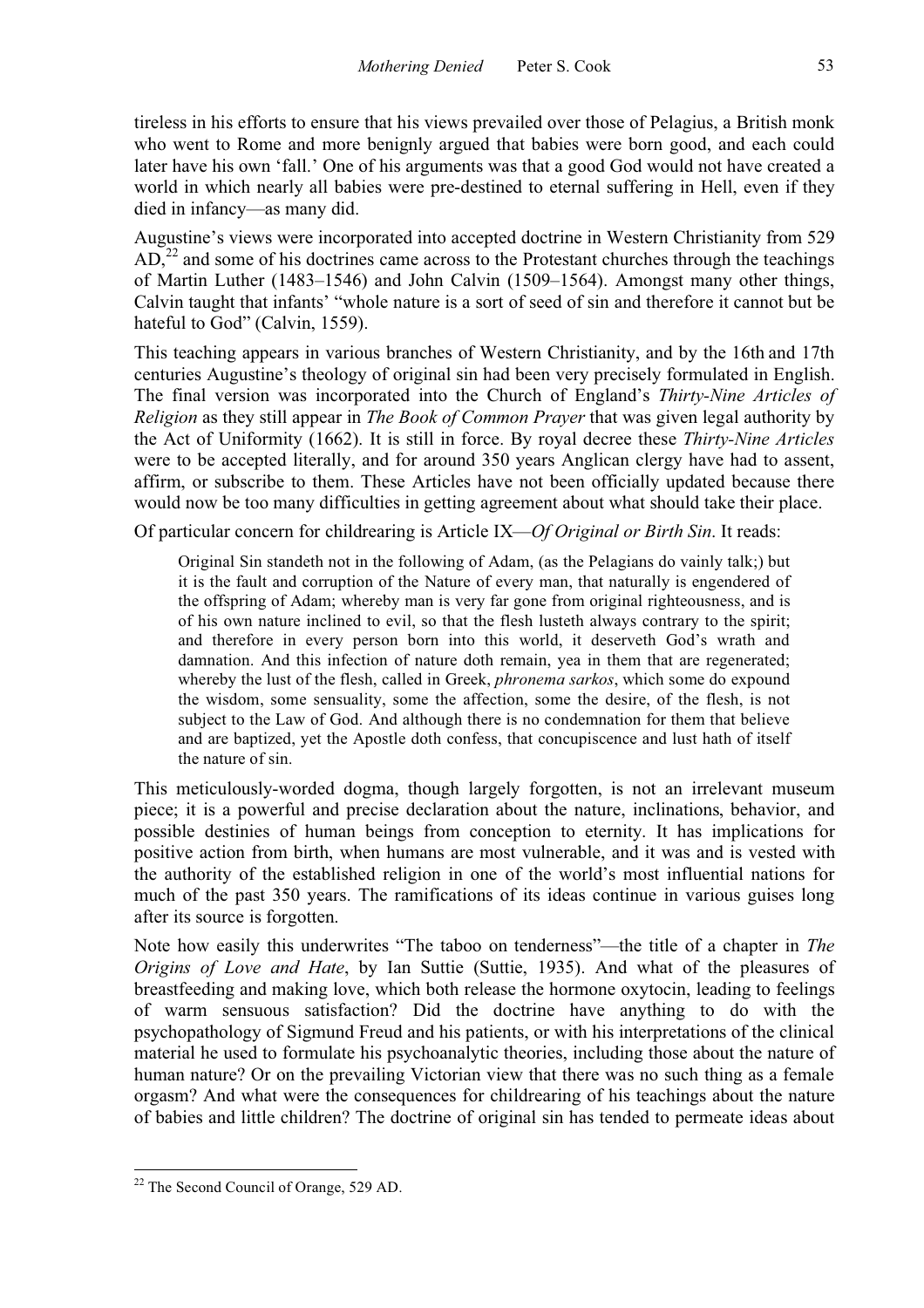childrearing in the English-speaking countries, and around the world wherever Christian churches relying on Augustinian doctrines have spread their message.

In the 18th century there was evidently some acute concern that infant souls might not go to heaven. Perhaps, as suggested in Article IX, baptism was not enough, since "this infection of nature doth remain, yea in them that are regenerated." John Wesley, an Anglican clergyman, in his sermon O*n Obedience*, quoted a letter from his mother, Susanna, who wrote to him saying:

In order to form the minds of children the first thing to be done is to conquer their will…. Heaven or hell depends on this alone. So that the parent who studies to subdue it (self-will) in his children, works together with God in the saving of a soul: The parent who indulges it, does the devil's work.... This therefore I cannot but earnestly repeat break their wills betimes; begin this great work before they can run alone, before they can speak plain, or perhaps speak at all. Whatever pains it cost, conquer their stubbornness; break the will, if you would not damn the child. I conjure you not to neglect, not to delay this. Therefore, (1) Let a child, from a year-old, be taught to fear the rod and to cry softly. In order to do this, (2) Let him have nothing he cries for; absolutely nothing, great or small; else you undo your own work. (3) At all events, from that age, make him do as he is bid, if you whip him ten times running to effect it…. Break his will now, and his soul will live, and he will probably bless you to all eternity (Wesley, 1742).

#### **Some 20th century versions**

In the first half of the 20th century, a secular and slightly more humane version of this admonition was promulgated around the English-speaking world by Dr Truby King, whose teachings became state-sponsored orthodoxy throughout New Zealand, and he was knighted for his contribution (King, 1925; Note 6). He urged the early training of babies with strict routine from birth, ignoring their cries, four-hourly feeding, sleeping alone, and firm discipline. Yielding to maternal impulses by responding to babies' cries, or picking them up, feeding them, or otherwise 'giving-in' to them except according to his strict routine was condemned as 'spoiling,' with risk of dire consequences. The *Mothercraft Manual* of 1928 was influential in England and other countries as the main vehicle for the teachings of Truby King (Note 6). It stated:

Self-control, obedience, the recognition of authority, and, later, respect for elders are all the outcome of the first year's training…. The baby who is picked up or fed whenever he cries soon becomes a veritable tyrant, and gives his mother no peace when awake; while, on the other hand, the infant who is fed regularly, put to sleep and played with at definite times soon finds that appeals bring no response, and so learns that most useful of all lessons, self-control, and the recognition of an authority other than his own wishes….

… the conscientious mother has to be prepared to fight and win all along the line, in matters small and great (Liddiard, 1928).

The fear that 'giving in' to a baby's wants from any time after birth would 'spoil' the child has been a potent belief in the English-speaking world for a long time, and it was almost undisputed through to the 1950s or early 1960s. A New Zealand family doctor of that time told all her young mothers, "There's going to be a battle and you've got to win it." The idea that a baby's wants are much the same as its needs was alien to much childrearing advice far into the 20th century.

Advocates of behavior modification methods in early child-rearing, while generally avoiding violence, seem in some ways to carry on the Wesley-Truby King tradition. By not responding to a baby's cries, as in 'controlled crying,' it is possible to 'extinguish' this behavior. Yet with this and other childrearing advice based on learning theory, it is appropriate to ask: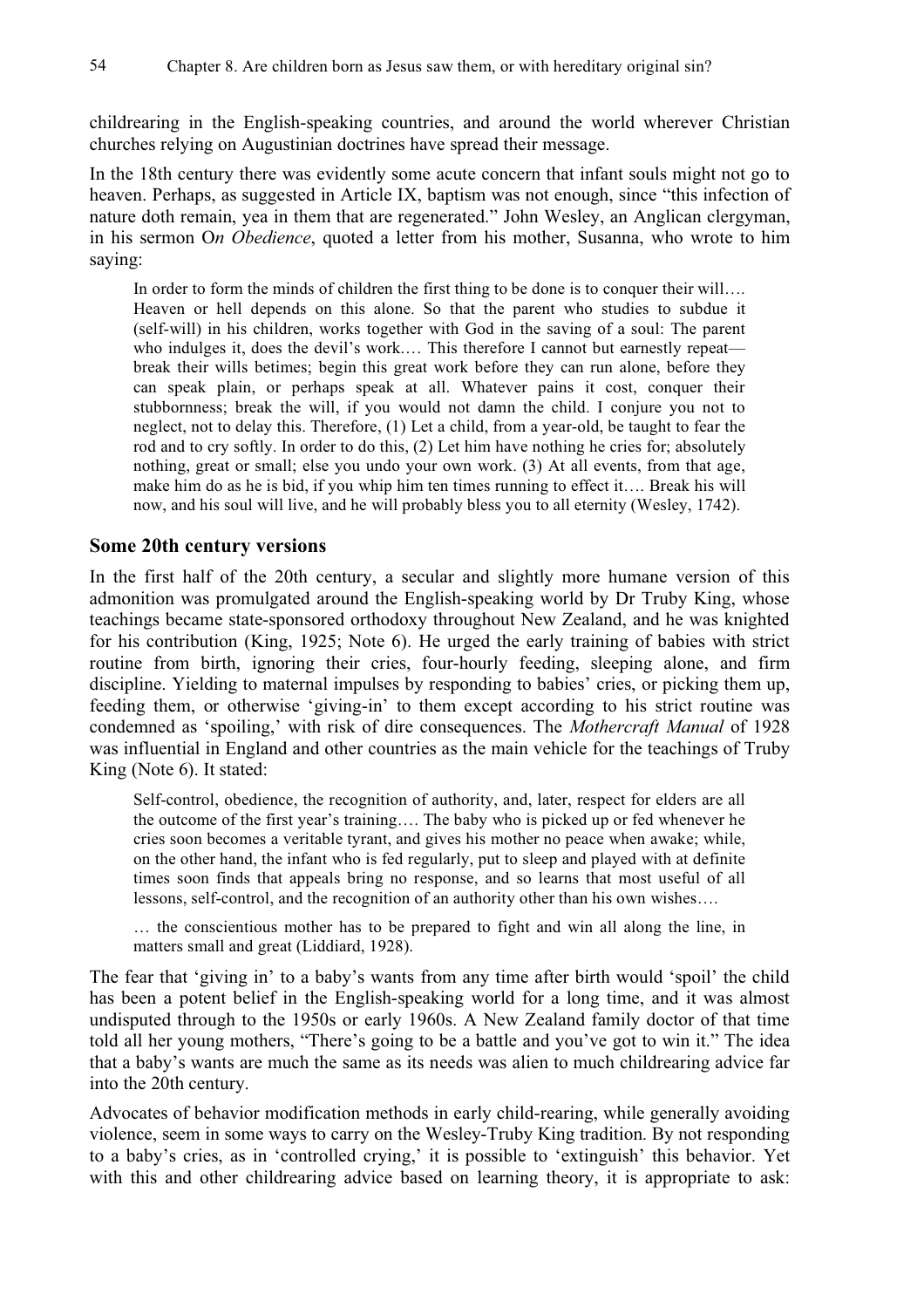'*What emotional lessons is the infant really learning, and are there any other emotional effects*?' Could there be collateral damage? And if so, what might it be?

In 2004, the Australian Association for Infant Mental Health issued a position paper on the controlled crying method and its associated hazards. As is often the case with behavior modification for problem behaviors in children, the Association concluded that the message of controlled crying is: 'Do what I want you to do—or else.' In its most benign form, there is the reward of approval if the child complies, and the penalty of disapproval or even the withdrawal of love if he does not. While it can sometimes resolve problem behaviors and perhaps break a vicious circle, it tends to rely on a fear of losing love, rather than on taking into account the child's point of view and possible desire to please the parent.

#### **Psychoanalytic theory and the misreading of the normal baby**

Unfortunately, in its concept of the Id, psychoanalytic theory incorporated a largely negative view about the basic nature of babies. As late as 1960 the eminent London psychoanalyst Edward Glover wrote:

The perfectly normal baby is almost completely egocentric, greedy, dirty, violent in temper, destructive in habits, profoundly sexual in purpose, aggrandising in attitude, without conscience or moral feeling. His attitude to society is opportunist, inconsiderate, domineering and sadistic. In fact, judged by adult social standards the normal baby is for all practical purposes a born criminal (Glover, 1960).

On the basis of this view of the nature of the normal baby, Glover based his exposition in *The Roots of Crime*, published in his second volume of *Selected Papers on Psychoanalysis*. It does not appear to occur to him that much of the behavior that he perceived and interpreted in this way might be part of an infant's reactions to abnormal, culturally-induced frustrations. Such ideas can, in their turn, set up a self-fulfilling vicious circle. Basic psychoanalytic theory had failed to understand that human mothers and infants evolved as social primates, with all that this implies. Some implications of such fundamental misconceptions are spelled out by Bowlby in *Psychoanalysis and Evolution Theory*—which forms the second Appendix in *Attachment and Loss, Volume 2: Separation* (Bowlby, 1973).

This mis-reading of the young child entered textbooks of child development. Professor R. Illingworth of Sheffield, in his 1957 textbook *The Normal Child*, wrote that by the ages of 12 to 36 months the child's annoying ways include behavior that is hyperactive, irritating, clinging and destructive. By age two he is "well into the resistant stage," oppositional, aggressive, attention-seeking, frustrating his mother at every turn, made worse by smacking, refusing to go to bed, making himself sick if left alone, unreasonable, totally inconsiderate of his mother's feelings, with constant bickering, shouting, shrieking and generally making chaos and wrecking the place. He added, "This picture is not exaggerated" (Illingworth, 1957).

While many children do some of these things, this amount of perverse, angry and destructive behavior could only ever be called 'normal' in the sense of being *common* in the (British) childrearing setting of that time. A child showing such behaviour cries out for competent diagnosis and treatment, and is very far from being normal in the sense of being *healthy*.

The Canadian film *The Terrible Twos* also purported to be about normal child development. Its catchy title fell on fertile ground, and the phrase is still widely used. It appears in a recent American textbook of child development (Steinberg and Meyer, 1995), and it is repeated in 2007 in *Early Years Study 2*.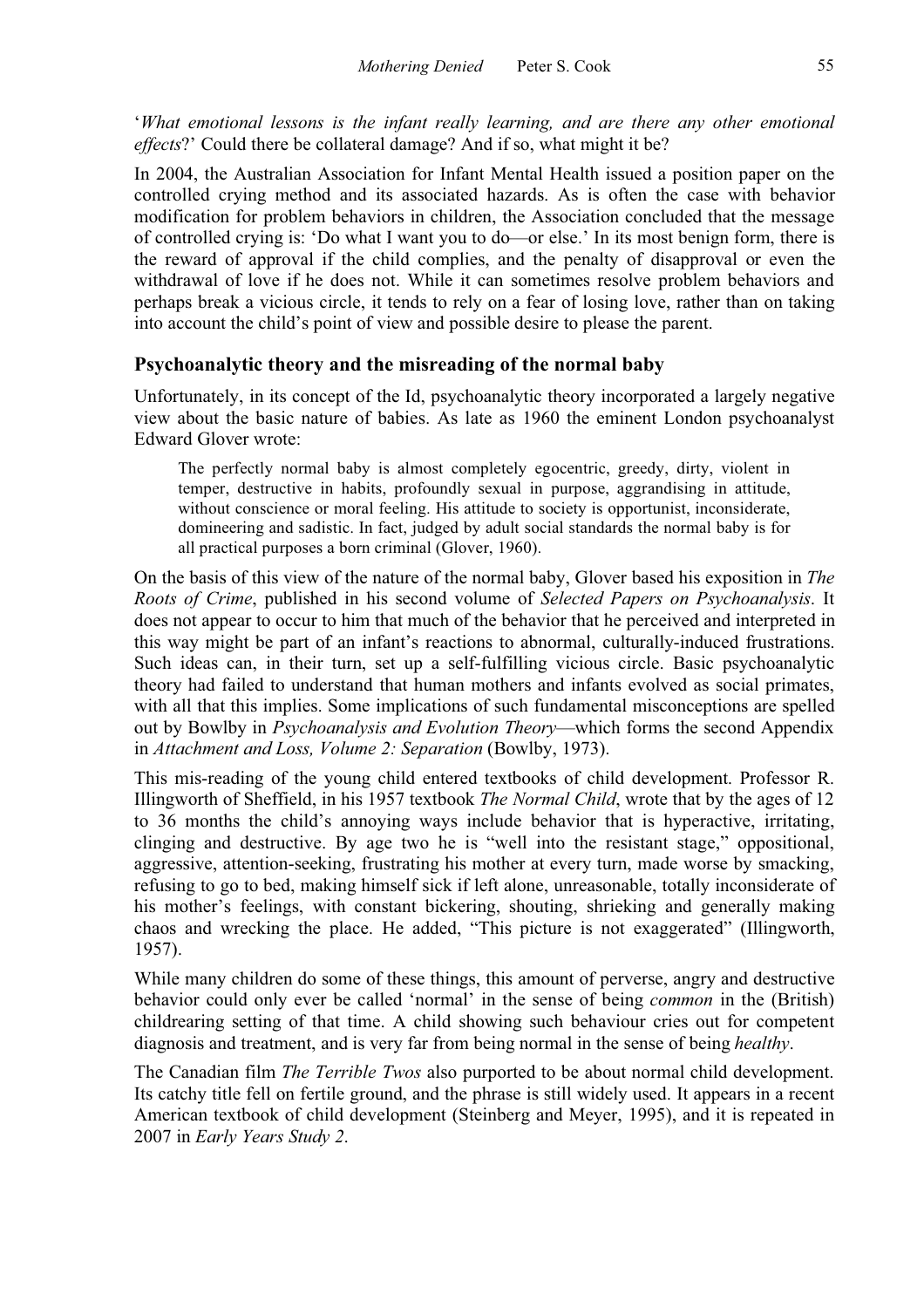If two-year-olds are *perceived* to be like this, it can create a self-fulfilling prophesy. The stresses were often compounded by the parents own emotional problems stemming from similar rearing in their own childhoods. All this led to much frustration, as parents found they were not gaining the satisfactions that Nature makes possible, as compensations for the sacrifices that healthy early parenting does involve.

To offset the demands arising from their immaturity, healthy and well-nurtured two-year-olds often give moments of special delight, through little ways that soon fade, to be replaced by other rewards for parents to enjoy. I knew a father some years ago who felt under social pressure to administer 'discipline' when his little girl had a tantrum while they were out visiting. He wisely pointed out, "Look—she's a two-year-old! If you can't behave like a twoyear-old when you're two—when can you?" This astonishing question was received with a stunned and thoughtful silence.

After infancy, threats of corporal punishment were called for, and many parents complained that frequent use of the ruler or strap had failed to control their children. If they could not discipline their children when they were young, how, they asked, could they hope to control them as teenagers? The consequences of such beliefs flourished in New Zealand well into the 1960s or later. As seen earlier, for many parents the burden resulting from these beliefs outweighed the natural rewards of parenting that some mothers and fathers were then learning to enjoy (Cook, 1970; 1978; Ritchie and Ritchie, 1970: 43; Greven, 1991). In the 2005 UNICEF global study of violence against children, New Zealand ranked third worst among 27 countries in the Organization for Economic Co-operation and Development. Levels of deaths due to child maltreatment were 4 to 6 times higher than the average for the leading countries (UNICEF/ Innocenti, 2005). However, in 2007, New Zealand was the first English-speaking country in the world to abolish corporal punishment both at school and home.

The negative psychoanalytic concept of the normal baby, and the focus on internal fantasy to the exclusion of real-life early traumas, may be partly why orthodox psychoanalysis has had so little to say about preventive mental health (Bowlby, 1973; Cook, 1998). Today, various applications of John Bowlby's attachment theory are sometimes valued and studied, but he was ostracized by his psychoanalytic colleagues when he was developing an evolutionary basis for the findings he described in his trilogy *Attachment and Loss* (Bowlby, 1969; 1973; 1980; Karen, 1994).

From his 1944 study of 'affectionless' thieves (Bowlby, 1944) and his 1951 WHO monograph *Maternal Care and Mental Health*, Bowlby came to see that his explorations of the nature of a child's tie to its mother could only be understood from an evolutionary perspective. In 1973, tucked away in Appendix II of his second Volume: *Attachment and Loss. Vol 2, Separation, Anxiety and Anger*, Bowlby wrote these remarkable words:

On reflection it becomes clear that Freud's increasingly deep commitment to a Lamarckian perspective, to the exclusion of Darwinian ideas about differential survival rates and the distinction between causation and function, has suffused the whole structure of psychoanalytic thought and theory. With the remainder of biology resting firmly on a developed version of Darwinian principles and psychoanalysis continuing Lamarckian, the gulf between the two has steadily and inevitably grown wider. There are thus only three conceivable outcomes. The first, which is barely imaginable, is for biology to renounce its Darwinian perspective. The second, advocated here, is for psychoanalysis to be recast in terms of modern evolution theory. The third is for the present divorce to continue indefinitely with psychoanalysis remaining permanently beyond the fringe of the scientific world (Bowlby, 1973).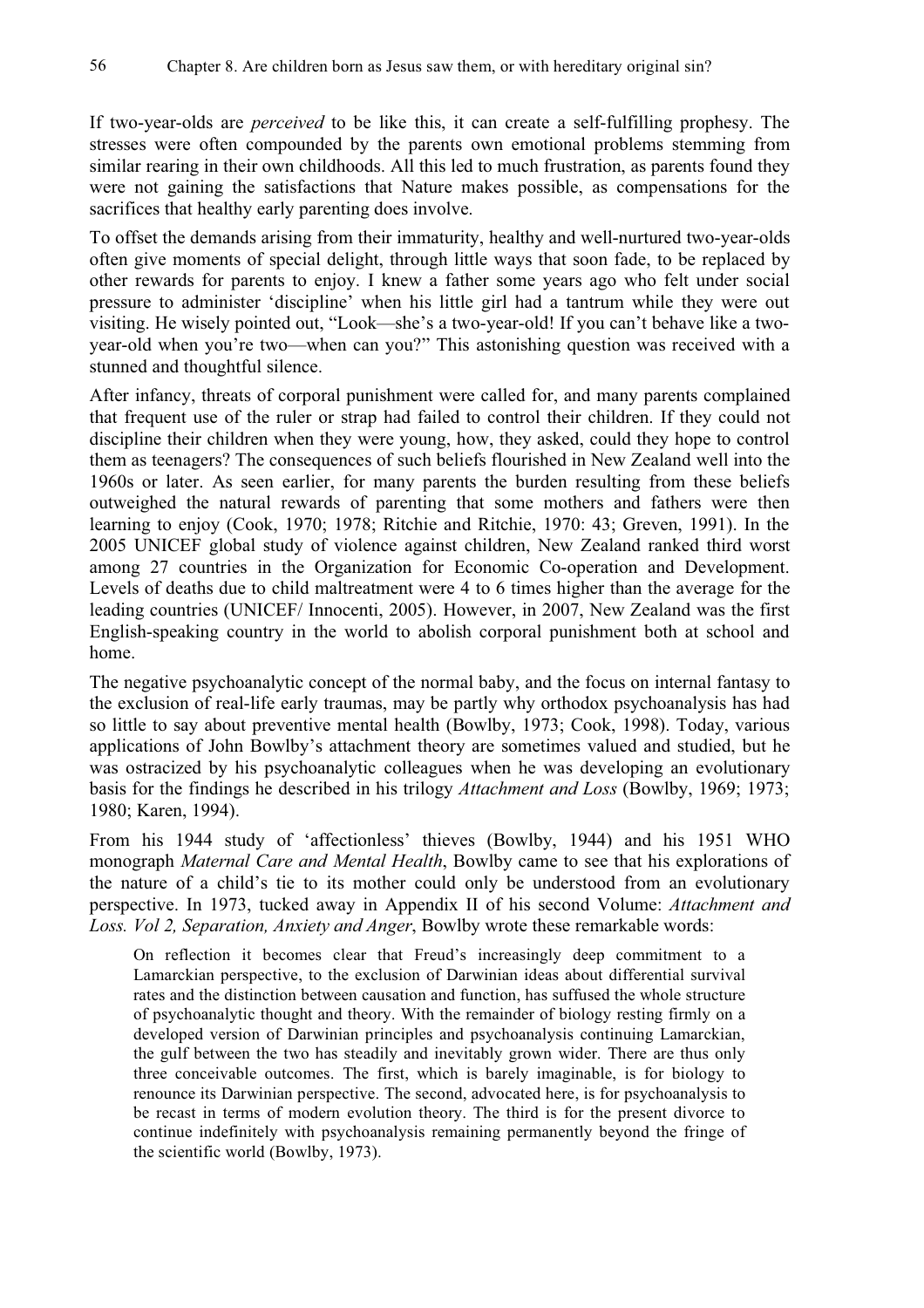Eventually Bowlby's contribution could no longer be denied, and in 1980 as Freud Memorial Visiting Professor at the University of London, he gave the Freud Memorial and Inaugural Lecture *Psychoanalysis as a Science*. He said:

I believe that all the developmental concepts of psychoanalysis will have to be reexamined and that most of them will in due course be replaced by concepts now current among those who are studying the development of affectional bonds in infants and young children by means of direct observation (Bowlby, 1980).

Bowlby died in 1990, but evidence of the value of his contribution continues to accumulate.

#### **Two contrasting approaches to childrearing**

In the 21st century, much advice about childrearing still draws from two contrasting ideas about the nature of the child. A distrustful view of the child's nature tends to support a directive or manipulative approach to achieve the desired behavior promptly, while the contrasting view seeks a more trusting, cooperative, empathic relationship, willing to rely on the desired behaviors coming in due course through the quality of the relationship—unless, of course, urgent compliance is needed in an emergency. These two approaches are presented, both in text and a table, in *Childrearing, culture and mental health* (Note 5). William Sears, a US pediatrician, has a similar table: *Contrasting styles and results between attachment parenting and restraint parenting* (Sears, 1991).<sup>23</sup>

In 1974 Benjamin Spock, MD, contrasted them like this:

There is always an argument going on, audibly or silently, between people who have two quite opposite attitudes about how children should be raised. There are those who feel that children are real human beings who are striving to become more mature, have generally good motives, are eager to learn, are perceptive of the truth and deserve kindness and respect despite their inexperience and their need for constant adult guidance. At the opposite extreme are those who believe that children are naturally lawless, lazy and uncivilized; that they can be held in line only by pressure, material rewards, threats and physical punishment administered by parents and teachers who make all the judgments and decisions. They assume that if children are not controlled with a stern hand they surely will end up incompetent or delinquent. Most people are not at the extremes in their views but lean in one direction or the other (Spock, 1974).

These two views are clearly pictured in two matching, but quite different, books published in 1979 and 1980. In *Baby Taming*, Peter Mayle portrayed the infant as a malign fiend or young devil, with a forked tail who enjoyed tormenting his mother. Toilet training was "The Longest Battle of All," and another chapter offered his mother "A Cure for Combat Fatigue" (Mayle, 1979). The black humor was actually all at the infant's expense. The consequent vicious circles of mutual frustration presumably contributed to a willingness to accept non-maternal childcare as a way out.

*Pyjamas Don't Matter (Or: What Your Baby Really Needs)* by Trish Gibben came from the same publisher one year later. It was based on a trusting, cooperative approach to the mother-infant relationship, with consideration of how best to understand and harmonize their respective needs. It showed how well-nurtured two-year-olds can at times be amongst the planet's most delightful creatures; but its sales were much fewer than those of *Baby Taming* (Gribben, 1979; Cook, 2005a).

There is a benefit of nature's provisions that the West has been slow to recognize, though it is ancient wisdom in some countries. When a mother carries her baby, perhaps on her back, and there is close communication between them, she may be able to feel when he needs to 'go.' She can then 'hold him out' in a suitable place, so that each is more likely to stay clean. A

 $\overline{a}$ 

 $2<sup>23</sup>$  This table by Sears is reproduced in Cook. 1996:189.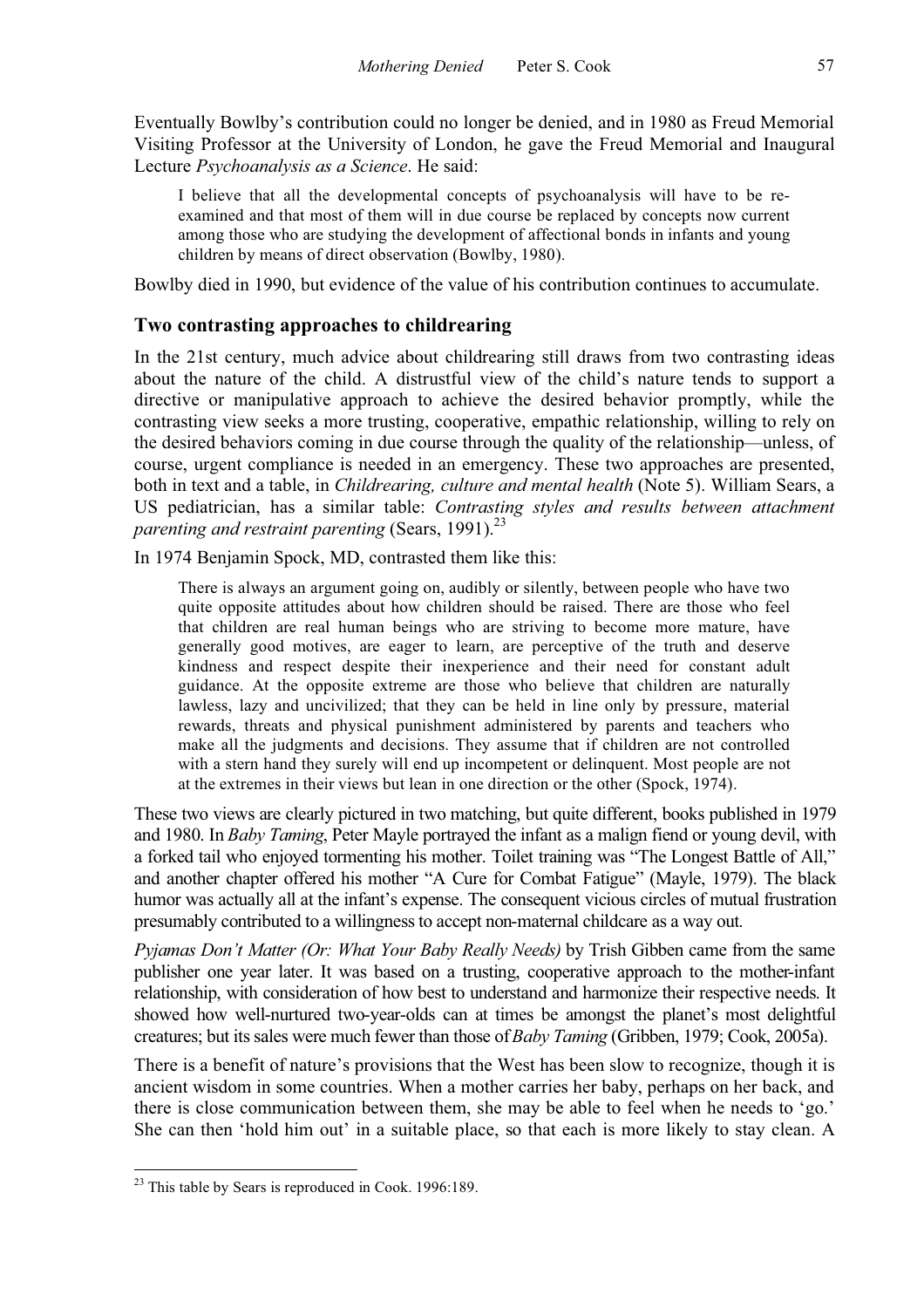baby can sometimes be taught by sounds to let his mother know when this needs to happen. This is increasingly recognized as "elimination communication." Rewarded by his mother's pleasure when they are successful, they may manage with fewer diapers and accomplish toilet-training at an earlier age than is often expected. Ingrid Bauer offers a description in *Diaper Free! The gentle wisdom of natural infant hygiene* (Bauer, 2001).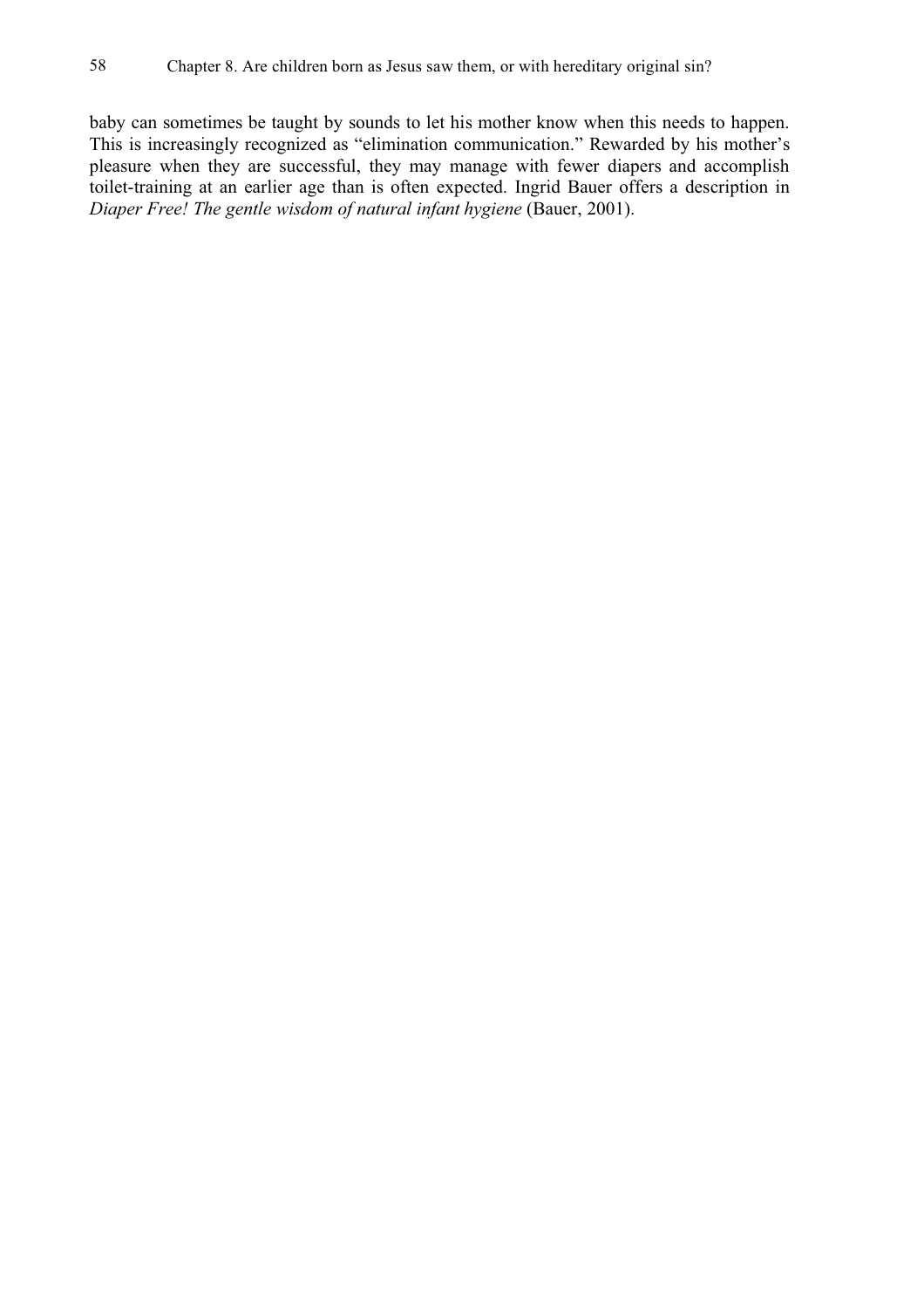# **Chapter 9. The fateful hoaxing of Margaret Mead**

The "world images" that have been created by "ideas" have, like switchmen, determined the tracks along which action has been pushed by the dynamic of interest.

—Max Weber

It is in deep waters that the qualities of a canoe are tested.

—Derek Freeman (1999:15), citing his favorite Samoan Proverb

On being shown by a colleague "with chapter and verse, that a conclusion of hers was untenable, Mead's defense would always be, 'If it isn't, it ought to be,' to which she would add, 'Well, what's so bad about that?'"

> —Luther Cressman, Margaret Mead's first husband, cited by Freeman (1999: 146)

#### **How and when Margaret Mead was hoaxed**

This chapter is about how Margaret Mead was 'hoaxed' by two Samoan women in 1926, with momentous cultural consequences. They resorted to a joke or hoax in their embarrassment over Mead's culturally inappropriate and suggestive questioning about their sexual customs and those of Samoan society. But Mead, having heard what she was most eager to find, did not realize that she had, in fact, been told the opposite of the truth.

On the basis of this misinformation, and her ideas about the underlying 'pattern' of Samoan society, Mead and her colleagues actively propagated their ideology of cultural determinism among Western social scientists. This ideology held that human nature is wholly—or more or less wholly—determined by the environment. In particular, it followed that heredity and biology played little or no part in the non-physical differences between men and women, since these were determined entirely by their cultural environment. Over the following decades, this ideology, and the associated misinformation, have influenced and permeated much theory, teaching, and social policy in ways that have profoundly, and often adversely, affected Western culture. This has particularly been the case in the mothering and care of very young children. Because of its far-reaching significance, this extraordinary history is summarized here in some detail.

The publication of Darwin's *On the Origin of Species by Natural Selection* in 1859 had ignited a revolution in the understanding of life on earth, but over time, some people misused his theory to justify racism and social stratification. The upper classes in white races were held to be at the pinnacle of evolution, while other races were less highly evolved and therefore inferior—Social Darwinism.

Franz Boas, who became the professor of anthropology at Columbia University in 1899, was determined to counter this view because he had become firmly committed to the belief that human differences were determined entirely by culture—cultural determinism. As early as 1888, he had asserted that "the data of ethnology prove that not only our knowledge but also our emotions are the result of the form of our social life and the history of the people to whom we belong." In 1889 Boas took up an appointment at Clark University in Massa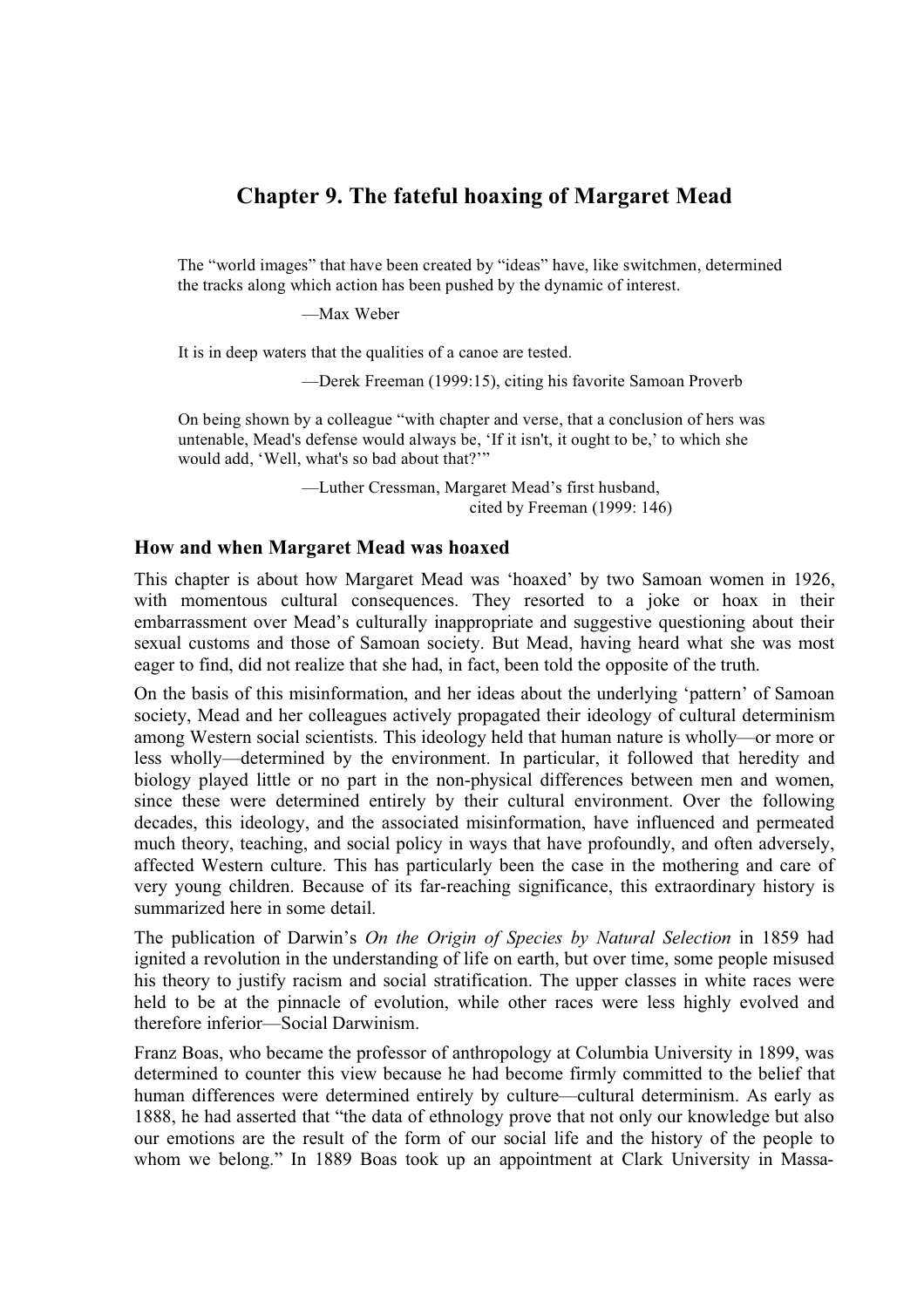chusetts, and by 1899 he had become Professor of Anthropology at Columbia University in New York.

His former pupils ardently espoused his views, and in 1917 Alfred Kroeber "instigated a massive intellectual schism, proclaiming that there was an abyss between cultural anthropology and evolutionary biology, 'an eternal chasm' that could not be bridged." Freeman says "The Boasians had established their independence from biology by social fiat. The breach with evolutionary biology was complete, and Boasian culturalism was poised to become one of the leading ideologies of the twentieth century" (Freeman, 1999: 23–27). The idea emerged that there were "patterns of culture," and once this underlying pattern had been discerned, any facts that were inconsistent with this pattern could be disregarded as exceptions.

In 1922 Margaret Mead became one of Boas' most promising students, and what she later called "the phenomenon of social pressure and its absolute determination in shaping the individuals within its bounds" was in accord with the "compelling idea" of Boas life's work—"*the complete molding of every human expression—inner thought and external behavior—by social conditioning*." Freeman says this "doctrine of the cultural patterning of human thought and action ... was to develop into a major anthropological movement."

Unfortunately, there remained one crucial problem—*they had no good evidence whatsoever to support this ideology*. To remedy this, Boas arranged for Mead to have a research grant for six months in 1925, so that she could study the sexual customs and behavior of adolescent girls in American Samoa. Their purpose was to document a society where they thought that adolescents had complete sexual freedom, while the problems associated with adolescence (including psychoneuroses) in Western societies were absent. They believed that if they could document just one such society, then this would establish that human nature is determined by culture, and not by biological or inherited factors.

As a highly-talented young woman, Mead seemed well-suited to this important project. However, without telling Boas, and against his explicit instructions, she also arranged with the Bishop Museum in Honolulu to undertake an additional and different, ethnological project in Samoa, in which she was much more interested.

#### **The hoax, and** *Coming of Age in Samoa*

What followed was finally documented beyond all reasonable doubt in 1999 by the late Derek Freeman. As a young anthropologist from New Zealand, he had hoped to confirm Mead's findings, and in 1940 he went to work in Western Samoa as a teacher. After some years of study he was forced to conclude that Mead's celebrated report was in serious error (Freeman, 1999; Freeman, Orans, and Cote, 2000).

By 1925, missionaries had already been active in Samoa for a century; virginity was carefully guarded, and sometimes formally checked before marriage. Mead first had to learn the Samoan language, and then—having diverted time to her other project—she was further delayed by a hurricane that caused extensive local destruction. She had not yet made any proper study of the sexual behavior of the sample of adolescent girls that she had selected, although this was the whole purpose for which she had been given the fellowship. It was vital that she should succeed, and she cabled Boas, asking if it would be acceptable if she just wrote a general account with some illustrative case studies.

Boas cabled back, accepting her suggestion, and so, with her time running out, she took a shortcut. On March 13, 1926, during a long walk with two "girls" (Fa'apua'a and Fofoa) on a remote island, she decided to seek the information she desperately needed. Feeling that she had their confidence, she grasped the opportunity to question them, and she resorted to direct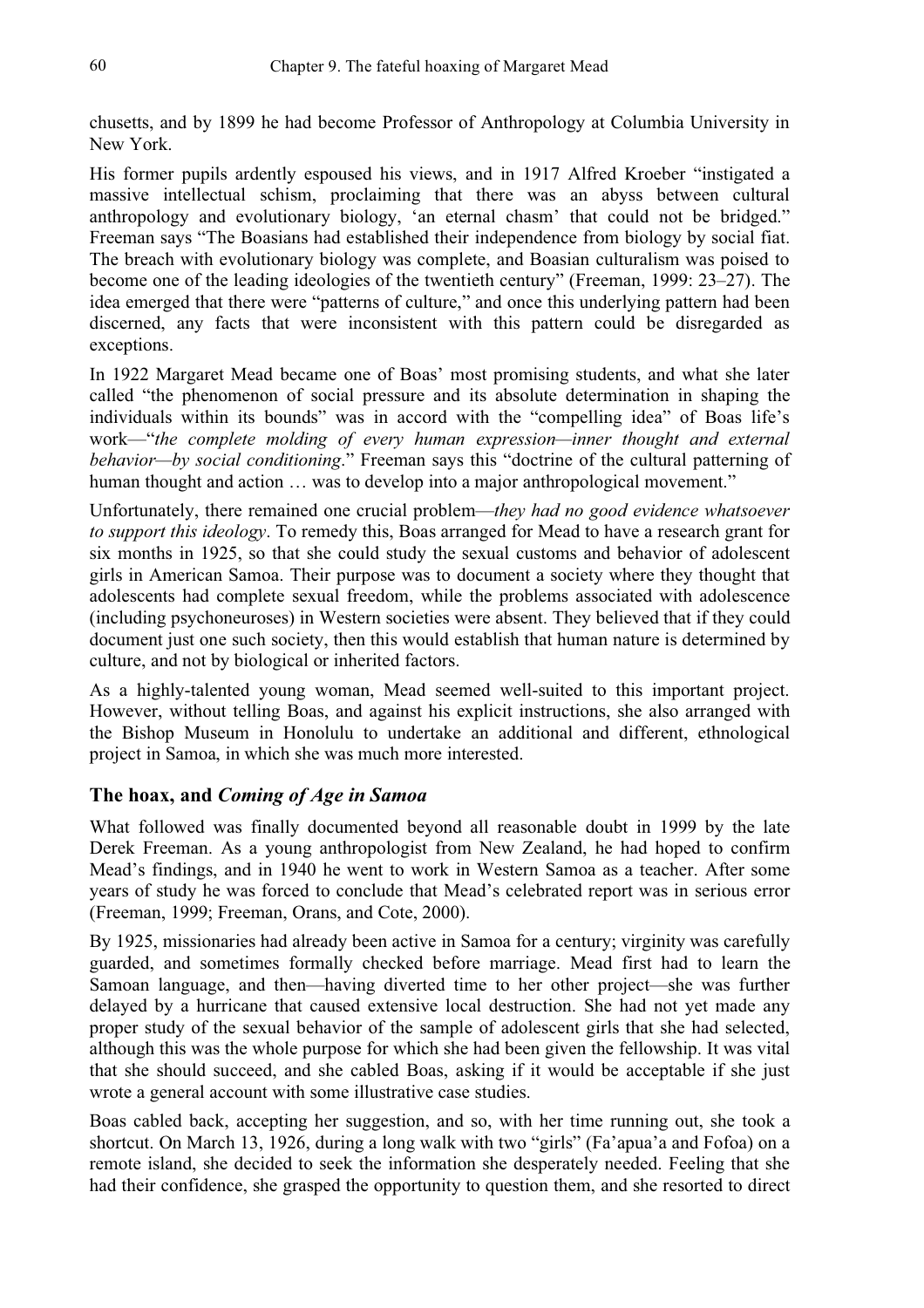and suggestive questioning about their sexual activities and those of other Samoan girls (Freeman, 1999: 139).

In doing this she was unwittingly breaking Samoan cultural taboos, and she was also unaware of their custom of joking or hoaxing. Freeman says "… the stage was set for an extraordinary happening: a prank that was to completely hoax the twenty-four-year-old Margaret Mead and that was, through her, to mislead virtually the entire anthropological profession, as well as countless others in the educated Western world" (ibid.: 131).

Mead suggested to her companions that it was really the Samoan custom for adolescents and young lovers to enjoy carefree nights in "trysts beneath the palm trees," with free love sometimes occurring even after marriage. The two "girls" were actually young women a little older than Mead herself, and one of them was a ceremonial virgin. They were embarrassed by her suggestive questioning, and after pinching each other to signal that they would respond by joking, they went on to agree with, and even embellish, everything that Mead suggested. They never imagined that she would write it all down and proclaim it to the whole world as a factual account.

Mead, on the other hand, was delighted to think that, through being a young woman, she had discovered what had eluded other scientists—that the underlying "pattern of the culture" was just as she and Boas had hoped it would be. She knew this would please Boas, and indeed it did. Freeman says, "Cutting short the fieldwork on her Boas assignment in this abrupt way and her involvement in even further ethnological inquiry meant that *no systematic, firsthand investigation of the sexual behavior of her sample of adolescent girls was ever to be undertaken*. Instead, Margaret Mead's account of adolescent sexual behavior in *Coming of Age in Samoa* and elsewhere was based on what she had been told by Fa'apua'a and Fofoa, supplemented by other such inquiries that she had previously made."

Having got what she wanted, she ignored the earlier (correct) information that she had been given, pointing to a quite different conclusion, and decided to shorten her time in Samoa and take a holiday. After ceremonial farewells, and "with 'so little left to do,' there was even time, as she mentioned on April 7, 1926, in a letter to her grandmother, for her to write a short story about the faraway valley in rural Pennsylvania where she herself had come of age. It was entitled 'The Conscientious Myth-Maker'" (!) She then sailed away for a holiday in Europe and to write up her report (Freeman, 1999: 146-8. Freeman's italicization).

When she submitted this report to Boas in 1926, he and others failed to check her field records as they should have done, and the serious deficiencies and inconsistencies would then have certainly been detected. Instead, it was acclaimed as quality research, authoritatively endorsed, and then used to propagate the ideology of cultural determinism. Her idyllic account of Samoan adolescence was popularized in her 1928 best-selling book *Coming of Age in Samoa: A Study of Adolescence and Sex in Primitive Societies*. It was soon being widely commended by prominent intellectuals of the time (Mead, 1928; Freeman, 1999: 146).

Having achieved her scoop, Mead never made any further inquiries into Samoan society or their sexual behavior. She returned to Samoa only once, for a "sentimental five-day visit" in 1971, even though in anthropological parlance, she regarded it as 'her country.'

In 1923 she had married Luther Cressman, a newly-ordained clergyman to whom she had been engaged since 1917. Just before embarking for Samoa in August 1925, she posted a letter to him saying "I'll not leave you unless I find someone I love more." When re-united with him in France in 1926, she sat on his knee and, reminding him of that letter, said, "Well, I met someone aboard ship I love very much and I want to marry him." Cressman later recorded that as a young graduate, when Mead was shown "with chapter and verse, that a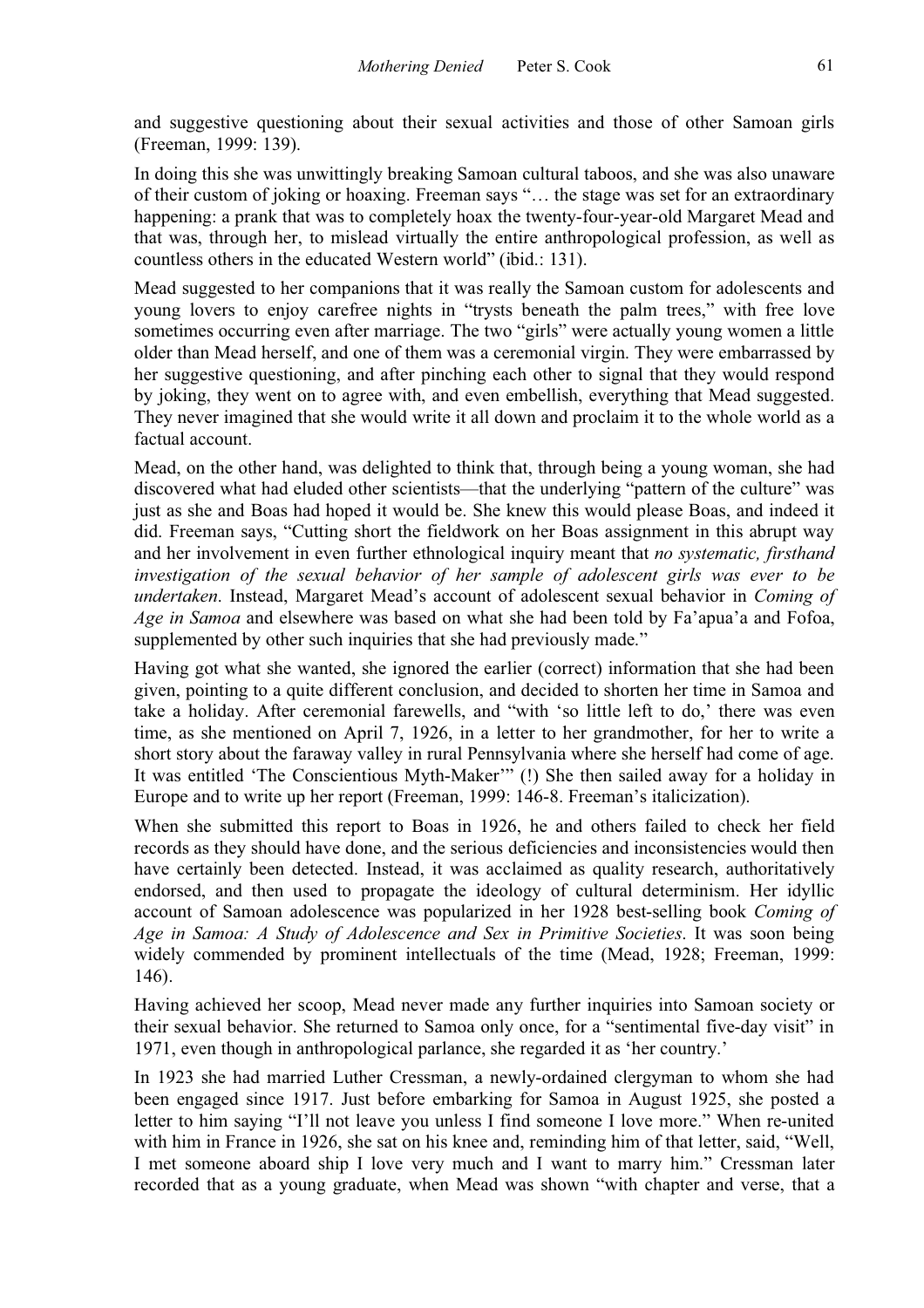conclusion of hers was untenable, her defense would always be, 'If it isn't, it ought to be,' to which she would add, 'Well, what's so bad about that?'

Freeman says Mead was much given to following her hunches. She recorded one that involved her influential conclusions in *Sex and Temperament in Three Primitive Societies* (1935). She wrote that the most "bizarre" of these societies was the Tchambuli, whose "formulation of sex-attitudes contradicts our usual premises." On March 21, 1933, she wrote from Tchambuli to Ruth Benedict, "I've gotten the key to this culture from my angle—got it yesterday during hours of sitting on the floor in a house in mourning. Now it is straight sailing ahead, just a matter of working out all the ramifications of my hunch." These "ramifications" in turn flowed into her influential 1949 book, *Male and Female*. Freeman wrote that many such anecdotes shed light on how her fertile mind worked. He emphatically denied that she was guilty of scientific fraud, but rather that, on hearing what she very much wanted to hear, she eagerly believed it. He sent her an early draft of his book, *Margaret Mead and Samoa*, inviting her to comment, but she was unwell. She privately admitted that she must have been mistaken, but she did not publicly acknowledge it, or reply to Freeman before she died of cancer in November 1978.

Freeman described Mead's *Coming of Age in Samoa* as a captivating but untrue account of free love in 'far-off Samoa.' He commented, "There could not have been a more mentally seductive concoction." It had become a huge bestseller—on the reading lists in most universities (Freeman, 1999: 195).

Cultural relativism taught the seemingly laudable idea that no culture should be judged as being better or worse than any other, since it is the most appropriate culture for the people in the society concerned.<sup>24</sup> When elaborated by philosophers, this idea underwrote 'postmodernism,' with its pervasive teaching that everything is relative. Who has the right to say that one interpretation is better than another, or that 'your truth' is better than 'my truth'?

Generations of social scientists taught that human nature, and most of the differences between men and women, are wholly or largely determined by their cultural environment, and not by their biology. Freeman says that many professors became "cognitively deluded" on the matter, and over time this ideology promoted its derivatives—cultural relativism, multiculturalism, and also the sexual revolution toward more promiscuous sexual relationships, with the expectation that this would reduce emotional and neurotic disorders. This revolution was facilitated with the development of the contraceptive pill in the 1960s.

Some negative outcomes of applying these ideas to the lives of girls and young women, as still effective into the 21st century, were documented by James Tooley in *The Miseducation of Women* (Tooley, 2002). However, so far as Mead was concerned, she enjoyed being widely hailed as the greatest social scientist of her time

# **Freeman's "sweeping clear the faulty foundations of his discipline"**

Among his colleagues, Freeman's detailed anthropological and historical evidence was most unwelcome. Far from being praised for unraveling the momentous error that had led to the unscientific basis of the prevailing ideology and paradigm, his work was met with skepticism and denial; he received a generally hostile reception and much personal denigration (Cook, 1999c).

At last, while tidying his papers, and *after* publishing the 1999 hardback edition of *The Fateful Hoaxing of Margaret Mead*, Freeman belatedly unearthed a reference to a decisive

<sup>1</sup>  $^{24}$  In Cook (1978), I argued that this doctrine, which prevailed at the time, certainly did not hold true in matters of health, especially if, in the management of mothers and infants, a society's customs led to their ill-health.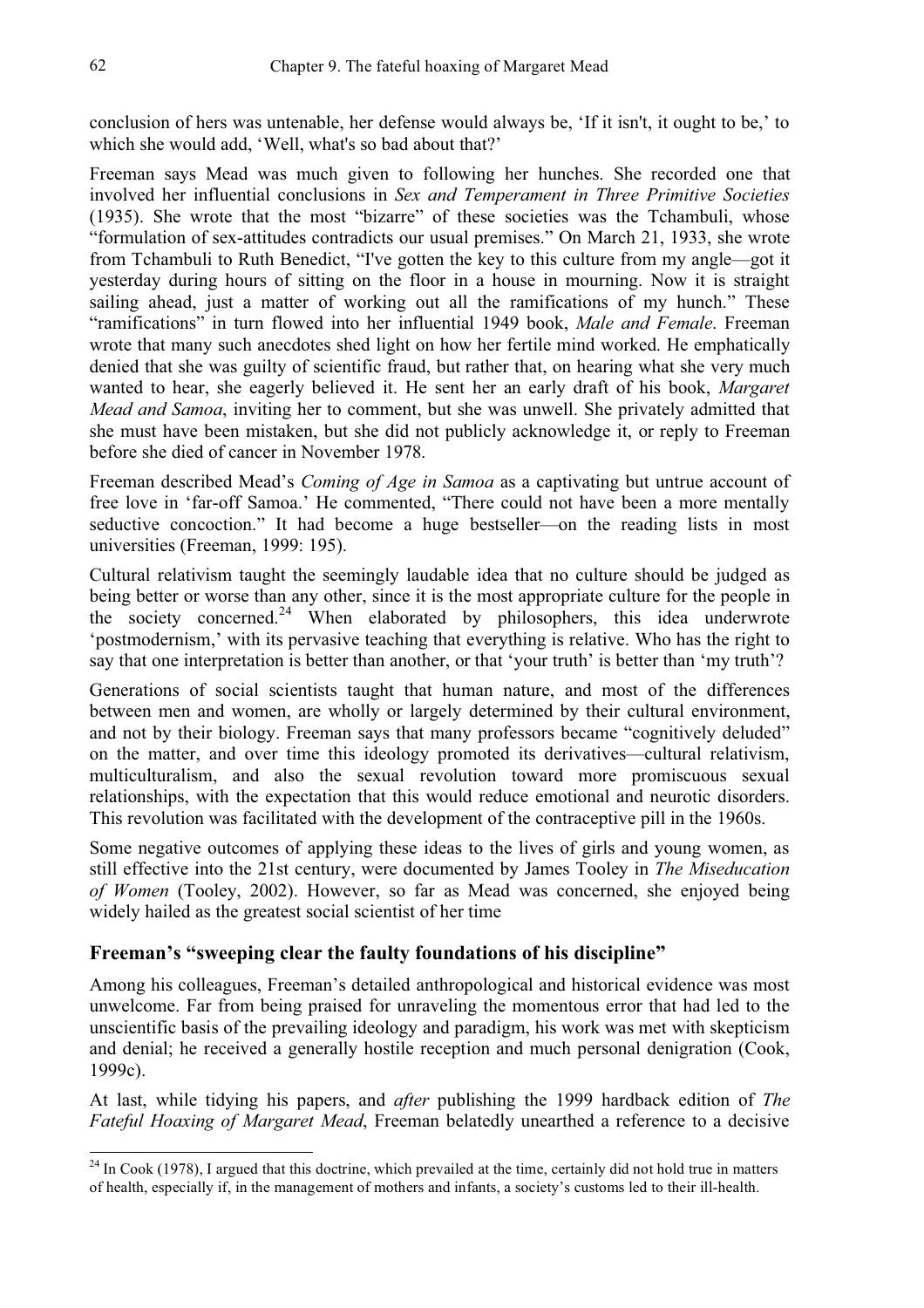account that had been obscurely published by Mead herself in 1931. There she proudly described the walk on the same date that Freeman had traced as the occasion of her hoaxing. In *Life as a Samoan Girl*—her contribution to a collection of stories in *All True! The Record of Actual Adventures that Have Happened to Ten Women of Today*, she wrote that on the island of Ofu, her relationship with the two Samoan "girls" had become so close that she was able to "receive their whispered confidences, and learn at the same time the answer to the scientists' questions" (Mead, 1931).

Thus Mead had confirmed in her own words the events that Freeman had labored for so long to document. This final corroboration missed the hardback edition that had come out earlier in 1999, and that hardback edition of Freeman's book is probably the only version in most libraries. The 1999 paperback contains this clinching information on pages 141–148, but it has not been widely noticed, since all the other pages are unchanged and there is no indication elsewhere in the paperback to bring attention to this final evidence. The paperback was effectively a second edition that Freeman regarded as the definitive version of his book. In a Forum of papers in *Current Anthropology* in 2000, he gave a detailed academic account of his evidence, and refuted the arguments of his critics with a final defense of his conclusions (Freeman, Orans, and Cote, 2000).

Long before all this, in November 1987 Freeman's earlier conclusions about how Mead had come to her erroneous information had been confirmed quite unexpectedly. He had returned to American Samoa to help filmmaker, Frank Heimans, with a film about Samoa. Without the prior knowledge of either of them, Fa'apua'a Fa'amu—an old lady of 86—had agreed to take part in the film, and Freeman was astonished to be introduced to her. She had been one of Mead's close companions, and after living for many years in Hawaii she had returned to Samoa to live in one of the villages where Mead had worked 60 years earlier. She was still mentally alert and active. Wishing to set the record straight, she asked for the occasion to be recorded on film. She took a solemn oath on the Bible that her testimony was true, and then gave detailed testimony before a distinguished gathering about the events that had taken place when she was aged 24, during the long walk with Margaret Mead in March 1926.

Fa'apua'a Fa'amu described the circumstances of Mead's questioning, and how, before answering her questions, she and her friend had pinched each other in silent agreement that they were 'joking.' She was asked, "Was there ever a day or a night when the woman [i.e., Margaret Mead] questioned you about what you did at nights, and did you ever joke about this?" She said "Yes, we did, we said that we were out at night with boys, she failed to realize that we were just joking and must have been taken in by our pretences. Yes, she asked: 'Where do you go?' And we replied 'We go out at nights!' 'With whom?' she asked. Then Fofoa and I would pinch one another and say 'We spend the nights with boys, yes, with boys!' She must have taken us seriously, but I was only joking. As you know, Samoan girls are terrific liars when it comes to joking. But Margaret Mead accepted our trumped-up stories as though they were true … we just fibbed and fibbed to her."

In 1993, after Freeman had done more investigation into relevant archives, Fa'apua'a Fa'amu's memory was tested by a Samoan scholar who knew the correct answers. She was asked questions about various early details, and at age 92 she was found to be "lucid" and "still able to remember well." Her replies were confirmed in the notes recorded by Mead in 1926 (Freeman, 1999: 2–8, 13; Freeman et al., 2000).

In March 2000, Professor James J. Fox, director of the Research School of Pacific and Asian Studies at The Australian National University, supported the nomination of Freeman for an Australian honors award. Urging special recognition for Freeman's distinguished contribution as a scholar, he wrote: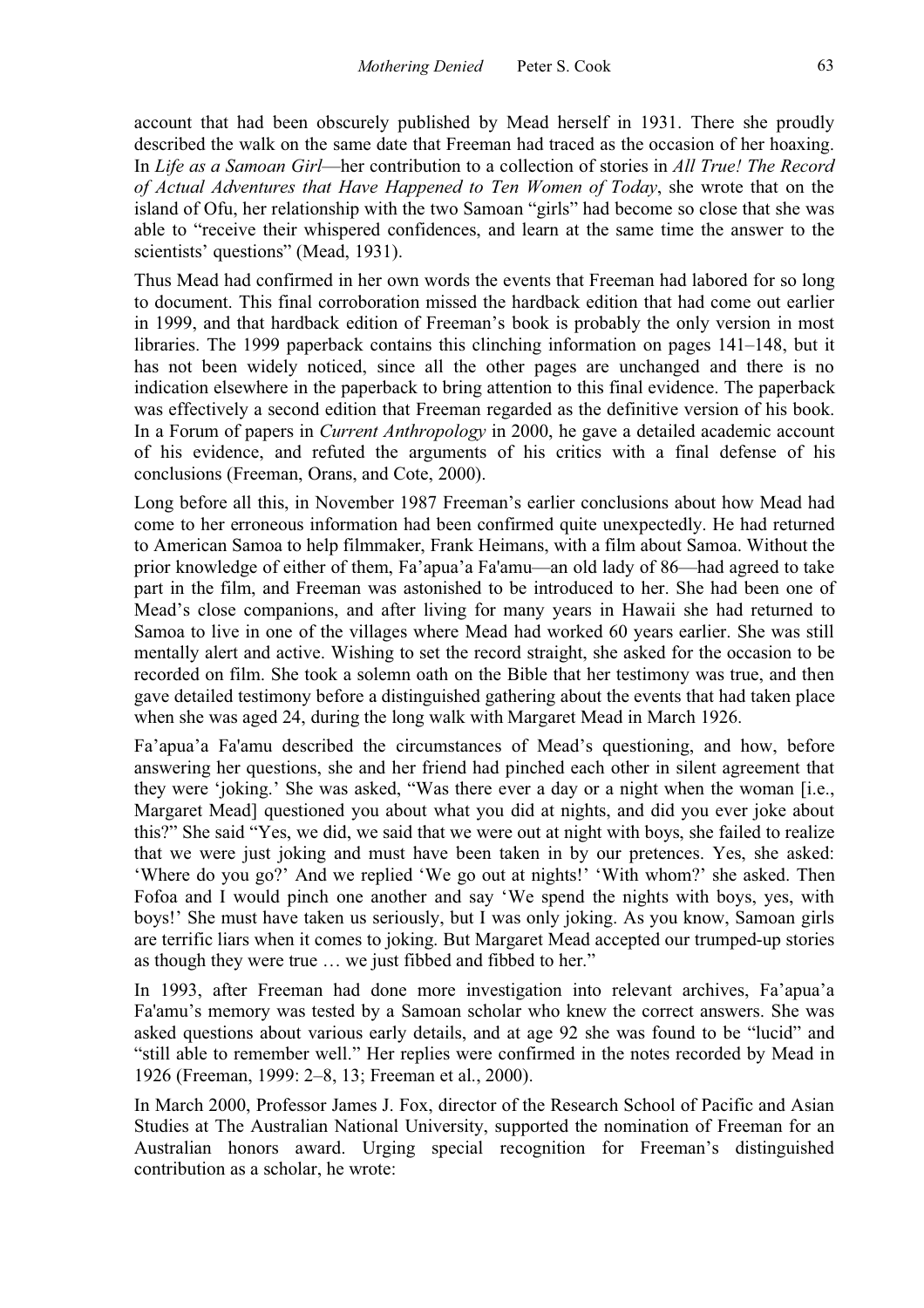Derek Freeman, Emeritus Professor of Anthropology at the Australian National University ... has contributed significantly to the formulation of a new paradigm for anthropology by his uncompromising opposition to, and eventual refutation of, the views of Margaret Mead, one of the 20th century's most celebrated social scientists. In two well-argued books, *Margaret Mead and Samoa* (Harvard University Press, 1983) and *The Fateful Hoaxing of Margaret Mead* (Westview, 1999), he has demonstrated that the evidence Margaret Mead cited in support of her ideas of cultural determinism in her monograph, *Coming of Age in Samoa*, was based on a hoax perpetrated by her two Samoan companions. By sweeping clear the faulty foundations of his discipline, Professor Freeman, who is now in his 84th year, has prepared the basis for a more biologically attuned human science for the 21st century. His efforts in advancing his arguments against notable opposition have been recognized and acclaimed throughout the world (Fox, J., 2000).

Freeman would have preferred to devote more of his time to *"*the emergence of *a new interactionist paradigm in which full recognition is given to both biological and cultural variables and to their complex interaction"* (Freeman's italics: 217). However, he died on July 6, 2001 at the age of 84. The honor was not awarded, and unwarranted *ad hominem* attacks continued even after his death.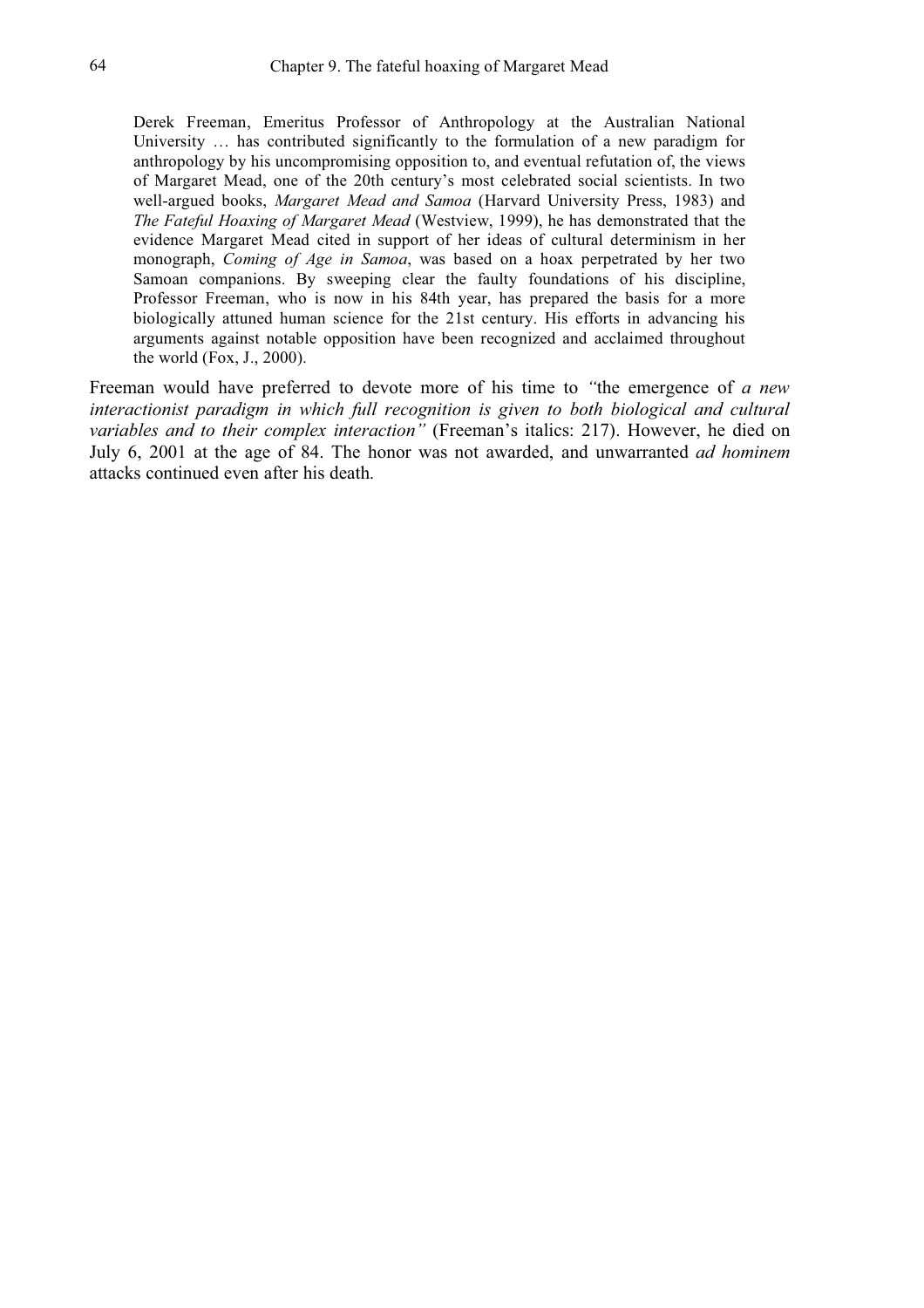# **Chapter 10. Social sciences detach from biology**

Sociology is a mess.

—Theile, 2005

### **Is sociology "a mess"?**

In his book *Consilience: the Unity of Knowledge*, E.O. Wilson described some effects of the ideology of cultural determinism on the social sciences. He says social scientists as a whole have paid little attention to the foundations of human nature, and they have shown almost no interest in its deep origins. Ignorance of the natural sciences was a strategy fashioned by the founders—in particular Emile Durkheim, Karl Marx, Franz Boas, Sigmund Freud, and their immediate followers. He continues:

The theorists were inhibited from probing by another problem endemic to social sciences: political ideology. Its effects have been especially clear in American anthropology. Franz Boas, aided by his famous students Ruth Benedict and Margaret Mead, led a crusade against what they perceived (correctly) to be the eugenics and racism implicit in social Darwinism. With caution swept aside by moral zeal, they turned opposition into the new ideology of cultural relativism.… Believing it a virtue to declare that all cultures are equal but in different ways, Boas and other influential anthropologists nailed their flag of cultural relativism to the mast. During the 1960s and 1970s this scientific belief lent strength in the United States and other Western societies to political multiculturalism…. Many anthropologists, their instincts fortified by humanitarian purpose, grew stronger in their belief in cultural relativism, while stiffening their opposition to biology in any guise.

So, no biology. The reasoning then came full circle with a twist that must have brought a smile to the little gods of irony. Where cultural relativism had been initiated to negate belief in hereditary behavioral differences among ethnic groups—undeniably an unproven and ideologically dangerous conception—it was then turned against the idea of a unified human nature grounded in heredity. A great conundrum of the human condition was created: If neither culture nor a hereditary human nature, what unites humanity? The question cannot be just left hanging, for if ethical standards are molded by culture, and cultures are endlessly diverse and equivalent, what disqualifies theocracy, for example, or colonialism? Or child labor, torture, and slavery? (Wilson 1998: 204–3).

Describing the ensuing schism in anthropology, Wilson says that some adopted "the extreme postmodernist view that science is just another way of thinking, one respectable intellectual subculture in the company of many." Despite some exceptions, "academic sociologists have remained clustered near the nonbiological end of the cultural studies spectrum. Many are … biophobic—fearful of biology and determined to avoid it." Thus the reasoning of the American Standard Social Science Model is "based on the slighting or outright denial of biologically-based human nature" (Wilson, 1998).

David Theile, an Australian sociologist and academic, wrote that, although sociology has been well represented in universities across the Western world for about one hundred years, "sociologists have produced little disciplinary knowledge; they agree on almost nothing, not even on the nature and extent of their disagreements. Sociology is a mess. Yet few sociologists, at least in their more public pronouncements, acknowledge this, preferring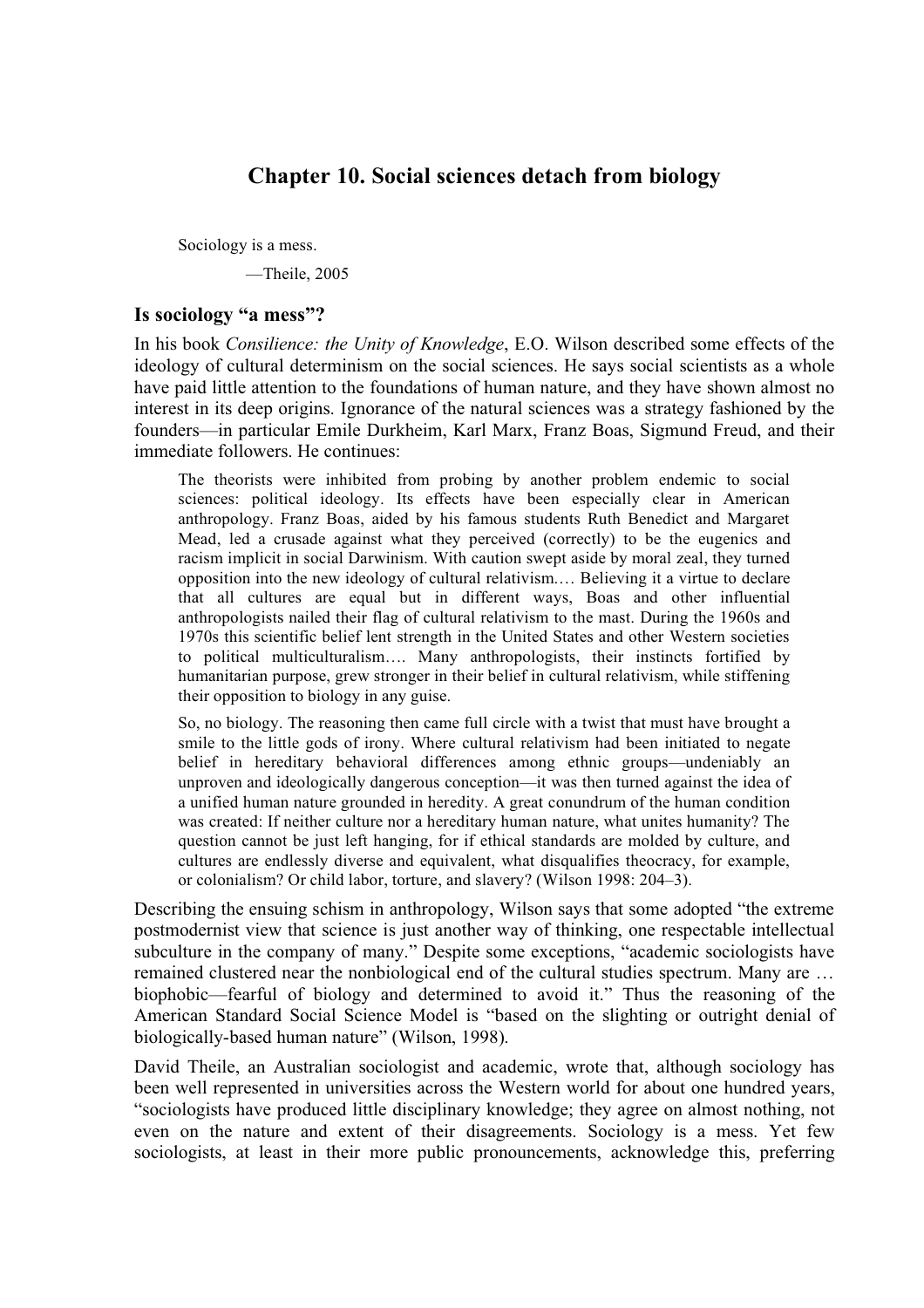instead to present their work as an organized discipline producing knowledge that contributes to the wellbeing of humanity" (Theile, 2005).

# **How the 'blank slate' theory of the child, and behaviorism, influenced childrearing**

From the theory of cultural determinism, it followed that the newborn baby was simply raw material, ready to be molded to any pattern—like a blank slate or *tabula rasa*. This resurrected an idea that John Locke had presented in his 1689 essay *Concerning Human Understanding*.

So another misconceived notion joined the stream of influences on Western childrearing advice. Mead's theory was used to support the behaviorist school of childrearing, as advocated by American psychologist J.B. Watson. His influential *Psychological Care of the Infant and Child* also appeared in 1928. He advocated relentless conditioning of the infant from birth, and likened the parents' task to that of a blacksmith shaping hot metal with hammers. He warned that "the blacksmith has all the advantage" because after a mistake he can begin again. But with a child "every stroke, be it true or false, has its effect. The best we can do is to conceal, as skillfully as we can, the defects of our shaping." He taught that children should be treated as young adults: "Let your behavior always be objective, and kindly firm. Never hug and kiss them, never let them sit on your lap. If you must, kiss them once on the forehead when they say goodnight. Shake hands with them in the morning. Give them a pat on the head if they have made an extraordinary good job of a difficult task" (Watson, 1928).

Marxist utopians were likewise supported in their belief that, with no basic human nature to stand in their way, the new communist man and woman would be produced by social conditioning. After all, the early seeds of behaviorism were laid in Russia, where Pavlov carried out his influential experiments to control the behavior of his dogs by conditioning.

These views also supported the idea that women were in no way more able than men to raise their children, thus inviting the devaluing of mothering.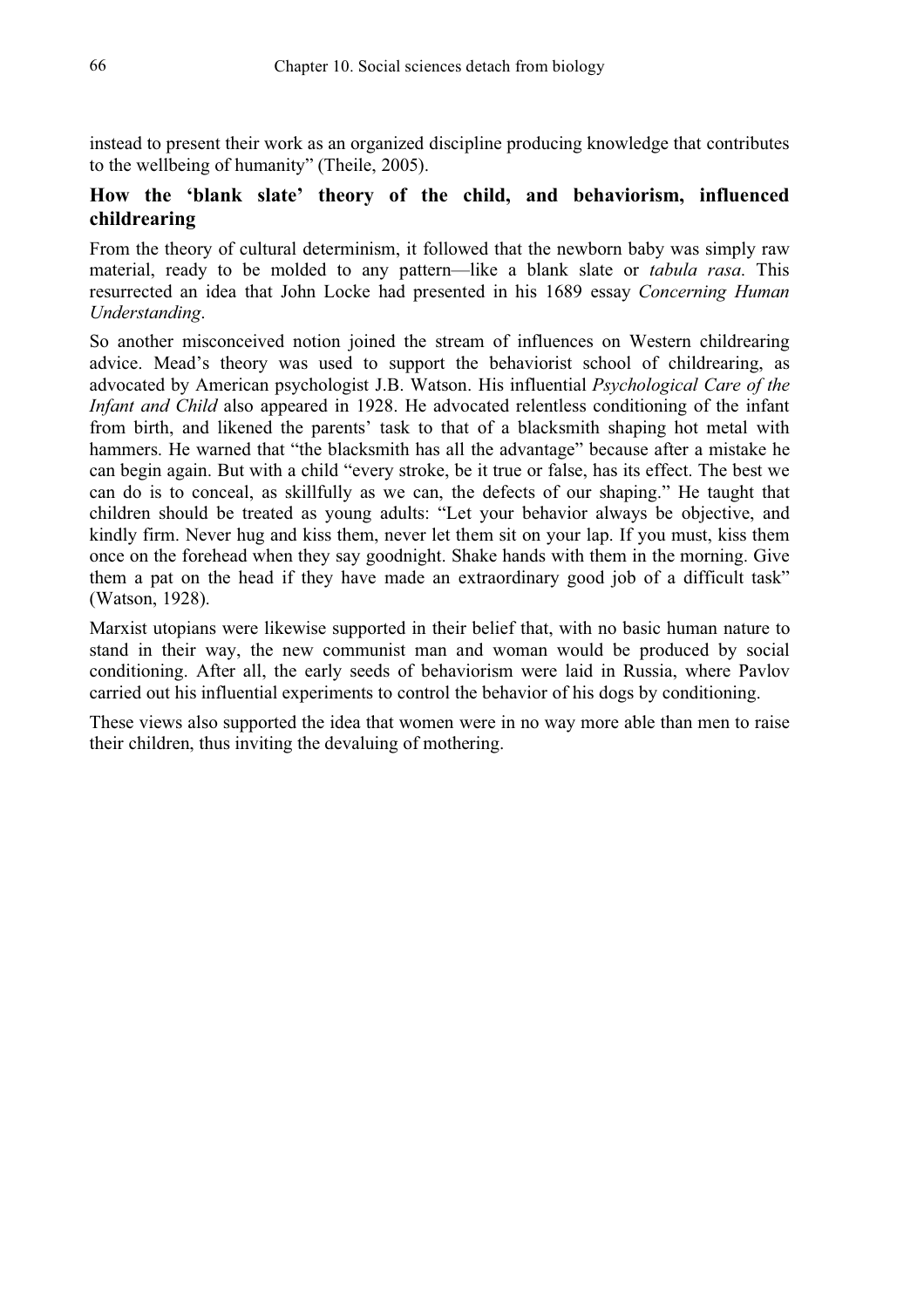# **Chapter 11. Equality feminism—and mothering denied**

As I look back, wondering, on the credulous adolescent that I was, I am astonished when I realize how thoroughly I have been cheated.

—Simone de Beauvoir, at the age of 54

The equality we fought for isn't livable, isn't workable, isn't comfortable in the terms that structured our battle.

—Betty Friedan, 1981

In *The Female Eunuch* I argued that motherhood should not be treated as a substitute career; now I would argue that motherhood should be regarded as a genuine career option, that is to say, as paid work and as an alternative to other paid work. Dignified motherhood is a feminist priority.… The immense rewardingness of children is the bestkept secret in the Western world.

—Germaine Greer, 1999

Motherhood has almost been erased from the lexicon of family policy. Instead, mothers and fathers have been subsumed into one: the gender-neutral parent … motherhood consists of a number of narratives.

—Yvonne Roberts, 2008

In the Victorian era—despite the insights of Mary Wollstonecraft, Mary Ann Evans (George Eliott) and others—women's capacities were regarded as necessarily arrested by their reproductive duties. Even Charles Darwin was led astray by this view. Sarah Hrdy cites his opinion that "whether requiring deep thought, reason, or imagination, or merely the use of the senses and hands, [man will attain] a higher eminence … than can woman" (Darwin, 1874). She comments, "It did not occur to his Victorian imagination ... just how resourceful and strategic a woman [in a hunter-gatherer society] would have to be to keep children alive and survive herself." She added, "No wonder women turned away from biology" (Hrdy, 1999: 18–19).

Yet by 1893, Alfred Russel Wallace, the co-discoverer of evolution, expressed a quite different view. When asked about the effect on human progress of the social revolution occurring in the education and general development of women, he said, "… the effect will be entirely beneficial to the race. Women at the present time, in all civilised countries, are showing a determination to secure their personal, social, and political freedom … the hope of the future lies with women" (Wallace, 1893). But his views made little impact.

Women continued to seek reform of the injustices and inequalities that they suffered in patriarchal societies, but as Boasian cultural determinism became widely accepted in academia, and adopted by thinkers like Sartre, it became the basis for the prescriptions by Simone de Beauvoir (1908–1986) in her feminist classic *The Second Sex* (1949). She said "A woman is not born but made." Lorna Sage comments that "Her whole life's work, and *The Second Sex* in particular, depends on the conviction that people are constructs: we come from the matrix of the culture at large, not from God, or nature, or (even) Mother." On the basis of this ideology, de Beauvoir argued that woman's nature and behavior, being environmentally determined, can and must be changed (Sage, 2001).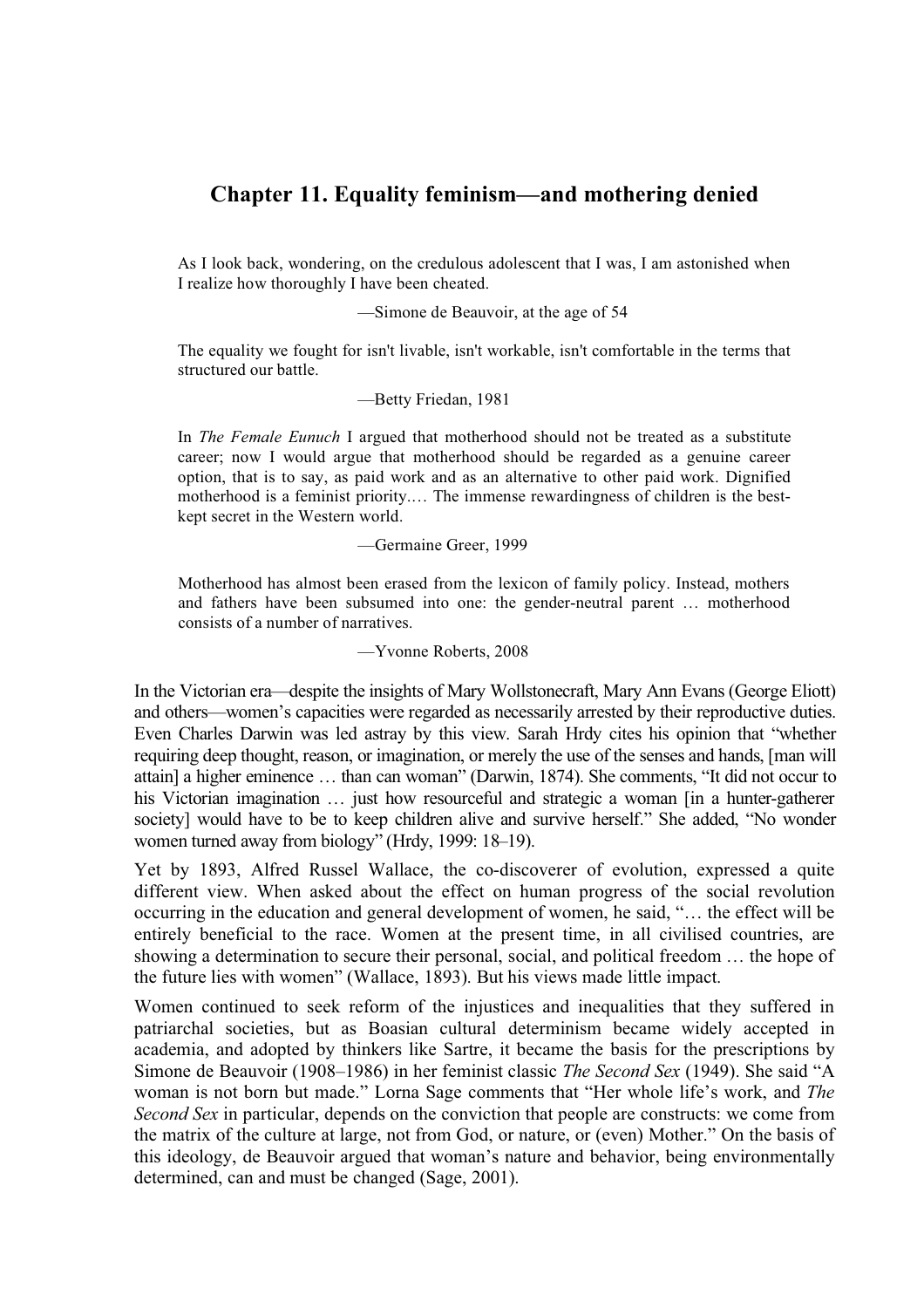Inspired by de Beauvoir, and fortified by their adoption of the ideology of cultural determinism, feminists insisted that all, or nearly all, the differences between men and women were determined by cultural influences, and not through biology, and the movement for women's liberation gave priority to seeking equality with men legally and in the workplace. During the Second World War many women enjoyed working together with a common purpose, but even in Britain's darkest days, mothers were officially seen as doing a more important job in caring for their young families than if they were conscripted into the workforce.

In *The Feminine Mystique* of 1963, Betty Friedan had portrayed mothers as trapped in "the concentration camps of their own homes," and she encouraged women on the path to careers and equality, while avoiding motherhood. She was later reproached by her disillusioned followers who pointed out that, unlike them, she already had a husband and children when she urged this life pattern. Anne Manne described Friedan's book as a "paean in praise of the rat-race—she just wanted women to join it." Thus feminism was "abducted by the hedonism of a service-oriented society." Manne quotes Don Edgar—who had been in a position to influence the direction of much family research in Australia—as saying, "We have to work to make us fully human." Yet Winston Churchill was probably more realistic when he observed that the world was divided into two classes of people: a minority who work at jobs they like—and the rest (Manne, 2008: 17, 20).

# **"Women should not have that choice"**

When Friedan later told Simone de Beauvoir that she now believed women should have the choice of staying at home and raising their own children if that was their wish, de Beauvoir replied, "No, we don't believe that any woman should have this choice. No woman should be authorized to stay home to raise her children. Society should be totally different. Women should not have that choice, precisely because if there is such a choice, too many women will make that one" (Manne, 2005, citing Somers, 1994). Manne appropriately asks, "Just who is the 'we' here? And what do women want?" (Manne, 2008: 26). James Tooley, Professor of Education Policy in Newcastle, UK, cites de Beauvoir as adding: "It is a way of forcing women in a certain direction."<sup>25</sup> De Beauvoir is here using the formula underlying so much utopian inhumanity down the ages: 'I know what is good for you, and I shall see that you get it' (Note 7).

# **Feminist icons recant**

1

De Beauvoir was, in fact, well aware of the satisfactions and joys of mothering and family life. She described them with tenderness and insight in lesser-known passages of *The Second Sex*, sometimes showing feelings of deep envy (Tooley, 2002: 65–70). It seems that this brilliant woman—so widely regarded as an icon and pioneer of equality feminism—was grievously misled in many ways by her adoption, with Sartre, of a misconceived ideology and philosophy.

In *The Miseducation of Women*, Tooley, in Chapter 3, *Romantic Illusions*, presents some less well-remembered writings of influential feminists, especially those of de Beauvoir. Summarizing what led to the following *cri de coeur* by de Beauvoir, he wrote: "At the age of 54—hardly old age in many people's view—she wrote a 'devastating' picture of her life."26 Describing how she felt she had been misled and selfishly exploited, she wrote: "… as I look back, wondering, on the credulous adolescent that I was, I am astonished when I realize how thoroughly I have been cheated" (de Beauvoir, cited by Tooley, 2002: 71; also see Note 7).

 $25$  Tooley (2002) cites this as from Graglia, 1975

<sup>&</sup>lt;sup>26</sup> cri de coeur. n. 'cry of heart'; deeply-felt, passionate request or complaint.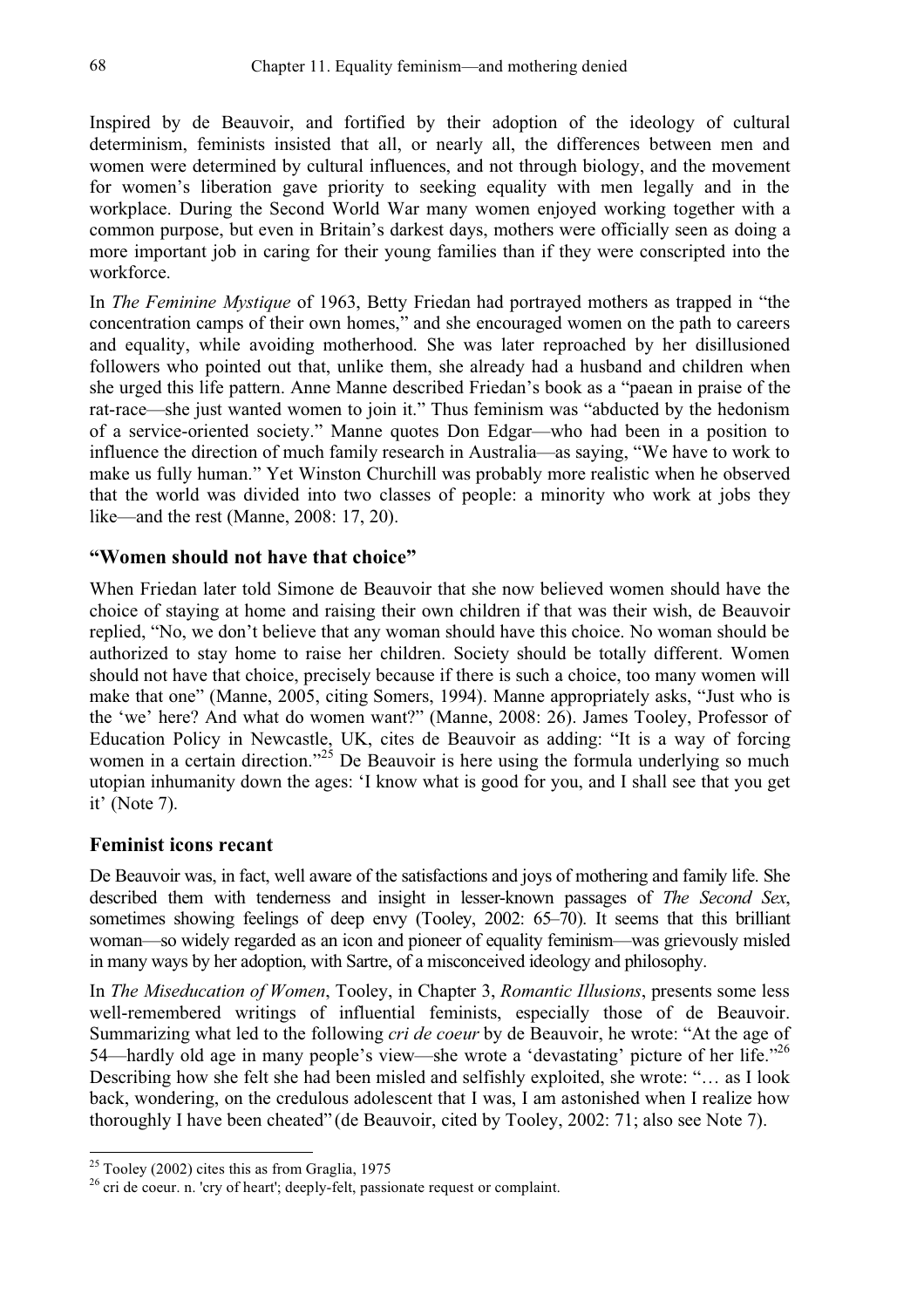Betty Freidan, too, had second thoughts. By 1981, in *The Second Stage*, she wrote, "The equality we fought for isn't livable, isn't workable, isn't comfortable in the terms that structured our battle." But equality feminists continued to implement her earlier prescriptions, and her recantations were ignored. The National Organization of Women, which she founded, was soon taken over by zealots, and Friedan resigned (Friedan, 1981).

Germaine Greer, too, had a belated and poignant rethink. After her 1972 best-seller, *The Female Eunuch*, had inspired a generation of women to forego motherhood, she later admitted that she "mourns for her unborn babies," confessing, "I still have pregnancy dreams, waiting with vast joy and confidence for something that will never happen." This was published under the tabloid headline: "I was desperate for a baby and have the medical bills to prove it!" (Krauthammer, 2000). By 1999, in *The Whole Woman—*having greatly widened her knowledge and understanding of women and their ways of life*—*she wrote: "In *The Female Eunuch* I argued that motherhood should not be treated as a substitute career: now I would argue that motherhood should be regarded as a genuine career option, that is to say, as paid work and as such an alternative to other paid work." She also declared that "the immense rewardingness of children is the best kept secret in the western world" (Greer, 1999: 260, 415).

While women had been 'liberated' in some ways, many were also caught in a web of dilemmas and over-work. Equality feminists achieved power and worked for social policies that did, in effect, implement de Beauvoir's program of denying choice for millions of mothers of young children.

This agenda turned a very blind eye to evidence about its possible repercussions on the emotional development of the next generation of 'sisters'—let alone on that of the little boys who would become their future partners (cf. Nurcombe, 1971; also see Note 9).

# **Mothering denied**

It is perverse that, in their efforts to raise the status of women, the movement for women's liberation—often called 'women's lib' in the 1970s—was directed down the path of rejecting and undermining a more maternal feminism that supported those women who wished to mother their own babies. Instead, the devaluation of mothering that pervaded early writings of Simone de Beauvoir, Betty Friedan, and Germaine Greer, became the entrenched orthodoxy of equality feminism. Then the very word 'mothering' became politically incorrect—but as Greer says in 1999, "What none of us noticed was that the ideal of liberation was fading out with the word. We were settling for equality. Liberation struggles are not about assimilation but about asserting difference, endowing that difference with dignity and prestige, and insisting on it as condition of self-definition and selfdetermination… even if it had been real, equality would have been a poor substitute for liberation.…" (Greer, 1999: 2–3).

How all this developed, and the dire effects of equality feminist ideologies in the UK, through the required curriculum for the education of girls and women, is described in *The Miseducation of Women*. In a revealing chapter, "Romantic Illusions," Tooley documents the extraordinarily far-reaching influence of de Beauvoir and her life choices (Note 7). He adopts the distinction made by Greer in 1999, when she described how 'equality feminism' had failed to meet the needs of so many women, and called instead for a "Liberation Feminism" that includes freedom and support for those women who, at some stage in their lives, choose the path of a maternal feminism that supports creative experiences in mothering their infants and children. Arguing that "motherhood should be regarded as a genuine career option … as an alternative to other paid work," Greer wrote, "… every woman who decides to have a child would be paid enough money to raise that child in decent circumstances … the choice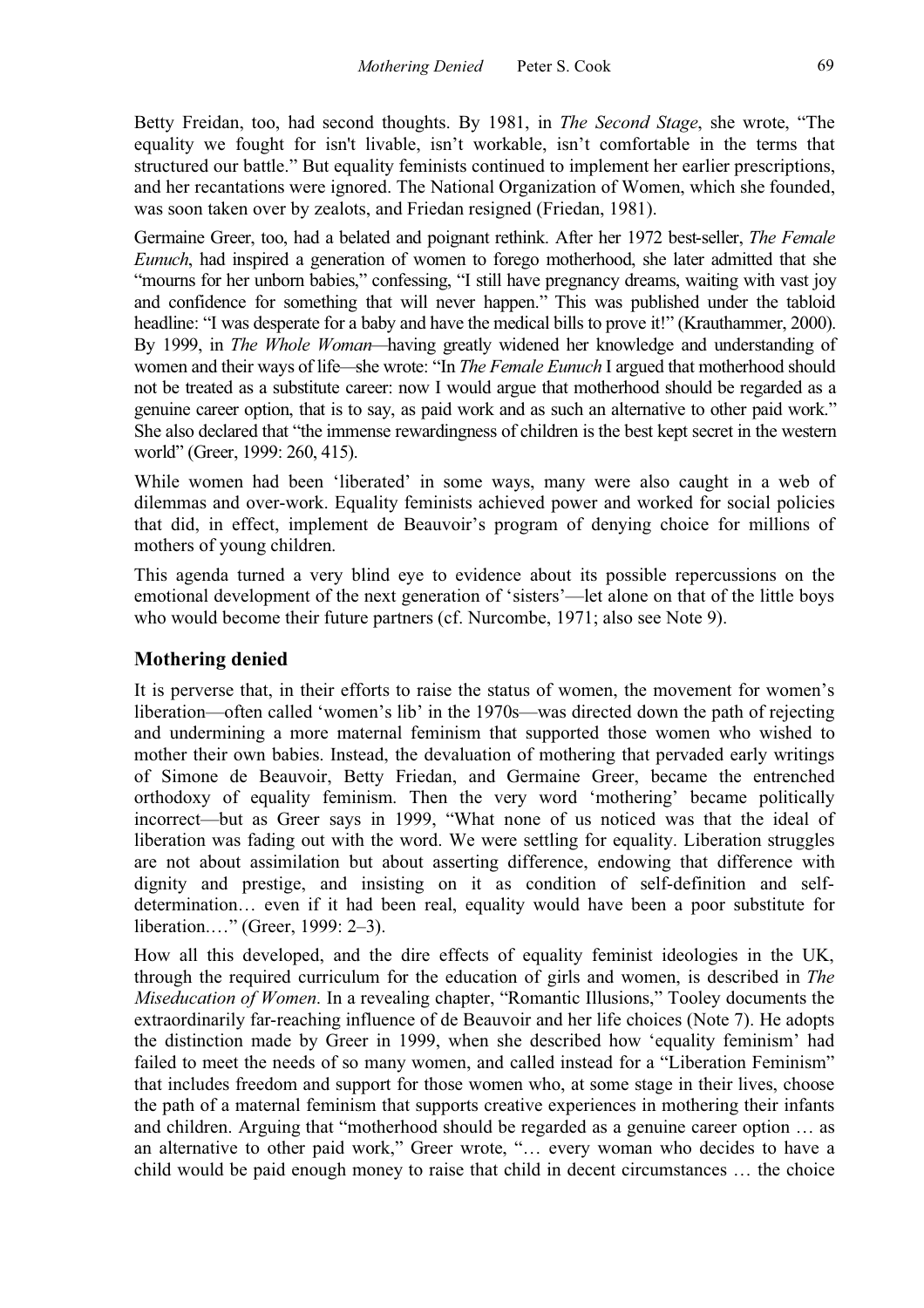should be hers.… The sooner we decide that mothers are entitled to state support to use as they wish, the less it will cost us in the long run.… Dignified motherhood is a feminist priority." (Tooley, 1999: 40–41; Greer, 1999: 260; 412–25).

# **The eclipse of mothering, and its removal from the lexicon of family policy**

In 2008, Yvonne Roberts, in *The Guardian*, wrote: "motherhood has almost been erased from the lexicon of family policy. Instead, mothers and fathers have been subsumed into one: the gender-neutral parent. Feminists in the 1960s saw motherhood as house-arrest. Then, mothers were at the cradle, while fathers brought home the bacon. Now motherhood consists of a number of narratives."

The word 'mothering' rarely appears in relevant books, and the terms 'parenting' and 'caregiver' are almost universally required instead. Yet each of these words has a different meaning. Although *Mother Nature,* by Sarah Hrdy, is mostly about mothering, that word does not appear in the index, although there are many references to 'parents,' and even more to 'parental investment' (Hrdy, 1999).

In the 1999 Canadian report, *Reversing the Real Brain Drain: The Early Years Study*, the word 'mothering' *is* used, though it appears just once—in quote marks at the end of the summary:

The new evidence is a celebration of what good "mothering" has done for centuries. Parents have always known that babies and young children need good nutrition, stimulation, love and responsive care. What is fascinating about the new understanding of brain development is what it tells us about how good nurturing creates the foundation of brain development and what this foundation means for later stages of life.

By 2007, in the updated report, *Early Years Study 2,* the word 'mothering' does not appear except for one mention, where it is equated with 'peer-rearing' in disturbed monkeys:

High-reactive monkeys who experienced poor mothering (or peer-rearing) during their first six months showed disrupted sleeping patterns as infants, high cortisol levels in the face of mild challenges throughout the lifespan, excessive adrenalin following challenges, increased risk of anxiety and depression, excessive alcohol consumption, aggressive behaviour, and for females, risk for poor maternal behaviour when they became mothers themselves.

On the other hand, the word 'parenting' appears in the Report at least 80 times (McCain et al., 1999; 2007).

# **The juggernaut of the childcare 'industry'**

The breakup of the extended family, urbanization, and the stresses of childrearing, burdened by teachings like those described earlier, had undermined many women's natural satisfactions in mothering. This lent force to the idea that they should go out to work and let 'experts' rear their little children.

Finding a place to 'nest' before having a baby is the first of the mothering behaviors common to all mammals. Yet a situation was created that encouraged dual-income couples to outbid single-income families in securing a home. Potential mothers and mothers with young families were increasingly pressured into the workplace, where they were of more value to 'the economy'; meanwhile they were assured that their infants and young children could safely be reared in childcare for 40 or 50 hours a week.

This whole agenda of equality feminism denies the importance of mothering, and ignores the precautionary principle. In other words, it reverses the normal burden of proof that it is the responsibility of the proponent of a massive environmental change to establish that it will not—or is very unlikely to—result in significant harm to those most likely to be affected,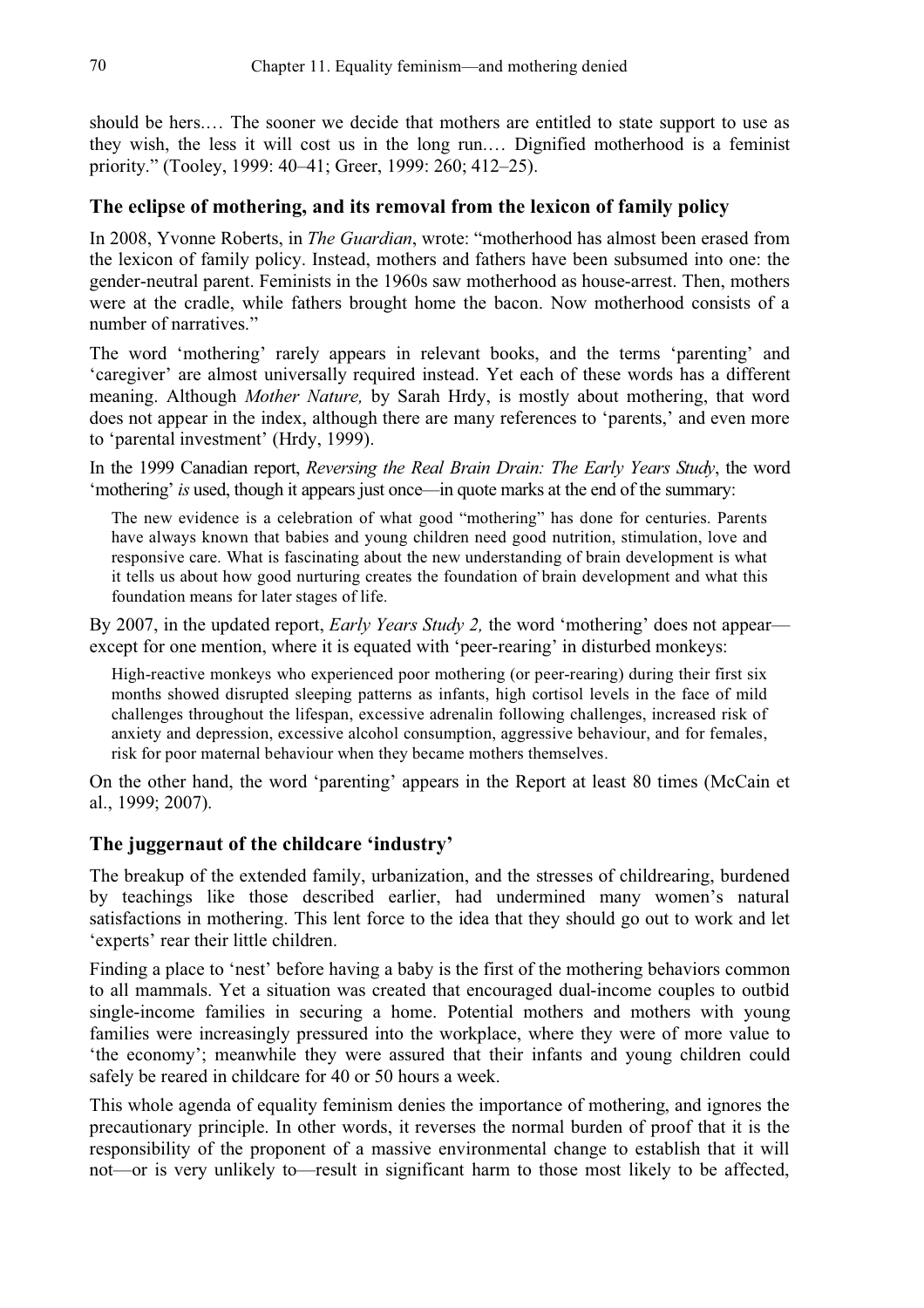especially when they are young human beings at the most vulnerable time in their lives. It was noted in Chapter 5 that this disorganized social 'experiment' is still being carried out in the years when infants are learning more rapidly than at any other time, and institutional daycare entails a drastic reduction in the possibilities of meeting the infant's primal birthright—mothering.

Part One of this book outlined evidence that mothering includes breastfeeding, extensive carrying, and personal sensuous contact, in a loving relationship that offers mother-infant attunement and mutual enjoyment. Realistically, these cannot be provided in institutional childcare. *It cannot be a job requirement, and it may seldom even be possible, for an unrelated woman who works in the average childcare nursery to love—let alone delight in your baby or child*. Most carers have little time to enjoy even 'joint attention sequences.' If a willing relative is not available, a motherly woman who is willing to be a supplementary mother until the child is at least 4 or 5 years old is likely to be the best alternative, as some privileged women can attest (e.g., Hrdy, 1999).<sup>27</sup>

In Australia, the National Childcare Accreditation Council pointed out in 1993 that children could be in childcare for nearly as many hours by the age of five as they would spend in school over the next thirteen years of their schooling.<sup>28</sup> Far from sensing that something was wrong with this childcare agenda, the Council unashamedly used this fact to argue for ever more money and staff—so that childcare could really be of "high quality."

Although vast sums of money are made available, an authoritative account of the lamentable situation that still prevailed thirteen years later was provided in the *Report on the implementation of a 1:4 staff-child ratio for children aged under two years in New South Wales children's services* (Cross-Sectoral Task Force, 2006, summarized in Note 8).

In a 1996 review for the Institute of Economic Affairs in London, Patricia Morgan analyzed the effects of early childcare and demonstrated what had long been almost self-evident. In her report, *Who Needs Parents? The effects of childcare and early education on children in Britain and the USA, s*he wrote:

The singular difficulties and cost of providing good quality care, with its highly involved and trained staff, small group size, caregiver stability, and low infant to caregiver ratios, should surely demonstrate how 'affordable, universally available, good-quality, easily accessible childcare' (to use the popular mantra) is a chimaera, unrealisable in the real world. Affordable care is *low-quality* care. Universally available *high-quality* care is achievable nowhere on earth" (Morgan, 1996; also see Note 8).

Yet, more and ever more subsidized early childcare is widely advocated and created, while all the evidence, inconsistencies, and contraindications that this involves continue to be ignored.

What would Betty Friedan have thought if she had realized that she had effectively promoted a situation where many of tomorrow's 'sisters' are "trapped in the concentration camps" of their childcare institutions, while their mothers are financially locked into unsatisfying jobs? This social engineering was put in place despite the fact that most infant care professionals privately believed this was not in the best interests of the infant (Leach, 1997). Moreover, surveys in many countries showed that most mothers would rather be able to care for their young children themselves (Evans and Kelly, 2001; 2002).

 $\overline{a}$ 

<sup>&</sup>lt;sup>27</sup> When childcare is unavoidable, a list of alternatives in order of preference, as listed by Burton White, may be found in Chapter 2, of *Early Child Care* (Cook, 1996). www.naturalchild.com/peter\_cook/ecc\_ch1.html 28 The National Childcare Accreditation Council [of Australia] (1993), cited above, calculated childcare: can be

<sup>50</sup> weeks x 50 hours x 5 years = 12,500 hours, while schooling takes: 40 weeks x 25 hours x 13 years = 13,000 hours. Clearly, there may be local differences, but these are still remarkable figures.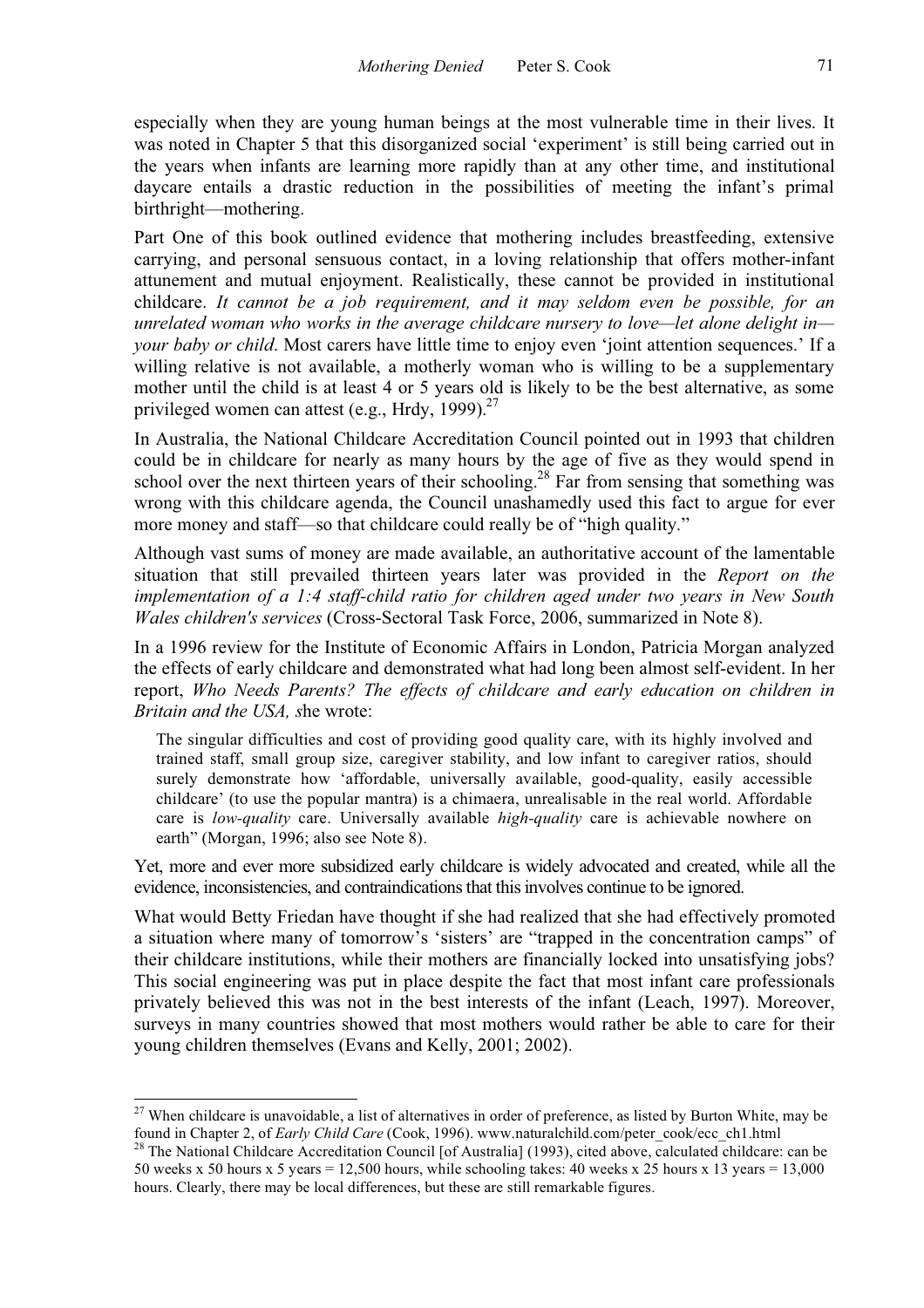Some childcare advocates argue that infants are being properly returned to group care with multiple carers, as in a tribe; but they ignore the fact that, uniquely in the history of our species, this policy raises infants in institutions that do not include their mothers or anyone having an enduring bond with the child, let alone any real love for these very young children. By 1999, 9.8 million American children under the age of five years were in childcare for 40 or more hours a week, with many beginning in the first year, and by 2007 over 25% of babies in Australia were in childcare before they were 12 months old.

Despite many warnings, our brave new world still supports a vicious circle, as the increasingly powerful and wealthy childcare industry profits from center-based daycare. The influential gatekeepers promote its growth, and the early education industry, also, has cherrypicked the Canadian *Early Years Studies* of 1999 and 2007. These reports are used to promote 'education' from early infancy, while ignoring the studies' evidence about the value of breastfeeding, and the developmental value of mutual experiences while the infant is in his mother's arms, and as she suckles, enjoys, and plays with him.

Our provision for many young humans aims to meet the impersonal demands of industry and a materialistic ideology at the expense of the basic needs of babies and very young children, as witnessed by Belsky's intended title, *The Politicized Science of Childcare*, for his editorial, that was printed as *The Dangers of Day Care* in *The Wall Street Journal,* July 16, 2003.

It is a curious irony, that while feminism campaigned for men to take a more equal share in parenting, institutional childcare is staffed almost exclusively by women, since fears of pedophilia deny children any experience of father-figures while they are in childcare. A further anomaly is that the childcare industry is staffed by women who are generally among the lowest-paid in our society.

### **Is the term 'childcare' for infants often a euphemism?**

So far as infants are concerned, the terms 'daycare' and 'childcare' are often euphemisms for what might be more accurately described as early institutional childcare (see footnote 2 in the Introduction).

The noun 'euphemism' is defined in The Cassell Dictionary of Word Histories (1999) as "the use of a soft or pleasing term or phrase for one that is harsh or offensive." The words 'high quality childcare' imply that, so far as possible, a child placed there will have a 'soft and pleasing' experience—but we have much reason to think that this is not at all how it feels to the infant.

As seen in Chapter 5, The Task Force Report to the New South Wales Government said, "… the research universally shows that a one-to-three ratio is desirable for children under three years of age," and referred to a "world expert on childcare matters, who calls a 1:5 [staffinfant] ratio a 'ratio for neglect.'" Yet a staff-infant ratio of 1:5 is in no way unusual. From the viewpoint of a baby, or indeed any two- or three-year-old child, the evidence suggests that the experience, month after month, of what is more accurately termed institutional long day care, could indeed be 'harsh and offensive.' Harsman's observations outlined in Chapter 3 suggest that Leunig's cartoon *Thoughts of a baby lying in a child care centre* are all too often an accurate representation of a baby's experience and point of view.

Clearly, the term 'childcare,' when used in connection with infants, can fairly be regarded as a politically correct euphemism.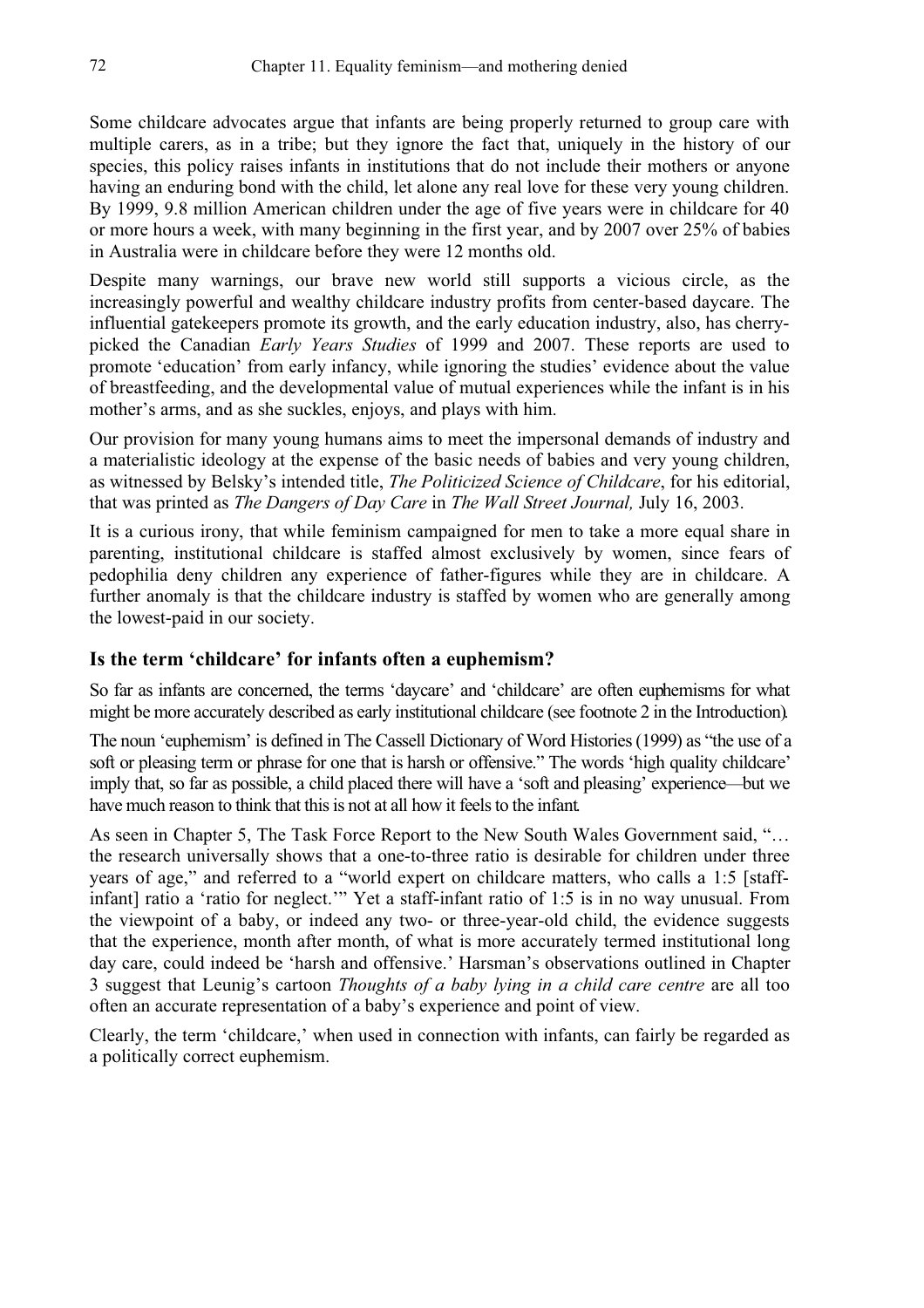# **PART THREE:**

# **CONCLUSIONS AND WHAT CAN BE DONE?**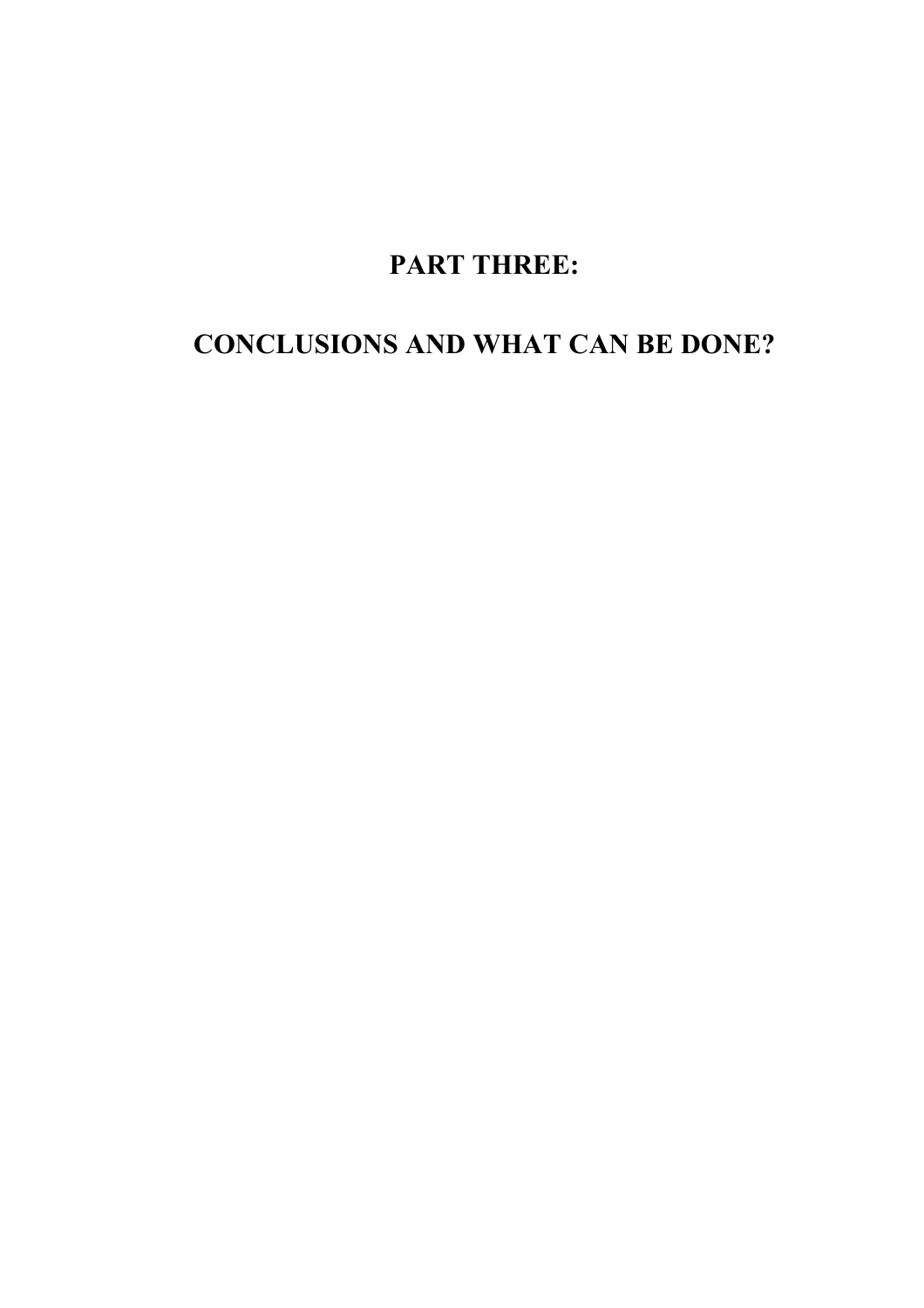# **Chapter 12. What conclusions may we draw?**

Intimate attachments to other human beings are the hub around which a person's life revolves, not only when he is an infant or a toddler or a schoolchild but throughout his adolescence and his years of maturity as well, and on into old age. From these intimate attachments a person draws his strength and enjoyment of life and, through what he contributes, he gives strength and enjoyment to others. These are matters about which current science and traditional wisdom are at one.

—John Bowlby, 1981

Not feeling 'loved a lot' was the best predictor of marihuana use in 13-year-old boys in Sydney.

—Marilyn Rob et al., 1990

### **Was women's liberation misled by misconceived dogma and ideology?**

In the West, the natural satisfactions and rewards of the early mother-infant relationship have been undermined, and sometimes poisoned, by childrearing ideas deriving from ancient misconceptions about the nature of the child. In this setting, normal infant reactions often lead to much frustration, and sometimes to violent conflict. Societal changes, leading to the loss of social supports that had been available through the extended family and social networks, prepared the way for a further set of problems.

As the movement for women's liberation adopted the misconceived ideology of cultural determinism, with its 'blank slate' view of the child, feminism—in its quest for equality with men—regarded mothers and fathers as interchangeable. It rejected a more maternal feminism that could have worked for equal rights between men and women, and also emphasized the special role that women play in mothering babies and very young children, and their need for ample maternity leave (Cook, 2002; 2004).

Instead, in some Western countries the equality feminists' objective became that mothers should return to work soon after delivery, while infants were provided with institutional group care, stimulation and education by experts. The core values of mothering were ignored, as were the high costs of training and employing qualified early childcare professionals. As career equality feminists moved into positions of power and influence, they engineered social policies that made it increasingly difficult for women to mother and breastfeed their infants. In his important but neglected book *The Miseducation of Women*, Professor James Tooley says, "… it is the ideas of equality feminists that hold sway over government and education reform, in America, Australia, and Britain as well as elsewhere.… The important point is that reforms for 'gender-neutral' curricula and school organization fit in with the ideas of the equality feminists. And it is the equality feminists who dominate the debates about overcoming gender stereotyping, who argue for vigilance and struggle in order to climb the lofty heights of gender equity" (Tooley, 2002: 42).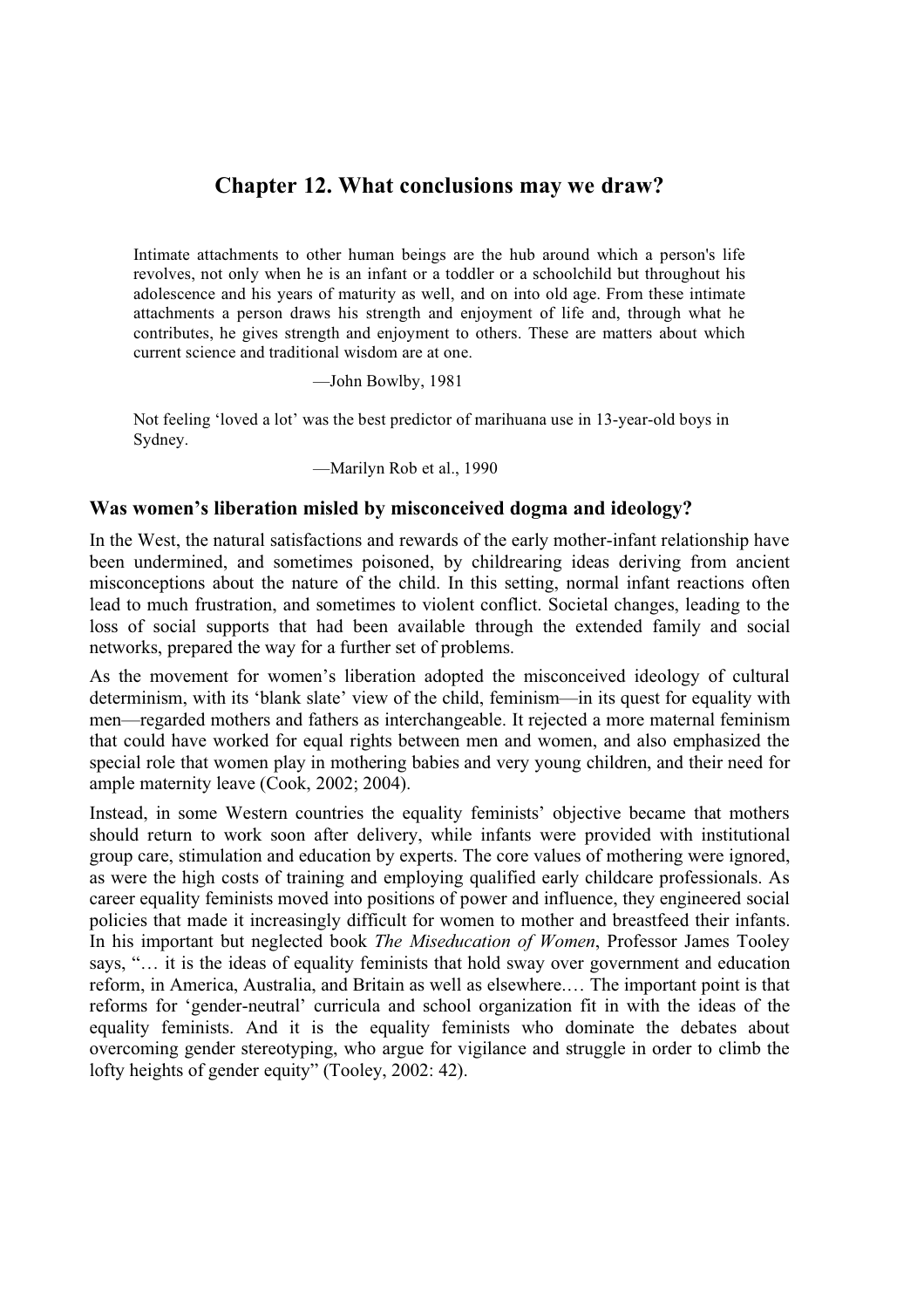# **Management of childbirth—"Like a snowball rolling downhill …"**

The successful working of our physiology depends on a facilitating environment, especially for childbirth and for initiating breastfeeding and early mothering. Strategic disruptions can cascade, as described by Haire in 1972 in *The Cultural Warping of Childbirth*. Of maternity hospital practices that sometimes prevailed at that time, she wrote:

Most of the practices … have developed not from a lack of concern for the wellbeing of the mother and baby but from a lack of awareness as to the problems which can arise from each progressive digression from the normal childbearing experience. Like a snowball rolling downhill, as one unphysiological practice is employed, for one reason or another, another frequently becomes necessary to counteract some of the disadvantages, large or small, inherent in the previous procedure.

Such disruptions can cut across the fabric of hormonal and other biological mechanisms that evolved to promote healthy mother-infant relationships.

### **Can we evolve new humans to fit the childcare environment?**

The ideological detachment of some social sciences from their scientific bases in biology can lead to extraordinary claims that we can re-arrange the basic patterns of mother-infant relationships with impunity. For example, in a review of the effects of childcare, it was suggested that the nature of the infant may have to evolve to suit modern childcare conditions: "In this version it is accepted that humans are still evolving and different attachment patterns will emerge adapted to the new pressures in the environment." This may sound acceptable to some people, until they think about it enough to realize that for this to occur, all those who are less well-adapted must be selected out—that is to say, they must die without having reproduced. It also assumes that fundamental aspects of human biology that are deeply built into the mammalian-primate brain, can and will be re-arranged to suit the "new pressures in the environment" that are being created by childcare policies. This glimpse into a brave new world was in a seemingly authoritative review of childcare, published by a large, government-funded family studies institution in Australia (Ochiltree, 1994; Cook, 1996).

### **Love, alloparents, and the comparative costs of childcare and mothercare**

Love appears to have originated early in our mammalian and primate past. Jane Goodall had the privilege of studying chimpanzees at close quarters beginning in 1960, when little was known about their life in the wild and before humans had greatly reduced their numbers and ravaged their habitat. She wrote a short book with pictures, suitable for children. She called it *With Love: Ten Heart-warming Stories of Chimpanzees in the Wild*.

One definition of love is the emotions and behaviors in a relationship that contribute to the mutual wellbeing of those involved. It appears that such love—which includes empathy and compassion—developed on earth only in the context of mothering young who were dependent and slow to reach maturity. To a lesser but important extent, the same applies to fathering, when a father can support the nurturing of the young. Likewise, in the human child, the capacities for empathy and love develop best in the context of such parenting.

Since a mother and her infant can better survive with help from the father, love between mother, father, and child has additional survival value. Hrdy says that "In many species … infant survival depends on the mother being assisted by others—the father and/or various individuals other than parents—alloparents.… Among humans living in foraging societies, a helpful mate, and/or alloparents, were usually essential for a mother to rear an infant at all. In a surprisingly broad range of creatures, indispensable alloparents provide many of the same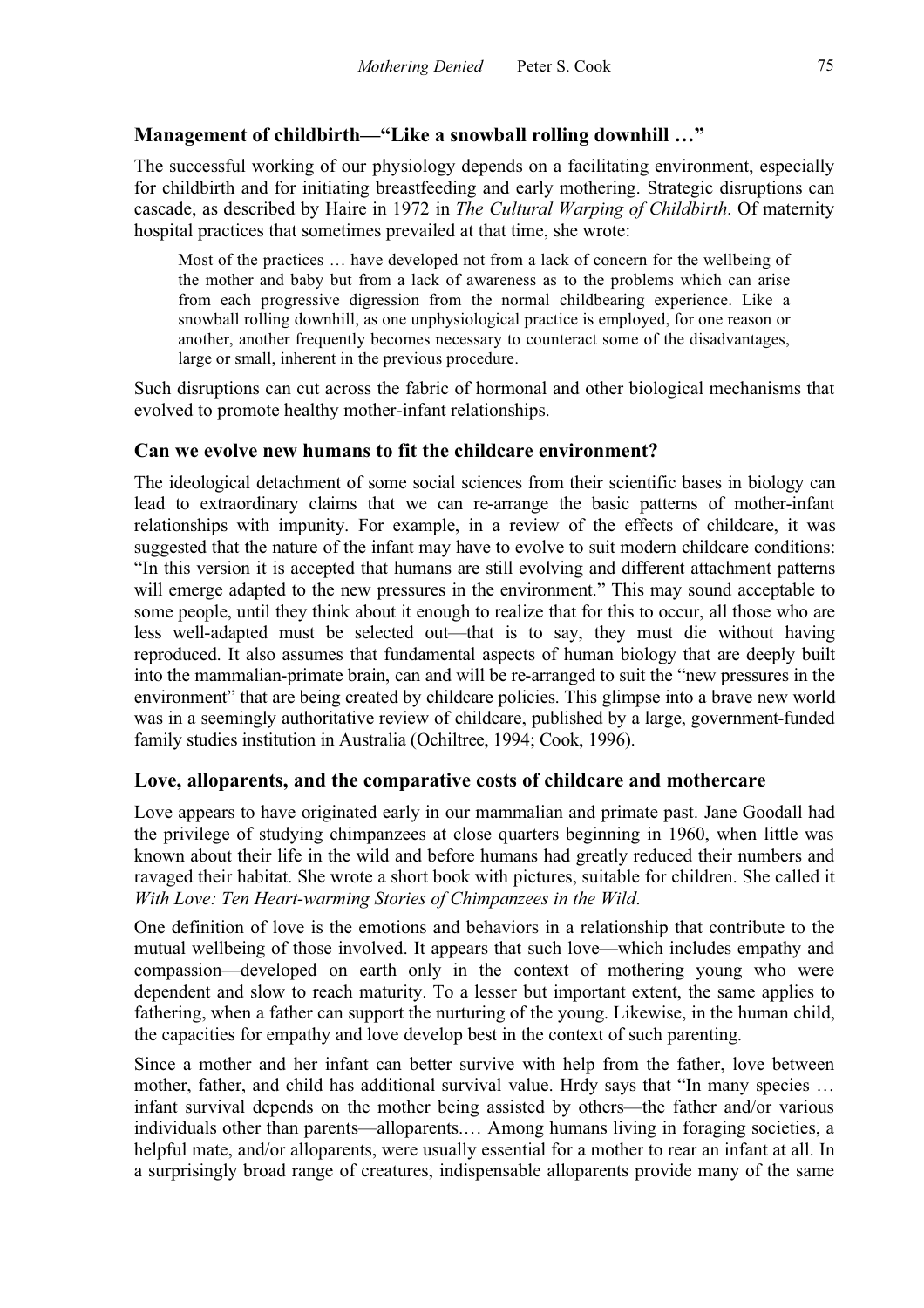forms of care a mother might, protecting and provisioning, even suckling another female's infant in cases where the alloparent is lactating" (Hrdy 1999:90-1).

Such alloparents would be unlikely to sustain such care in the absence of some rewarding love for the child. Hrdy describes how she was fortunate in securing a reliable and enduring allomother who helped in mothering her children, while she was partly freed to pursue her studies. But this is quite different from the situation in a daycare nursery. Such carers are under a number of pressures, and it can hardly be job requirement for a daycare employee to love your infant—as in an allomother relationship. However much a parent may go on loving a child, an infant cannot experience this if the parent is not there; her feelings and imaginings may well be more accurately represented in the Leunig cartoon at the front of this book. Yet even in economic terms alone, does early institutional childcare really make good sense?

After reviewing the evidence available by 2001, Belsky raised the question of whether such parental leaves would actually prove less costly than the consequences of their absence. He said:

… it seems to me that the data considered in this paper should encourage the expansion of parental leaves, preferably paid, ideally as lengthy as they are in some Scandinavian countries, or other strategies for reducing the time children spend in nonmaternal care across the infant, toddler, and preschool years (e.g., part-time employment). One of the interesting questions that only history will answer is whether the cost of such leaves will prove less than the consequences of their absence. Relatedly, tax policies should support families rearing infants and young children in ways that afford parents the freedom to make childrearing arrangements which they deem best for their child, thereby reducing the economic coercion that necessitates many to leave the care of their children to others when they would rather not. Finally, given the clear benefits of high quality child care, its expansion seems called for as well. Of significance is that all of these conclusions could be justified on humanitarian grounds alone.

In 2004, Professor Ted Melhuish in London said that for the first 18 months to 2 years, the cost of good-quality care is potentially very high, and it is comparable in cost to paid parental leave for 2 years. He joined Belsky and Penelope Leach in saying that with no compromise on quality, the cost of subsidizing childcare of any acceptable quality for the under-twos is broadly comparable to generous parental leave. He pointed to the case of Sweden as evidence of what parents might want if they had a real choice, "The Swedish case is very revealing—there was high-quality infant care available to all and heavily subsidised. It was widely used in the 70s and 80s, but in the early 90s, parental leave was increased and now there is remarkably little use of childcare under 18 months. Parents voted with their feet" (Bunting, 2004).

Manne (2008) outlines the opportunities available to Scandinavian parents of children under three: "… either parent can take up to three years' parental leave, much of it paid. They have the right to return to their previous job. They have the choice of a high quality child-care place or taking a home-care allowance. Where it has been introduced, the home care allowance has been extremely popular. Very few babies are in childcare…. Breastfeeding rates are high. The Swedes also offer the right to work six-hour days on reduced salary until the child is eight. All these measures are regarded as parents' and children's rights."

### **Potential costs of total 'collateral damage' in early childcare policies**

But Belsky's important question as to whether lengthy parental leave and support would actually cost less than the *consequences* of their absence has not yet been honestly faced up to. Melhuish appears to be suggesting that the *immediate* costs of supporting mothers to care for their own infants may be no higher than the costs of providing quality childcare. Belsky's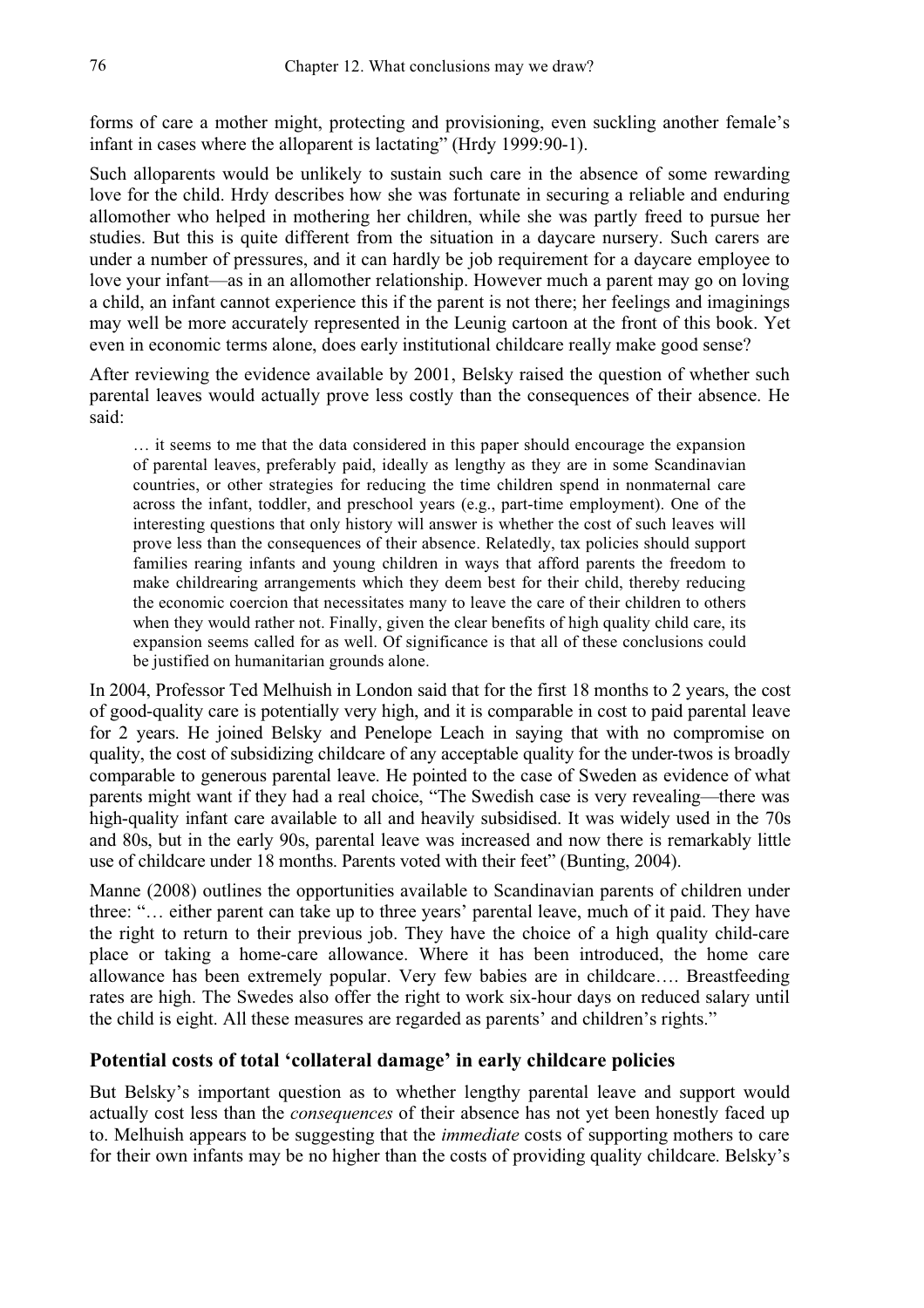use of the word *consequences* suggests the inclusion also of the costs of any adverse impacts of childcare on the developing child. At present, *these are never taken into account*.

Since economic arguments and pressures are so often used to get mothers back into the 'workforce' and infants into early childcare, this policy is overdue for a full economic analysis that takes account of all the externalities and 'collateral damage' that economists find it so easy to ignore and so hard to evaluate. If they think that this collateral damage matters, but they cannot put a price on it, they should say so.

Evidence already available, and outlined in earlier chapters, shows that the full costs of subsidizing childcare, so that the 'economy' may benefit from 'getting mothers into the workforce,' may be very great. Consider the potential costing in just six areas.

i) **Breastfeeding.** The health benefits of breastfeeding are well documented but not well costed. In this area alone, departures from normal breastfeeding over a total population must greatly increase health costs. In July 2008, the Australian Breastfeeding Association cited extensive documentation of the increased health risks of such 'eco-genetic mismatch' in respect to the infant, the child, and the mother. For the infant and child, there are increased risks of increased obesity, type 1 diabetes, asthma, allergy, otitis media, gastroenteritis, respiratory infections, urinary tract infection, and sudden infant death syndrome. For mothers, there are increased risks of breast cancer, rheumatoid arthritis, ovarian cancer, and diabetes and hip fracture, (Australian Breastfeeding Association, 2008).

ii) **School classrooms.** The overall societal impact of too much early childcare on the quality of school education must also be serious. As reported in Chapter 5, the studies of the NICHD ECCRN show that childcare of quality or quantity low enough to impair attachment is associated with adverse consequences in the classroom, such as increased aggressiveness, disobedience, and behavior problems. Moreover, non-childcare children in these classrooms then tend to behave similarly. This has educational costs, both for the pupils, and for the recruitment of good teachers and their subsequent work satisfaction and stress.

iii) **Societal effects.** The NICHD Network already acknowledges that, even when the adverse effects due to early childcare are small, when large numbers of people are affected, subsequent adverse effects on society as a whole are likely. Even if only a few of the children who show increased aggression and problem behaviors in school continue to show such behavior in adolescence and then into adult life, the costs could be very high. For example, do such behaviors carry over into how young people drive, drink alcohol, or take drugs? As noted in Chapter 5, in late 2008 the NICHD Early Child Care and Youth Network reported that, amongst other findings at age 15, "higher hours of non-relative care predicted greater risk taking and impulsivity…" (NICHD ECCYN, 2008b. For full Abstract see Postscript 1).

iv) **Quality of relationships in adolescence and adult life.** If the findings of the Minnesota longitudinal studies about the long-term emotional and relationship sequelae of secure and insecure early attachment for behavior and relationships in adolescence and adult life are confirmed, then the long-term costs of the insecure attachment arising from the experiences in childcare may turn out to be very high. Such emotional disturbances can be very costly for a society. Increasing numbers of therapists of various disciplines and skills are called upon at considerable public and private expense—to counsel and heal such suffering, although healing is often difficult and not always possible.

v) **Increased stress.** Post-traumatic stress disorder is becoming more commonly diagnosed in adults and it sometimes leads to litigation. If stress in early childcare can cause abnormal cortisol levels during infancy (and it can), and this leads to abnormal stress responses in teenagers (as it evidently does), then it is not fanciful to suggest that verifiable stress in early childcare has a causal relationship to post-traumatic stress disorder in adolescence and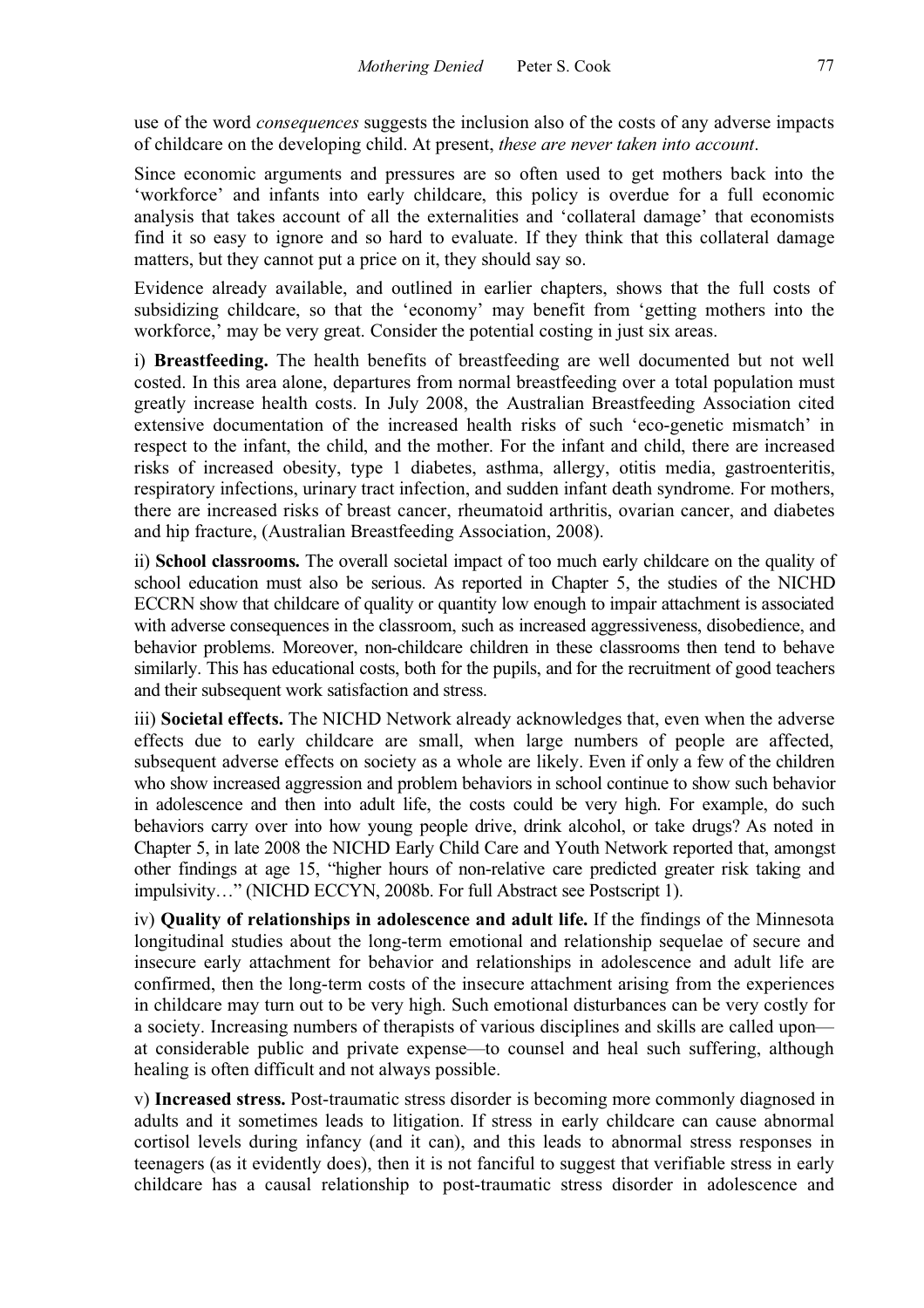perhaps later in life. The overall cost implications are unlikely to be zero. This could arouse legal interest.

Certainly, home-care and mothering, and the environment in which it occurs, can be problematic and need improvement, especially in an urban environment; but the 'stitch in time saves nine' principle suggests that early professional follow-up can help support healthy mothering, and see that things are going well in the early period after the baby's birth, and at least through the first year. In addition, supporting the involvement of the father, and providing early childhood centers and open pre-schools, is likely to be much more costeffective and good for 'the economy' than the present goal of getting infants into childcare and hurrying mothers back into the 'workforce.'

### **Universal subsidized high quality childcare is an 'abstraction'**

Most of the material in my 1996 book, *Early Child Care—Infants and Nations at Risk,*  remains valid and relevant today. In many ways the situation has become worse. For example, it is even more timely to take account of these words:

Manne pointed out that 'few of those proposing quality of care arguments really face the reality of the likely pressures on the welfare state in the foreseeable future. This means we are in a sense talking about an abstraction, for the very things which improve the possibility of high quality care—decent wages and conditions, good staff-child ratios, incentives for stability of tenure—cost money, and a great deal of it. If we are to increase funding, why fund centres and not parental leave? (Manne, 1996: 12; cited in Cook, 1996, 121)

### **Professionals privately think mother-care is best in the early years**

A large, anonymous, and strictly confidential survey by Penelope Leach found that most infant mental health professionals privately considered that care by mother is generally best for the child. When asked for how long, if at all, they considered it "very important" for infants to have their mothers available to them "through most of each 24 hours", most replied "more than a year," with a mean of 15 months. When asked whether there is a further period during which it is "ideal" for infants to be cared for "principally by mothers," most said "more than 2 years"—the mean being 27 months.

Leach concluded, "There are many professionals in infant mental health who believe that children's best interests would be served by patterns of childcare diametrically opposed to those politicians promise, policy-makers aspire to provide and parents strive to find" (Leach, 1994; 1997). Yet it seems that it would entail too great a risk to their careers if these professionals were to speak out publicly, for they have not done so.

### **Mothering needs maternity leave and support**

Our economists value the Gross National Product as an indicator of societal wellbeing, while neglecting some of the most important aspects of life. In the 1960s, the late Robert Kennedy said that the impressive GNP of the United States "counts air pollution and cigarette advertising and ambulances to clear our highways of carnage. It counts special locks for our doors and the jails for those who break them. It counts the destruction of our redwoods and the loss of natural wonder in chaotic sprawl. It counts napalm and the cost of nuclear warheads, armored cars for police who fight riots in our streets, and so on. An indicator like GNP does not capture the health of our children, the quality of their education, or the joy of their play—it measures everything, in short, except that which makes life worthwhile" (Johnston, 2004).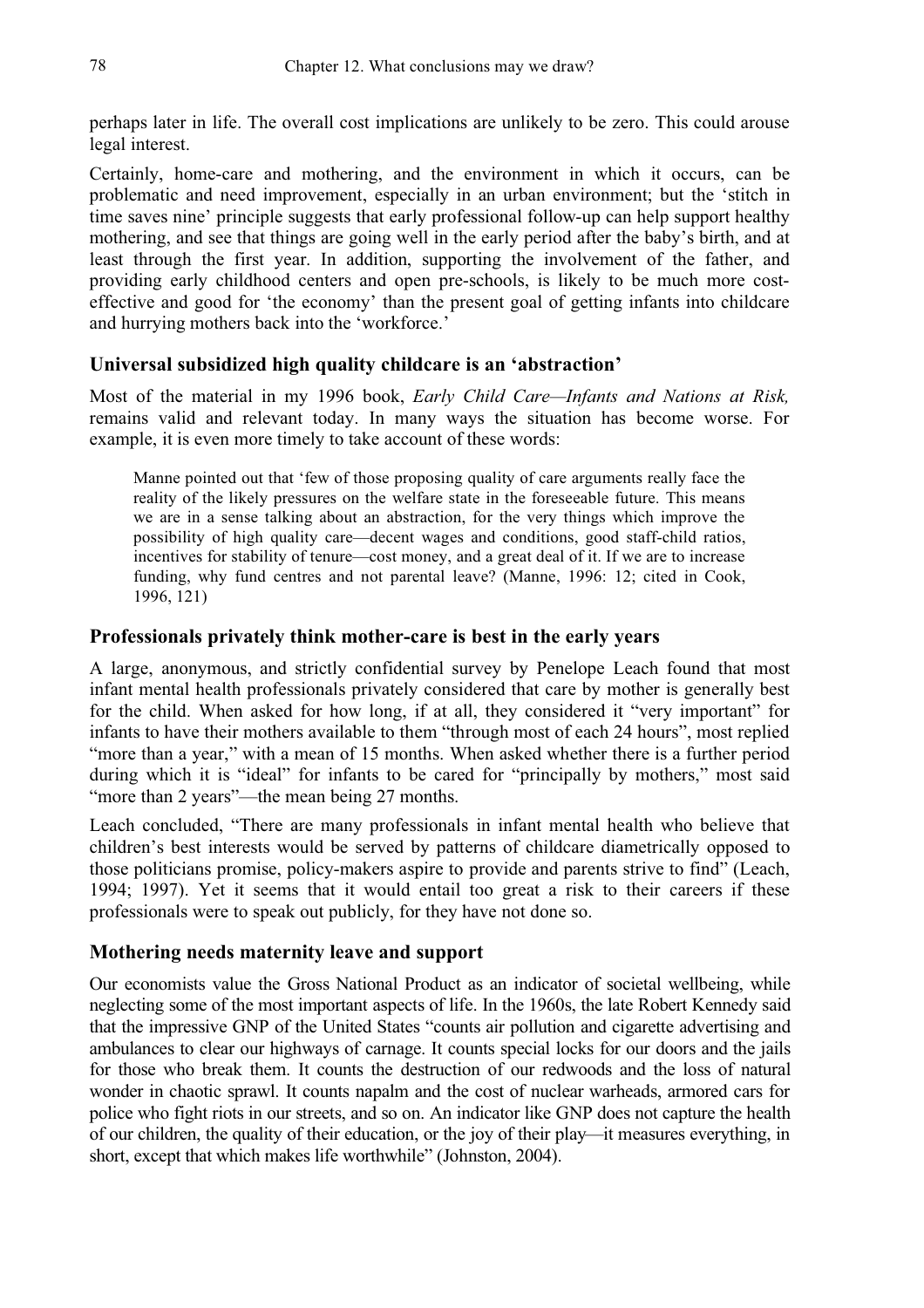Surveys from 24 countries showed that the great majority of mothers think that mothers should not undertake paid work that requires them to leave their children while they are of pre-school age. In Australia this majority was 71 percent, while 27 percent thought that employment with young children should just be part-time; only a tiny minority favors full-time work (Evans and Kelly, 2001; 2002). As seen earlier, even part-time work can have a dramatically negative effect on breastfeeding rates (Cooklin, 2008).

If the community is to pay a lot of money for infant care, then why not offer it to mothers and help them to do it, if that is their wish? We now have robust evidence that the breastfeeding of infants, and all the experiences that naturally go with it, can be of far-reaching importance for health and wellbeing. If a nation can support what is agreed to be the best practice of mothers' breastfeeding, and for the recommended duration, then it is likely that other reforms in the care of infants and young children could be more readily achieved. Mutually desired breastfeeding for up to two years (or more) carries with it a requirement for social conditions that bring many other benefits to families with young children, and hence to society. Adequately supported maternity leave of at least one year, and preferably three, is a prerequisite for a generally healthier alternative to childcare.

It is a lamentable failure of social policy when many women in some of the world's most affluent societies can no longer afford to breastfeed and mother their own babies, however much they may wish to do so. No one makes money out of mothering, and we have seen that it does not count in the gross 'domestic' product, that we are told must increase. 'The economy' is said to require mothers' labor. But who has a greater claim on a mother's presence than her own baby? Money cannot buy love, or breastfeeding, or all the other nurturing that normally occurs in healthy mothering and fathering.

# **Mothering needs appropriate environments**

Opportunities for mothers, with their infants and young children, to meet in suitable centers or playgroups can more nearly provide some features of our traditional social environment. Childcare centers could change to offer services like those of Swedish "open preschools" or "child places" (Leach, 1994; Cook, 1997).

These offer support and companionship for home-caring parents and family daycare providers. They could also help parents to learn non-violent, empathic, approaches to childrearing, and promote trusting, co-operative relationships (Cook, 1996; 2005a; Hunt, 2001).

Manne summarizes: "Establish early childhood centres. Transcend the current narrow emphasis. The idea is to surround *all* parents and *all* children with support from birth onwards. The centres would be focal points for parents to create their own community networks as well as the contact point for referral to professional services: pre-natal visits, maternal nurses, mothers' playgroups, babysitting co-ops, toy libraries, playgroups, as well as professional outreach services" (Manne, 2008: 77).

This could offer a much healthier and more satisfying set-up for children, parents and staff than institutional childcare. Help in re-entering the work-force could come later, if desired. Retirement provisions should recognize the social value of the time taken by mothers or fathers in early child nurture. The benefits of older people having freedom to be involved in helping with young children could be encouraged. Of what value are the ever-faster and cheaper means of producing short-life products—with ever-increasing pollution and destruction of our biosphere's diversity if we have no time to enjoy our children? (Cook, 1995; 2000).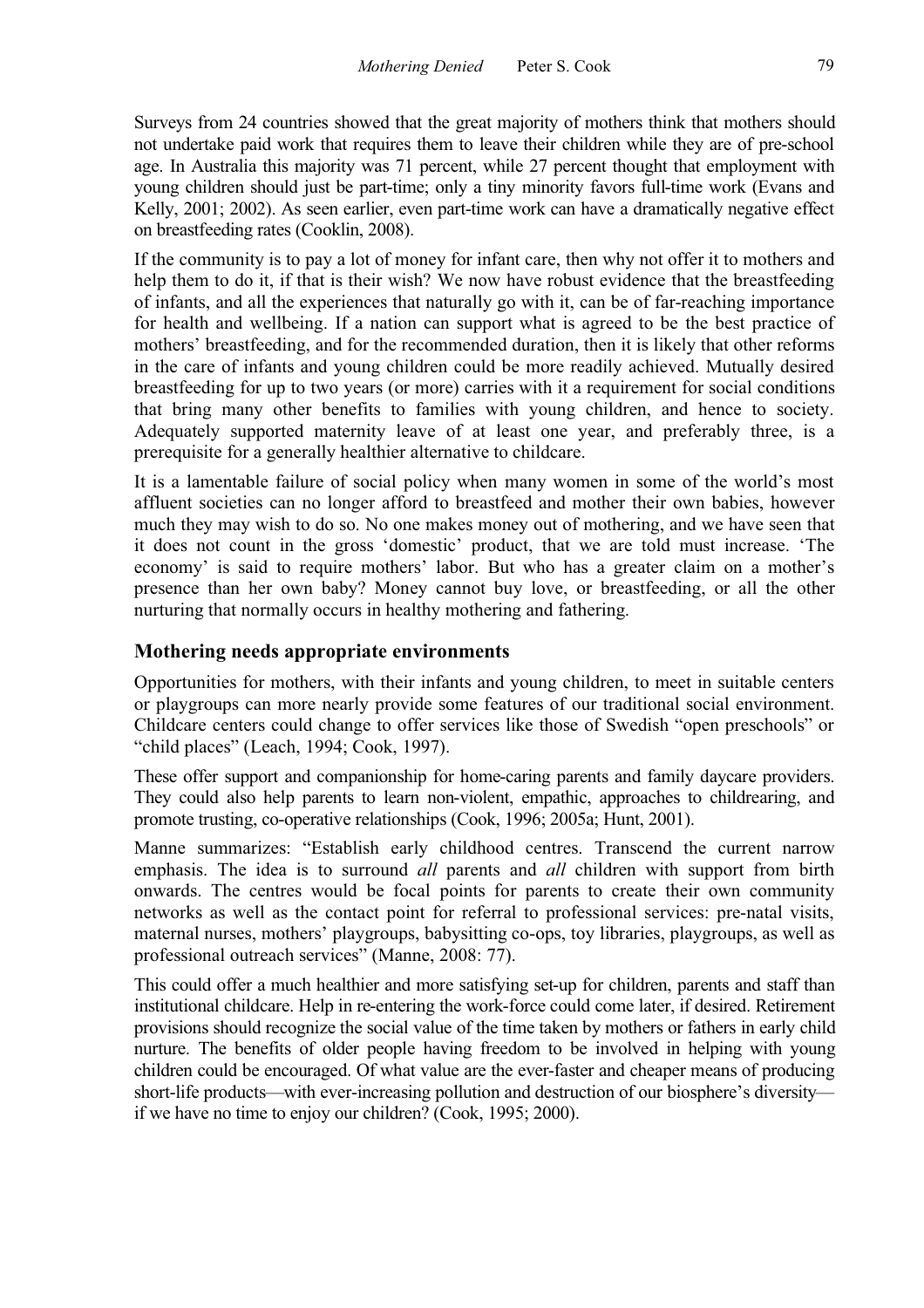### **Fathers' natural roles**

Fathers are certainly important and can share with mothers as partners, playmates, parents, protectors and providers. But, as in all other mammals, the roles of the two parents are different. Only mothers can breastfeed. We have seen how in primates this is associated with the carrying and co-sleeping that promote secure attachment, and in which fathers can participate. Our society needs to recognize the far-reaching developmental importance of breastfeeding and close, responsive mother-infant and father-infant relationships in the early years, and seek to create social settings that facilitate and support them. While breastfeeding gives the mother a unique role during infancy, we need to value the development of involved fathering at each stage. As the child grows and is weaned, many roles of mothers and fathers become increasingly interchangeable, according to individual personalities and circumstances.

### **Nurturing the natural child in the 21st century**

A higher quality relationship is implicit in cooperative childrearing approaches that involve empathy and mutual love. Elliott Barker, MD, a Canadian forensic psychiatrist who has had extensive experience with murderers, has stressed the importance of "two-part empathy," in which a person not only knows, or perceives, what another person is feeling, but also actually *feels* appropriately moved and compassionate about another person's suffering. He finds psychopathic criminals may be expert at the first, but they do not, and cannot, emotionally empathize with the other person's situation. He concluded that these personality disorders arise from early emotional damage that cannot be remedied, so he founded the Canadian Society for the Prevention of Cruelty to Children to promote early primary prevention of these and similar emotional disorders. He created a valuable and freely available on-line parenting course, appropriate for adolescents in school, as well as for others, to teach emotionally healthy infant nurturing. It shows how empathic parenting involves being willing and able to put yourself in your infant's place, so as to better understand and take into account his or her feelings. It is freely available at www.parentingcourse.net. A fuller account of two-part empathy as described by Barker, is in *Early Child Care* (Cook, 1997: 148–9).

Another appealing and practical guide showing how some principles of natural parenting can be achieved in the contemporary situation is *The Natural Child: Parenting from the heart b*y Jan Hunt—a parent, psychologist, and educator (Hunt, 2001). A useful account of mothercare at home is *Being There: The benefits of a stay-at-home parent* by Isabelle Fox (1996). Some essentials are summarized in *Simplified parenting for mental health—a framework* (Cook, 2005). Steve Biddulph has a series of books about raising children. These include: *The secret of happy children; Raising Boys: Why boys are different—and how to help them become happy and well-balanced men*, and *Raising Babies: Should under 3s go to nursery?*  There is also *Raising Girls: Why girls are different and how to help them grow up happy and confident*, by Gisela Preuschoff with a foreword by Steve Biddulph. There are many other such accounts (Cook, 1978; 2005a).

A program to help parents communicate more sensitively with their children after infancy is taught in *PET—Parent Effectiveness Training*. It is based on 'active listening' to understand the real message and underlying feelings, and avoiding 'roadblocks' that impair communication. It describes how a parent can communicate his or her wishes to the child in a way that is more likely to be followed, without undermining the relationship (Gordon, 1970).

### **It takes a child to raise a village**

*Early Years Study 2* cites the proverb "It takes a village to raise a child." This recognizes that children live in families, and families live in communities, but the authors reverse this to say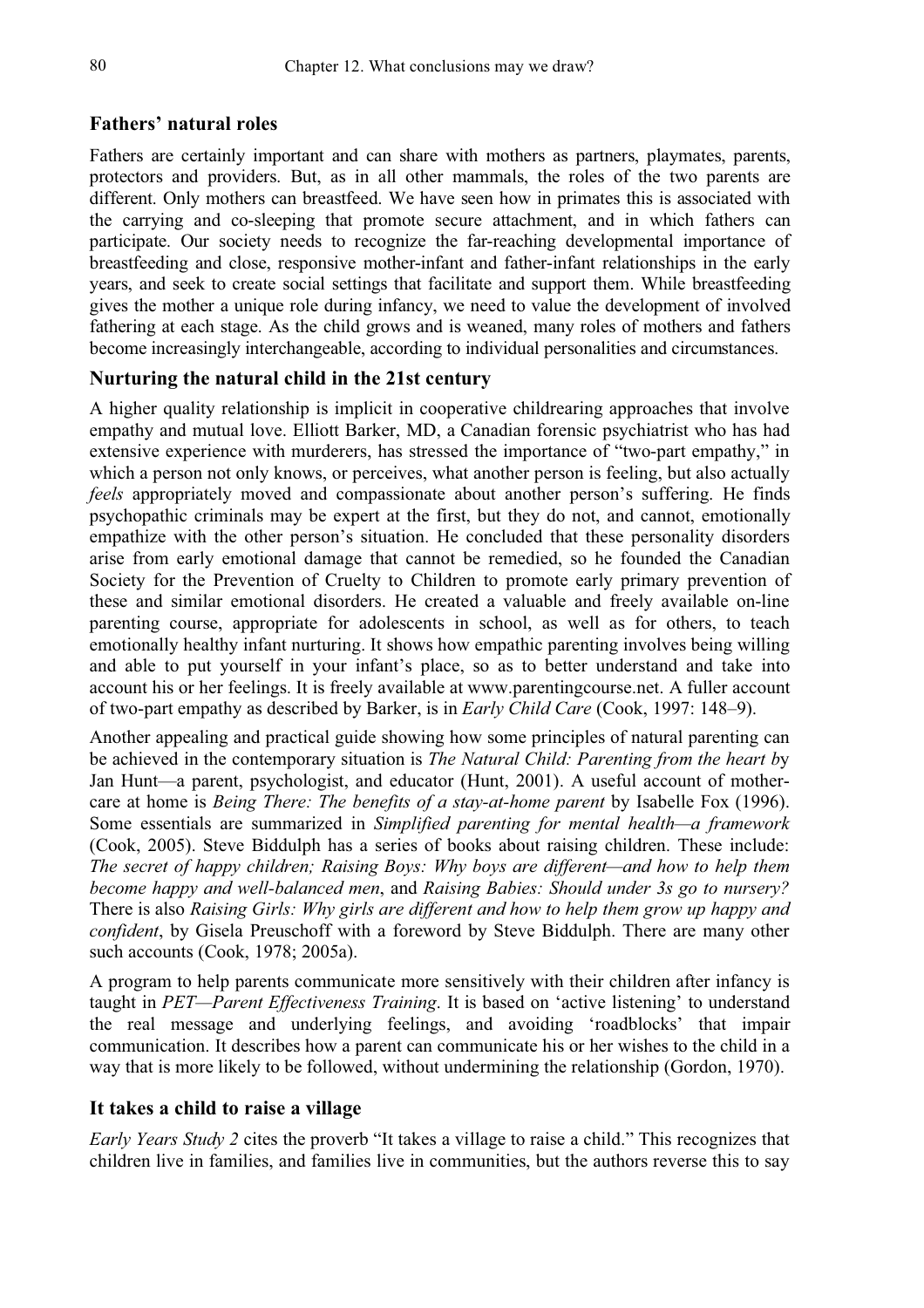"It takes a child to raise a village." This highlights how taking the needs of children into account in planning an environment also leads to better design for the whole community.

This theme is developed in *Early Years Study 2*, but many years earlier, Paul Ritter, an architect and town-planner, aimed to design such an environment in a 500-dwelling development in Perth, Western Australia. In 1959, he and his wife, Jean Ritter, wrote *The Free Family—a Creative Experience in Self-regulation for Children* (Note 11).

The power of the case comes from the evidence presented in the *Early Years* studies, showing "how child development and experience-based brain development in the earliest years of life set biological pathways that affect cognition, behavior, the capacity to learn, memory, and physical and mental health throughout the life cycle." The authors add: "How societies understand and apply their knowledge of human development will determine the kind of cultures, societies, and civilizations created.... The early years are a period of heightened opportunity and risk" (McCain et al. 2007: 54).

As our world becomes ever more urbanized, there is a great need to think about how we can create environments or centers that are mothering-friendly, especially for those with infants. How can we bring into modern life some of the key ingredients of traditional societies, as well as supply the facilitating environment that is so widely lacking in most centers of population today?

# **Normal infancy involves a love affair—infancy cannot be re-run later**

One of the most beneficial experiences for a child is to feel that he or she is *enjoyed*. Our genes for healthy nurture are still present and active, sometimes offering us their ancient, precultural promptings, if we can respect and 'listen' to them. We can experience these as maternal and paternal feelings and intuition. They encourage us toward the basic activities involved in producing a healthy succeeding generation. Unfortunately, their message is quite vulnerable to distortion by unhealthy patterns of culture that can generate psychopathology and pass on disturbances to succeeding generations.

While other groups in society can campaign for their needs and rights, babies depend on parents and other adults to do it for them. It is urgent to bring our culture into better harmony with our hard-won biological givens. One of our best hopes for the future lies in supporting women when they are mothers of very young children.

There has been an explosion of interest in 'early education,' but it remains most important to distinguish the needs of children approaching school age from those of infants in their first two to three years of life, when their primary needs revolve around empathic early mothering and fathering, within a sociable environment. Since mothering cannot so readily become an academic or government concern, nor a profit-making industry, it has received much less attention.

There is much we might do. We could aim to bring our culture and society—that we *can* change—into better harmony with our biological 'givens' that we *cannot* change and would therefore do well to accept. This involves encouraging maternity leave for up to three years and supporting healthy mothering, breastfeeding and attachment. The natural patterns of mothering work best if help is available through an extended family and/or social group in a suitable environment.

Various steps were outlined in *Early Child Care* (Cook, 2006), including: recognition of the special needs of families with children in the first three to five years of life; respect and social status for home caring parents; affirmative action to support early mothering; encouraging the carrying of babies; support for open pre-schools, as in Sweden; ensuring enough economic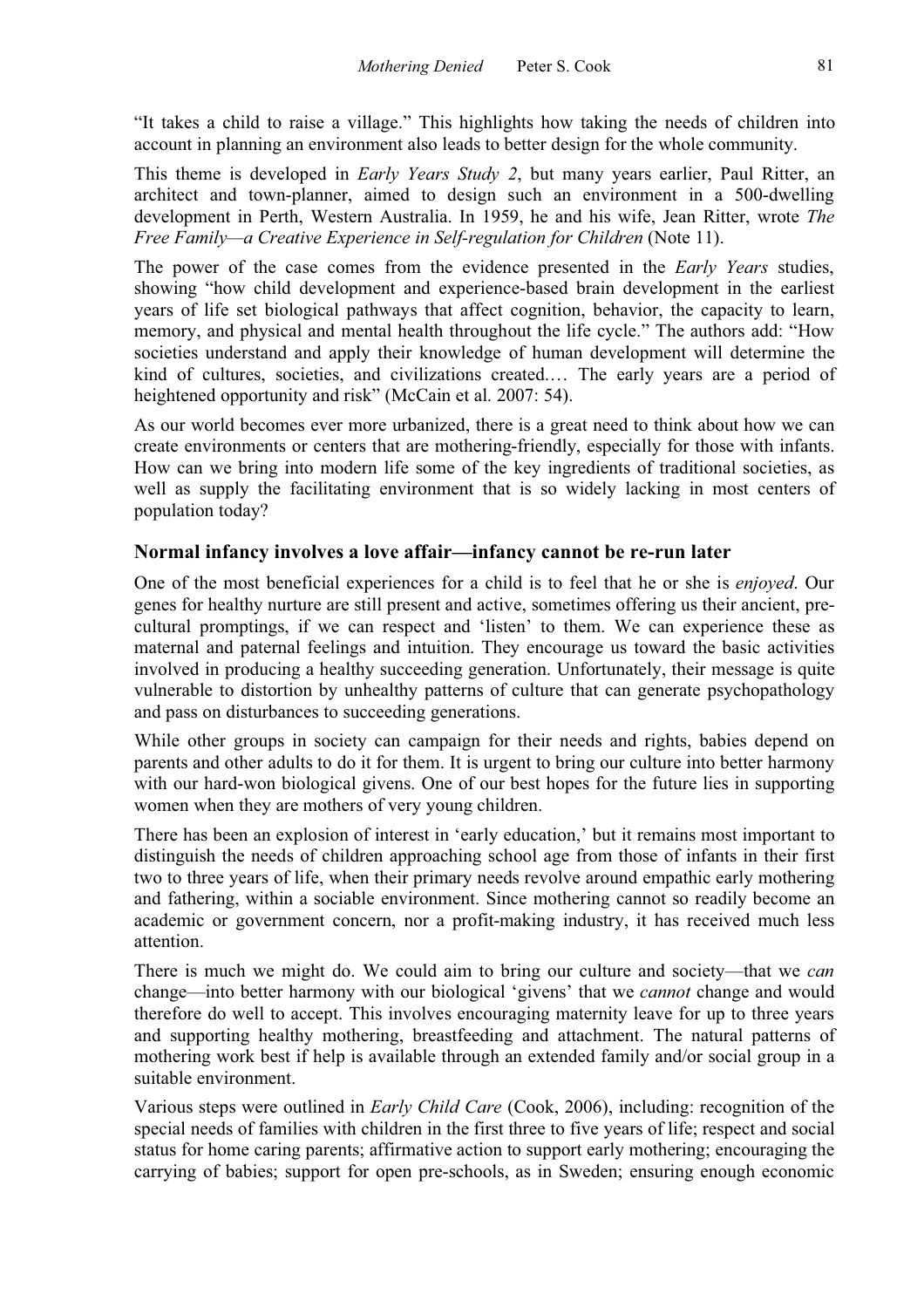support in the early years; assistance to mothers in updating their skills and returning to work if they wish to do so when children are of school age; retirement provisions that recognize the value of their time devoted to early mothering.

In 2008, Manne outlined some things we should do, as summarized below:

- 1. Adopt active neutrality as the guiding principle of family policy, without trying to engineer choices about the balance struck between family life and paid employment.
- 2. Bring in maternal equity policies based on choice. The state should be neutral on women's different choices—as between a child-care place and an equivalent cash benefit as a home-care allowance.
- 3. Extend parental leave—up to three years.
- 4. Establish early-childhood centres to support parents and children from birth onwards.
- 5. Introduce the right to request part-time work and flexible work for family reasons.
- 6. Improve the quality of childcare, in line with overseas best practices.
- 7. Integrate new understandings about attachment principles, and the importance of sensitivity and responsiveness in the child's relationships, and—in childcare settings—the importance of the primary carer staying with children until they are at least three years old.
- 8. Reduce the number of hours each day in childcare, allowing parents shorter working hours after children's entry to childcare.
- 9. Keep centres small and the overall number of children low.
- 10. Pay childcare workers respectable wages.
- 11. Establish pre-school that is voluntary, free, and universal.
- 12. Strengthen accreditation standards. (Manne, 2008: 76-8).

### Manne concludes:

We need to go beyond band-aid solutions, such as short maternity leave, to create a radical new social imagination around care. Instead of advocating self-sufficiency for all, we should recognise our interdependence. Devaluing parenting and care as a "lesser life" helps no one. All of us, deep down, know that in small and large acts, men and women must take responsibility for each other. Together, we must knit the fabric of care for those who depend on us. All that takes time.

And equality? We will truly have equality when women no longer have to make impossible choices. When they are everywhere in public life and when both men and women are respected for their contribution to love's never-ending labour. It is only then that being female will be felt as a presence and not an absence (Manne, 2008: 75–79).

It is necessary to work with Nature and not against it if we are to promote health and wellbeing in young children, their mothers, and society. The fruits of good mothering and early nurture are among the greatest blessings a person can have in life. In offering these to their babies, mothers and fathers are setting the pattern of relationships that can be creative, mutually rewarding, and last for the rest of their lives. This may be achieved with joy and satisfaction. For parents who wish the best for their children and themselves, few things are more important for their healthy future—and for the quality of life on our planet. A normal mother-child relationship is a love affair that needs the right conditions to flourish. We were all babies once. Infancy cannot be re-run later.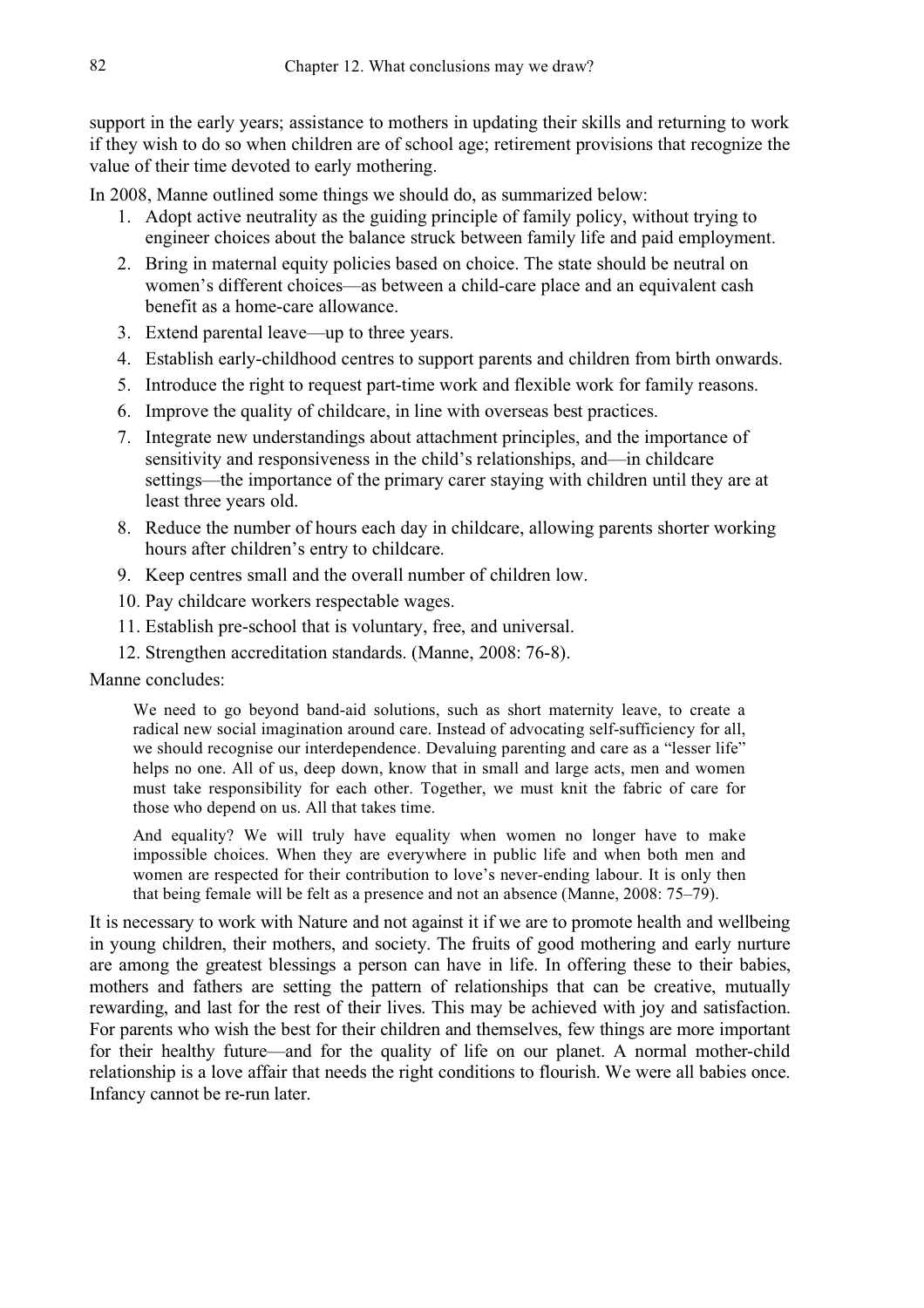# **Summary**

# **Part 1: Five lines of evidence about the natural best-fit pattern of infant care**

Although the American Psychological Association has long declared that the word 'mothering' should generally be avoided, the facts of life remain unchanged. It seems that there is a natural, biologically-based, best-fit pattern of human mothering that includes breastfeeding, carrying, secure attachment, mutual rewards, enjoyment, and empathy—that is, a mother's sensitivity to her baby's feelings and her appropriate response. Mutual playfulness and joy help to sustain healthy development if the environment is supportive and meets basic human needs.

Five different lines of evidence now complement each other to support this proposition.

# **1. Some facts that can be deduced from the pedigrees of our maternal ancestors**

Each person alive today has a personal line of direct maternal ancestors, and over many generations each of them contributed to that person's genetic inheritance. By considering what must have been achieved by each of these mothers—whether as a woman, as a little girl, or as a baby—some deductions can be made about human mothering, infancy, health, and some aspects of human nature. The word 'infancy' is often used to cover just the first year of life, but it is here used to include the whole of the pre-verbal period—the original developmental meaning of the word.

Each woman must have been healthy enough to bear a baby girl who grew up to do likewise. In nearly all cases, within her communal group, each mother reared her baby—breastfeeding, carrying and sleeping with her, as well as protecting, teaching, and playing with her until she was able to survive safely when away from her mother. To reach this stage, powerful attachments between a mother and her infant were needed. They were biologically fitted to live as hunter-gathers within an extended family and social group.

Because human brains rapidly grow to become proportionately much larger than those of any other creature, they must leave the uterus at a much earlier stage of development than other placental mammals in order to avoid serious problems at birth. It was not sustainable for human mothers to rear such dependent babies by themselves, so they depended on the group for their survival. "For most mothers, interacting and engaging with one's own infant is a rewarding and pleasurable experience that promotes mother-infant attachment, ensures optimal care for the developing infant even in the face of extreme fatigue and competing needs for attention" (Swain et al., 2007).

Like all living creatures, human infants have basic survival 'instincts' and drives to get their own needs met, but for humans *there must also have been natural selection in favor of infants and children who were innately social and appealing to the group, since they depended on their group for their survival* as they grew up and joined in group activities. Today each healthy baby, girl, or woman, has a long pedigree for success in each of these qualities and achievements. Each baby boy, too, needed to be appealing and rewarding to his mother and others in the group, since without eliciting all this support, he would not have survived. Much of this is mediated by mammalian neuro-endocrine processes that produce strong ties between the bonding pair, as summarized below.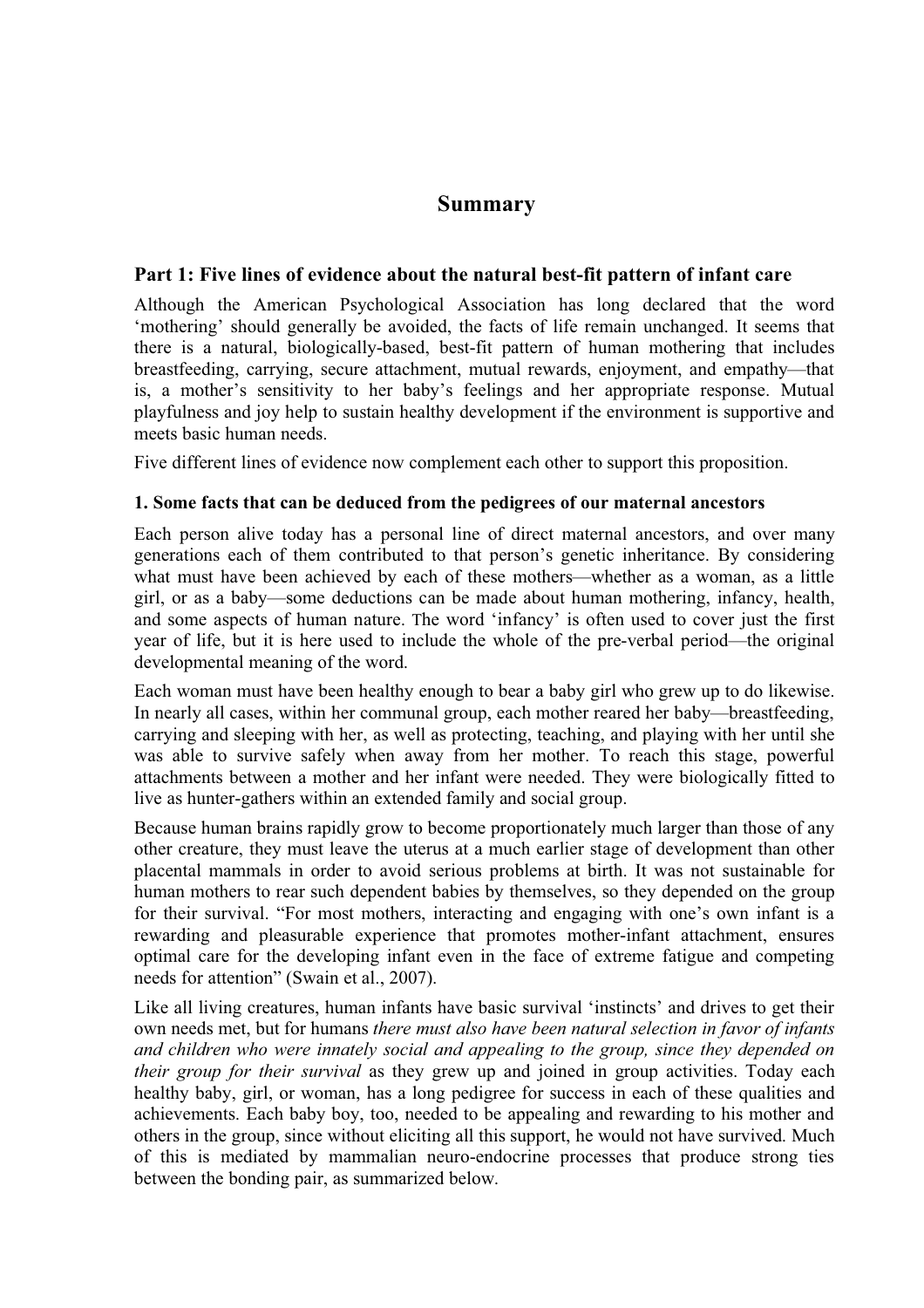# **2. Evidence about the values of breastfeeding**

By definition and biological design, all baby mammals are fed by their mothers' milk. The composition of human breast-milk places humans at the extreme end of those who carry their young and feed them frequently, in contrast to those who hide their young while they obtain food, and therefore must feed them at longer intervals.

Human milk is uniquely matched to the needs of human babies. Authoritative reports cite much evidence to support their recommendations for a long overall period of breastfeeding, continuing as long as is desired by both mother and baby—perhaps for years—but supplemented with other foods from no sooner than six months of age. These reports show that, when compared with formula feeding, breastfeeding provides many benefits, including lower health risks for both mother and her infant in the short-term and throughout their lives.

The experiences involved in healthy breastfeeding strengthen the love between a mother and her baby, and they also help in the early 'wiring' of the child's brain to build lifelong connections between its nerve cell centers. Such early experiences also help to *'set the base'* for many later patterns, such as those for effective learning styles, functional behavior patterns, good emotional and general fitness levels, resilient responses to stress—all the sound foundations for future wellbeing and healthy relationships.

It is more accurate to see these 'benefits' of breastfeeding as helping the infant to achieve the natural and *normal* level of health. Against this standard we can see that formula feeding actually increases various risks. Fortunately, some of the benefits and other important features of a healthy breastfeeding experience can also be enjoyed during formula feeding for example, peaceful skin-to-skin contact. An advantage is that the baby can also be fed by father, helping him to feel more involved with his baby.

### **3. Evidence of the importance of attachment between mother and baby**

Humans*—*like all mammals*—*have needed secure bonds of attachment between mothers and their babies for them to survive. These were essential if the infant was to be protected and breastfed; so mutually satisfactory breastfeeding and attachment normally enhance each other. An infant's primary and most secure attachment is normally with her mother, and secure attachment to mother during infancy has been shown to be the best basis for healthy child development.

Disruption of infant-mother attachments, by complete separation of a young child from the mother, carries risks of serious and sometimes prolonged emotional disturbance. The risks are lessened if the infant is cared for by a dependable motherly person with whom the child has formed a good secondary attachment. These normally occur with other relatives or carers if they love the child and are dependable.

A group of doctors associated with the Tavistock Clinic in London adopted a biological approach to understanding the material that was brought to them by their patients in analytic treatment, as described in their publications from 1932 to 1950. Between 1940 and 1980, John Bowlby, working later at the same clinic, built on their work using a biological perspective to develop attachment theory. He documented this in his major three-volume work about attachment, separation, loss, and depression. He defined the significance of attachment, and the effects on an infant when there is a loss—even a temporary loss—of the primary attachment figure. Mary Ainsworth then developed a test to assess the security and quality of the infant-mother attachment, and this led to much research confirming the validity of Bowlby's work.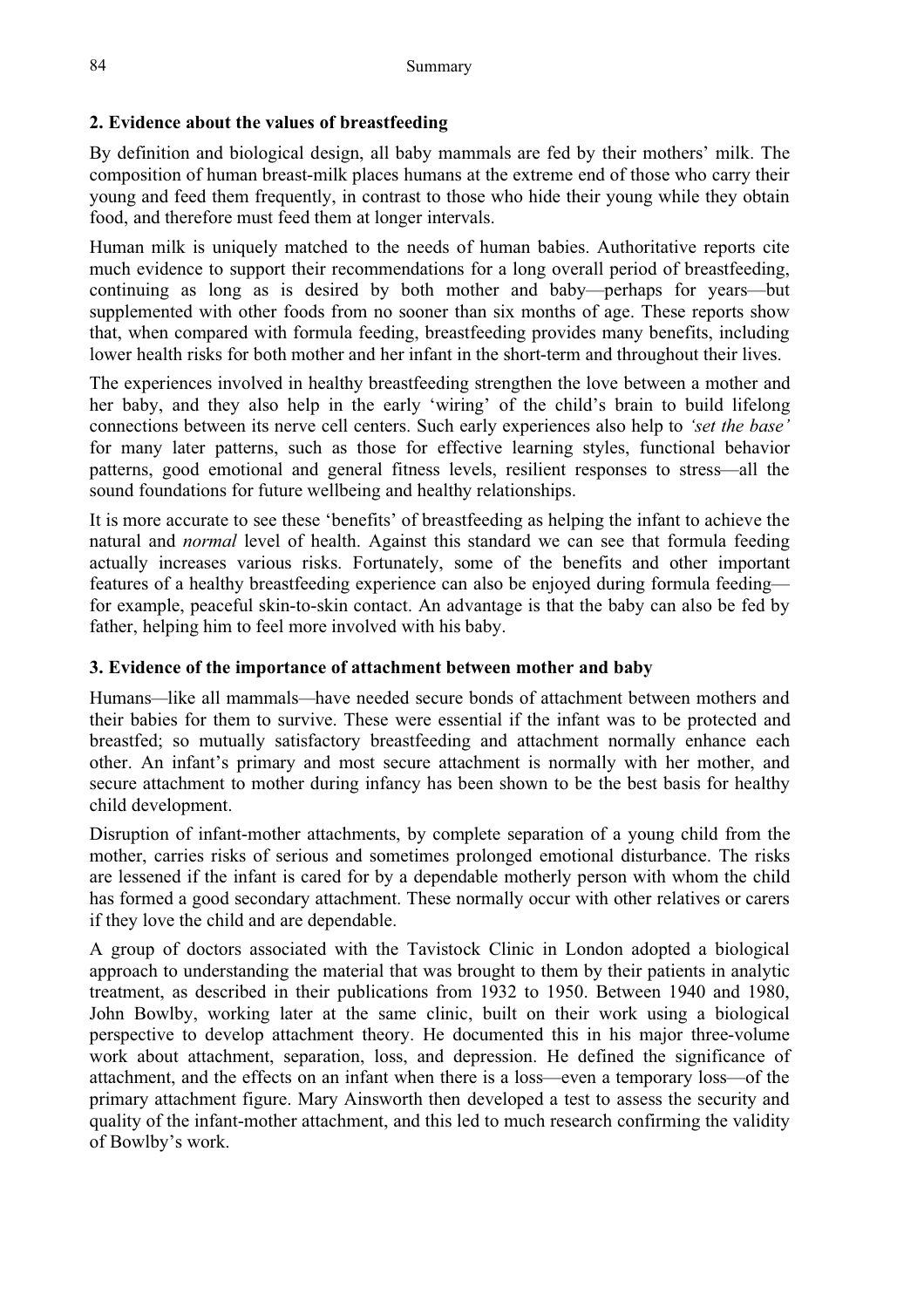### **4. Comparative behavioral and brain-imaging studies in humans and other mammals**

As they care for their babies, human mothers show similar mothering behaviors to those studied in other mammals. Moreover, live brain-imaging techniques in mothers show activity in the same areas of their brains as those observed in some other mammals when they are mothering their babies.

Mothering in all mammals appears to rely on the same bodily systems, and uses the same neuro-endocrine processes to give the pleasures and rewards that support mothering behavior. So in humans and other mammals the brain areas involved are much the same—the limbic system deep in the 'mammalian brain.' Finding a place to 'nest' before having a baby is the very first of the mothering activities that are common to all mammals.

These systems and behaviors underlying mammalian mothering have been tested, refined, and have worked perfectly well for millions of years, providing mothers and their babies with the rewards needed to reproduce successfully. There was neither the need to re-design this pattern, nor even the possibility of doing so—whether to fit a misconceived ideology, or for any other purpose.

Yet many 'affluent' Western societies have made it so difficult to find and maintain somewhere to 'nest'—the very first step in mothering—that for them to succeed, couples must shorten or sacrifice many of the other basic patterns of mothering behavior, even though these have been possible for most other societies and all other mammals.

Since two-income couples can bid up the price of a home, most young parents need two incomes from paid employment if they are to compete successfully in the housing market. Through 'social engineering,' equality feminism brought about a social situation in which it became ever more difficult for a woman to afford a home and also to breastfeed and enjoy her infant. More and more women in the West cannot afford to do both.

Natural reward systems can be seriously disrupted when an infant is separated from her mother. These mothering reward systems can also be abolished experimentally by damaging a specific nucleus in the brain. Drugs such as cocaine, and perhaps other addictive substances, can 'hijack' and block the reward systems that support mothering. It appears that this is how such substances become so addictive; the infant cannot then give her mother any further satisfactions, and neglect and abuse may follow.

### **5. Research into effects of early center-based childcare during infancy**

In the mid-20th century there was a lack of hard evidence about the many possible ill-effects of early childcare. But *absence of evidence* was often regarded as *evidence of absence* which is a quite different matter. Despite the many difficulties of studying the effects of early non-maternal childcare, research has produced some robust conclusions. Early nurture with normal mothering and breastfeeding leads to better outcomes in many ways.

Center-based childcare by unrelated carers during infancy carries a number of immediate and long-term risks for healthy behavioral and emotional development. Various aspects of the childcare experience affect risk, such as the quality and quantity, but 'universally available, high quality, affordable childcare' is an unachievable goal—'an abstraction.'

The more hours spent in early daycare, the greater the risk of adverse effects. Long daily separations and other factors can lead to insecurity in the infant's attachment to his mother, and this may have effects that continue through childhood and beyond. In addition, long hours of separation *diminish the mother's own sensitivity to her child* during the time that they do have together. There is evidence that emotional disturbances arising out of insecure early attachments adversely affect relationships in adolescence and adult life.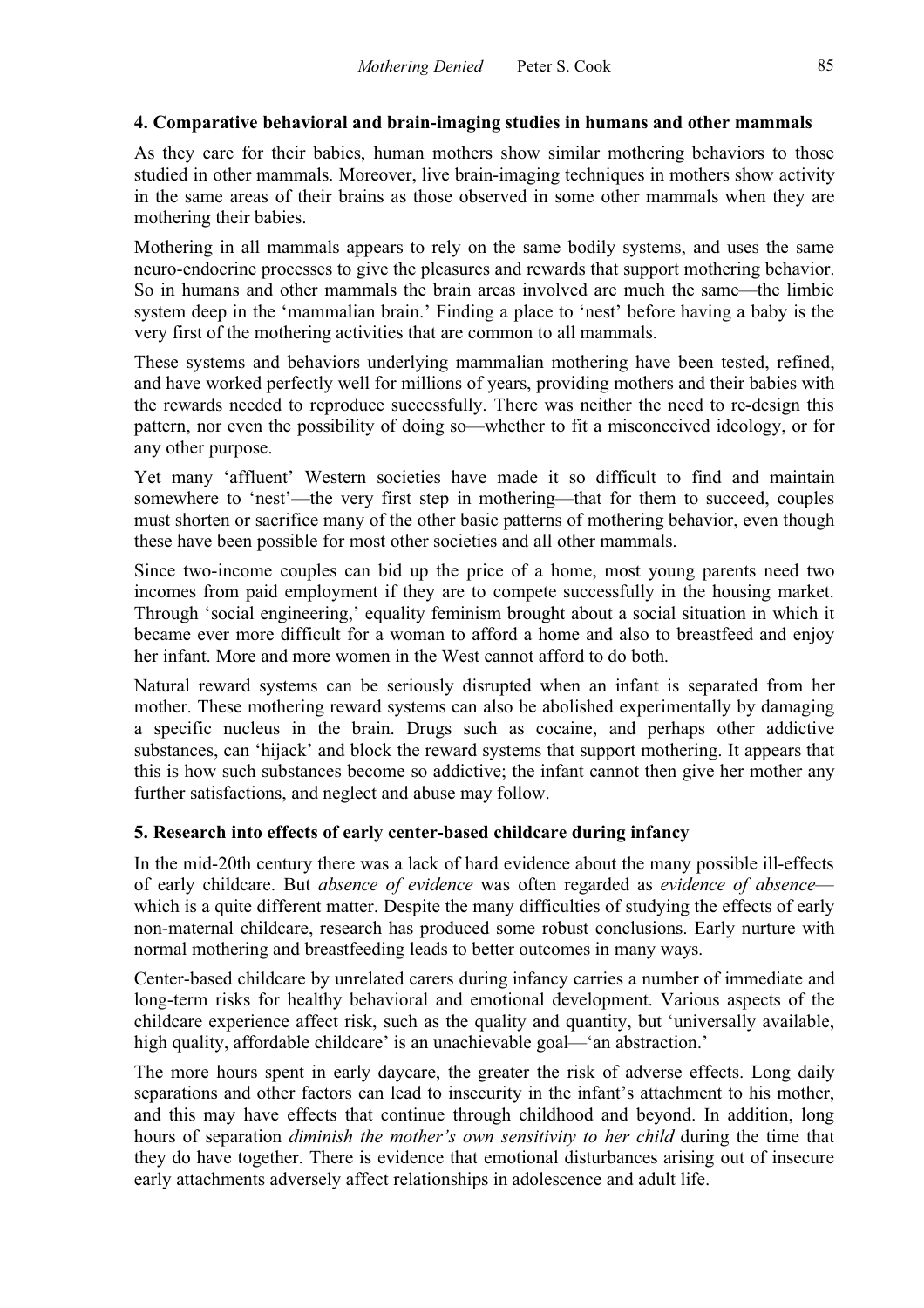Rewarding secondary attachments may occur in childcare if the carer has time, is affectionate, dependable and continues to be available, but this is not often possible in reallife 'affordable' childcare.

By school-age, the effects of early daycare show up as increased risk of aggressive and disobedient behavior in the playground and classroom. Such behaviors not only disrupt the class, but induce similar behavior in non-daycare classmates. This presumably makes teaching more stressful for teachers, and on a national scale is likely to have adverse consequences for society as a whole.

The hormone cortisol is part of the body's normal response to stress, and it helps to arouse appropriate responses in the face of danger. Normally its level in the blood is higher in the morning, falling throughout the day. But many infants stressed in childcare show elevated levels of cortisol that remain abnormally high through the second half of the day—even if the daycare is of 'high quality.' These are likely to have lasting effects on various body 'settings' and responses to stress. At age 15, adolescents who had been in childcare as infants had cortisol levels that were significantly *lower* than normal on waking. Eminent researchers concluded that these abnormal findings were related to the adolescents' early childcare experiences, and also to early mothering that had been assessed as less sensitive during infancy. These effects were judged to act independently, and one effect can add to the other.

The evidence shows that the emotional and other qualities of the home environment have the greatest influence on a child's development. For some young children from deprived or dysfunctional homes, childcare at an early age can offer some benefits—most clearly in cognitive achievements—but it is only to be preferred if the alternative would be worse.

# **Part 2: How and when departures from natural patterns can involve risks**

Departures from the natural patterns of mothering can create early environments that fail in important ways to match the needs of the infant. These needs arise from their biology and this in turn is based on their human genes; so disturbed development can arise when such a *mismatch* disrupts important biological mechanisms. Since the mismatch is between the environment or *ecology*, and the biology based on the *genes*, it is proposed here that it may usefully be termed an 'eco-genetic mismatch.' Many of the adverse effects of non-family childcare can be better understood when seen as arising from this kind of mismatch.

Eco-genetic mismatch can involve risks at any stage in life, but it is especially likely to upset healthy development and behavior when it occurs during pregnancy, childbirth and early childhood. Damaging eco-genetic mismatch can also arise out of cultural customs or ideas that were misconceived because their proponents, however well-meaning, had failed to understand some facts of life that are well-established today. Two such ideologies are still influential in Western societies.

1) Though contrary to all the recorded sayings and actions of Jesus relating to children, the doctrine of original sin, with its strongly negative ideas about the basic nature of the infant, eventually became the authorized teaching in Western Christianity after 529 AD. It viewed the child's nature as inherently sinful, with risk of far-reaching and terrible consequences. These are authoritatively and succinctly spelled out in the Anglican *Book of Common Prayer*, authorized in 1662. It declared that newborn babies inherit a sinful nature, and are destined for damnation unless saved by various measures. These were sometimes held to include breaking the infants' wills—through early correction, and violence if need be.

Similar ideas about the basic nature and tendencies of an infant have permeated religious and secular advice about childrearing right into the current era; they have also shaped psychoanalytic theory. Ideas that go with the doctrine of original sin have been sadly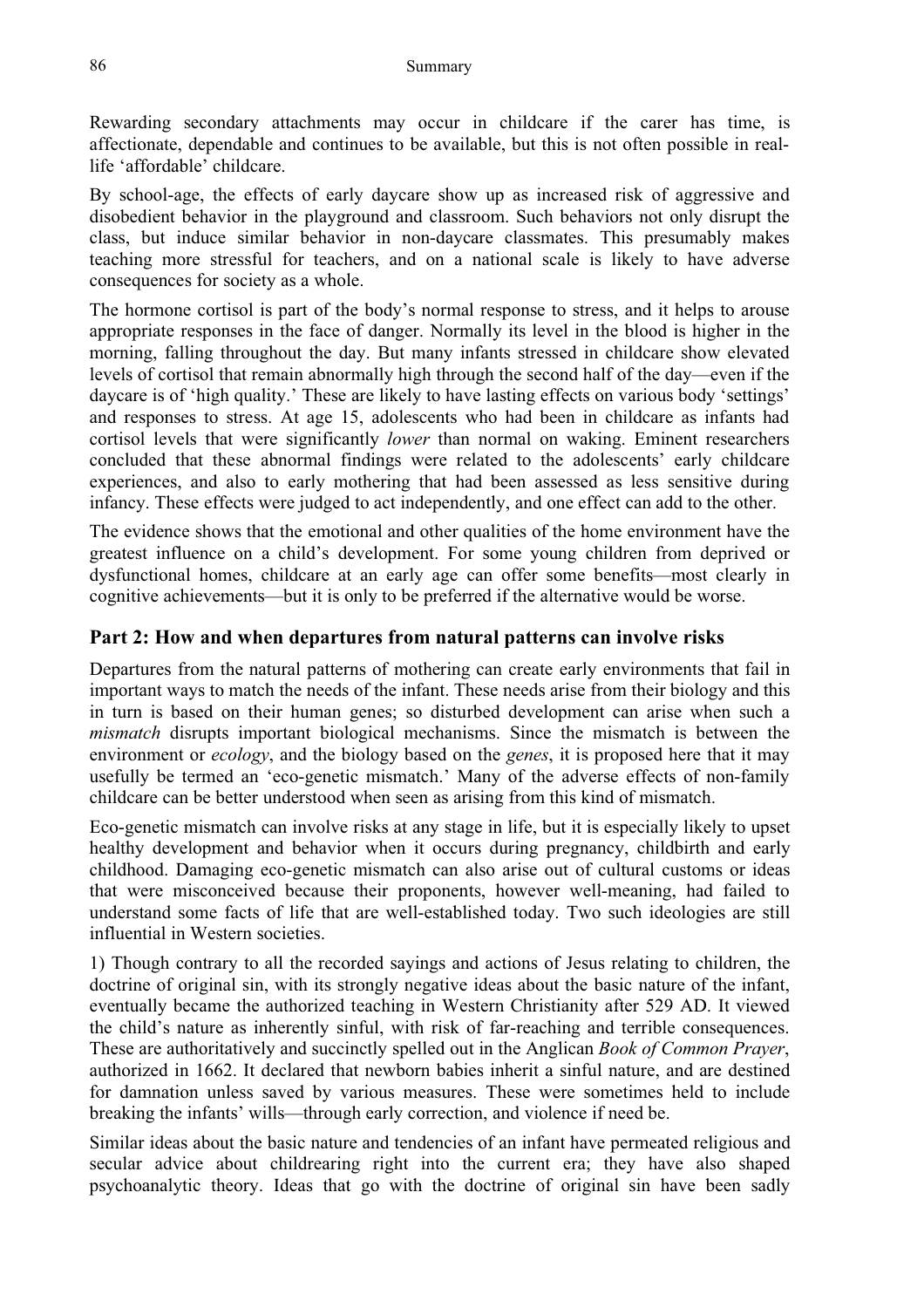counterproductive, sometimes leading to disturbed parent-child relationships, psychological and behavioral maladjustment, as well as child abuse. Moreover, as this cultural process undermined many of the natural rewards of mothering and fathering, it prepared the way for another, compounding, set of problems.

2) The much-needed movement to 'liberate' women might have fought for a maternal feminism that also included equal rights for women. Unfortunately 'equality feminism,' focused on equality with men in law and in the workplace. While this often offered women more companionship, with relief from social isolation at home, it denied any particular value in early *mothering*. This was regarded as being no different from 'fathering,' and soon the terms 'parenting' and the completely non-committal term 'caregiver' became favored and politically correct.

Equality feminists based their program for social change on cultural determinism—an ideology that denied the influence of biology in most aspects of human nature and behavior. Unfortunately, cultural determinism was itself misconceived because its basic information was untrue and derived from a hoax. Instead of seeking support for mothers who were now separated from their extended families by societal changes, equality feminists engineered social policies that pressured women back into the 'workforce'—mostly against their real wishes—as if rearing infants only involves valuable 'work' when you are not the infant's mother.

Ignoring much research showing the sometimes serious and long-term risks involved, childcare advocates still sometimes talk as if infants—even from a few weeks of age—can be safely reared in daycare centres. A powerful and costly childcare 'industry' has grown almost exponentially, with a vested interest in early, long-day childcare. It is often presented as offering early education, and in some cases it has very large public subsidies.

The word 'mothering' has been deemed to show 'bias' and it is therefore generally unacceptable in the many publications that follow the *Style Manual* of the American Psychological Association (2005). Likewise, the words 'mothering' and 'breastfeeding,' have been widely neglected in the relevant social sciences, and are generally absent in policy planning and legislation affecting early family life. This neglect and denial are seriously out of touch with some inescapable and unchanging facts of life.

# **Part 3: What can we do?**

There is much we might do. We could aim to bring our culture and society—that we *can* change—into better harmony with our biological givens that we *cannot* change, and would therefore do well to accept.

We must learn to work with Nature, not against it. For human health, this involves valuing the unchanging facts of healthy mothering, breastfeeding, attachment and an empathic understanding of babies' feelings. Playfulness and joy are important natural rewards to compensate for the sacrifices that can be involved in mothering.

Natural patterns of mothering develop best when they are supported by the father, with an extended family or social group also available. It is essential to recognize the importance of these factors in human development if we are to promote health and wellbeing in young children, mothers and society. In the modern world a nursing mother requires adequate freedom, with financial and social support within a facilitating environment. She also needs to feel respected and valued in her role as a mother. With 'open pre-schools' as in Sweden, or 'child places," as advocated by Penelope Leach, mothers and family daycare providers can meet and provide social supports.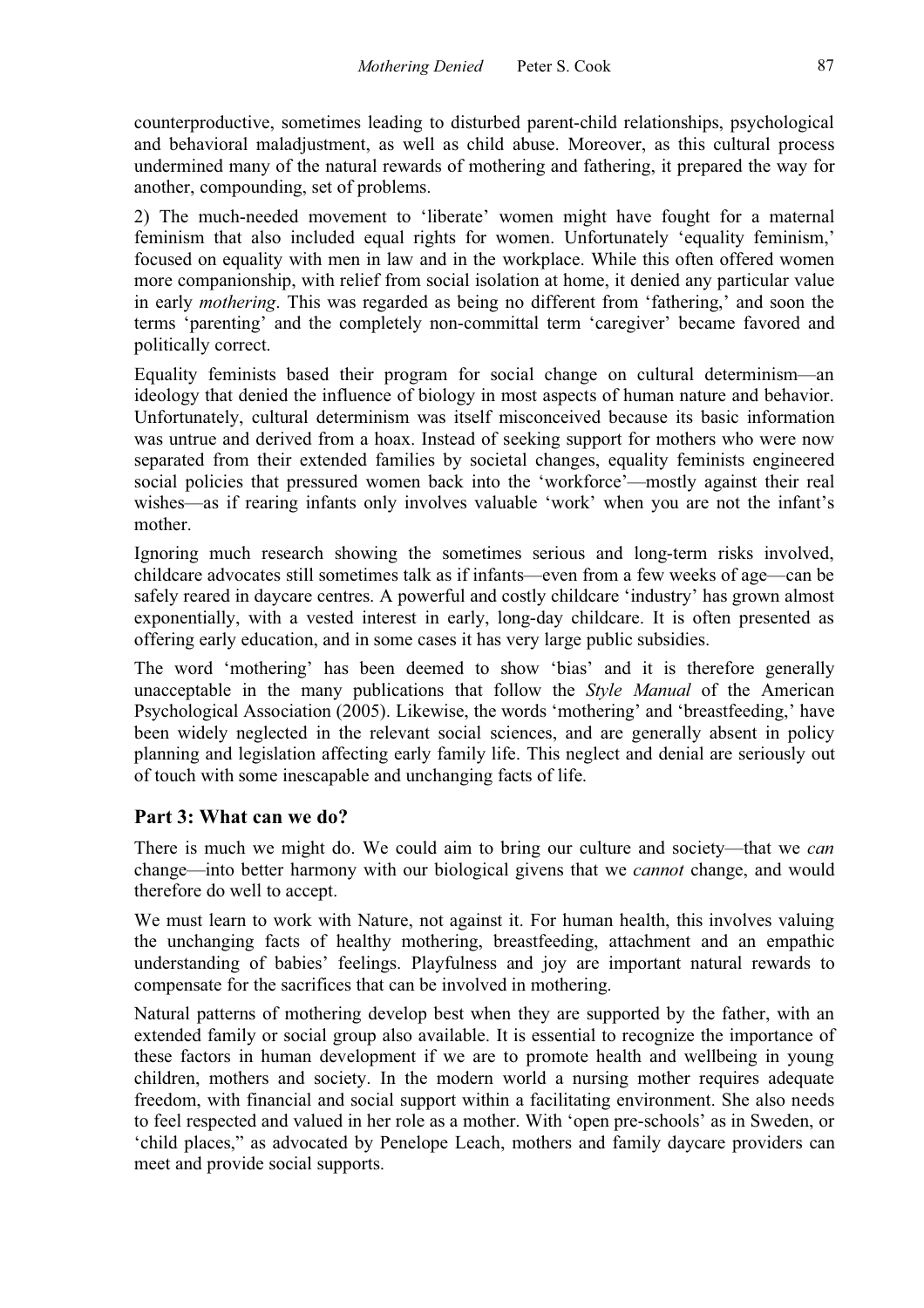A mother who has been in paid employment often needs some income during an extended period of maternity leave. She may also need help in updating her skills if she wishes to return to outside work when her children are old enough. The value of her time spent in childrearing should also be recognized in retirement provisions.

Since economic arguments and pressures are so often used to get mothers back into the workforce and infants into early childcare, this policy is overdue for a full economic analysis that takes account of all the externalities and collateral damage that economists find it so easy to ignore and so hard to evaluate. If they think this collateral damage matters, but they cannot put a price on it, then they should say so.

While there has been an explosion of interest in early education, it remains very important to distinguish the needs of children approaching school age from those of infants, whose primary needs revolve around good early mothering. Since supporting mothering cannot so readily become an academic or government concern, or a profit-making 'industry,' it has received much less attention. These needs are best met by a healthy mother—and hopefully an empathic father—within a supportive environment.

The fruits of good mothering and early nurture are among the greatest blessings a person can have in life. In offering these to their babies, mothers and fathers are setting the pattern of relationships that can be creative, mutually rewarding, and last for the rest of their lives. This may be achieved with joy and satisfaction. For parents who wish the best for their children and themselves, few things are more important for their healthy future—and for the quality of life on our planet. A normal mother-infant relationship involves a love affair that needs the right conditions to flourish. We were all babies once, and infancy cannot be re-run later.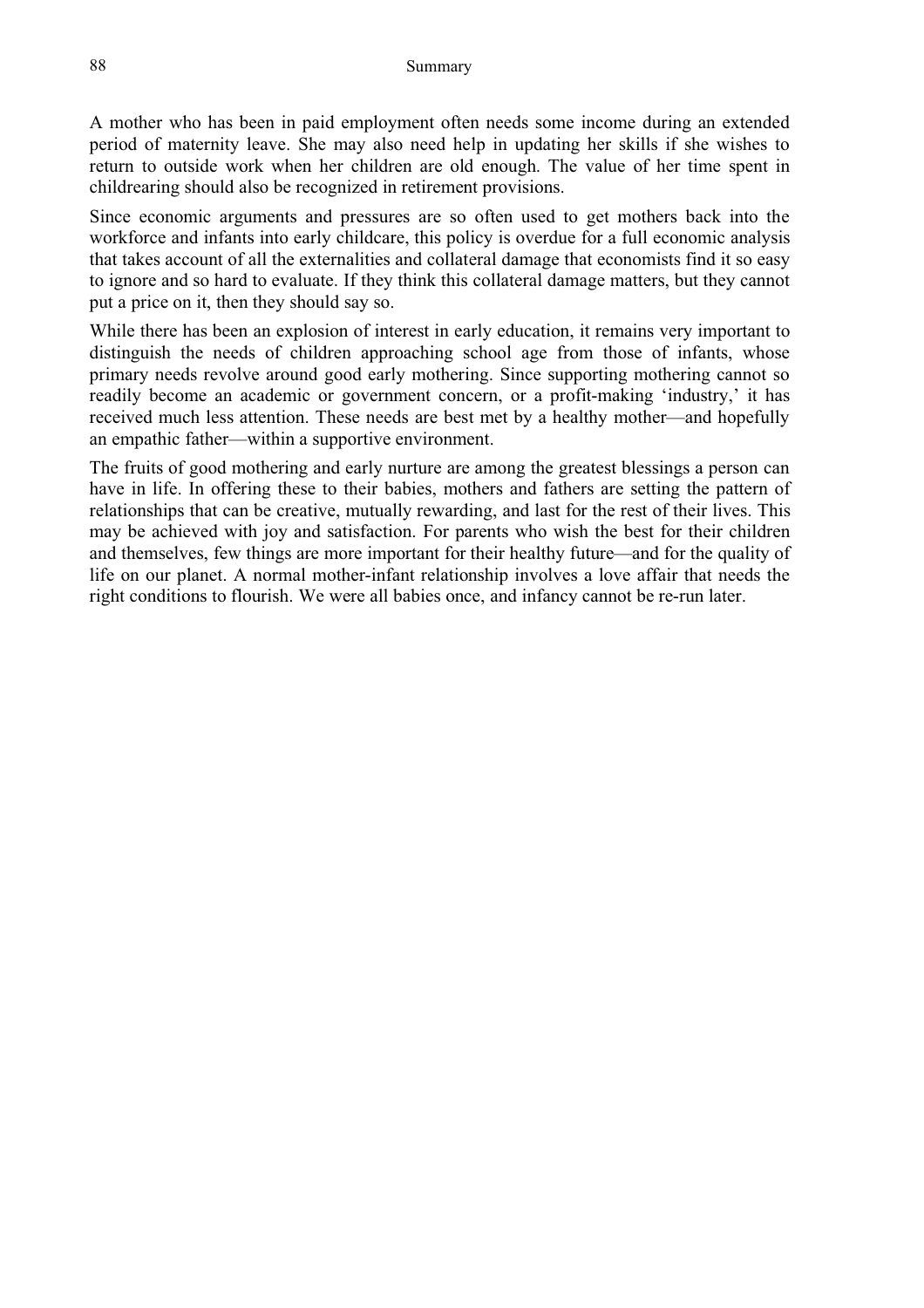# **Notes**

# **Note 1. When is an infant no longer an infant?**

From: Cook (1996: 74–75).

There is flexibility in the meaning of the term infant that can be convenient, but could be hazardous. In child development literature infancy has been variously defined and there does not appear to be uniform usage. A long-standing definition (Rheingold, 1968) calls infancy the pre-verbal period of human development. This means that it lasts until the child can not only understand what is said, but can also speak well enough to have a meaningful conversation about what is happening to her. This definition of infant is used throughout the book, meaning the period until the child is clearly verbal.

A standard textbook of child development defines the end of infancy as the stage by which "children can experience the world by thinking about it" when representational thinking and the ability to use symbols first appear (Steinberg and Meyer, 1995: 140). By this definition, infancy may be thought to end a good deal earlier. Yet another definition considers that children under one year are infants, while those between one and three are toddlers. This definition further curtails the duration of infancy The first tentative attempts at walking on one's own are another developmental marker sometimes used to separate infants from toddlers.

It is important to note that reports, statistics and conclusions often fail to recognise the differences between babies, toddlers and 3 to 5 year-old preschool-age children. The needs of these groups are very different and the ages of the children under consideration should always be specified.

### **Note 2. Genes, chromosomes and DNA**

This material is summarized by this author from various sources.

**i. gene**. The unit of inheritance, associated with deoxyribonucleic acid (DNA), which is situated on, and transmitted by, the chromosome, and which develops into a hereditary trait as it reacts with the environment and with the other genes (Macquarie Dictionary). The hereditary determinant of a specified difference between individuals (Chambers Science and Technological Dictionary, 1991). Genes are recipes for proteins, which are made only when and where they are needed, at which point the relevant gene is "switched on."

**ii. genome**. The totality of the DNA sequences (i.e., genetic material) for any cell, organism or organelle. Since we have around 3.3 thousand million letters of DNA in our genome, there is plenty of scope for specific differences to emerge. In 2001, the Human Genome Project published the entire sequence of our genome. But it was the genome of just one person (Pagel, 2008).

**iii. chromosomes**. Rod-like structures, seen in the nucleus at cell division, made up of a continuous thread of DNA and protein. In the human, each somatic cell nucleus normally contains 23 pairs of chromosomes—46 chromosomes in all. Twenty-three (including one sex chromosome, either X in a female, or Y in a male) are inherited from each parent. The Y chromosome passes down the male line of inheritance (nearly always unchanged), while in the female line, only the DNA of the mitochondria (the energy organelles within the cells) passes directly down the female line (generally unchanged). For a more detailed account of these changes, tracing back the maternal line, see *The Seven Daughters of Eve* by Bryan Sykes (2001). The other (non-sex) chromosomes are 'shuffled' during the process of forming ova and sperms, so, in each generation, any particular gene may have come from either the maternal or paternal ancestor. (But each of these ancestors must also have been 'successful' survivors, as in the main argument of this book.)

How they work: DNA (deoxyribonucleic acid) is a giant molecule found in the nucleus of cells. There are multiple lengths of DNA inside each cell's nucleus. Each length of DNA is combined with other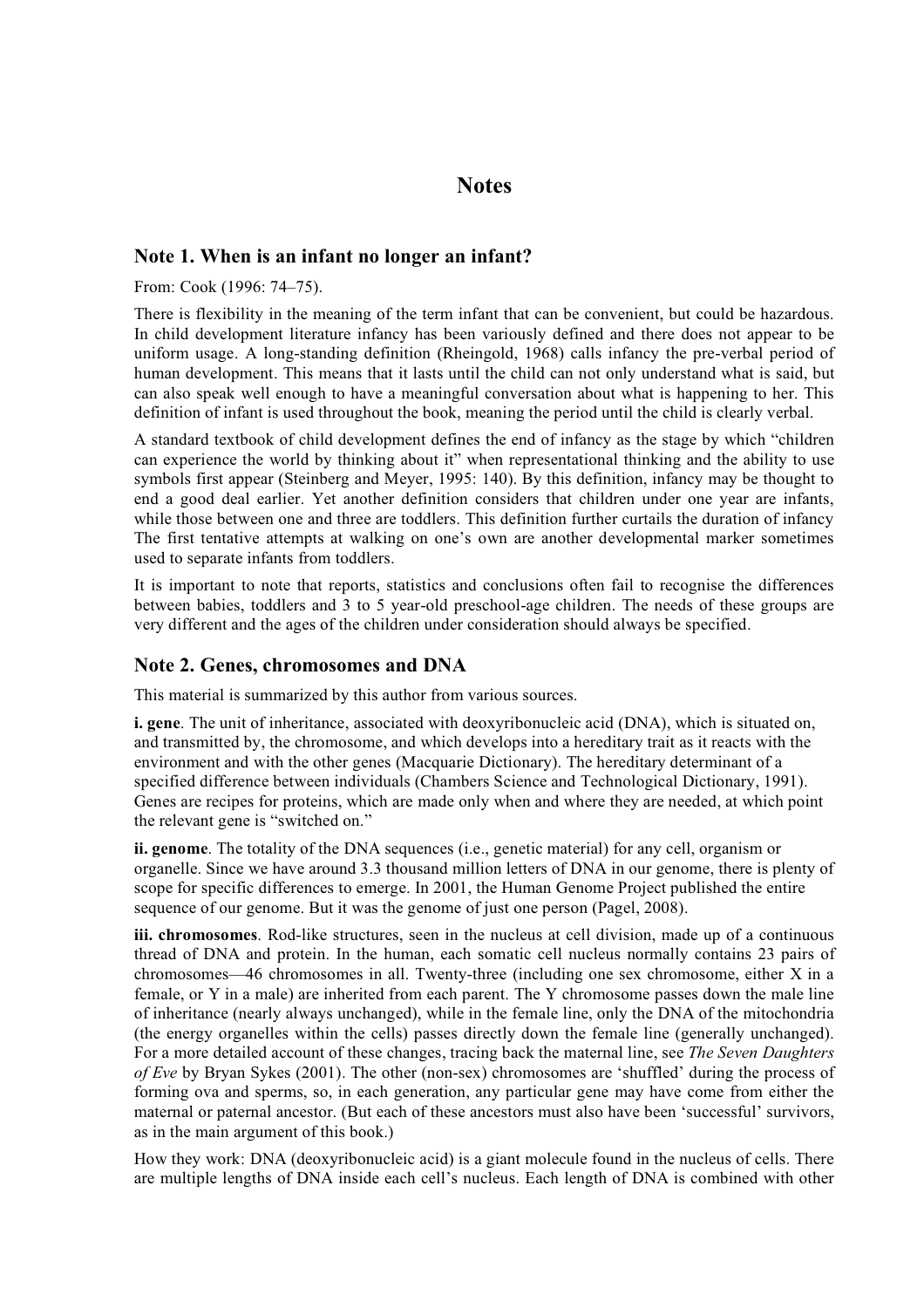substances and folded up very tightly to form a chromosome. They are enormously long and complex, and the DNA molecule is like a long twisted spiral ladder, in the shape of a double helix. The two twisted uprights of the ladder are linked together by chemical bridges that form the rungs. These chemical bridges are of four kinds. The exact order in which they appear on the ladder is the code of inheritance. The code sequences carry instructions for making the proteins that provide the material for building and maintaining the cells, and the entire bodies of plants and animals. Most cells in the body of a plant or animal contain identical DNA molecules.

A gene is a short section of a chromosome's DNA. There are thousands of proteins in cells—each carrying out a particular job. For instructions to be issued, part of the DNA molecule must unwind to expose the chemical code on its rungs. The code is copied onto RNA (ribonucleic acid), which leaves the nucleus of that cell with instructions to make a particular protein. (Adapted from *The Incredible Journey to the Centre of the Atom* by Trevor Day and Nicholas Harris. Orpheus, Readers Digest, Australia. 1996).

**iv. mitochondrial DNA and Y chromosomes**. The direct line of mothers passed on the DNA of their mitochondria. These are small structures that mediate energy, and are within the cell but outside the nucleus. Fathers passed on their Y chromosomes as in the cell's nucleus. In both cases these were generally passed on unaltered, but very occasionally mutations occurred. Today, for a fee, The Genographic Project will trace the migration line of either of these for any male, but only the mitochondrial DNA can be traced for a female, though her father's Y chromosome could be traced.

**v. the genome, controls, and 'junk DNA.'** The developing field of epigenetics is defined as the branch of biology that deals with the effects of external influences on gene expression (Gluckman and Hanson, 2006: 66). One aspect is how environmental influences, such as nutrition and stress, may affect genes and the expression of genes, as they are passed on to children and grandchildren. The way in which some adverse conditions encountered by the mother may prepare the fetus for the conditions it is likely to encounter, have drawn attention to this phenomenon. While it may be found that beneficial changes can also be passed down in the genome indefinitely, it seems improbable that this process could fundamentally improve the basic mammalian, primate, human reproductive physiology, or the patterns of breastfeeding and early child nurturing that have been refined through millions of years of trial and error natural selection.

A summary on epigenesis is in *Early Years Study 2* (McCain et al., 2007) from which the following is slightly abbreviated. Genes are a blueprint for a development process that needs instructions about what to do, and when and how to do it. Epigenetics is the study of how genes can be turned on or off by environmental factors. It involves the interplay between early experiences and how, where, and when genes work. Experience activates mechanisms that alter genetic expression, affecting variations in disease, behavior, and other traits and characteristics that emerge over the lifespan.

The epigenome is a suite of biochemical markers and switches in cells that provide instructions and influence the expression of particular genes. The epigenetic signals are influenced by early environments and experiences. Epigenetic signals from the environment can be passed along to the next generation—without actual changes in DNA. Epigenetics tells us that little things in life can have an effect of great magnitude.

Hidden influences on the genes can affect every aspect of development, including the transcription to proteins. Epigenetics proposes a control system of "switches" that turn genes on or off—and suggests that environmental experiences, like nutrition and stress, can control these switches and cause heritable effects in humans. Heritable changes in genome function occur without a change in the actual gene structure. The importance of this field in brain development is leading to advocacy for a human epigenome project. Epigenetic processes influence the differentiation of neurons and their connections for different functions such as vision, hearing, language, behavior, and stress reactions.

In June 2007, reports of research by the Encode Consortium—the Encyclopedia of DNA Elements published in Nature, and Genome Research, shed light on the genetic differences separating humans from chimpanzees and other species. While the human genome is made up of about three billion DNA "letters," only about 3 percent of these are known to contribute to our 22,000 or so genes—the DNA "sentences" containing instructions for making proteins that control the body's chemical processes.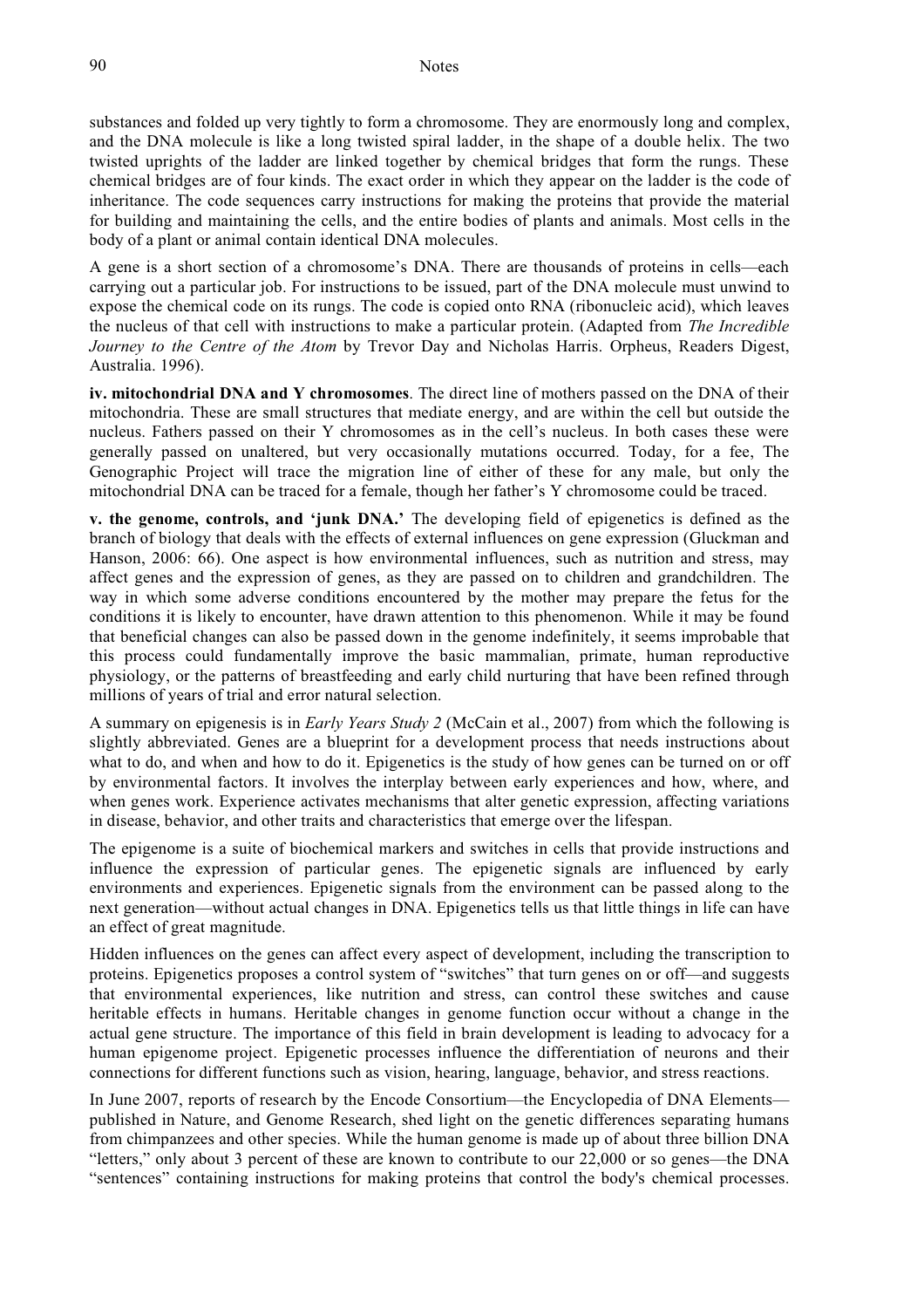Most of the remaining 97 percent has been regarded as "junk DNA"—an evolutionary relic performing no significant tasks. Research now shows that much of this "junk DNA" is chemically active in ways that influence how genes are switched on and off. It appears that genes, junk DNA and other elements, together weave an intricate control network. Junk DNA is copied into RNA—an active molecule that relays information from DNA to the cellular machinery. Mutations in these regulatory genetic regions are likely to explain some of our individual varying susceptibilities to disease. While most of our genes are shared with other organisms, much more of our junk DNA is peculiar to our species. About 98.5 percent of human and chimpanzee genes are identical but as there is more variation in the junk, this could influence traits such as intelligence and language. One theory is that it provides a stock of genetic material from which potentially useful mutations can arise to drive evolution. It may be a kind of "warehouse" for natural selection.

### **Note 3. Infants' distress and developmental delay in quality Swedish childcare**

From the summary in Chapter 2 of *Early Child Care: Infants and nations at risk* (Cook, 1996: 171– 172). (For the fuller account, see: Cook, 1996: 102–106).

Ingrid Harsman, PhD (1994), conducted a rare, if not unique, study of infant's reactions to day care centre placement. In Stockholm she observed 26 infants before, and for five months after, placement in high quality day care centres, commencing when they were 6–12 months of age. A matched control sample of 26 infants exclusively cared for by their mothers was studied for comparison.

In the initial phase of 3–4 weeks the day care centre infants "reacted with a significant negative change in mood and often showed sadness, a low activity level as well as a low tolerance for frustration in the center setting. In addition the day-care infants rejected face-to-face contact with the staff...." 52% of the infants were assessed as sad and depressed in the day care setting. 12% showed a clear-cut negative change in mood but no sadness. From about 7 weeks they showed a "very low level of crying and a low level of infant-staff interaction." Complex and subtle changes in the mother-infant interaction were found, indicative of disruption of mother-infant attunement.

On testing with the Griffiths Mental Development Scale and Development Quotients no differences were found between the two groups before starting day care, but "after seven weeks of day-care attendance, the day-care infants showed a significant drop in speech development" (as assessed with the Hearing and Speech Scale) and for some infants this drop was associated with the observed preceding initial phase of sadness and distress.

"After about 5 months of center attendance … the day care infants showed significantly lower scores on the Personal-Social Scale as well as on the Hearing and Speech Scale if sensitive measures were used (i.e., Development Quotient)." A clear-cut decline in test performance on these scales was associated with prolonged daily separations (30–40 hours per week), low to moderately low quality in maternal and/or day care quality, as assessed by sensitivity to the infant's signals of face-to-face interaction and close physical contact. The negative change in the Hearing and Speech Scale appeared mainly in boys. There are striking similarities between these findings and those seen in the 1996 NICHD Study of Early Child Care, using a quite different measure—the Strange Situation.

Harsman concluded that the results "indicate that prolonged maternal separations may negatively influence the infants' cognitive development and the process of adjustment. Taken together the results imply that many of the infants in this study were vulnerable during the first five months in day care." (Harsman 1994).

There is no reason to assume that this vulnerability disappeared after the five-month study period.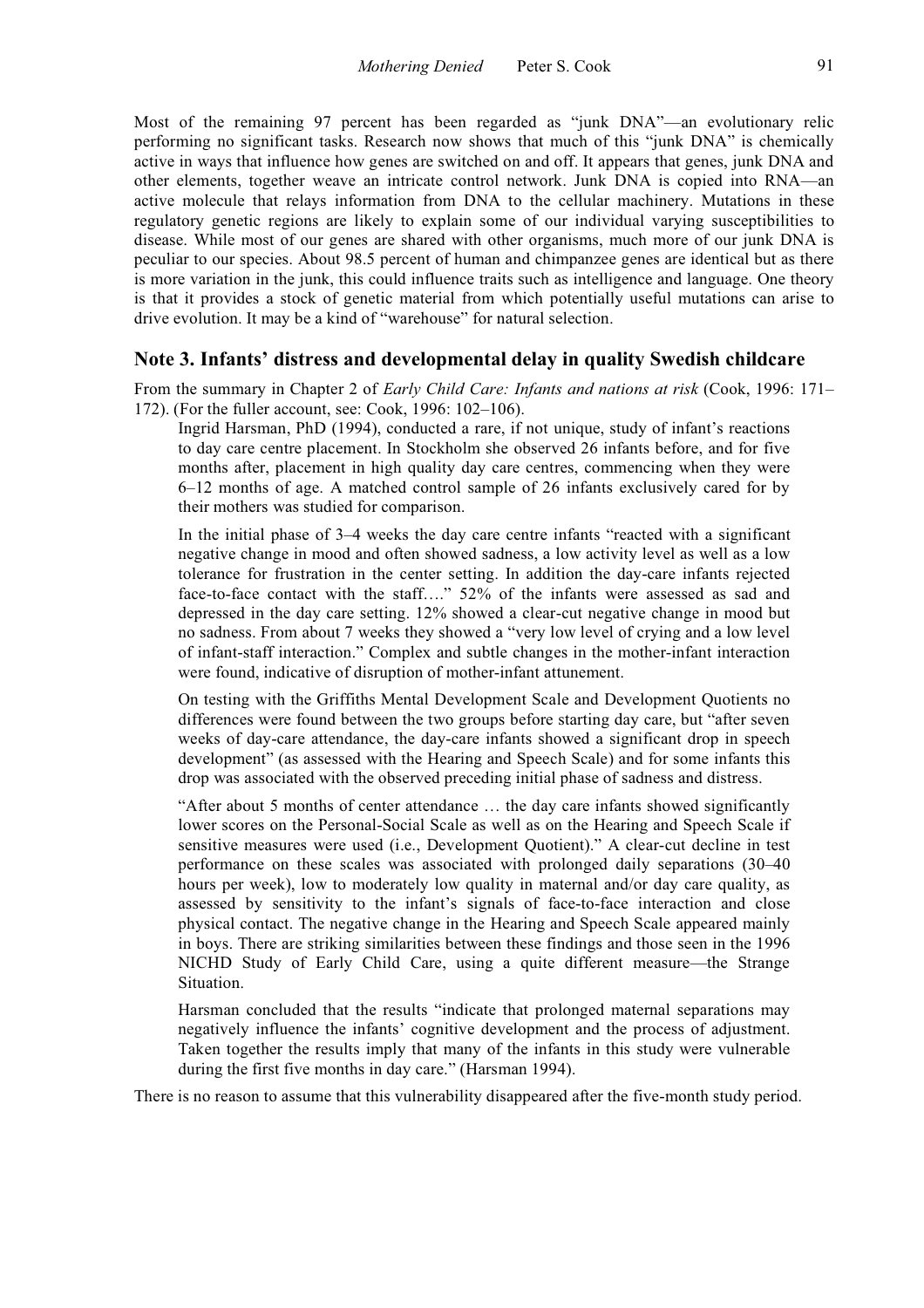# **Note 4. Maurice Bevan-Brown, and extract from** *Baby's Point of View* **by Joyce Partridge**

*Baby's Point of View* by Dr Joyce Partridge, published by Oxford University Press in 1935, was out of print when Dr Bevan-Brown quoted from it in *The Sources of Love and Fear*. At the end of his book he wrote a conclusion that seems as relevant today as it was in 1950.

What, then, is the conclusion of this matter? For unless this book contributes to a better understanding and practice of child nurture it is of little value. The main conclusion is that we must try to produce a better race of parents than now exists, and better parents than we have been ourselves. 'Good' parents do exist in our generation but they are in a minority. The first requirement for a 'good' parent is to be emotionally mature. The majority of parents are emotionally immature—that is, they still retain in some respects the emotional attitudes characteristic of children. Therefore their children, lacking real parental affection themselves also remain emotionally immature when they become adult. We must try to break this vicious circle at as many points as possible by educative measures applied to: (1) Parents with young children, (2) Prospective parents, (3) Adolescents, (4) Educationists and (5) Doctors.

The whole matter cannot be condensed into rules, but rules are not without their value. We have contended that the first year of any individual's life is the most critical for mental health. Concerning the first year, I know of no code of rules as good as that given by Joyce Partridge in her little book, *Baby's Point of View*. Unfortunately this is out of print: otherwise I would recommend everyone interested in the care of children to buy a copy. Here are Joyce Partridge's rules (quoted by her permission):

- (1) "Try to recognise before your baby is born that, in the matter of sex, the chances are even.
- (2) "Don't be afraid to follow the maternal instinct and intuition: in other words, give scope to your love for your baby and don't bring him up by rule of thumb.
- (3) "Breast-feed your baby.
- (4) "Never leave a baby alone to cry.
- (5) "Be as much as possible within earshot of your baby in the early weeks and months of life.
- (6) "Never in any circumstances scold a baby of whatever age, and never allow anyone else to scold him for wetting or soiling napkins or for wetting or soiling any other place whatsoever."

Joyce Partridge is a first-class psychiatrist, a Fellow of the Royal College of Surgeons (England), and a mother. I commend her rules to you. It is the daily lot of the psychiatrist to meet and endeavour to relieve people who have experienced years of disability, ill-health, distress, and often of utter misery, all, or nearly all, of which need not have happened if they themselves and their parents had had more understanding. There are two highly emotionallytoned words in this connection—'*if only*.' 'If only I had come to you ten or twenty years ago….' 'If only my mother and father had understood these things.…' 'If only I had understood these things when my children were younger.' If this little book is able to mitigate in any degree some of this widespread distress, it will have fulfilled its purpose.

Though infancy was a central concern, *The Sources of Love and Fear* covered a much wider scope. In a presidential address to The Medical Society of Psychology in London, Bevan-Brown presented *A plea for correlation between the different schools of psychodynamic thought* [7].

The above is an extract from 'Fifty years of psychotherapy, but what about early childcare and child mental health?' *Forum: The Journal of the New Zealand Association of Psychotherapists* 1998, 4:97–114. Based on a paper to 50th Anniversary Conference of NZ Association of Psychotherapy, 1998 (Cook, 1998).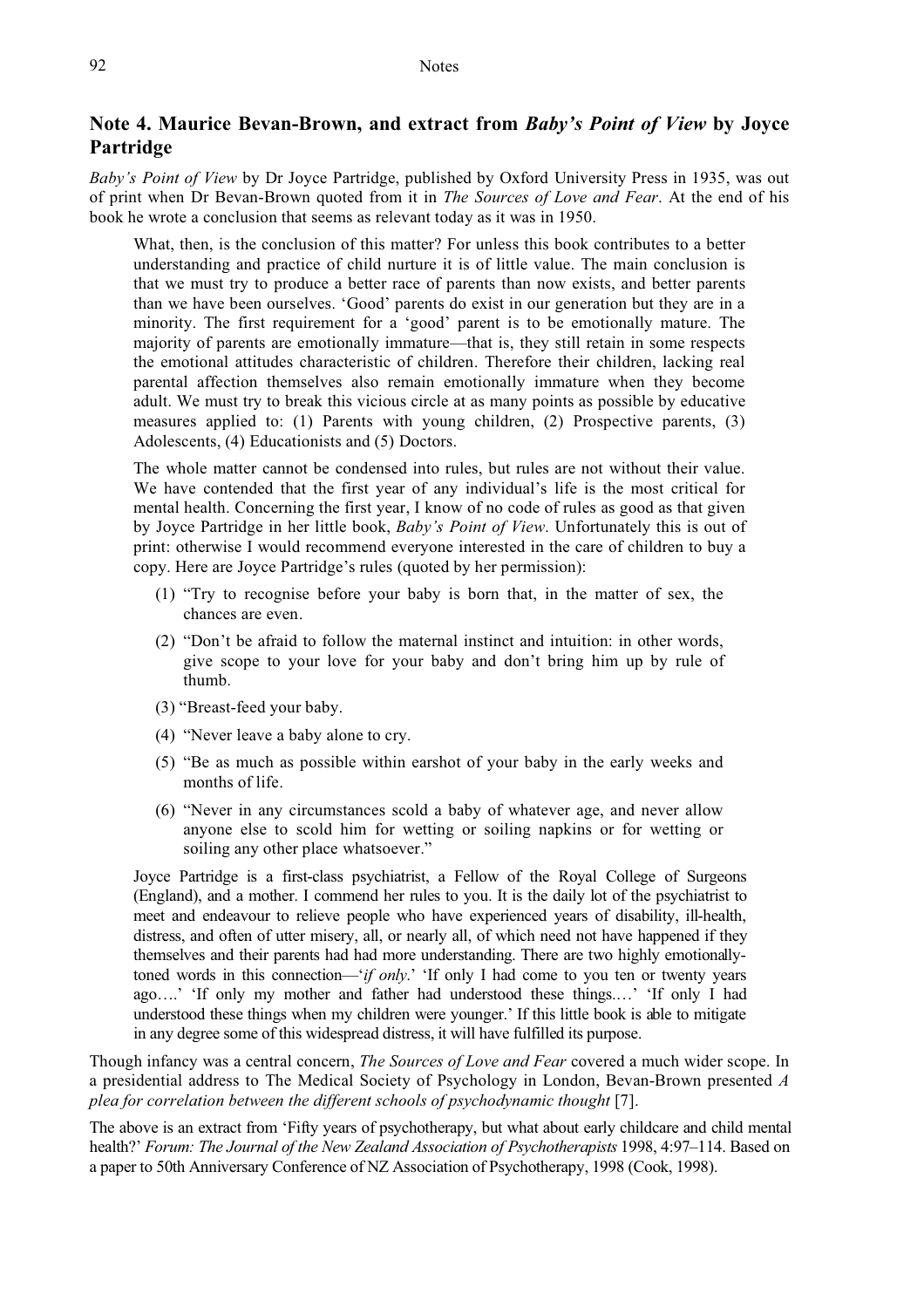### **Note 5. Abstract and Table from 'Childrearing, culture and mental health'**

In the abstract of my paper "Childrearing, culture and mental health: exploring an ethologicalevolutionary perspective in child psychiatry and preventive mental health, with particular reference to two contrasting approaches to early childrearing" *Med. J. Aust. Spec. Supp.*, 1978, 2:3–14, I said:

A shift of historic significance in some aspects of Western attitudes to childrearing is occurring. In this period of transition, the coexistence of two contrasting approaches to childrearing has given rise to much contradiction and confusion in the advice offered to parents. This paper seeks to explore some mental health aspects of this situation from an evolutionary and historical perspective. The term "phylogenetically" or "ecologicallydetermined maladjustment" has been proposed for that particular kind of disturbance in an organism, or in a population, which is due to the fact that the environmental conditions have deviated significantly from those to which the species has become genetically adapted through evolution.

This concept, which is a corollary of Darwinian theory, has health implications and appears relevant in psychiatry both for understanding psychological disturbance and for promoting better mental health. It is particularly applicable in early childhood. I suggest that childrearing in English-speaking societies is emerging from an era in which many widely-held beliefs, values, attitudes, and practices have been so out of harmony with the genetically influenced nature and needs of mothers and their developing children that they have contributed to conflict, stress, and emotional and behavioral disturbance in the infant and developing child.

Attitudes of basic distrust towards the human biological "givens," combined with a belief in coercion, have characterized this approach to childrearing, which is here termed the "basic distrust orientation." It is undesirable that developing countries, seeking beneficial, scientifically-based advances, should also inadvertently and unnecessarily import some of these tenets and practices that may be prejudicial to good mental health.

The basic distrust orientation is contrasted with a "trusting cooperative" approach to early childrearing that appears to be more in harmony with the nature and needs of developing children and their parents. These principles are relevant to the diagnosis and therapeutic management of emotionally disturbed children. They also suggest guidelines for the promotion of mental health. It is necessary to understand and respect the biological "givens," together with the potentials of such in-built regulatory mechanisms as have evolved, and then to cooperate with them, rather than work against them in the approach to early childrearing, family life, and the social settings in which they occur. In many ways this can be, and is being, done now.

### **Table: Comparing a trusting, cooperative approach to childrearing, with a distrustful, directive approach**

Though many parents, including those of a majority of disturbed children, still display the basic distrust orientation today, it no longer represents the childrearing ideas of some other parents and of many professionals who are concerned with child development. Intermingled, to an increasing extent, is a different approach that has been softening the rigid authoritarianism of earlier times.

It may be termed a trusting, cooperative approach, and some of its characteristics, and ways in which it contrasts with traditional attitudes are outlined in the table below. From an orientation of basic trust in the biological givens influencing the needs and behavior of the developing human being, infants are seen as being immature, dependent creatures, who seek gratification and satisfaction according to their needs. They often behave in ways that are influenced by mechanisms whose function is to ensure that their needs are adequately met. Gratification is seen as leading to satisfaction and contentment rather than to "spoiling."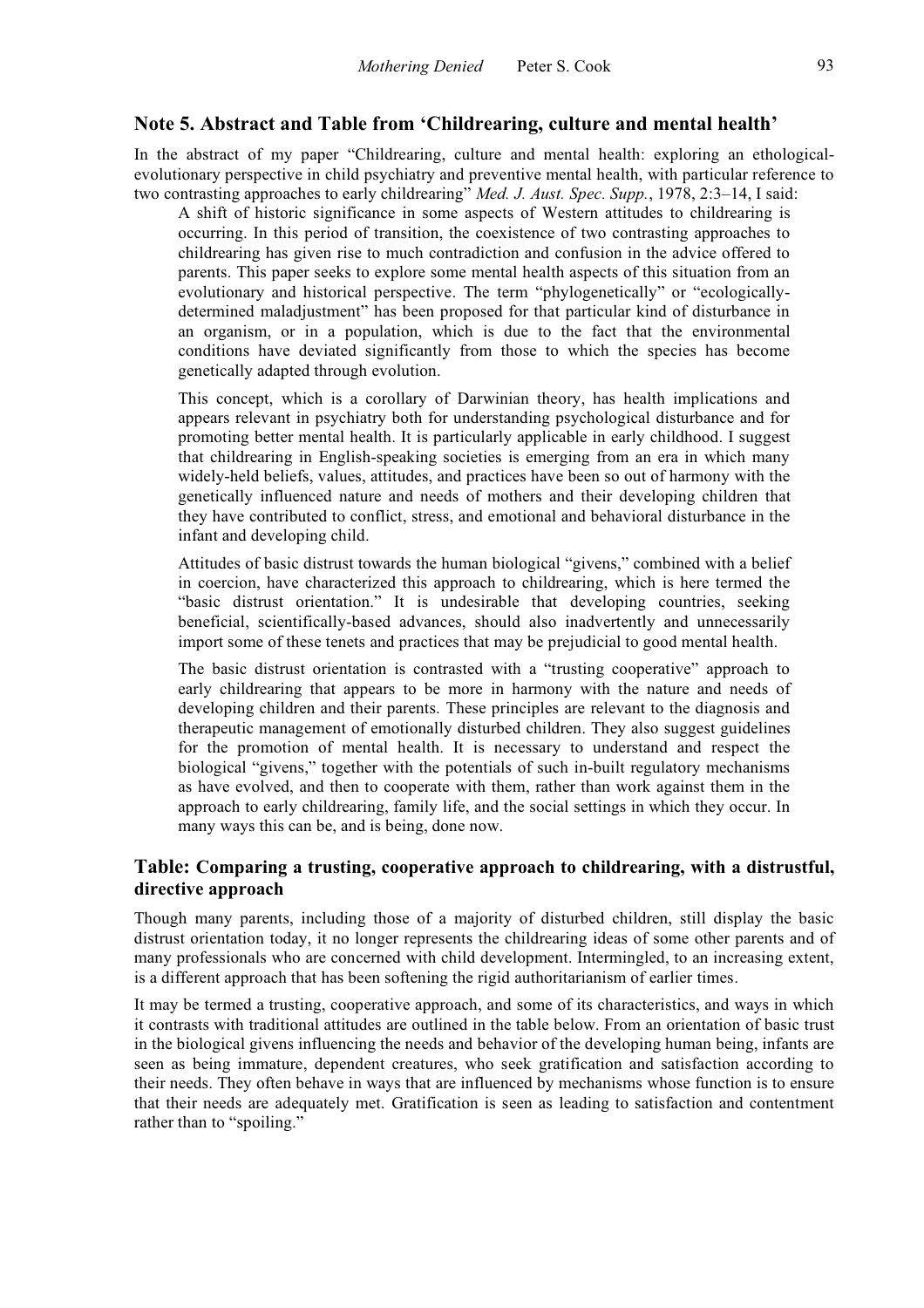### 94 Notes

| Ideas                                                                                          | <b>Point of Contrast</b>                                                                   | A Distrustful Directive Approach                                                                                                                                                                                                                                      | <b>A Trusting, Cooperative Approach</b>                                                                                                                                                                                                                                                                                                                                                                                            |
|------------------------------------------------------------------------------------------------|--------------------------------------------------------------------------------------------|-----------------------------------------------------------------------------------------------------------------------------------------------------------------------------------------------------------------------------------------------------------------------|------------------------------------------------------------------------------------------------------------------------------------------------------------------------------------------------------------------------------------------------------------------------------------------------------------------------------------------------------------------------------------------------------------------------------------|
| <b>Ideas influencing</b><br>parents'<br>perception of, and<br>responsiveness to,<br>the infant | Basic attitude:                                                                            | Attitude of basic distrust and non-<br>acceptance towards the biological<br>"givens" influencing the needs and<br>behaviour of the developing human being                                                                                                             | Attitude of basic trust and acceptance towards the<br>biological "givens" influencing the needs and<br>behaviour of the developing human being                                                                                                                                                                                                                                                                                     |
|                                                                                                | The infant is seen<br>as:                                                                  | (a) being selfish, demanding                                                                                                                                                                                                                                          | (a) being immature, dependent                                                                                                                                                                                                                                                                                                                                                                                                      |
|                                                                                                |                                                                                            | (b) wanting as much gratification and<br>indulgence as he or she can get (probably<br>too much)                                                                                                                                                                       | (b) wanting as much gratification and satisfaction as he<br>or she needs (an adequate supply)                                                                                                                                                                                                                                                                                                                                      |
|                                                                                                | To get gratification<br>the infant may be<br>perceived as<br>behaving in ways<br>that are: | self-willed, demanding, manipulative,<br>cunning (which may confirm belief in<br>inherent potential for badness)                                                                                                                                                      | influenced by possessing mechanisms whose function<br>is to ensure that his or her needs are adequately met                                                                                                                                                                                                                                                                                                                        |
|                                                                                                | Gratification may<br>be perceived as<br>leading to:                                        | danger of "spoiling," if more than the<br>right amount is given                                                                                                                                                                                                       | satisfaction and contentment; spoiling not a danger<br>[60]                                                                                                                                                                                                                                                                                                                                                                        |
| <b>Ideas influencing</b><br>parents'<br>requirements of<br>their infants                       | Emphasis in the<br>basic parental goal<br>is:                                              | to control and direct the child's behavior,<br>and produce a "good" child (who will be<br>obedient and conform)                                                                                                                                                       | to enjoy a good relationship with the child, and help to<br>produce a "whole," healthy person (who is likely to be<br>sufficiently "good" also)                                                                                                                                                                                                                                                                                    |
|                                                                                                | Method of<br>childrearing:                                                                 | (a) mould the child to a predetermined<br>pattern; secure control by regulating<br>habits, and training to accept authority<br>and discipline                                                                                                                         | (a) aim to satisfy the young child's needs, and develop<br>a cooperative, mutually satisfying, affectionate<br>relationship, in which the potentialities of the child and<br>parents unfold, blossom and gradually mature. The<br>developing capacities for self-regulation are respected<br>and encouraged                                                                                                                        |
|                                                                                                |                                                                                            | (b) teach "right from wrong" and demand<br>obedience; extinguish "naughty" behavior<br>and insist on or reinforce "good" behavior                                                                                                                                     | (b) teach avoidance of common dangers and gradually<br>encourage disposition to consider and respect the<br>needs and feelings of others, through experiencing this<br>consideration within the family                                                                                                                                                                                                                             |
|                                                                                                |                                                                                            | (c) child's point of view often<br>misunderstood or ignored, and<br>requirements often disregard the child's<br>feelings and capacities, so that hostility<br>and negativism tend to be aggravated, and<br>unless these are repressed, control<br>requires more force | (c) child's point of view more likely to be understood,<br>and requests consider the child's feelings and<br>capacities, so that hostility and negativism tend to be<br>minimized; the child's feelings are accepted in the<br>expectation that sufficient (self) control will be<br>achieved as appropriate to the child's age; (the options<br>of exercising authority and sufficient force are still<br>available if essential) |
|                                                                                                |                                                                                            | (d) disapproval more frequent, and may<br>be reinforced by threats, punishment and<br>sometimes violence, or inculcation of<br>shame                                                                                                                                  | (d) inconsiderate behavior discouraged, but the quality<br>of relationships tends to make punishment<br>inappropriate and it may be seldom or never required                                                                                                                                                                                                                                                                       |
|                                                                                                |                                                                                            | (e) timing: start training early (perhaps<br>from birth)                                                                                                                                                                                                              | (e) timing: await maturation and encourage<br>development                                                                                                                                                                                                                                                                                                                                                                          |
|                                                                                                | Apparent frequent<br>outcome                                                               | (a) increased risk of conflict, frustration,<br>and stress in unsatisfying relationships                                                                                                                                                                              | (a) mutual satisfaction in interpersonal relationships<br>with joy and delight (sometimes) as a natural reward<br>for health-promoting activities                                                                                                                                                                                                                                                                                  |
|                                                                                                |                                                                                            | (b) sensitivity may be blunted; externally<br>imposed discipline may break down<br>sooner or later in rebelliousness                                                                                                                                                  | (b) sensitivity intact; adequate self-discipline develops<br>as appropriate the age                                                                                                                                                                                                                                                                                                                                                |
|                                                                                                |                                                                                            | (c) emotional maturation at risk;<br>maladjustment and psychopathology                                                                                                                                                                                                | (c) emotional maturation facilitated; mental health                                                                                                                                                                                                                                                                                                                                                                                |

*Table: Two contrasting approaches to early childrearing deriving respectively from attitudes of distrust and trust towards the genetic influences underlying the needs and behaviour of the human infant.*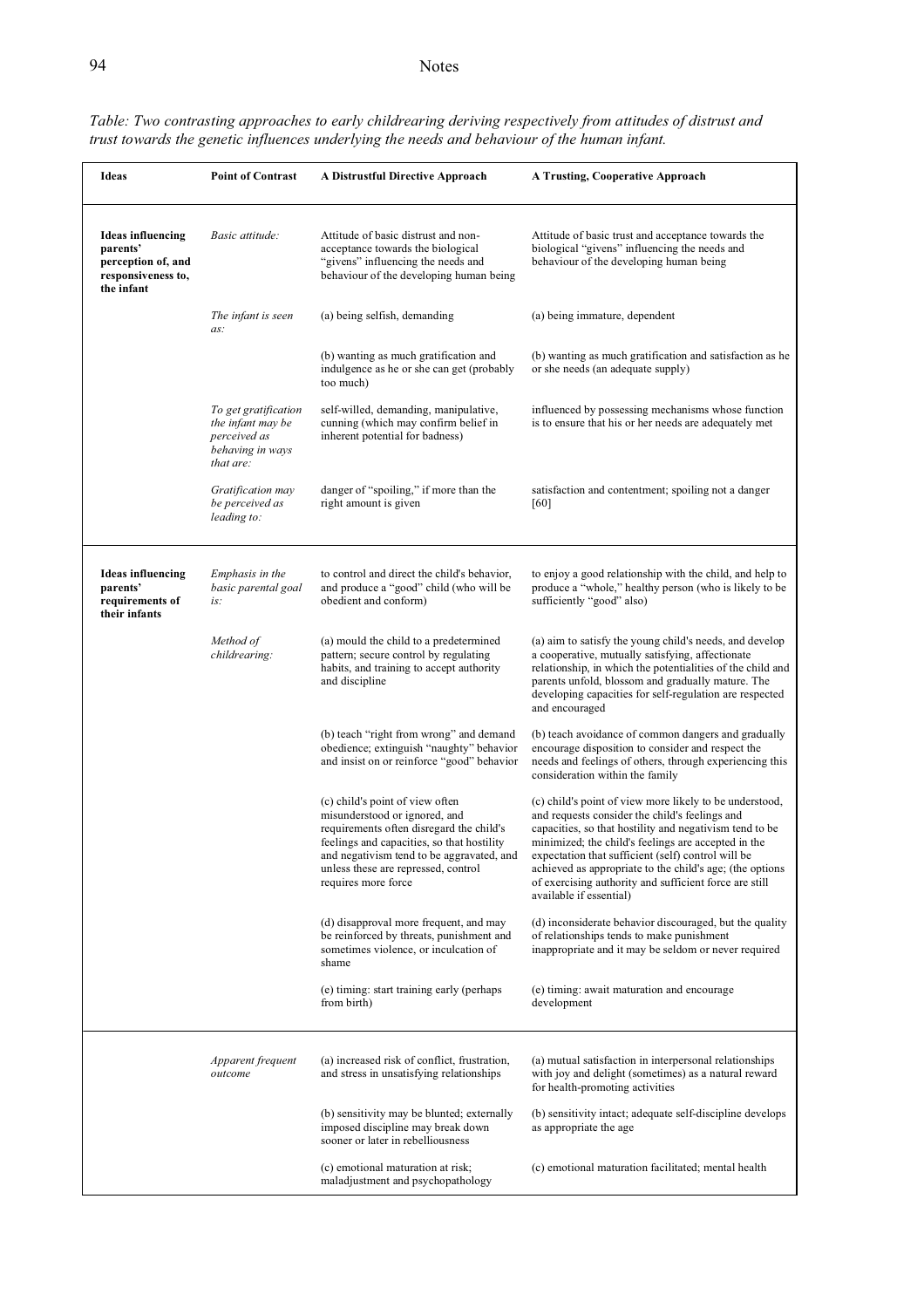Professor Eric Olssen, of the History Department at Otago University in Dunedin, examined the ideology of the Plunket Society and Dr Truby King's underlying purposes, in a paper to the Australian and New Zealand Association of Science (ANZAS). It appeared in two parts in the NZ Listener of May 12, 1979, and the subsequent issue, under the titles: *Breeding for the Empire* and *Producing the Passionless People*. They were also broadcast. A formal presentation is in Olssen, 1981.

### **Note 7. De Beauvoir—Two concerns**

### **i) "No woman should have this choice"**

Professor James Tooley (2002: 76), in *The Miseducation of Women,* outlines his findings after he researched the background, and many lesser-known aspects, of the ideas, writings, and lives of some key women who influenced the women's liberation movement. He analyzed the pathways and policies that have failed to meet many of the needs of women. In a remarkable chapter, "Romantic Illusions," he cites many lesser-known sections in the writings of these women, who played crucial roles in the directions taken by the movement for the 'liberation' of women.

Describing the effects for girls of a government policy document that mandated an identical curriculum for girls and boys, Tooley describes some adverse effects of equality feminist influences in the education of girls in the UK. The document states, with evident satisfaction, that "the liberation of women from the cult of femininity and domesticity and the traditional family … cannot now be reversed." He comments: "Let us repeat: these are feminists—writing in the traditions of the early Freidan, Greer, and Steinem—who provide support for government policy on education; the traditions in which they write coincide with the educational landscape today."

Tooley discusses three problems with these policies: the degradation of domesticity; "a curious romanticizing" of the world of men; and "the nagging doubt that, in their praise of independent women, the feminists have missed out something about the mutuality, the interconnectedness, of the happiness of men and women." (Tooley, 2002: 60).

In tracing the roots of the degradation of domesticity, he says: "The need to liberate women from 'domestic drudgery' to their rightful position at the workplace, can usefully be traced back to Simone de Beauvoir's tirade against the housewife of 1949 in *The Second Sex—*ideas then translated to an American and then wider Anglo-Saxon audience by Betty Freidan in *The Feminine Mystique* of 1963."

Tooley presents reasons for thinking that much of what de Beauvoir wrote in *The Second Sex*, was "to please, to entertain, to seduce and—perhaps most centrally—to retain Sartre.… She did what Sartre told her to do." (Evans, 1996: 70). Tooley commented:

The odd thing is, if *The Second Sex* had actually been written by Jean-Paul Sartre, rather than, as seems likely, inspired in part by the difficulties of a conventional relationship *with* him, it would have been dismissed long ago as the ranting of a misogynist chauvinist, in a long tradition of abuse of women. Instead, it has been held up for acclaim by feminists. When she died in Paris in 1996, Simone de Beauvoir was 'almost universally' proclaimed as the 'mother' of contemporary feminism, 'its major twentieth century theoretician, one of the greatest twentieth century philosophers and writers.' And *The Second Sex* is 'widely regarded as the major feminist text of the twentieth century' … 'one of those rare classic statements on the human condition whose power only grows as its many dimensions are discovered and interrogated.' All this about a book that eventually succeeds in denigrating all that women stand for, in favour of a picture of the woman becoming as much like a man as possible. Or, to put it another way, of de Beauvoir becoming as much like Sartre as possible, to retain his affection.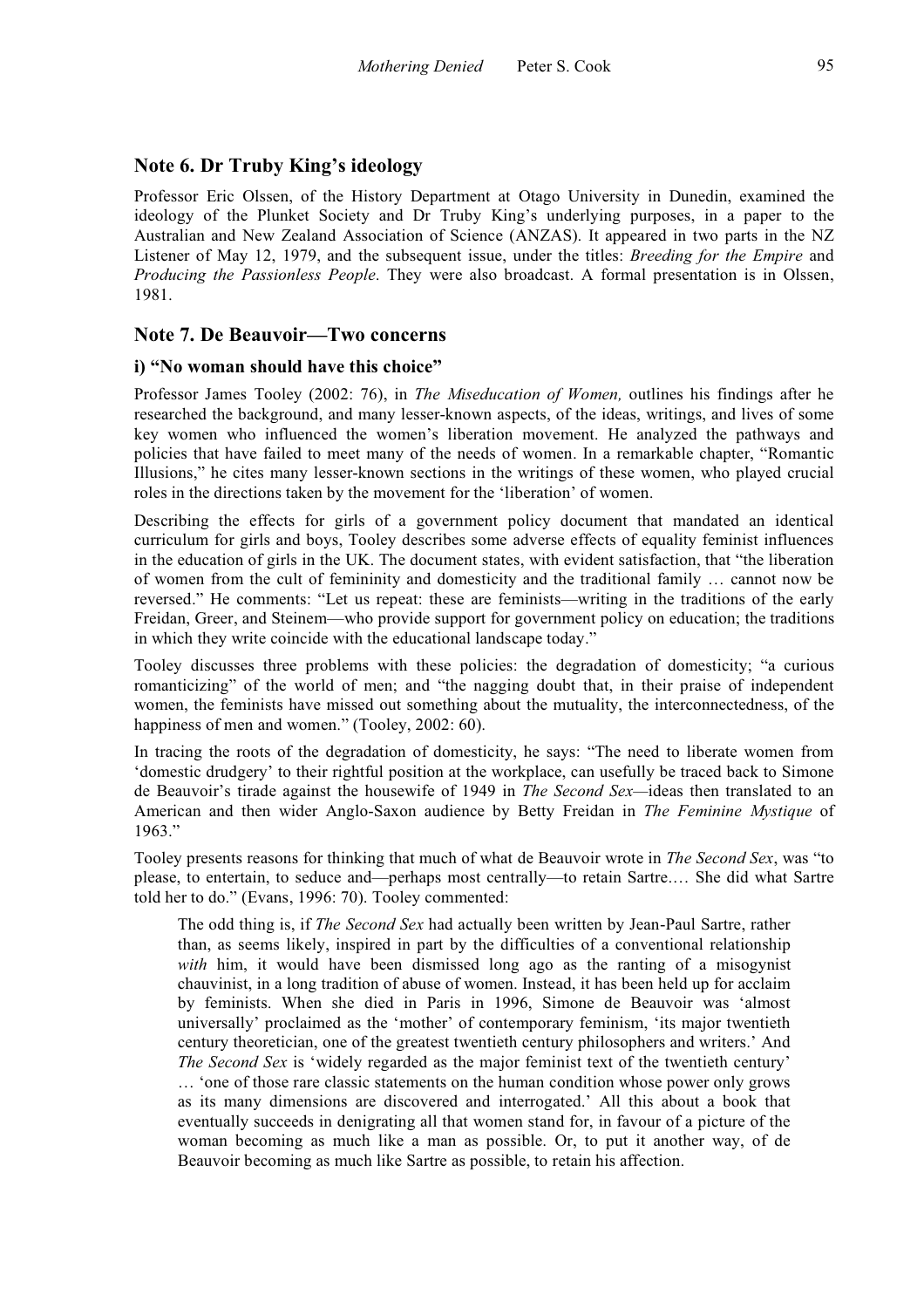#### 96 Notes

Tooley cites de Beauvoir's "chilling prescriptions," uttered in 1975, of how to create the independent woman:

"No woman should be authorised to stay home to raise her children. Society should be totally different. Women should not have that choice, precisely because if there is such a choice, too many women will make that one. It is a way of forcing women in a certain direction."<sup>29</sup>

Or, as she put it … in *The Second Sex*:

'What is extremely demoralizing for the woman who aims at self-sufficiency is the existence of other women of like social status, having at the start the same opportunities, who live as parasites.… A comfortably married or supported friend *is a temptation in the way of one who is intending to make her own success.*'

With great candor, she tells us that the temptation of being a housewife is enough to stop young women from pursuing their independent path: 'The hope of some being one day *delivered from taking care of herself*, and the fear of having to lose that hope if she assumes this care for a time, combine to prevent her from unreservedly applying herself to her studies and her career' (de Beauvoir, [1949] 1993: 733–734, cited from Tooley, 2002: 76–7, his emphasis added).

#### **ii) "I am astonished when I realize how thoroughly I have been cheated."**

Hazel Rowley, in *Tête-à-Tête: The Lives and Loves of Simone de Beauvoir and Jean Paul Sartre*, describes how de Beauvoir devoted her life to living an exemplary modern relationship partnership, as she and Sartre had agreed, with no secrets between them. She also followed his suggestion to make her own life, and the recording of it, her project, so that all might benefit from their pioneering experiences. She evidently hoped for an exemplary love life, on equal terms with Sartre. Yet he insisted that they each retain complete sexual freedom, and *he never allowed her to actually live with him, and he probably pressured her into aborting her child* (Tooley, 2002).

Despite mutual promises of having no secrets from each other, de Beauvoir later discovered that he concealed many of his liaisons with other women. Tooley says: "If Sartre hated the things women desired he certainly did not eschew the company of women. Or, to be more precise, sexual relations with women. Very early on in his relationship with de Beauvoir, he told her that monogamy was out, they must both have additional sexual relationships. In practice, this meant him having as many women as he could lay his hands on, and her having the occasional fling to compensate when he was tied up with others." It was Sartre's idea that she should write a book about women (pp. 73, 75).

It is not so well known that de Beauvoir later came to feel that she had been most selfishly exploited by Sartre. In a section "De Beauvoir cheated," Tooley describes the background to her anguish and profound disillusionment as she reviewed her life and achievements at the age of 54. She wrote: "… Nothing has taken place.… As I look back, wondering, on the credulous adolescent that I was, I am astonished when I realize how thoroughly I have been cheated." (Tooley, 2002: 71, quoted from de Beauvoir, 1993: 685–6, translated by Leighton, 1975: 111).

In 2008, in *Glued Together by Their Lies*—*A Dangerous Liaison*, Carole Seymour-Jones, with the cooperation of de Beauvoir's adopted daughter, presented a devastating account of the less wellknown and discreditable aspects of the lives and loves of Sartre and de Beauvoir. She documents how, personally and politically, the reality was sometimes sordid, and often so very different from what they claimed to hope for, prescribed for others, or how they intended to be remembered. In reviewing this book, Gillian Tindall comments: "Just how far the Sartre-Beauvoir compact became a travesty of

1

 $29$  Tooley, 2002, 76, quoted Graglia, p.274 from 'Sex, society and the female dilemma: a dialogue between Simone de Beauvoir and Betty Freidan", *Saturday Review*, 14 June 1975, p.18. Manne (2005: 33, 321) cites this as de Beauvoir's reply when Freidan had said to her that she "believed women should have the choice to stay home to raise their children if that is what they wished to do," and de Beauvoir had answered "No, we don't believe that any woman should have this choice etc." Manne references this as cited from Sommers (1994), *Who Stole Feminism*? p. 257.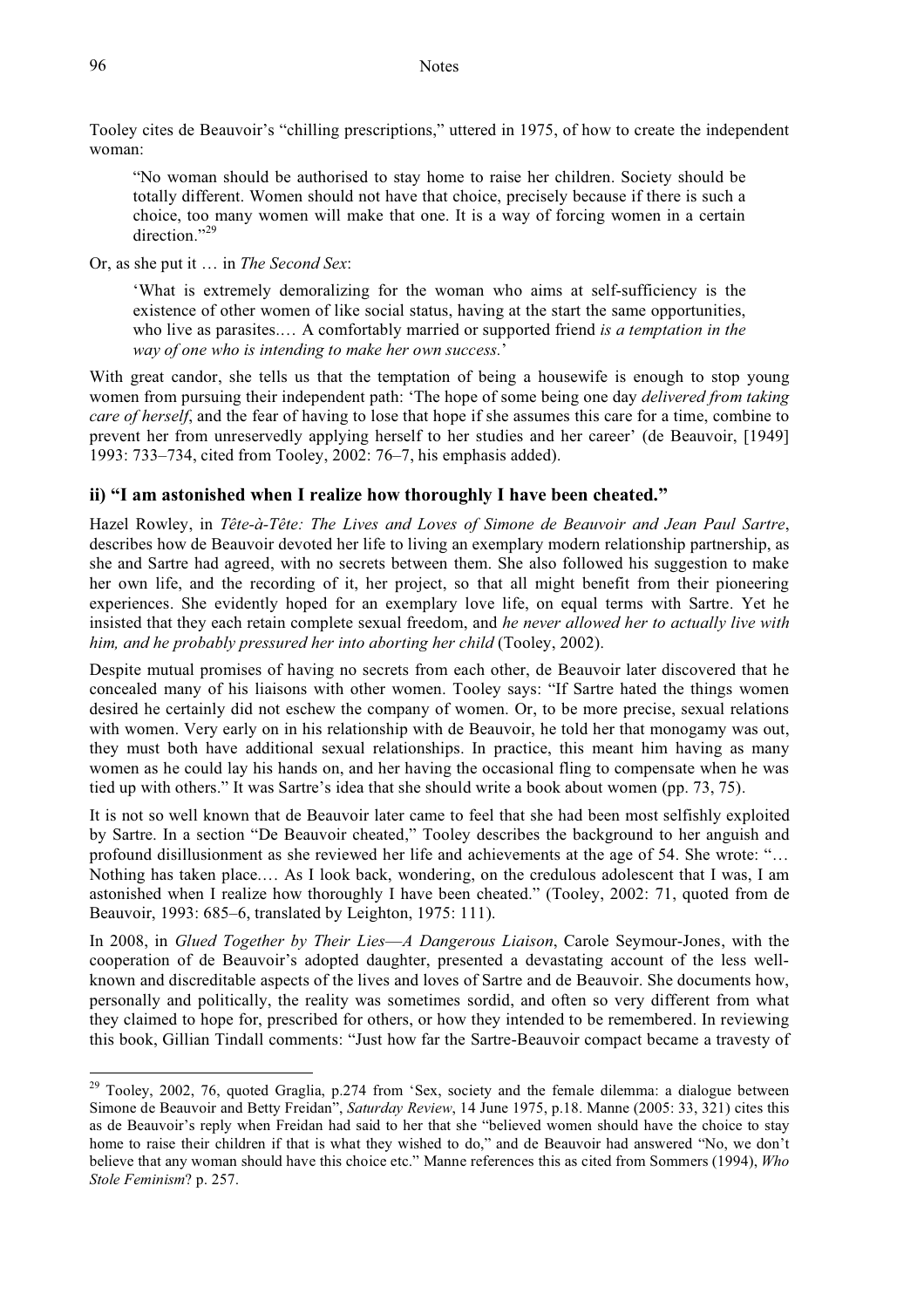all their claims to honesty and freedom now becomes clear in this excoriating study.… Sartre, for all his libertarianism, was sexually a cold fish, preferring the initiation of virgins or other exotic conquests to sex with a familiar equal. De Beauvoir, of course, knew this, and developed a lifelong fear that their much-trumpeted union would not survive. Her solution was to provide him with girlfriends whom she could control. Several of them were young *lycée* pupils of hers, and on more than one occasion, there were formal complaints from parents that Mlle de Beauvoir was a sinister influence and probably a lesbian. Of the half-dozen women annexed to 'the family' in this way, one later committed suicide, two became drug addicts, and another was so permanently traumatised by betrayal and abandonment, that de Beauvoir for once felt pangs of guilt" (Tindall, 2008: 5).

The family owners of Sartre's papers denied both Rowley and Seymour-Jones any access to these records as they wrote the biographies of two people whose ideas and lives have profoundly influenced the perspectives and experiences of so many others.

All this invites the question: "Does the way philosophers live their own lives, and how they relate to other people in their lives, have any relevance to the validity of their ideas, philosophies, and prescriptions for the lives of others?" Perhaps Jesus' succinct advice in the 'Sermon on the Mount' is relevant here: "Beware of false prophets that come to you in sheep's clothing, but inwardly they are ravening wolves. Ye shall know them by their fruits" (Matthew 15:15).

#### **Comment**

It is worth reflecting on some implications of what de Beauvoir is revealing when she insists "women should not have that choice." She is using a formula underlying much purportedly well-meaning inhumanity down the ages: "I know what is good for you, and I shall see that you get it (whether you like it or not)—because I care about you, or love you."

This has sometimes appeared in history as a perversion of the injunction to *love your neighbour*. What could be more loving than saving someone's soul from suffering in Hell, even if the method was against the will of the person concerned? This perversion was used by the Spanish Inquisition, to justify torture for the greater good of saving the victims' souls. It sometimes justified slavery, since being enslaved in *this* life and then baptized was a small price to pay for the blessing of being saved from eternal suffering in Hell (Wright, 1970: 31).

Here, the end justifies the means. When combined with the quest for "the greatest good of the greatest number" it could be twisted by Marxists and other tyrants, who might claim that gulag imprisonment and the murder of countless millions were necessary cleansings to achieve their vision of greater social wellbeing. It can also—and often has been—used to justify beating children—'this is for your own good.' We have seen that Susanna Wesley used it to advocate beating even infants, "whatever pains it cost" till it breaks their wills.

In 1957, the eminent London psychiatrist, William Sargent, wrote *The Battle for the Mind: A Physiology of Conversion and Brain-washing*. He described various techniques of brainwashing and suggested they could serve both good and evil purposes. He urged their use for good, and said that churches might learn to employ them to convert people to Christianity.

This was cogently disputed by Ian Ramage, an Auckland Methodist theologian. In 1967 he wrote *The Battle for the Free Mind*, and argued that such coercive manipulation is exactly what the authentic call of Jesus is not. It is not based on brainwashing techniques, but is a voluntary response to the offer of unconditional love. For many who heard John Wesley's message, and [ab]reacted dramatically in response (as described by Ramage), it may well have brought up feelings of deeply-repressed early pain and longings when—for the first time in their lives—they felt they were being offered the *unconditional love* that should be every baby's birthright.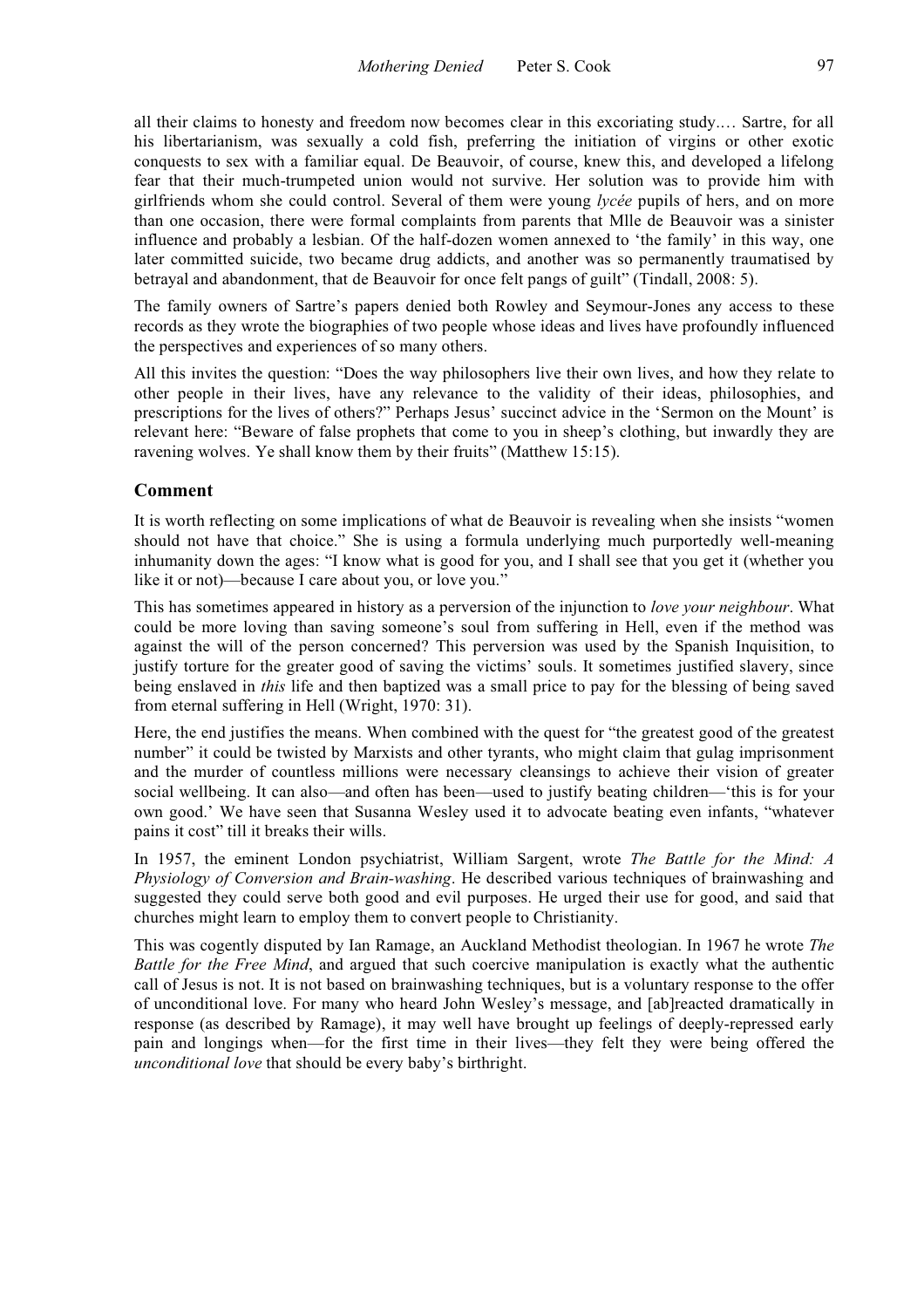# **Note 8. Why daycare centers cannot offer "high quality" daycare for infants**

The research on a 1:4 staff-child ratio for children aged under two years was summarized as follows by the Cross Sectoral Task Force (2006), in the *Report on the implementation of a 1:4 staff-child ratio for children aged under two years in NSW children's services.* Sydney: New South Wales Government.

### **Section 2. Research**

Current research on the issues of staff-child ratios and quality care shows that:

- good quality early childhood education has positive outcomes for children in both cognitive and social domains;
- the quality of children's services is influenced by staff-child ratios;
- staff-child ratios and group size are significant factors in quality care; and
- the research recommends a ratio of 1:3 for children under three...

"This research shows that the aim of setting any ratios for staffing is to create conditions that maximize or enhance the quality of relationships between adults and children, between children themselves and between the adults working in the service. Positive relationships create the most favourable climate for children to thrive, to develop and to learn. The staff-child ratio in child care centres is widely regarded as one of the major indicators of quality care.

"Many early childhood educators, on the basis of research on social attachment and early brain development believe anything less than a 1:3 ratio for babies under two years of age is insufficient to allow staff to interact effectively with each young child. The reasons for this are varied but include:

- lower ratios enable staff to develop effective meaningful relationships with the children in their care; and
- [lower staff ratios] create a less stressful environment for child carers in which to work.

"Research shows that as the number of children per staff member increases, staff spend more time in restrictive and routine communication with children but less in positive verbal interaction.

"Recent research by The Australia Institute (5), which focused on the quality aspects of care included a national survey of long day care centre staff. The survey posed a range of questions about key aspects of quality care. 'Staff to child ratios are at the core of the ability to provide quality care and a number of survey questions explored this issue.' The survey confirmed that:

'Most child care workers believe that current legal minimum staff-to-child ratios are too low. That is, there should be fewer children under the care of each staff member. The majority of respondents identified lack of 'one to one' time with children as the most negative aspect of low staff-to-child ratios.'

'Child care workers are most concerned about the negative impact poor staff to child ratios have on developing relationships with individual children.'

"The U.S. Department of Health and Human Services commissioned a research brief (6) to review and provide an analysis of the research literature focused on 13 key licensing indicators of quality in childcare. These 13 indicators have been used by many states in the US in the development of their respective licensing indicator systems.

"The research brief highlighted the latest pertinent research studies related to the 13 key indicators. Staff-child ratios was one of these indicators.

"The research brief found that a review of all the major research in childcare 'clearly demonstrates the importance of maintaining appropriate child-staff [sic (should be "staff-child" throughout)] ratios' and that 'child-staff ratios and group sizes are two of the best indicators for determining the quality of a childcare program and they significantly effect many other health and safety issues.'

"Defining lower child-staff ratios as 1:3 for babies and 1:4 for toddlers, the literature review showed that in centers where there is [sic] lower child-staff ratios: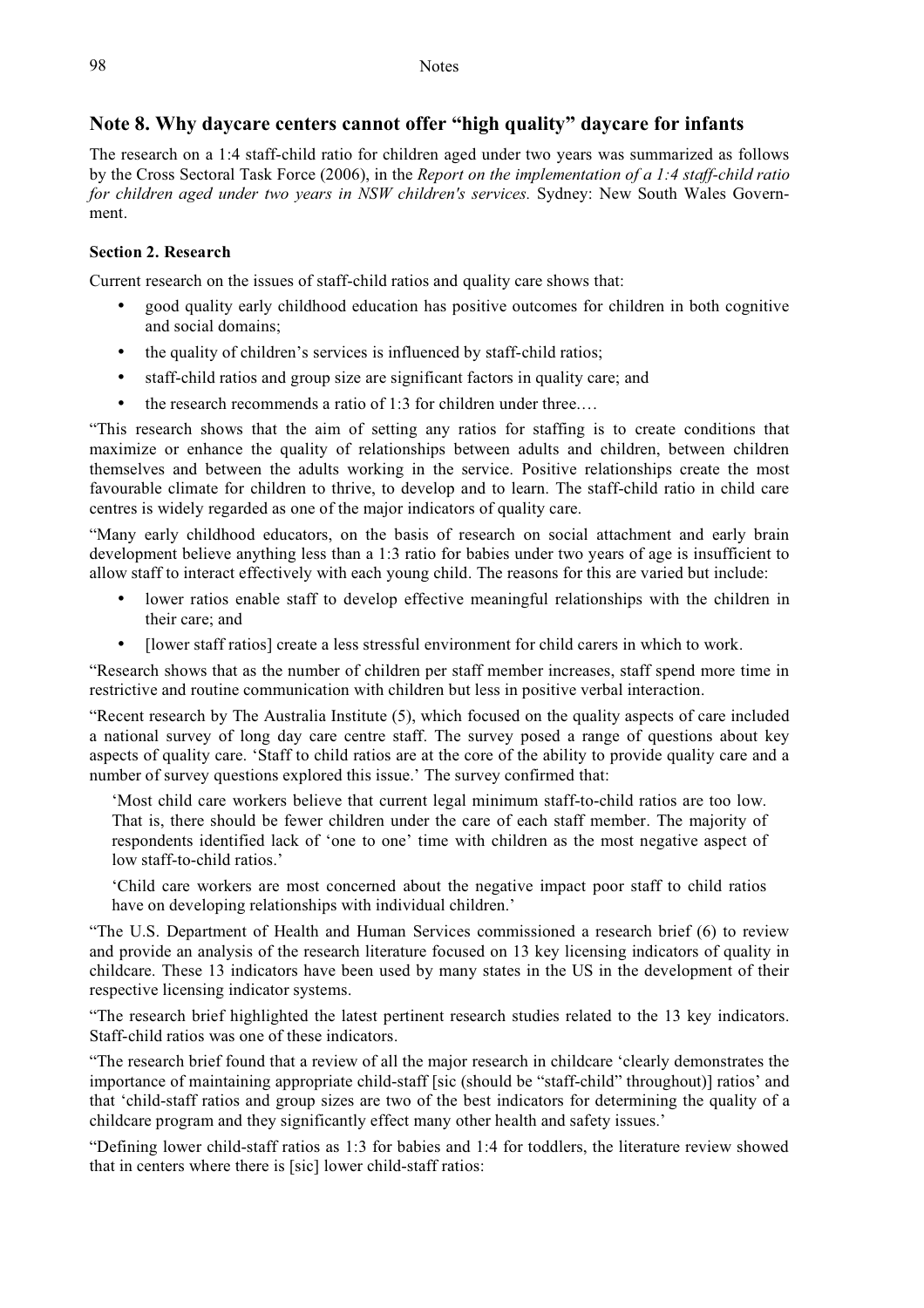- there was a reduction in the transmission of disease because caregivers are better able to monitor and promote healthy practices and behaviors;
- there was [sic] fewer situations involving potential danger and child abuse;
- caregivers are enabled to have more positive, nurturing interactions with children and provide children with more individualized attention;
- infants displayed less apathy and distress and greater social competence;
- babies engaged in more talk and play and displayed more gestural and vocal imitation than children in classrooms with higher child-staff ratios;
- babies are more likely to have positive interactions with caregivers, be properly supervised, and be engaged in activities rated as good or very good;
- there is more developmentally appropriate caregiving and sensitivity, more contact (e.g., talking, playing, touching, and laughing) and more responsive and stimulating behavior and less restriction of children's behavior;
- there are higher rates of secure attachments between toddlers and their caregivers;
- there are more verbal communication [sic] between caregivers and children, which appears to foster language development in children;
- adults and children talk to one another more and caregivers engage in more dialogues and fewer monologues;
- caregivers engage in more educational activities (e.g., teaching, promoting problem-solving) with children."

#### **Comment: The real meaning of all this**

It logically follows from each of these research findings, that by staffing ratios alone, regardless of any claims or grading of 'high quality,' the following adverse effects of childcare will apply in any daycare center having a 1:5 staff/child ratio for infants under 2 to 3 years of age, as compared with a centre having a 1:4 or 1:3 staff/child ratio:

- there is an increase in the transmission of disease because caregivers are less able to monitor and promote healthy practices and behaviours;
- there are more situations involving potential danger and child abuse;
- caregivers have fewer positive, nurturing interactions with children and provide children with less individualized attention;
- infants display more apathy and distress and less social competence;
- babies engage in less talk and play and display fewer gestural and vocal imitations than children in classrooms with lower child-staff ratios;
- babies are less likely to have positive interactions with caregivers, be properly supervised, and be engaged in activities rated as good or very good;
- there is less developmentally appropriate caregiving and sensitivity, less contact (e.g., playing, touching, and laughing) and less responsive and stimulating behaviour and more restriction of children's behaviour;
- there are lower rates of secure attachments between toddlers and their caregivers;
- there are fewer verbal communications between caregivers and children, which appears to impede language development in children;
- adults and children talk to one another less and caregivers engage in fewer dialogues and more monologues;
- caregivers engage in fewer educational activities (e.g., teaching, promoting problem-solving) with children.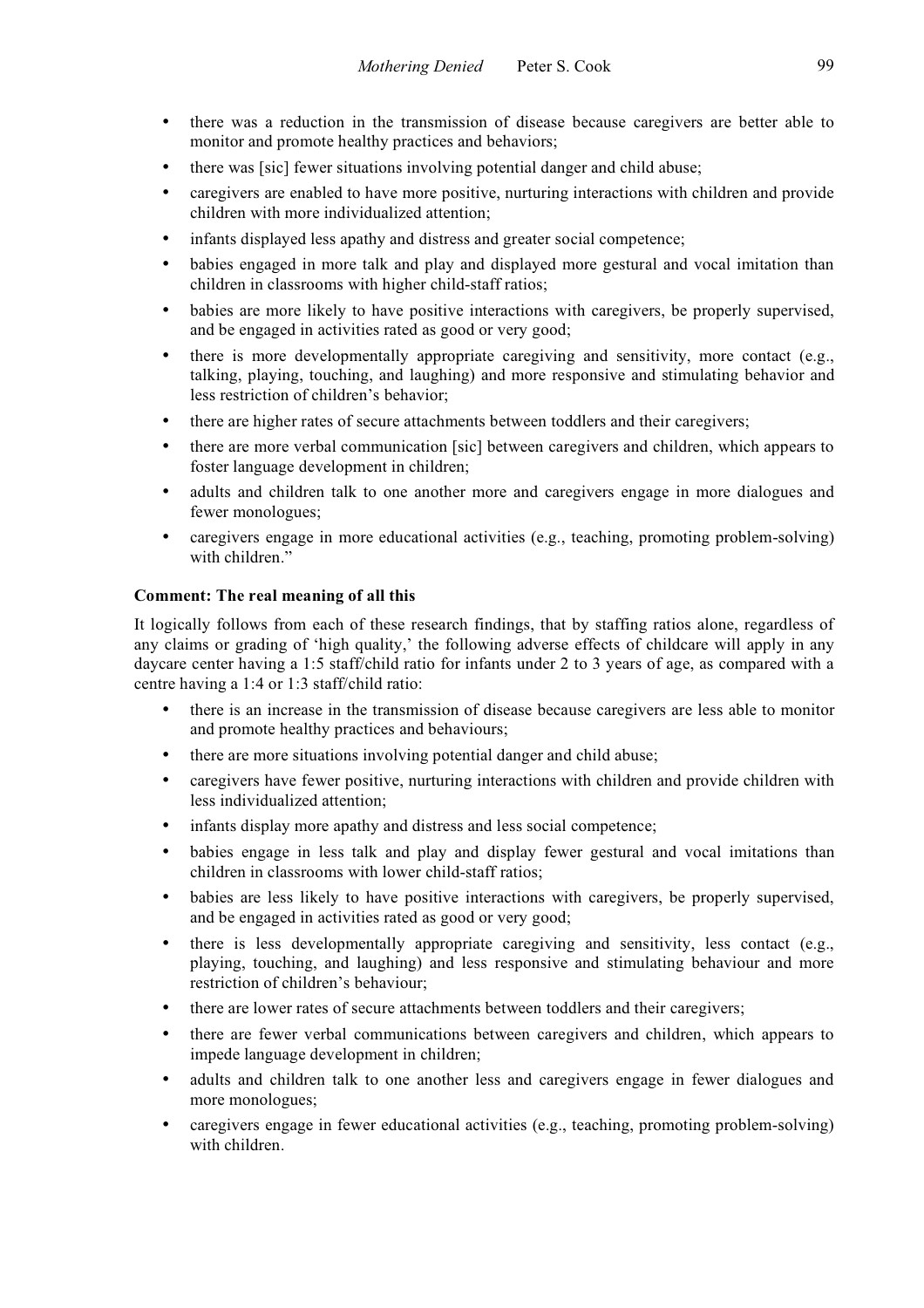## **Note 9. The Child Psychiatrists' Daycare Memorandum of 1971—Extract from Appendix II,** *Early Child Care* **(Cook 1996, 1997)**

In 1971 the New South Wales child psychiatrists of the Royal Australian and New Zealand College of Psychiatrists published a memorandum on some aspects of the welfare of infants and children under three years whose mothers are in full-time employment (Nurcombe, 1971). They concluded that "fulltime work of mothers of children under three years of age is undesirable," and that "it is doubtful whether there could be any circumstances in which mothers of children under three years might be encouraged to go to work for national reasons." They drew attention to "the importance of satisfactory experiences and relationships during infancy for subsequent healthy development, and also to the weight of opinion that much emotional disturbance in children and adults originates in the first few years of life."

Urging recognition of the vulnerability of children at this age, they said that it should be an accepted principle in an affluent society that every mother who wishes to look after her own infant for the first three years should be enabled to do so, and should have the right to choose whether or not to work outside the home, without severe economic pressure to do so. Provision for suitable part-time relief from constant care, with socializing experiences for toddlers and their mothers on a part-time basis was urged.

#### **Note 10. A two-year-old's mother goes to the maternity hospital**

Extract from the beginning of *A two-year-old's mother goes to the maternity hospital,* followed by the Summary as it appeared at the end of the paper (Cook, 1962).

The situation that may arise when an infant's mother goes into hospital to have another baby was recently described in the following letter:

Dear Doctor,

With reference to our discussion regarding my little two-year-old nephew, Paul, who was staying with me recently whilst his mother (my sister) was in hospital, I would very much like to thank you for your suggestion that it would be at least worth a try to telephone the Matron and explain my problem to her in the hope that she would grant special permission for Paul to see his mother. This I did in desperation after nights of no sleep and days of wailing, "Mummy wumming home?" The child eventually would not eat or hardly drink his milk and was fretting continuously. In fact I even had a job to get him to let go of my hand long enough to go to the toilet.

Although his five-year-old brother was here with him, and sleeping in the same room also with us, I could not impress on him at all that mummy would soon be home with a little baby.

His brother had lots to interest him on the farm and played outside all day, but we could not get Paul to go with him to see the calves which I thought would interest him, unless I was there too and holding his hand, or at least he gripping mine. Might I add that he had his own cot, high chair and toys here, so that it was not a case of sleeping in a strange bed.

I tried to take his mind off his mother sometimes by singing nursery rhymes, playing games and making toys. His dad telephoned the children practically every other night about 6 p.m., and I would let Paul hear him speak. This settled him for five minutes and then once again he would commence wailing, "Mummy wumming home?" Of course he had known beforehand he was going to stay with me whilst his mummy was in hospital and was quite excited at the prospect until the second night here. I did not mention to my sister that I was having difficulty with him fretting. She used to draw pictures for them and I used to read her frequent letters to them both.

My husband and I took Paul only, the same day that we telephoned the Matron, who said that she would try it just once, but was of the opinion that these mothers could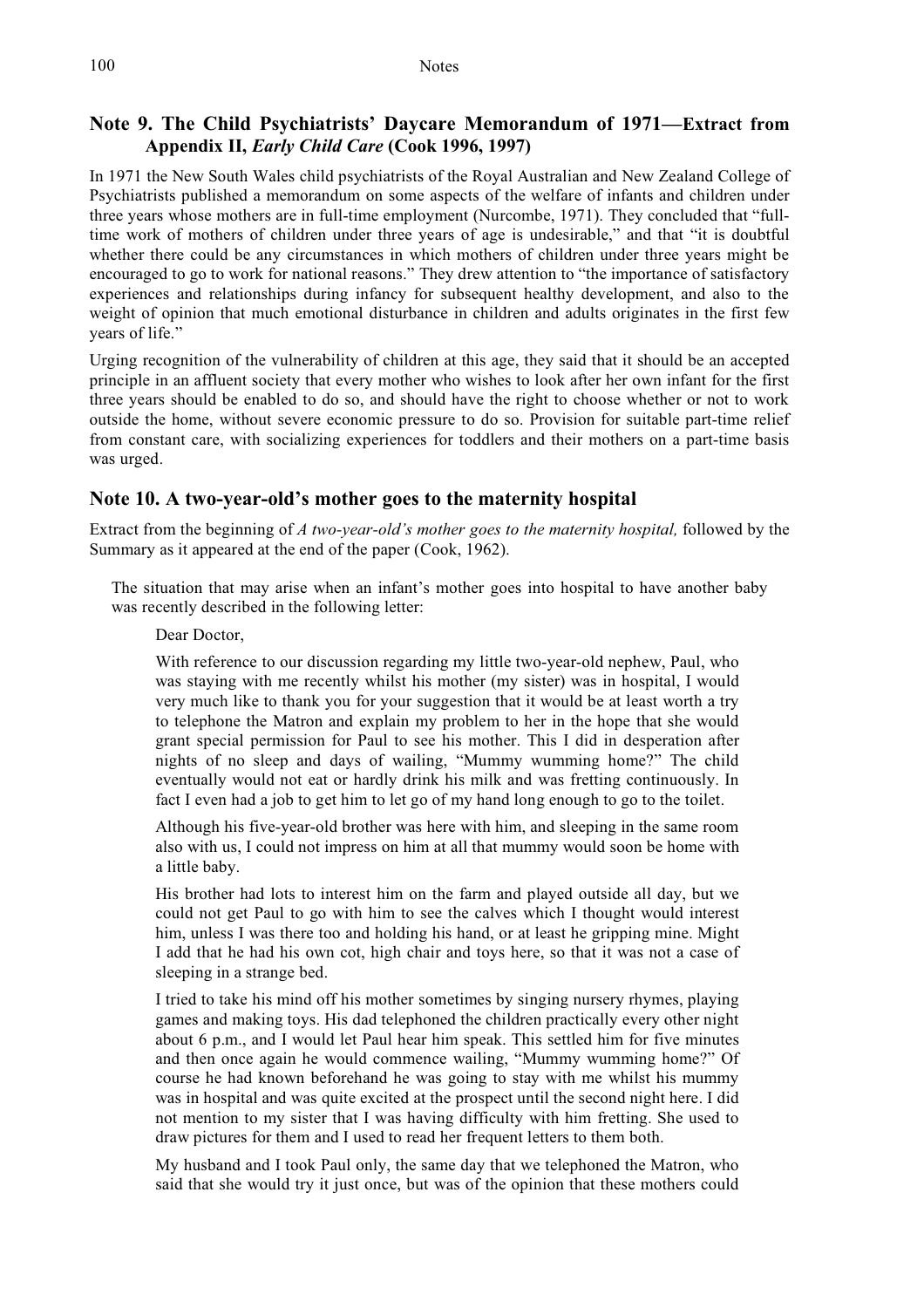prepare their children for such an event if they tried. Naturally she could not let us up to the ward but she had my sister brought to a room downstairs and much to my amazement my nephew didn't say a word. He just looked bewildered and wanted to sit on my knee again after a while instead of his mother's. The Matron mentioned that she could see that the tension was there and very kindly wheeled an older baby than my sister's in to show him. He showed some interest and still did not speak. We were there in all about half an hour during which time my sister talked to him whilst he sat on my knee. As we did not wish him to see his mother taken back in a wheelchair, we left first and as soon as we were outside he started to talk and pointed to the birds and trees.

That night he was a different child, even coming home in the car he'd point to prams and say, "bubba." Instead of perpetually wailing, "Mummy wumming home?" he jumped up and down whenever he said it. It was a relief to get some sleep without disturbance and it was interesting to note that after that visit he would never cry when he woke up but just lie quietly in his cot and play or ask to come in my bed when I eventually woke. He told his brother, "Mummy bubba" and even called the calves "bubba." He would play outside all day and just come in now and again to tell me something. I thought you may be interested to hear the results. My husband suggested that I write and thank the Matron, I feel I should write and thank you, too, for your suggestion.

Yours faithfully, etc.

Since knowledge about the effects of maternal deprivation on young children has been publicized, the visiting of children in hospital by their parents has become widely accepted as sound practice. Yet application of the same principles to the situation occurring when the mother goes to the maternity hospital has received less attention. The general public and even members of the professions concerned seem unaware of the emotional hazards that may arise through the separation of a mother from toddler at this time. With the increasing trend towards hospital confinements it is important that these risks should be recognised and suitable prophylactic measures taken.

#### **Summary:**

Attention is drawn to the emotional stress to which a child of under two or three years of age may be subjected when the mother goes to hospital to have another baby. He may be separated not only from his mother but also from his father and siblings if he goes to stay with relatives. Such an experience may arouse in a child intense feelings of a kind which could disturb his capacity to make satisfactory relationships. When a period of separation from his mother precedes the child's introduction to the new baby he is faced with a double set of problems. These contribute to the causation of emotional disturbances of varying severity and duration. It is urged that the potential hazards of such arrangements should be more widely recognised by professional workers and the general public. Three illustrative cases are cited. In the first, the child's acute anxiety subsided immediately he was allowed to visit his mother. In the second, the experience precipitated a psychotic illness. The third child developed a prolonged sleep disturbance and indications of feelings of insecurity. Though he eventually improved, at the age of six he reacted to a separation and the birth of another sibling by developing faecal incontinence.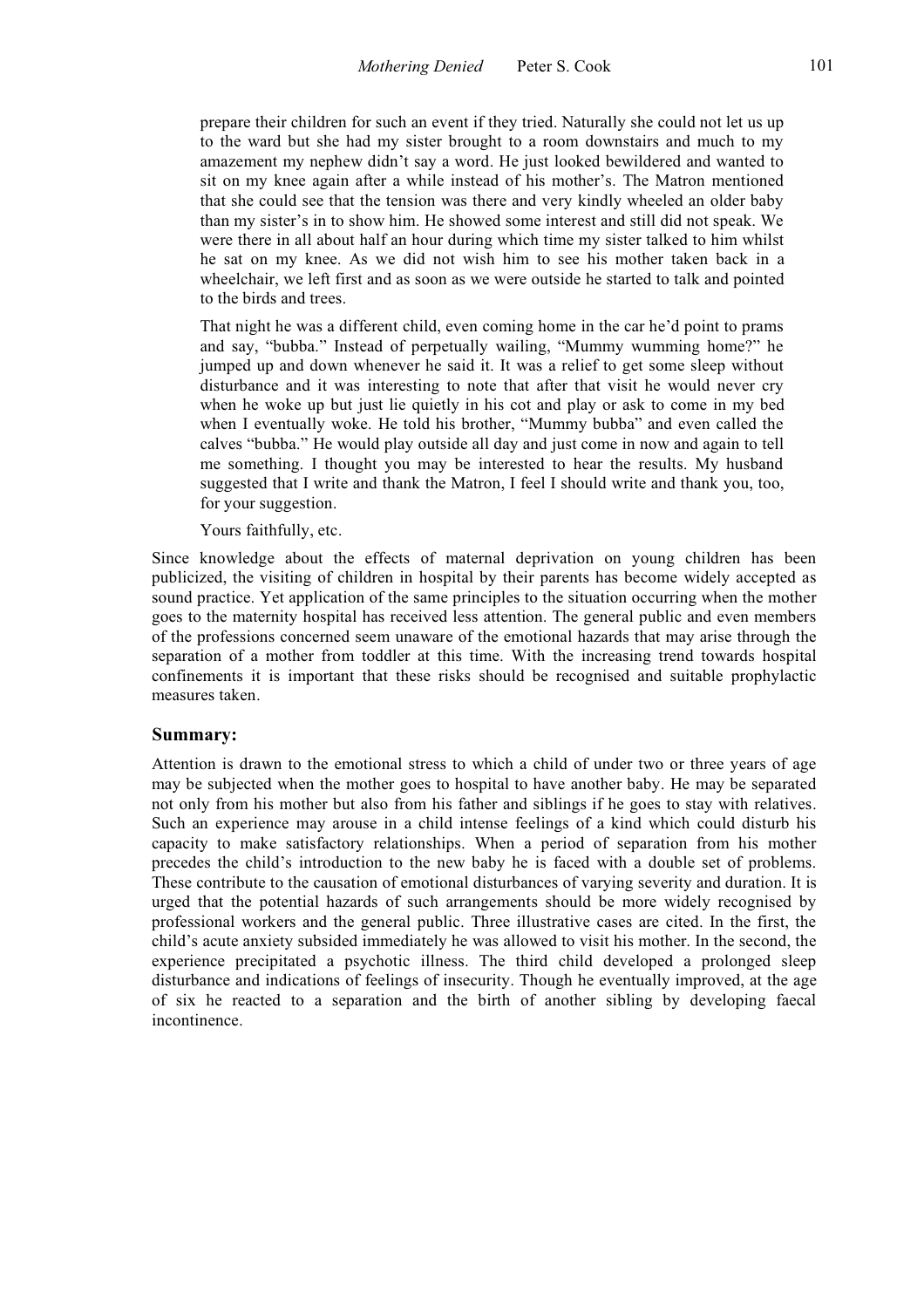## **Note 11. 'It takes a child to raise a village'—as actualized by Paul Ritter**

The idea that 'It takes a child to raise a village,' described in *Early Years Study 2*, has been a concern of Paul Ritter, an architect and town-planner, and for many years he has been interested in creating urban environments that more nearly meet the needs of family and community life, and are safe for children.

In 1959, Ritter and his wife, Jean, wrote *The Free Family—A Creative Experience in Self-regulation for Children*. Lloyd De Mause cited this book in *The History of Childhood* by saying it was one of only three accounts then available that described children "brought up according to the 'helping mode' of childrearing" (1974: 54). [The other two were *The Free Child* by A.S. Neill (1952), and *The Children on the Hill* by Michael Deakin (1972).]

In 1975, Gollancz published *The Free Family and Feedback 1949–1974: A Creative Experiment in Self-regulation for Children*. This was a reprint of the original 1959 book, with a 25-year follow-up by the parents, and then came six chapters contributed by six of their seven children. This is unique, and copies of the book are highly valued.

As an architect and town-planner, and supported by an excellent developer, Ritter designed a development with 500 dwellings that was an urban application of the principle—'it takes a child to raise a village'. Crestwood Estate at Thornlie, in Perth, Western Australia, is far ahead of its time. It was influenced by the Garden City approach to planning—initially a concept of a self-sufficient town, balancing agriculture, residential and industry requirements. Crestwood incorporated the Radburn approach, with separation of pedestrian and vehicular traffic. Each house was individually designed, with small gardens, minimally fenced. Each has safe access to all the parkland, and communallyshared facilities. Underpasses achieve separation from vehicular traffic for pedestrians, allowing them safe access to the various parkland areas, but dogs must be on a leash. The environment available to homes in Crestwood is in marked contrast to that in the surrounding suburbia, and they are much sought-after. (The difference can be seen with Google Earth, online.)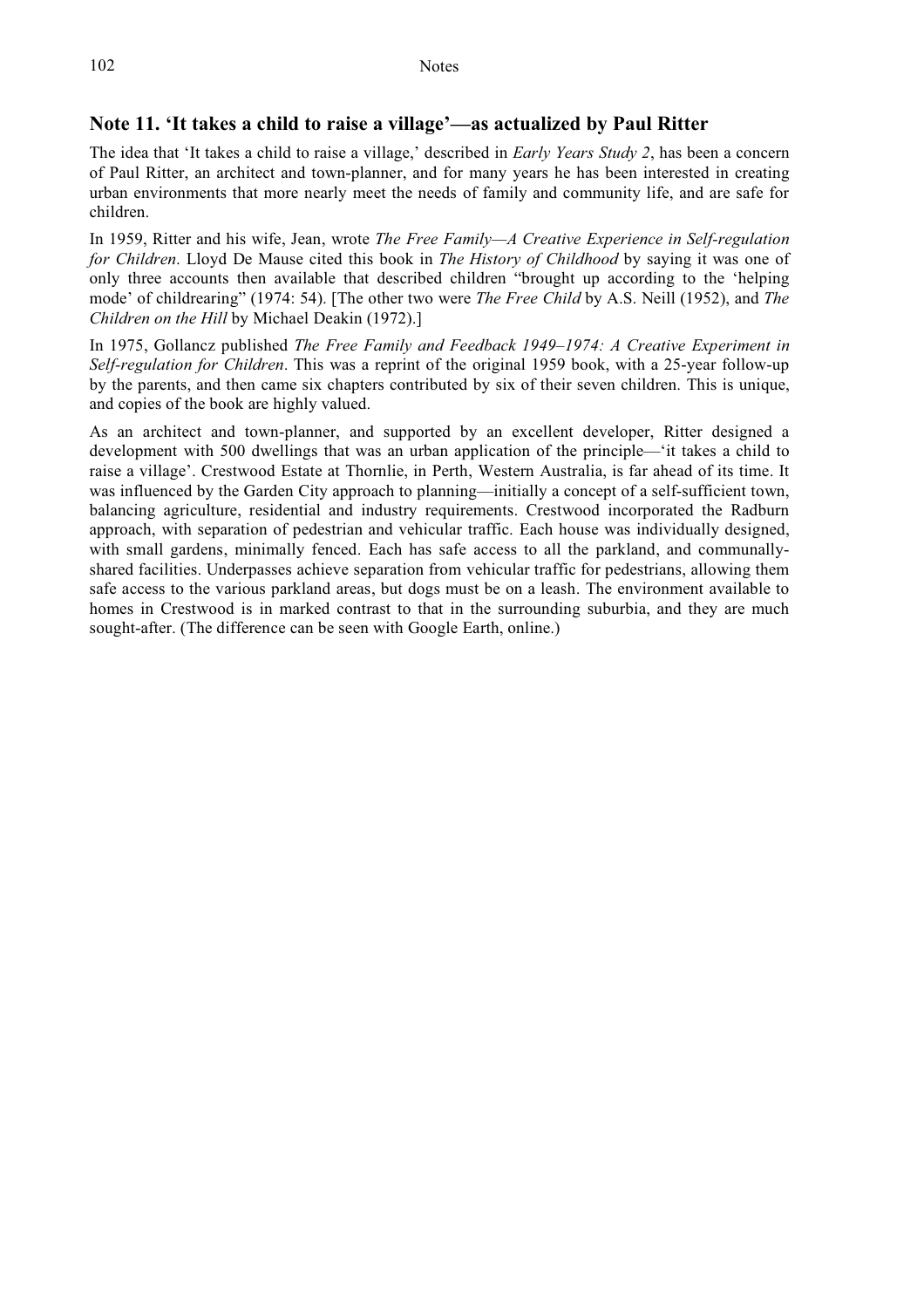## **References**

This essay includes updates of various earlier publications by this author. Some of this, with further references, may be found at: www.naturalchild.org/peter\_cook Also on:

www.members.optusnet.com.au/pcook62, and, www.newsweekly.com.au/books/0813336937.html

Others are in *Early Child Care: Infants and Nations at Risk*, available in digital format from this author. Parts of the text are available online. In some instances detailed referencing is not given in this book if a major topic is fully presented and referenced, as, for example in *Becoming Attached* by Robert Karen, or *Mother Nature* by Sarah B. Hrdy.

Adderly, B., Gordon, J. (1999). *Brighter Baby*. Washington: Lifeline Eagle.

- American Academy of Pediatrics (2005). Breastfeeding and the use of human milk. *Pediatrics*, 115, 496–506.
- American Psychological Association (1995; 2005). *Publications Manual*. Washington, DC. Chapter on bias.
- Augustine of Hippo. De Civitate Dei XIV, 26. Cited from Watts, A.W. (1958) *Nature, Man and Woman*. London: Thames and Hudson, 138.
- Australian Association for Infant Mental Health (2004). Position Paper 1 Controlled Crying. www.aaimhi.org
- Australian Breastfeeding Association (2008). Submission to the Inquiry into Paid Maternity Leave, Productivity Commission, GPO Box 1428,Canberra.

www.pc.gov.au/projects/inquiry/parentalsupport/initialsubmissions/sub249.pdf

- Bailey, D.S. (1959). *The Sexual Relation in Christian Thought*. New York: Harper.
- Bauer, I. (2001). *Diaper Free! The gentle wisdom of natural infant hygiene.* Saltspring Island, B.C., Canada: Natural Wisdom Press.
- Belsky, J. (1998). In Hope, D. Spare the non-maternal care and nurture the child. *The Australian*, June 4.
- Belsky, J. Cited by Manne (2005:216), referenced as quoted in Garrison, 'Researchers in child-care study clash over findings'; also quoted in Robertson, *The Daycare Deception*, p.56.
- Belsky, J. (1998b). Personal communication.
- Belsky, J. (2001). Developmental risks (still) associated with early child care. *Journal of Child Psychology and Psychiatry*, 42, 845–860.
- Belsky, J. (2003). The Dangers of Daycare. Editorial, *The Wall Street Journal*, July 16. (Belsky's intended title was "The Politicized Science of Childcare," as posted with original text on www.iscfsi.bbk.ac.uk).
- Belsky, J. (2002). Quantity counts: Amount of child care and children's socioemotional development. *Journal of Developmental and Behavioral Pediatrics*, 23, 167–170.
- Bevan-Brown, M. with Allan, R.S. and Cook, E. F. (1950). *The Sources of Love and Fear*. Wellington: AH and AW Reed, 10.
- Biddulph, S. (2003). *Raising Boys: Why Boys Are Different—And how to help them become happy and well-balanced men*. Sydney, Australia: Finch.
- Biddulph, S. (2005). *Raising Babies: Should under 3s go to nursery?* London: Harper Thorsons.

Biddulph, S. (2007). Paid care for babies a pale imitation of parental love. *Sydney Morning Herald*, July 16.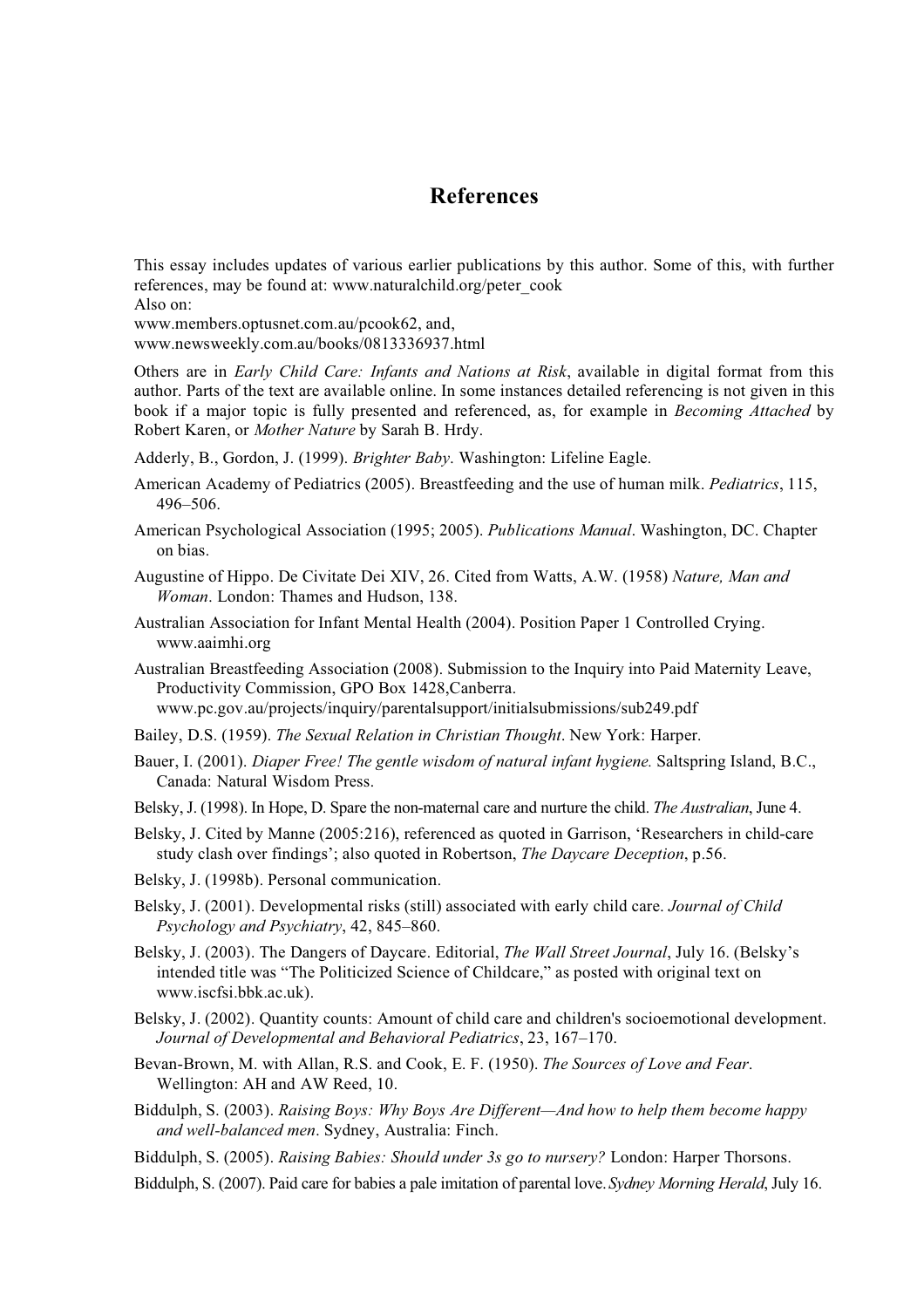- Blurton Jones, N. (1972). Comparative aspects of mother child contact. In N. Blurton Jones (Ed.), *Ethological Studies of Child Behaviour*. Cambridge: Cambridge University Press.
- Bowlby, J. (1940). The influence of early environment in the development of neurosis and neurotic character. *Int. Journal of Psychoanalysis*, XXI, 1–25.
- Bowlby, J. (1944). Forty-four juvenile thieves: their characters and their home life. *International Journal of Psychoanalysis*, 25, 19–52, 107–127.
- Bowlby, J. (1951). *Maternal Care and Mental Health.* Geneva: World Health Organization. Abridged version, *Child Care and the Growth of Love*. Harmondsworth, Middlesex: Penguin, second edition, 1965.
- Bowlby, J. (1969). *Attachment and Loss. Vol 1, Attachment*. London: Hogarth and the Institute of Psychoanalysis.
- Bowlby, J. (1973). *Attachment and Loss. Vol 2, Separation, Anxiety and Anger*. London: Hogarth and the Institute of Psychoanalysis. Appendix II: Psychoanalysis and evolution theory.
- Bowlby, J. (1980). *Psychoanalysis as a natural science*. The Freud Memorial Inaugural Lecture. London: University College, delivered October 21, as Freud Memorial Visiting Professor 1980–1981.
- Bowlby, J. (1981). *Attachment and Loss. Vol 3, Loss: Sadness and Depression*. London: Hogarth and the Institute of Psychoanalysis, 371.
- Bowlby, R. (2007). Stress in daycare. Available at www.jbaassoc.demon.co.uk/watch/bowlby%2007%20stress%20in%20daycare.pdf
- Breazeale, T.E. (2001). *Attachment parenting: a practical approach for the reduction of attachment disorders and the promotion of emotionally secure children*. Thesis submitted to the faculty of Bethel College for the degree of Master of Education, 2001. www.visi.com/~jlb/thesis/attachment.html
- Bunting, M. (2004). London. July 8, 2004. Nursery tales. education.guardian.co.uk/schools/story/0,,1256424,00.html
- Calvin, J. (1559). *Institutes of the Christian Religion*. Book II, Ch.1, Section 8. Geneva.
- Cook, P.S. (1962). A two-year-old's mother goes to the maternity hospital. *New Zealand Medical Journal* 61, 605–608.
- Cook, P.S. (1970). Antenatal education for parenthood as an aspect of preventive psychiatry: some suggestions for programme content and objectives. *Medical Journal of Australia*, 1, 676–681.
- Cook, P.S. (1975). Childrearing, culture and mental health: the basic distrust syndrome and its influences. In Pilowsksy I. (Ed.), *Cultures in Collision*: Congress of the World Federation for Mental Health. Adelaide: Australian National Association for Mental Health (1973).
- Cook, P.S., Coombs, J. (1975). Obsolescence is obsolete in an inflated society. *The Australian*, May 6.
- Cook P.S. (1977). Attachment and separation: what everyone should know. Royal Far West Children's Health Scheme, Sydney, 1977. Revised March 2000. www.naturalchild.org/peter\_cook/attachment.html
- Cook, P.S. (1978). Childrearing, culture and mental health: exploring an ethological-evolutionary perspective in child psychiatry and preventive mental health, with particular reference to two contrasting approaches to early childrearing. *Medical Journal of Australia, Special Supplement,* 3– 14. www.naturalchild.org/peter\_cook/childrearing.html
- Cook, P.S. (1995), *Wear-out products, prosperity and environmental degradation: effects on the economy, the consumer and the environment.* A talk broadcast in the Ockham's Razor Program by the Science Unit of the Australian Broadcasting Corporation on Radio National, December 9, 1995. www.members.optusnet.com.au/pcook62/index\_files/page0004.htm
- Cook, P.S. (1996). The early history of the New Zealand Association of Psychotherapists and the related movement of primary prevention in mental health: some recollections. *Australian and New Zealand Journal of Psychiatry* 30, 405–409.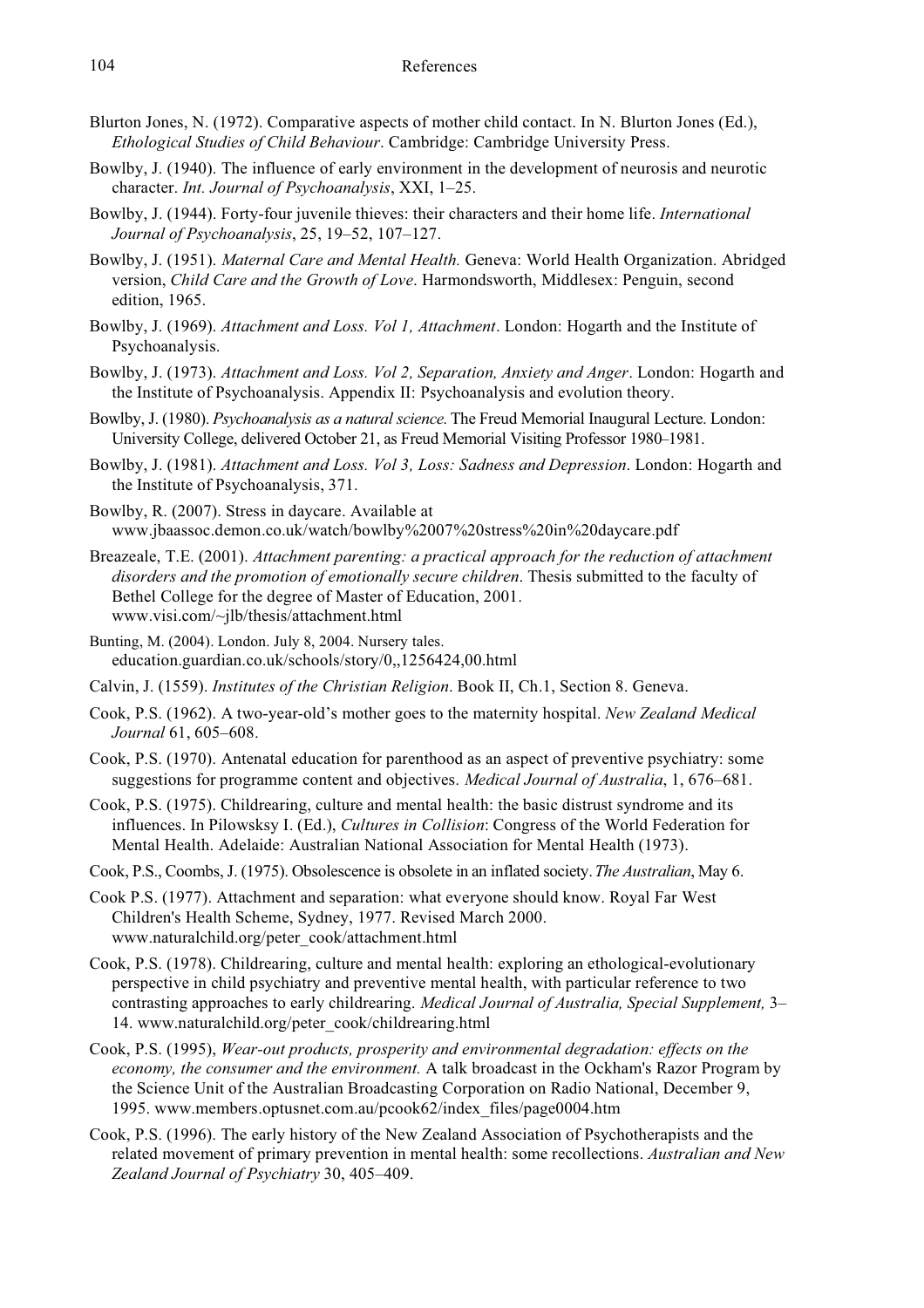- Cook, P.S. (1996, 1997). *Early Child Care: Infants and nations at risk*. Melbourne: News Weekly Books (now Freedom Books). The 1997 reprint has some corrections and a postscript, summarizing the next NICHD report to 36 months. Chapter 1, The species-normal experience for human infants—a biological and cross-cultural perspective can be seen at www.naturalchild.org/peter\_cook/ecc\_ch1.html
- Cook, P.S. (1998). Fifty years of psychotherapy, but what about early childcare and child mental health? *Forum: Journal of the New Zealand Association of Psychotherapists,* 4, 97–114.
- Cook, P.S. (1999a). Rethinking the early childcare agenda. *Medical Journal of Australia,* 170, 29–31. www.mja.com.au/public/issues/jan4/cook/cook.html
- Cook P.S. (1999b). Home truths absent in early childcare debate: We need parent-friendly options. Opinion. *The Australian,* March 24. Sydney. www.naturalchild.org/peter\_cook/home\_truths.html
- Cook P.S. (1999c). *Margaret Mead, Samoa and the sexual revolution—A summary-review of The Fateful Hoaxing of Margaret Mead* (Freeman, 1999). News Weekly, 2564, 12–14 (part 1) and News Weekly 2565, 17–18 (part 2). Melbourne. www.newsweekly.com.au/books/0813336937.html
- Cook, P.S. (2000). *The Tragedy of the Commons versus a sustainable environment.* Talk for *Ockham's Razor* recorded by the Science Unit of the Australian Broadcasting Corporation, Sydney. www.members.optusnet.com.au/pcook62/index\_files/page0006.htm
- Cook, P.S. (2002). Make mothers matter: childcare is just that—not parenting. Opinion. *The Australian*, July 24, Sydney. www.naturalchild.org/peter\_cook/mothering\_matters.html
- Cook, P.S. (2004). Feminism, childcare, and family mental health: have women been misled by equality feminism? *byronchild* (now *Kindred* magazine) Sept: 28–31.Mullumbimby, NSW, Australia.

www.kindredmedia.com.au/library\_page1/feminism\_childcare\_and\_family\_mental\_health\_have\_ women been misled by equality feminism/89/1 and www.naturalchild.org/peter cook/feminism.html

- Cook, P.S. (2005a). Simplified parenting for mental health—a framework www.naturalchild.org/peter\_cook/simplified\_parenting.html
- Cook, P.S. (2005b). Equal opportunity for babies: breastfeeding as a strategic priority. *Byronchild*  (now *Kindred* magazine), Sept 18–19. www.naturalchild.org/peter\_cook/equal\_opportunity.html
- Cooklin, A.R., Donath S.M., Amir, L. (2008). Maternal employment and breastfeeding: results from the longitudinal study of Australian children. *Acta Paediatrica*, 97, 620–623.
- Cross Sectoral Task Force (2006). *Report on the implementation of a 1:4 staff-child ratio for children aged under two years in NSW children's services*. Sydney: New South Wales Government.
- Darwin, C. (1859). *On the Origin of Species by Means of Natural Selection or the Preservation of Favoured Races in the Struggle for Life*. London: Murray.
- Darwin, C. (1874). *The Descent of Man and Selection in Relation to Sex*. London: Murray.
- De Beauvoir, S. [1949] 1953 *The Second Sex*. London: Jonathan Cape.
- De Beauvoir, S., as cited by Tooley (2002: 71), in his section, *De Beauvoir Cheated*, and referenced by Tooley as 'Quoted from de Beauvoir, pp.685-6, translated by Leighton, 1975, 111 (emphasis added), 550.'
- De Mause, L. (1974). *The History of Childhood*. London, Souvenir Press.
- Dicks, H.V. (1939). *Clinical Studies in Psychopathology*. London: Edward Arnold, (2nd ed., 1947), 1.
- Dmitrieva, J. Steinberg, L, Belsky, J. (2007). Child-care history, classroom composition and children's functioning in kindergarten. *Psychological Science*, 18, 12, 1032–1040.
- Duffy, M. (1995). Is childcare bad for kids? *The Independent Monthly*, 88, 36–42. Melbourne, Australia.
- Eaton, S.B., Shostak, M., and Konner, M. (1988). *The Stone-Age Health Program: Diet and exercise as nature intended*. Harper and Row: London.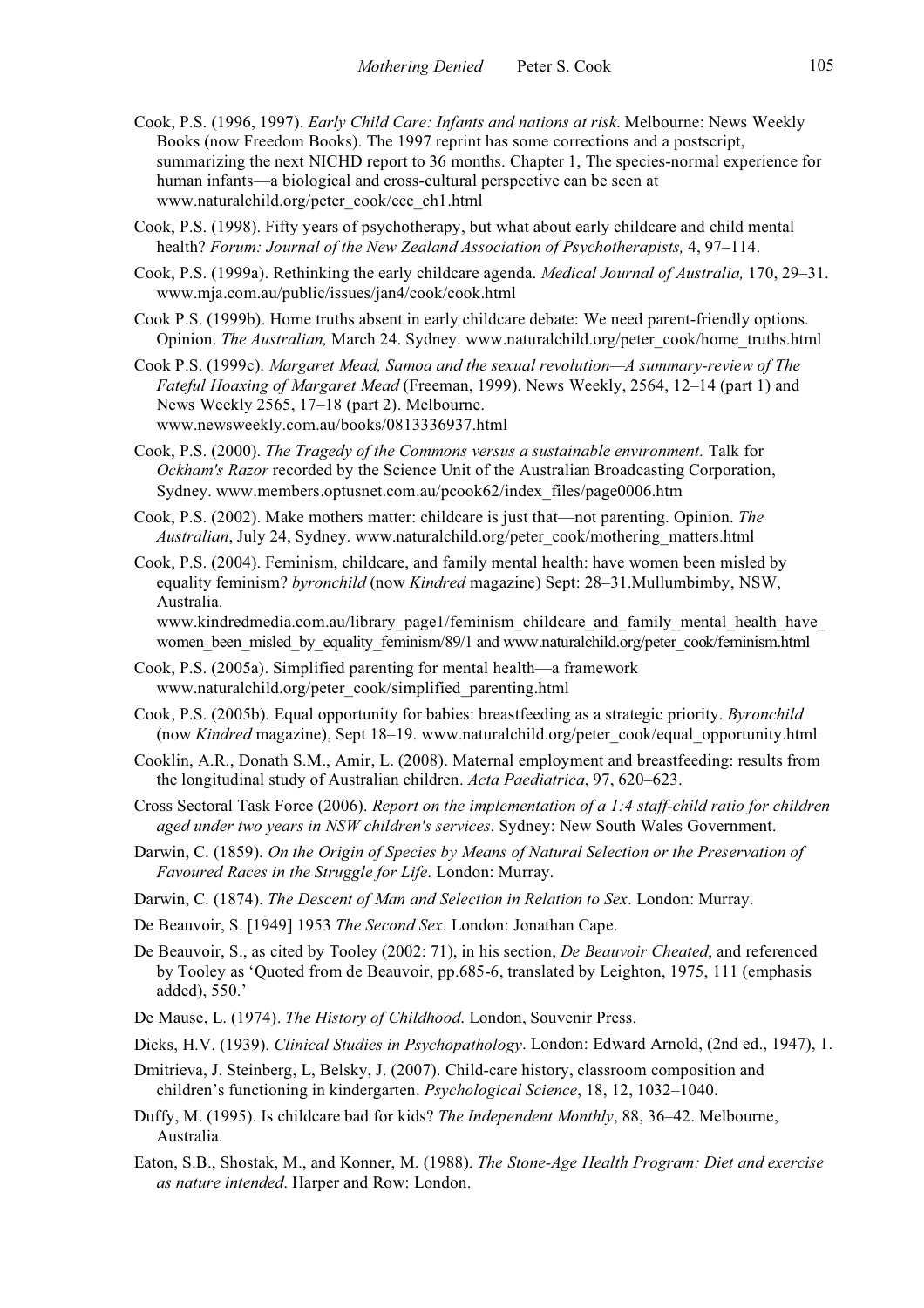- Evans, M.D.R., and Kelley, J. (2001). Employment for mothers of pre-school children: evidence from Australia and 23 other nations. *People and Place*, 9, 28–40.
- Evans, M.D.R., and Kelley, J. (2002). Changes in public attitudes to maternal employment. *People and Place*, 10, 42–57.
- Fox, I. (1996). *Being There: The benefits of a stay-at-home parent*. Barron's Educational Service: New York.
- Fox, J.J. (2000). Testimonial supporting an Australian Honours award for Derek Freeman.
- Fraser, A. (2007). It's child's play: ABC posts a 75 per cent increase as international expansion pays off. *The Australian,* Aug 28, 21. Sydney.
- Freeman, D. (1983). *Margaret Mead and Samoa*. Harvard University Press. Reissued in 1996 as *Margaret Mead and the Heretic: The making and unmaking of an anthropological myth.* with a new foreword and preface by Derek Freeman. Melbourne: Penguin; (published for the launch of *The Heretic*, a play by David Williamson.
- Freeman, D. (1999). *The Fateful Hoaxing of Margaret Mead: A historical analysis of her Samoan research.* Boulder, Colo. Westview. It is important to note that, whereas the hardback edition of this book was published earlier in 1999, it was the *paperback*, published later that same year—and effectively a second edition—that Freeman regarded as the definitive version of this book. Within pages 141–146, the paperback contains two important new paragraphs that total nearly one page of new material. These describe Mead's own 1931 account that corroborated Freeman's conclusions. This final clinching evidence was not in the 1999 hardback first edition, where p.148 is blank. The publisher used this blank space to accommodate the new material. Apart from this, all the other page numbers remain the same, and nowhere is attention drawn to these highly significant changes. Most libraries are likely to have only the hardback first edition, which lacks this final confirmation from Mead herself. Freeman presented his updated evidence in detail, and defended his argument against critics, in the Forum in *Current Anthropology*, 2000.
- Freeman, D., Orans, M., and Cote, J. (2000). Was coming of age in Samoa based on "A fateful hoaxing?" Forum on theory in anthropology. *Current Anthropology*, 41, 609–623.
- Friedan, B. (1963). *The Feminine Mystique*. New York: W.W. Norton and Co.
- Friedan, B. (1981). *The Second Stage*. New York: Summit Books, Simon and Schuster.
- Galletly, C. (2008). Motherhood is good for the brain. *The Weekend Australian* July 5–6, 15.
- Glover, E. (1960). *The Roots of Crime*: *selected papers on psychoanalysis*, Vol. 2. London: Imago.
- Gluckman P., and Hanson, M. (2006). *Mismatch: why our world no longer fits our bodies*. Oxford: Oxford University Press.
- Goodall, J. (1994). *With Love: Ten heartwarming stories of chimpanzees in the wild.* Zurich: North-South.
- Gordon, T. (1970). *Parent Effectiveness Training: The tested new way to raise responsible children*. New York: Wyden. www.gordontraining.com/store.html
- Graglia F.C. (1975). Sex, society and the female dilemma: a dialogue between Simone de Beauvoir and Betty Friedan. *Saturday Review*, June 14, 18. Cited from Tooley, 2002: 76.
- Greenspan S. (2001). *The Four-thirds Solution: Solving the childcare crisis in America today.* Cambridge, Massachusetts: Perseus.
- Greer G. (1972). *The Female Eunuch.* New York: Bantam Books.
- Greer G. (1999). *The Whole Woman*. London: Transworld, 2–3, 260, 415.
- Greven, P. (1991). *Spare the Child: The religious roots of punishment and the psychological impact of Physical Abuse*. New York: Alfred Knopf.
- Gribben, T. (1979). *Pyjamas Don't Matter (or what your baby really needs)*. Melbourne: Sun Books.
- Grille, R. (2005). *Parenting for a Peaceful World*. Alexandria, New South Wales: Longueville Media.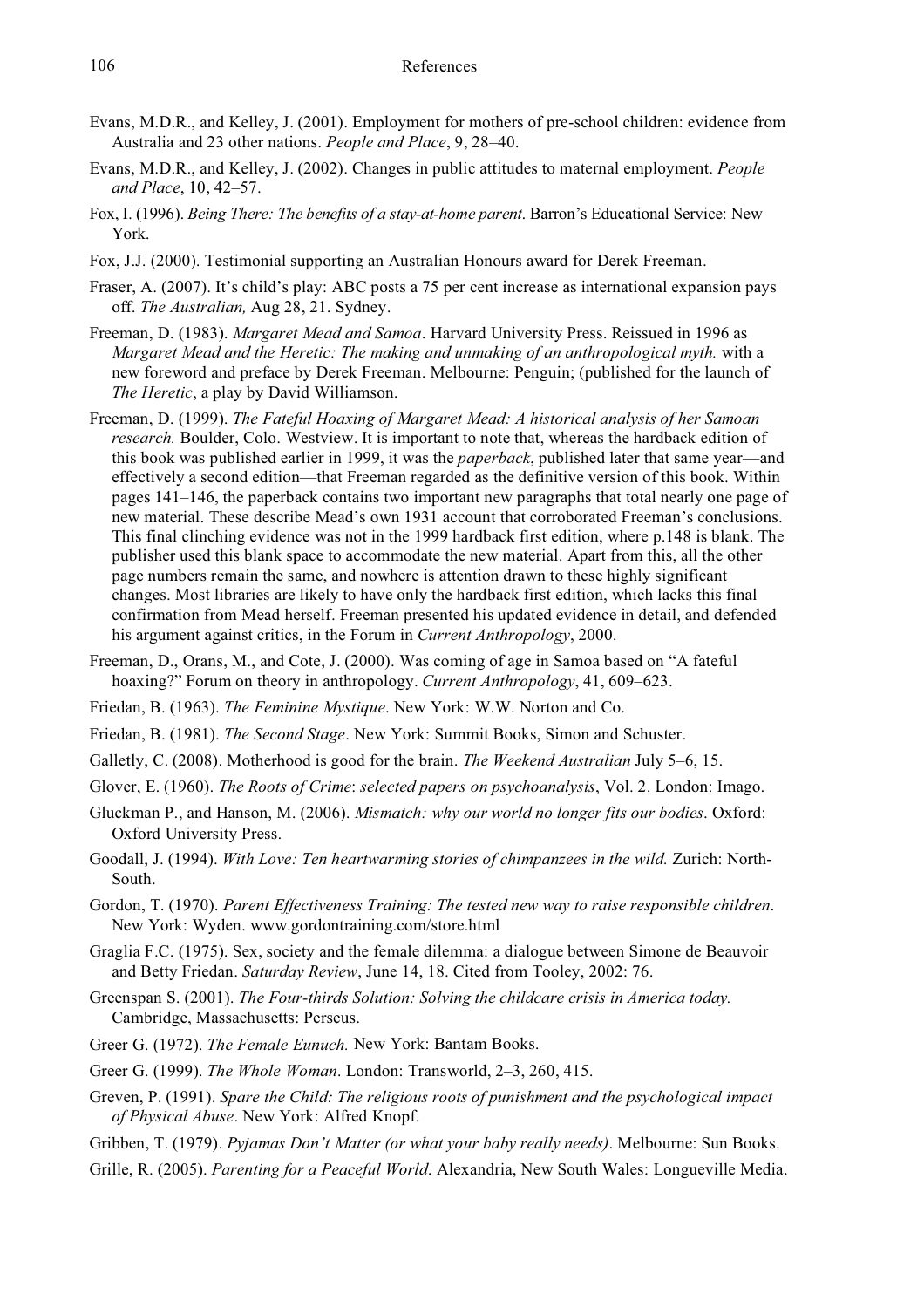- Hadfield, J.A. (1950). *Psychology and Mental Health: A contribution to developmental psychology*. London: Allen and Unwin.
- Hadfield, J.A. (1962). *Childhood and Adolescence*. Harmondsworth: Penguin.
- Haire, D. (1972). The cultural warping of childbirth. *International Childbirth Education Association News*, Milwaukee: International Childbirth Education Association.
- Hardin, G. (1968). The Tragedy of the Commons. *Science*, 162, 1243–1248. www.garretthardinsociety.org/articles/art\_tragedy\_of\_the\_commons.html
- Hardin, G. (1972). *Exploring New Ethics for Survival: The voyage of the spaceship Beagle*. Viking Press. Also Baltimore: Penguin, 1972.
- Hope, D. (1998). Spare the non-maternal care and nurture the child. *The Australian*, June 4, 1998. Sydney. (Ten years ago feminists accused Jay Belsky of inducing "mother guilt" when he claimed childcare could damage youngsters. Here, Belsky replied when Deborah Hope asked him if he had changed his mind.)
- Horin, A. (2007). Taskforce advice on child-care rejected. Sydney. *The Sydney Morning Herald*, Jan 1, p.3.
- Hrdy, S. (1999). *Mother Nature: Natural selection and the female of the species*.
- House of Representatives Standing Committee on Health and Ageing (2007). *The Best Start: report of the inquiry into the health benefits of breastfeeding*. Canberra. Commonwealth of Australia. www.aph.gov.au/house/committee/haa/breastfeeding/report.htm
- Huff, D. (1973). *How to Lie with Statistics*. Harmondsworth, Middlesex: Penguin.
- Hunt, J. (2001). *The Natural Child: Parenting from the heart*. Gabriola Island, BC, Canada: New Society Publishers
- Illingworth, R.S. (1957). *The Normal Child: Some problems of the first five years and their treatment*. London: Churchill, 234.
- Johnston, D.J. (2004). Statistics, Knowledge and Policy. OECD World Forum on Key Indicators. Palermo, November 12, 2004.
- Joint Commission on Mental Health of Children. (1969). *Crisis in Child Mental Health: Challenge for the 1970s.* Washington, DC: 264.
- Karen, R. (1994). *Becoming Attached: Unfolding the mystery of the infant-mother bond and its impact on later life.* New York: Warner.
- King, F.T. (1925). *Feeding and Care of Baby*. London: Macmillan.
- Kinsley, H., and Lambert, K.G. (2006). The Maternal Brain. *Scientific American,* 294, 72–79.
- Kramer, M., Aboud, M. et al. (2008). Breastfeeding and cognitive development: new evidence from a large, randomized trial. *Arch Gen Psychiatry*, 65[5], 578–584
- Krauthammer, C. (2000). *The Washington Post*, May 12, A47 (as cited by Tooley, 2000: 51).
- Lacey, T.A. (1962). Saint Augustine, *Encyclopedia Britannica*. Chicago: Encyclopedia Britannica.
- Lally, R., Torres, Y., and Phelps, P. (1994). Caring for Infants and Toddlers in Groups: Necessary considerations for emotional, social and cognitive development. *Zero to Three*.
- Leach, P. (1994). *Children First: What society must do—and is not doing—for children today*. London: Michael Joseph.
- Leach, P. (1997). Infant care from infants' viewpoint: the views of some professionals. *Early Dev Parent,* 6, 47–58.
- Leunig, M. (1995). Thoughts of a baby lying in childcare. Cartoon in *The Age*, July 25, 1995. users.cyberone.com.au/myers/leunig-baby.jpg
- Liddiard, M. (1928). *The Mothercraft Manual* (6th edition). London: Churchill.
- Liedloff, J. (1975). *The Continuum Concept*. London: Duckworth.
- Leighton, J. (1975). *Simone de Beauvoir on Woman*. London: Associated University Press.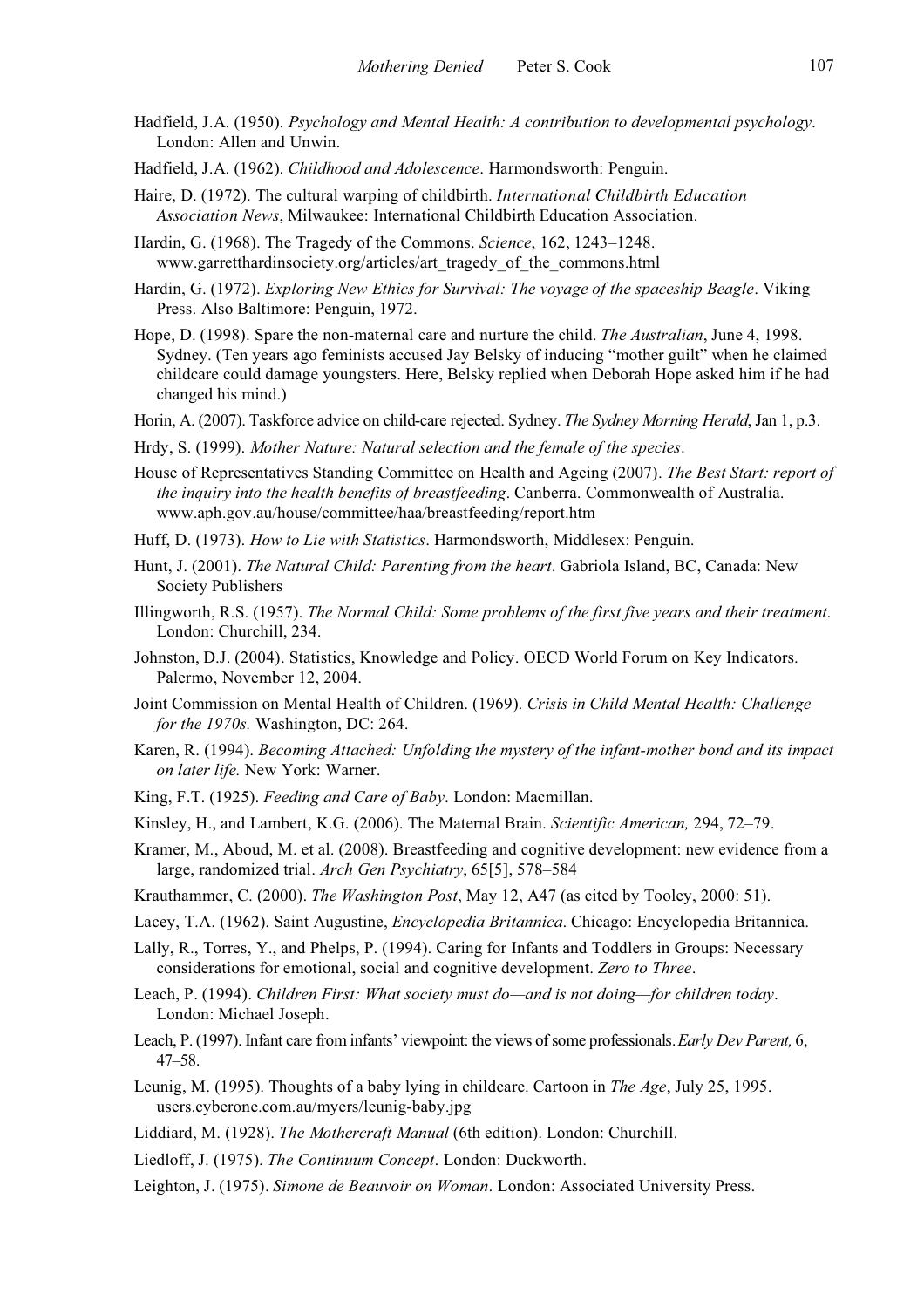- Manne A. (1995). A reflection upon re-entering the world. Quadrant Magazine, June 1995, PO Box 82, Balmain, New South Wales 2041.
- Manne A. (1996). Electing a new child. Quadrant Magazine , Summer (Jan/Feb) 40: 8–19. PO Box 82, Balmain, New South Wales 2041.
- Manne, A. (2005). *Motherhood: How should we care for our children?* Sydney: Allen and Unwin, 33, 195–9, 257.
- Manne, A. (2008). Love and Money: the Family and the Free Market. *Quarterly Essay*. 29, 1–90. Melbourne, 17, 20. Also, citing Hochschild, A. (1997). *The Time Bind: When work becomes home and home becomes work*. New York: Metropolitan Books, 44.
- McCain, M., and Mustard, J.F. (1999). *Reversing the Real Brain Drain: The Early Years Study.* Report to the Government of Ontario: Ontario, 6. Full Report in pdf via www.founders.net/ey/home.nsf/a811f0e8afbb2a7985256786003a3dd9/1e4ad2a677be034685256a 4700737a3b/\$FILE/early\_years\_study.pdf
- McCain, M., Mustard, J.F., and Shanker, S. (2007). *Early Years Study 2: Putting Science into Action.* Report for the Council for Early Child Development. Toronto, Ontario, 47. Full Report in pdf via www.founders.net/fn/news.nsf/24157c30539cee20852566360044448c/5e0d29958d2d7d04852572 ab005ad6a6!OpenDocument
- McHarg, I. L. (1971). The environmental crisis. *Architecture in Australia.* Aug, 638–646.
- Mayle, P. (1978). *Baby Taming*. New York: Harmony. (1979) Melbourne: Sun Books.
- Mead, M. (1928). *Coming of Age in Samoa: A study of adolescence and sex in primitive societies.* New York: Morrow.
- Mead, M. (1931). *Life As a Samoan Girl*. In: *All True! The record of actual adventures that have happened to ten women of today*. New York: Brewer, Warren and Putnam.
- Moloney, J.C. (1949). *The Magic Cloak*. Wakefield, Massachusetts: Montrose.
- Morgan, P. (1996). *Who Needs Parents? The effects of childcare and early education on children in Britain and the USA.* London: Institute of Economic Affairs, 109.
- Mustard, F. (2007). From his contribution to *A Message from the Authors* in McCain, M., Fraser, M. J., and Shanker, S. (2007). *Early Years Study 2: Putting Science into Action*, 11.
- National Childcare Accreditation Council (1993). *Putting Children First: quality improvement and accreditation system handbook.* Sydney: National Childcare Accreditation Council.
- National Geographic (August 2007). *Geography: Who Gives Parents a Break?* Map of the world showing the amount of guaranteed leave for mothers, 2006. Source: McGill Institute for Health and Social Policy and the Project on Global Working Families.
- National Health and Medical Research Council (2003). *Dietary Guidelines for Children and Adolescents in Australia incorporating the Infant Feeding Guidelines for Health Workers.* Canberra: National Health and Medical Research Council.
- National Institute of Child Health and Development: Early Child Care Research Network (2006). Childcare effect sizes for the NICHD study of early child care and youth development*. American Psychologist,* 61, 99–116.
- National Institute of Child Health and Development: Early Child Care Research Network (2007). Are There Long-Term Effects of Early Child Care? *Child Development*, 78, 681–701.
- National Institute of Child Health and Development: Early Child Care Research Network et al. (2008a). Early Family and Child-Care Antecedents of Awakening Cortisol Levels in Adolescence. *Child Development* (in press).
- National Institute of Child Health and Human Development Study of Early Child Care and Youth Development (NICHD SECCYD). (2008b). Do Effects of Early Child Care Extend to Age 15 Years? Submitted for publication.
- Neill, A.S. (1962). *Summerhill*. London: Gollancz, 102.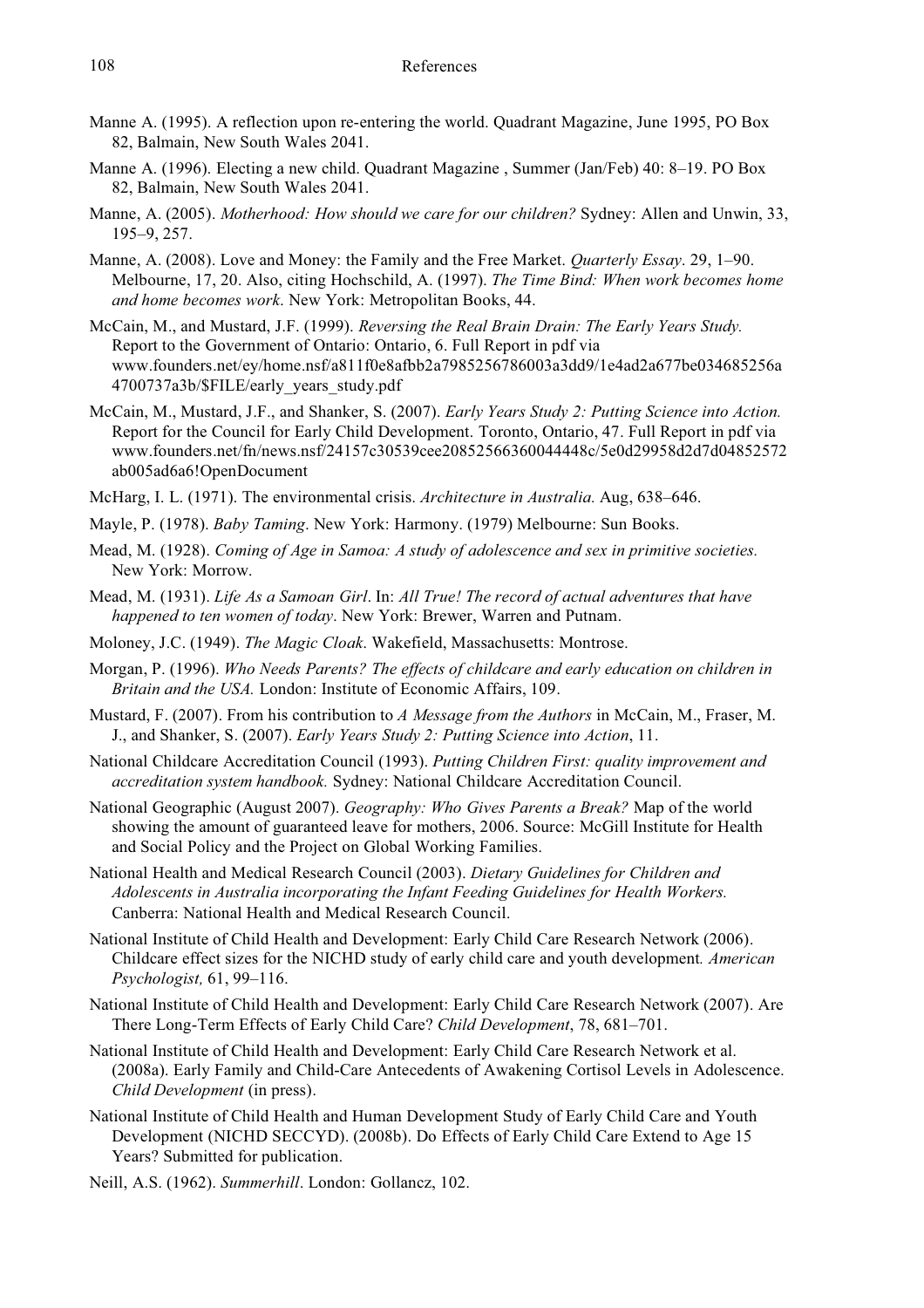- Nurcombe, B. (1971). For the New South Wales Branch of the Child Psychiatry Section of the Royal Australian and New Zealand College of Psychiatrists. Memorandum on some aspects of the welfare of children aged under three years whose mothers are in full-time employment. *Medical Journal of Australia,* 446–448.
- Nyland, B. (2003). The child-care centre as a developmental niche. Paper given to the Australian Institute of Family Studies conference, February 8.
- Ochiltree, G. (1994). Effects of child care on young children: forty years of research. Australian Institute of Family Studies, Melbourne, 69, 116.
- Olssen, E. (1981). Truby King and the Plunket Society. An analysis of a prescriptive ideology. *The New Zealand Journal of History*, 15(1), 1–23.
- Pagel, Mark. (2008). Our world is growing apart as people adapt to their environment. *The Weekend Australian* Feb 16–17, 23.
- www.theaustralian.news.com.au/story/0,,23221327-7583,00.html?from=public\_rss
- Prescott, J.W. (2005). Prevention or therapy and the politics of trust: Inspiring a new human agenda. *Psychotherapy and Politics International,* 3(3), 194–211.
- Partridge, E.J. (1936). *The Management of Early Infancy.* Paper to the Medical Society of Individual Psychology, London. Nov 12.
- Partridge, E.J. (1937). *Baby's Point of View*. London: Oxford University Press.
- Ramage, I. (1967). *Battle for the Free Mind*. London: Allen and Unwin.
- Read, G.D. (1942). *Revelation of childbirth: the principles and practice of natural childbirth*. London: Whitefriars Press, Heinemann.
- Rheingold, H.L. (1968). Infancy. In: *International Encyclopedia of Social Sciences*. New York: Macmillan and the Free Press.
- Ritchie, J., and Ritchie, J. (1970). *Child-rearing Patterns in New Zealand*. Wellington: Reed. 48.
- Ritchie, J., and Ritchie, J. (1981). *Spare the Rod.* Sydney: Allen and Unwin.
- Ritter, P., and Ritter, J. (1959). *The Free Family: a creative experiment in self-regulation for children*. London: Gollancz.
- Ritter, P., and Ritter, J. (1975). *Free Family and Feedback 1949–1974: a creative experiment in selfregulation for children*. London: Gollancz. (This was the original book, plus a 25–year follow-up in which the authors, and then each of their six children, contributes a chapter, describe their upbringing.
- Rob, M., Reynolds, I., Finlayson, P.F. (1990). Adolescent marijuana use: risk factors and implications. *Australian and New Zealand Journal of Psychiatry*, 24, 47–56.
- Roberts, Y. (2005). Official: babies do best with mother. *The Observer*, (London) October 2. observer.guardian.co.uk/uk\_news/story/0,6903,1583072,00.html
- Roberts, Y. (2008). Mum is the missing word. *The Guardian*, July 2. Reprinted in *The Australian*, July 3. www.guardian.co.uk/commentisfree/2008/jul/02/familyandrelationships.women
- Robertson, J. (1953). *A two-year-old goes to hospital* [film]. For details, see Karen, 1994.
- Robertson, J., and Robertson, J. (1973) Substitute mothering for the unaccompanied child. *Nursing Times,* Nov 29.
- Robotham, J. (2008). Study shows stress affects brain growth. *Sydney Morning Herald*, Feb 18.
- Room, A. (Ed.) (1999). *The Cassell Dictionary of Word Histories*. London: Cassell Reference.
- Rowley, H. (2006). *Tête-à-Tête: The lives and loves of Simone de Beauvoir and Jean-Paul Sartre*. New York: Chatto and Windus.
- Sage, L. (2002). *Moments of Truth: Twelve twentieth-century women writers.* London: Harper Collins, 154, 160.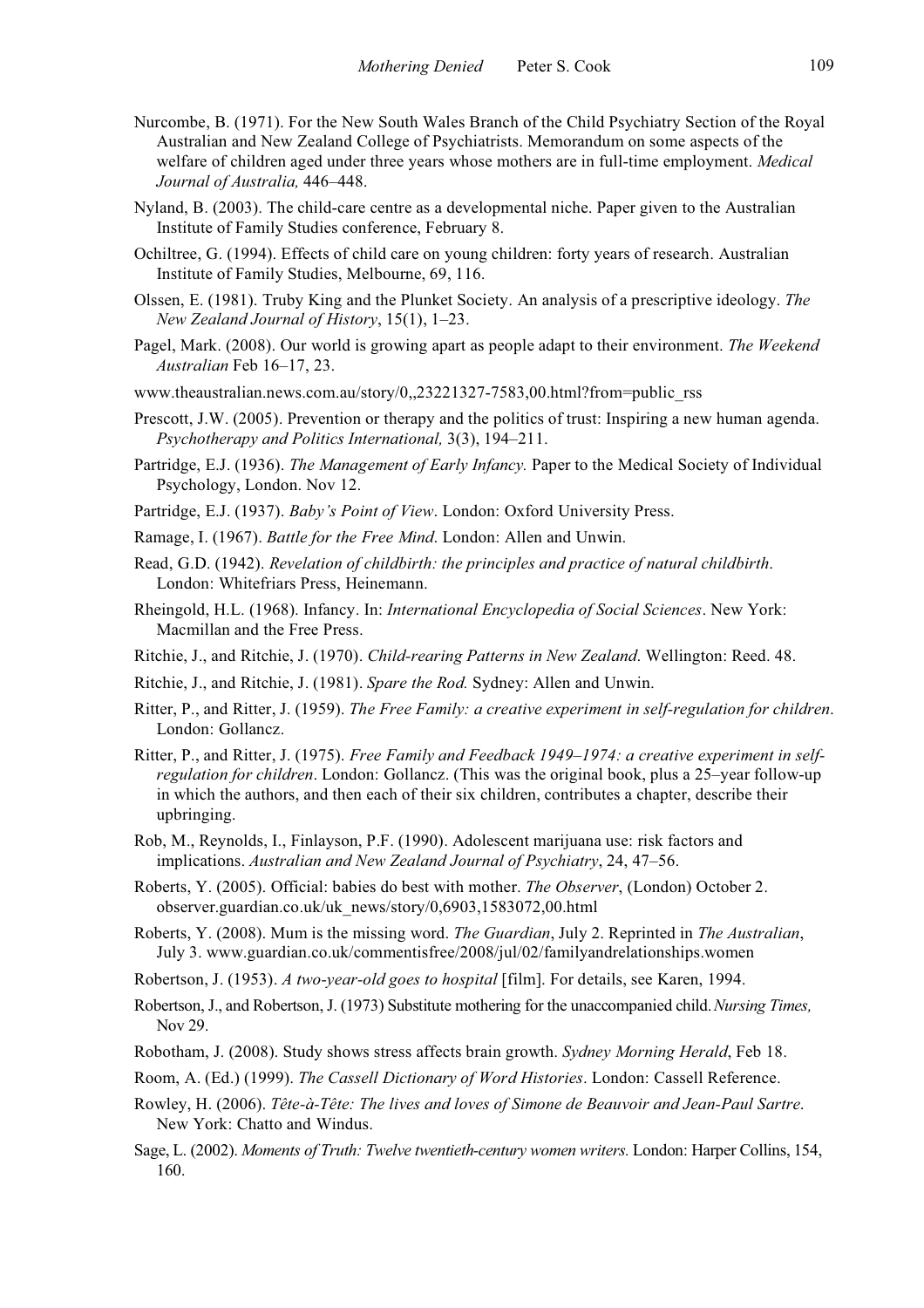- Sears, W. (1991). *Christian Parenting and Child Care*. Nashville: Thomas Nelson. 116–7. (The table is reproduced in Cook, 1996, 189.)
- Seymour-Jones, C. (2008). *Glued Together by Their Lives: A Dangerous Liaison*. Century. Reviewed by Gillian Tindall, *Literary Review*, April, 4–5.
- Shanahan, A. (2008) More than a drink after work. *The Australian*, June 28, 2008. www.theaustralian.news.com.au/story/0,,23932280-7583,00.html?from=public\_rss
- Smith, J. (2004). Mothers' milk and markets. *Australian Feminist Studies*, 19(45), 369–379.
- Sommers, C.H. (1994). *Who Stole Feminism? How women have betrayed women*. New York: Simon and Schuster, 257. Cited from Manne, 2005:33, 321.
- Spock, B. (1974). What I said in February about raising children—and what I did not say. *Redbook*, June, 22.
- Steinberg, L., and Meyer, R. (1995). *Childhood*. New York: McGraw-Hill.
- Suttie, I., and Suttie, I.J. (1932). The mother: agent or object? Part I in *Medical Psychology*, Vol 12, Part II, 12;7-108. Part II in *Medical Psychology* Vol 12 Part III: 199–233.
- Suttie, I. (1935). *The Origins of Love and Hate*. London: Kegan Paul. Preface by J.A. Hadfield in 4th Impression, 1948.
- Swain, J.E., Lorberbaum, J.P., Kose, S., and Strathearn, L. (2007). Brain basis of early parent-infant interactions: psychology, physiology, and in vivo functional neuroimaging studies. *Journal of Child Psychology and Psychiatry*, 48, 287. (The words cited are selected from the long abstract.)
- Sykes, B. (2001). *The Seven Daughters of Eve*. London: Bantam/Transworld.
- Theile, D. (2005). The problem with sociology: morality, anti-biology and perspectivism. *Quadrant*, 49(10);11, PO Box 82, Balmain, New South Wales 2041, 49[10], 11.
- Tooley, J. (2002). *The Miseducation of Women*. London: Continuum, 71 (see de Beauvoir).
- UNICEF/Innocenti (2005). UN Secretary-General: *Global Study on Violence Against Children*. www.unicef.org/protection/index\_3717.html
- Weber, M. (1905). *The Protestant Ethic and the Spirit of Capitalism.*
- Wallace, A.R. (1893). Woman and Natural Selection. *London Daily Chronicle*, Dec 4. London. www.wku.edu/~smithch/wallace/S736.htm
- Watson, J.B. (1928). *Psychological Care of the Infant and Child.* New York: Norton, 81–82.
- Watts, A.W. (1958). *Nature, Man and Woman.* London: Thames and Hudson.
- Werner, E.E. (1972). Infants around the world: cross-cultural studies of psychomotor development from birth to two years. *Cross-Cultural Psychology*, 3, 111–134.
- Wilson, E.O. (1998). *Consilience: The unity of knowledge*. New York: Alfred Knopf, 203, 211.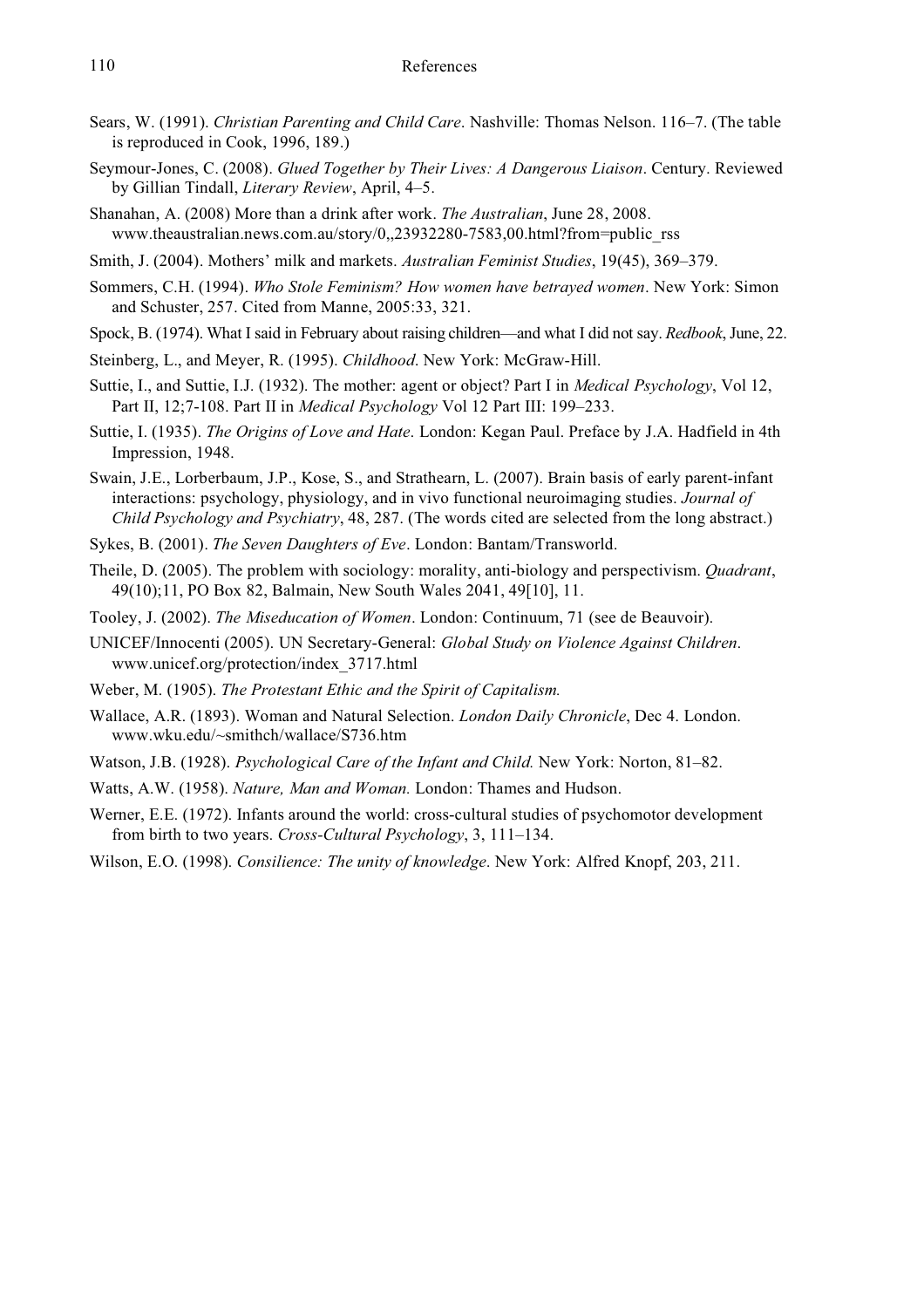## **Acknowledgements**

Like other writers, I am grateful and indebted to many people from whom I have learned over the years—often from children and their parents. In particular, I express grateful thanks to:

Professor Jay Belsky, for generous help over the years, and his advance comment.

Steve Biddulph, for writing the foreword.

Professor Forrester Cockburn, for his advance comment.

- Professor Derek Freeman, for checking the accuracy of my writings about his work, as did his wife, Monica, after his death.
- Elliott Barker, MD, for his advance comment.
- The Council for Early Child Development, Toronto, for permission to quote from the two *Early Years* studies.
- Ronald G. Every, DDS, who, in the 1960s, displayed to me how the dentition in humans and other mammals, and also the associated structures and their functions and *behavior*, all evolved together—down to the minutest detail, and always to some advantage.
- Kevin Scally, BDS, who in some ways builds on and continues Every's work, demonstrating that the phenomenon of thegosis has evolved independently in a range of phyla, and can be considered to be a common evolutionary strategy to enhance and maintain the dentition. Some of this can be seen on his website: www.8.co.nz/Thegotics/excerpts.htm, as well as some of Dr Every's work.
- Professor Derek Freeman, for quotations from *The Fateful Hoaxing of Margaret Mead: A historical analysis of her Samoan research*, and for his dedication and uniquely valuable contribution.
- Professor James J. Fox, Director of the Research School of Pacific and Asian Studies at The Australian National University, for permission to put in the public domain his testimonial recommending recognition of the contribution of the work of Professor Derek Freeman.

Professor James Tooley, for quotations from *The Miseducation of Women.*

- Jan Hunt, who has encouraged me and, with her son Jason, has made some of my writings available on the website of The Natural Child Project. www.naturalchild.org/peter\_cook
- Michael Leunig, for his 1995 cartoon *Thoughts of a baby lying in a child care centre.*
- Anne Manne for permission to quote from her book *Motherhood*, and also two essays.
- Basic Books for quotations from some writings of John Bowlby.
- June Ward, for quotations from the Sources of Love and Fear by her late father, Dr M. Bevan-Brown.

Professor E.O. Wilson, for quotations from *Consilience.* 

Other colleagues, including Michael J. Denton, PhD, for helpful comments.

John W. Travis, MD, for much expert and enduringly patient work with editing and presentation.

Jenny Cullen for the frontispiece, *Creativity, Women and Parenting.*

Helen Cushing, for expert editorial help.

And to all in my extended family; my debt to them is lifelong and profound.

Responsibility for shortcomings does not lie with any of the above, so it must be mine.

Peter S. Cook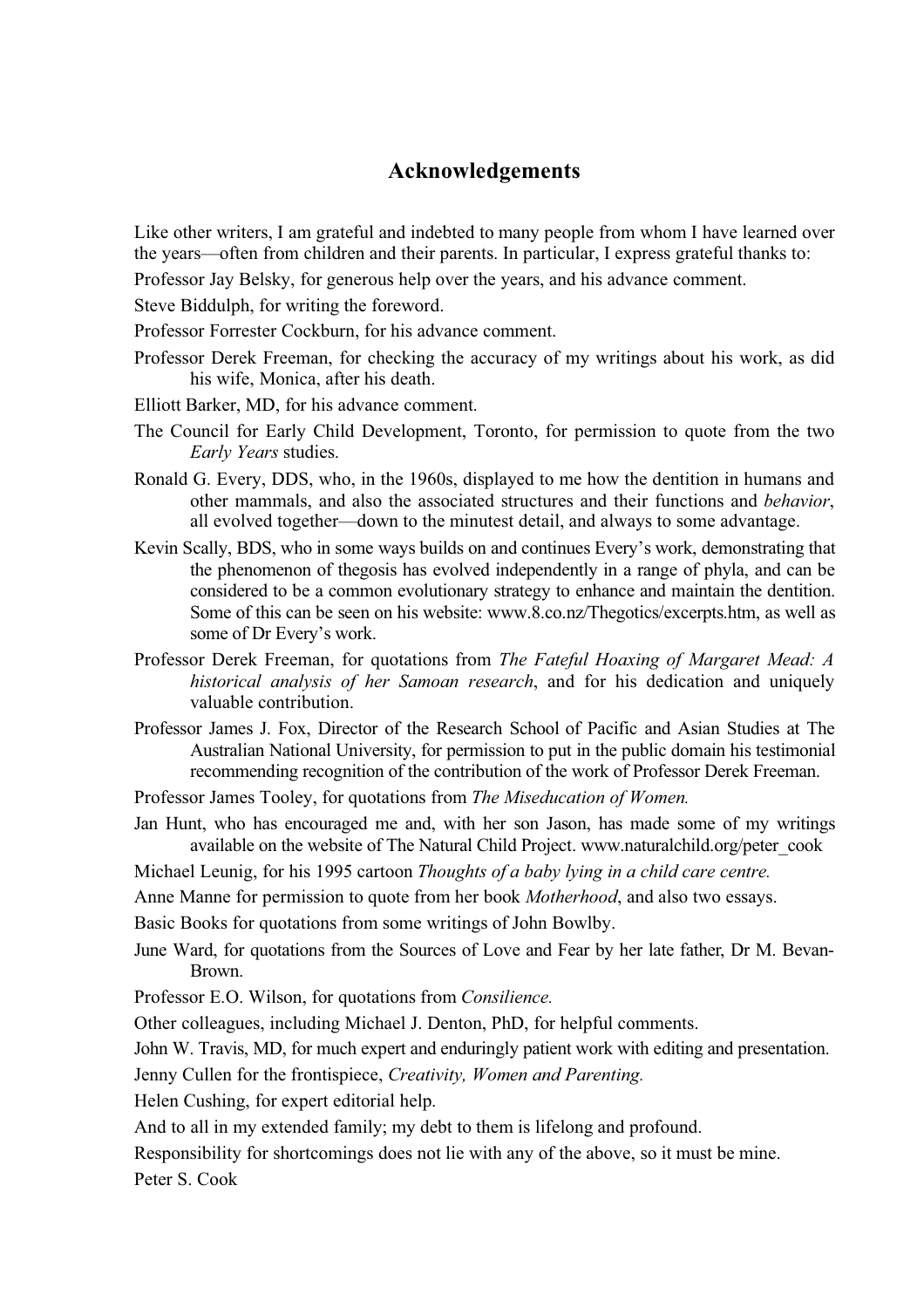# **Author's Note**

Many books start with a preface or author's note for readers who may wish to know how the book came to be written, or how it relates to the author's earlier work. To avoid distractions at the beginning, this note is placed as an optional extra at the end.

As a medical student, I attended a conference at which the New Zealand Association of Psychotherapists was formed in December 1947. I described this in "The early history of the New Zealand Association of Psychotherapists (NZAP) and the related movement for primary prevention in mental health: some recollections" (Cook, 1996). Additional details of that occasion were in a paper to the Reunion Conference in Christchurch, celebrating the 50th anniversary of the founding of the NZAP. My presentation, "Fifty years of psychotherapy, but what about early childcare and child mental health?" was published in 1998 in *Forum: The Journal of the New Zealand Association of Psychotherapists,* 4, 97–114.

In 1951, while working in pediatrics, I read John Bowlby's *Maternal Care and Mental Health*, published by the World Health Organization; it confirmed my interest in studying adult and child psychiatry. Subsequently, many clinical experiences led me to a particular interest in primary prevention. For this reason I have tried to write in ways that can be understood by a general reader.

While studying psychiatry in London in the early 1950s, I heard what I call "The Hilliard Principle." It is important and should be more widely recognized. Dr Hilliard was the medical superintendent of the Fountain Hospital for the care of the mentally handicapped in London, and was a renowned authority in this subject. Rehabilitation of patients from such hospitals back into the community was then a novel idea, but he believed in it. Essentially, his advice was: "Start with the easiest one. Then, when you have shown success in rehabilitating one into the community, try the next easy one, and so on. As the idea catches on, you will have more and more successes, and the idea will become established."

It seems to me that this Hilliard Principle, starting at the easiest and most cost-effective aspect of a problem, has wide relevance and should be more generally recognized and applied, especially if there is an underlying cultural problem—as there is now in our society's current 'denial' of mothering. Vast effort and money are put into efforts to help those who are most damaged in our society—often with very limited success—while much less effort and expenditure in strategic areas might prevent many such troubles.

Dr Elliott Barker took this approach when he formed The Canadian Society for the Prevention of Cruelty to Children. As deputy medical superintendent in an institution for the "criminally insane" in Canada, he once knew a hundred murderers by their first names. But he became convinced that their psychopathy, and the fundamental defect in their development of true empathy, was resistant to treatment, and often irremediable. He concluded that early prevention, by encouraging empathic parenting from birth, was the most cost-effective way forward. His steps toward this are outlined above in Chapter 12.

In the 1970s I was involved in two Memoranda published by the New South Wales branch of the Child Psychiatry Section of the Royal Australian and New Zealand College of Psychiatrists. The first was "The admission of mothers to hospital with their young children," published in *The Medical Journal of Australia*, October 3, 1970. It was then adopted, with slight modifications, as a Position Statement of the RANZCP. This led to the formation of The Association for the Welfare of Children in Hospital, and it achieved much success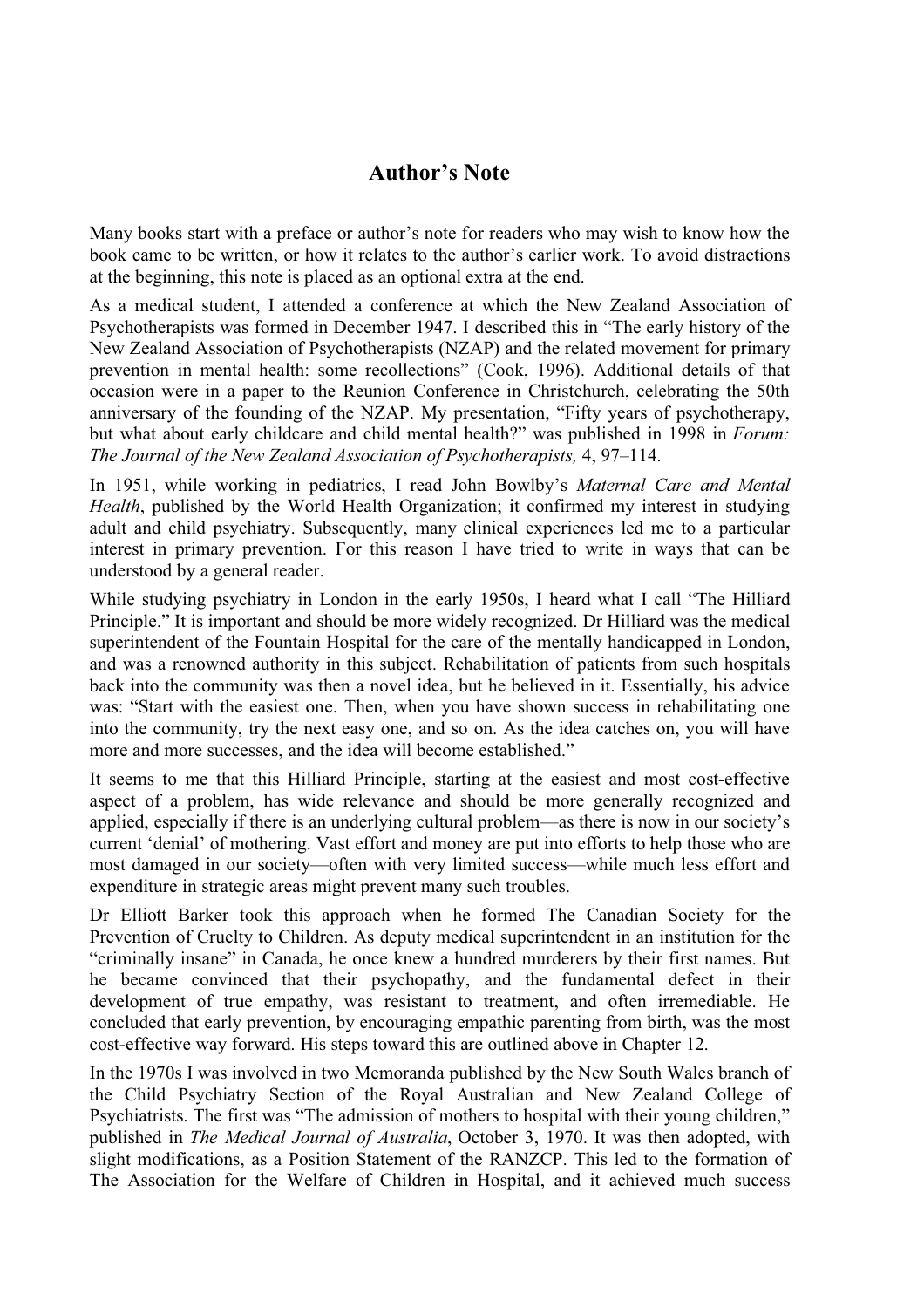toward improving the care of children in hospital throughout Australia. The Association's website is: www.awch.org.au/about.html.

Soon after, the New South Wales child psychiatrists published a "Memorandum on some aspects of the welfare of children aged under three years whose mothers are in full-time employment" (*Med. J. Aust,* 1971, 446–448). It became the basis of another Position Statement of the College. An extract from that Memorandum is reproduced in Appendix II of my *Early Child Care*, and abstracted above in Note 9.

An early version of one theme in this book was presented at the 1973 Congress of the World Federation for Mental Health, and in 1978, a much more developed version was published as a Special Supplement in *The Medical Journal of Australia*: "Childrearing, culture and mental health: exploring an ethological-evolutionary perspective in child psychiatry and preventive mental health, with particular reference to two contrasting approaches to early childrearing" (Cook, 1978). Its abstract is included as Note 5. The full text may be seen at www.naturalchild.org/peter\_cook/ childrearing.html.

After retirement, I was prodded into activity by a 1994 book about the effects of childcare on young children. It advocated much more provision for early childcare, and it was to be of "high quality." This led to the publication of my *Early Child Care—Infants and Nations at Risk* in 1996, with a critique of that 1994 book in Chapter 6. An updated reprint of *Early Child Care* appeared in 1997, and it remained in print for ten years.

In 1999, *The Medical Journal of Australia* published my "Rethinking the early childcare agenda." This detailed five reasons why the early childcare agenda is misconceived, and it was followed by an opinion article in *The Australian* that began with these five points and then outlined what we could do about it (Cook, 1999a; 1999b).

While *Mothering Denied* is a sequel to, and in some ways a development of, *Early Child Care—Infants and Nations at Risk*, it also complements the 1978 paper. Other articles relating to this theme, and also some about sustainable conservation topics, are listed on my website. Most are readily available, or obtainable through a medical library.

Peter S. Cook

Queenscliff (Sydney), New South Wales, December 2008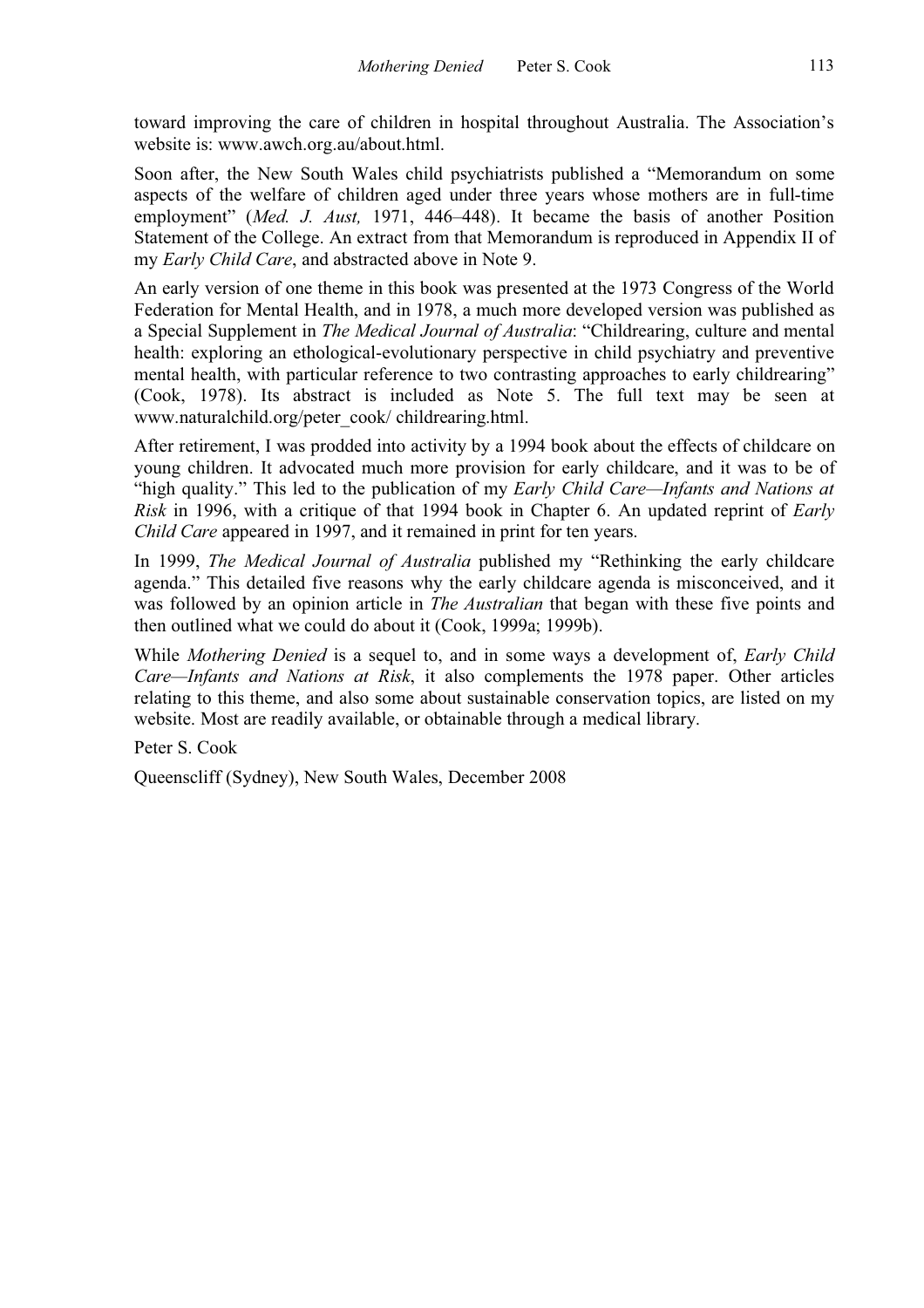# **Possible Future Updates**

There may be updates of this book, with new material being added as postscripts. Fresh evidence that is relevant to some of the areas outlined in this book appears frequently. As new techniques emerge, and human knowledge of genetics expands, there is reason to expect that new information will extend and validate our understanding of the history of our species as mammals, and the basic patterns of human mothering. Mothering is a complex, biologically-based process that is much influenced by environmental circumstances. It is a vital activity that has been evolving for much longer than 100 million years.

As primate infants evolved increasingly large brains, it became necessary for them to be born at progressively less mature stages of development. In humans the degree of this helpless dependency is greatest at the very stages when the brain is developing most rapidly. Although we usually have no conscious memories of important experiences that occur during this time, we have increasing evidence that they are of profound and lifelong importance. The many consequences that stem from this fact cannot be deleted by any society, no matter how sophisticated its culture.

In comparative studies of early mothering and the brain effects of sub-optimal early nurturing, research is increasingly filling in more details, but the main thesis of this book some of which was published by this author in 1973, and more fully in 1978 and 2006—has been supported by much new evidence in the past 30 years. The trend is toward providing more information about the importance of getting the environment right for children in their early years, especially from the time of conception onwards.

This book discusses many strands of verifiable evidence, but the emotional repercussions of adverse or traumatic experiences during infancy are seldom consciously remembered; however, that does not mean they are not influencing relationships, attitudes, and behavior during childhood and adult life. Sigmund Freud wrote *The Psychopathology of Everyday Life* in 1901, and much has been said about it since. But the ways and means through which early emotionally significant experiences influence personal and public life and historical events must become more accurately and widely understood if the twenty-first century is to run a creative course.

We still have much to learn about resilience. In 1951, Bowlby pointed out that not all children who drank milk infected with tubercle bacilli contracted tuberculosis, but that did not invalidate the evidence that it was dangerous for other children. To take more extreme examples, although some people seem uninjured even by nuclear radiation or infection with HIV, this does not mean that others will not be harmed.

Discovering the correct diagnosis, or nature of the problem, is fundamental in reaching the best remedy for any disorder or malfunction—even in a Mercedes limousine. The ancient and basic principles of medicine remain valid: Primum non nocere—first and foremost, do no harm; and prevention is better than cure.